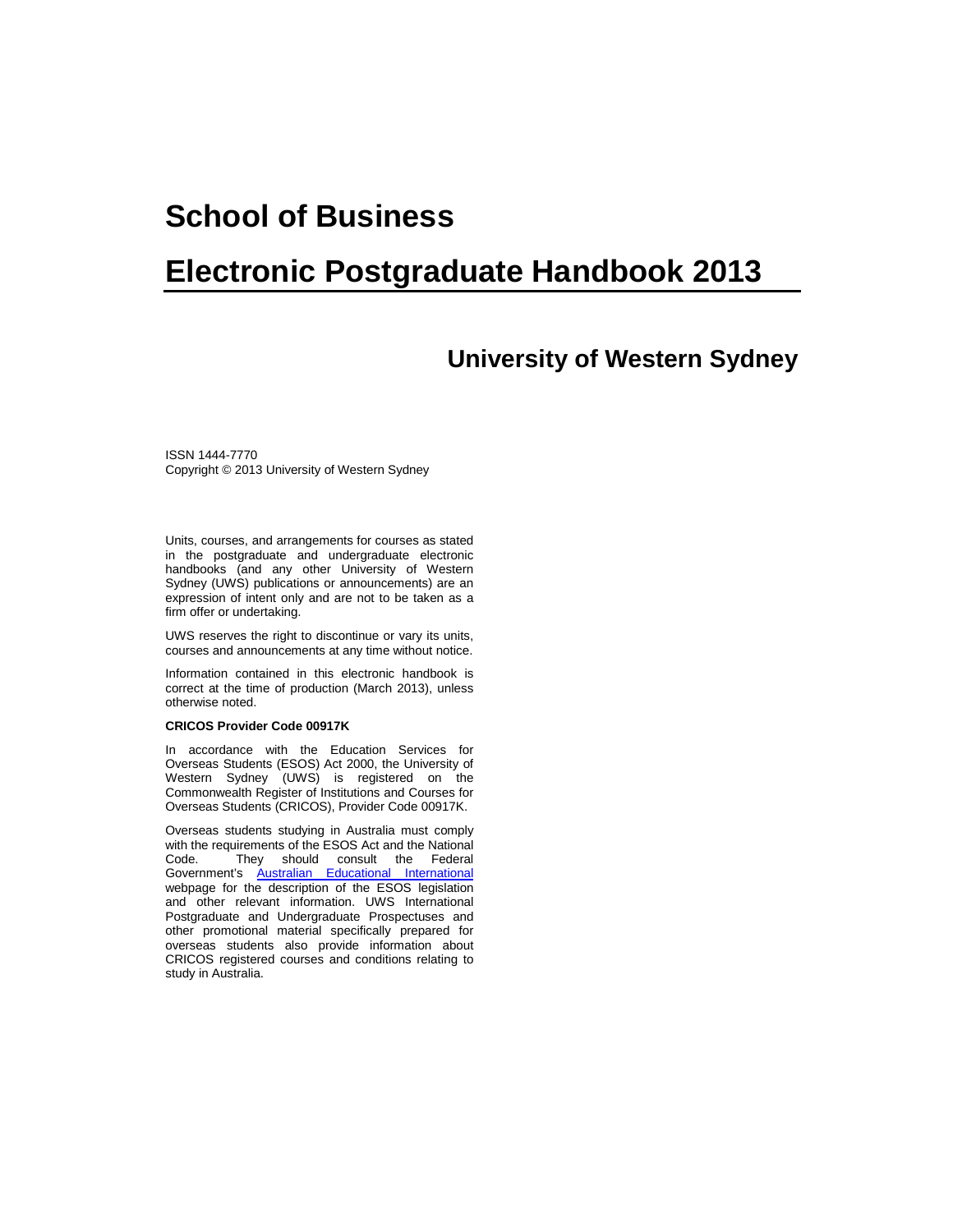# **About the School of Business Electronic Postgraduate Handbook**

#### **Sessions and dates**

There are two main sessions in 2013: Autumn and Spring. Weeks shown in the dateline refer to the session weeks for these main sessions.

The dateline is available at: [http://www.uws.edu.au/students/stuadmin/dateline.](http://www.uws.edu.au/students/stuadmin/dateline)

#### **Unit outlines**

Brief outlines of all UWS postgraduate units listed in the course section are given in the second half of this electronic handbook.

The unit outlines give a brief overview of each unit. For some units this information is not available. Please check the UWS website for more recent information. For more information – details of textbooks, assessment methods, tutorial, group work and practical requirements – contact the unit coordinator.

More information on unit offerings can be found at: [http://handbook.uws.edu.au/hbook/UNIT\\_SEAR](http://handbook.uws.edu.au/hbook/UNIT_SEARCH.ASP) [CH.ASP.](http://handbook.uws.edu.au/hbook/UNIT_SEARCH.ASP)

## **Unit not listed?**

If the unit you are looking for is not in the alphabetical units section, consult your course coordinator for details or check the unit search web page for updated details on all units offered in 2013 at:

[http://handbook.uws.edu.au/hbook/UNIT\\_SEARCH.](http://handbook.uws.edu.au/hbook/UNIT_SEARCH.ASP) [ASP.](http://handbook.uws.edu.au/hbook/UNIT_SEARCH.ASP)

#### **Prerequisites, co-requisites and assumed knowledge**

Students wishing to enrol in a unit for which they do not have the prerequisites or assumed knowledge are advised to discuss their proposed enrolment with an academic adviser.

Where it is necessary to limit the number of students who can enrol in a unit through shortage of space, equipment, library resources, and so on, or to meet safety requirements, preference will be given to students who have completed the unit recommended sequence in the course.

### **Academic credit**

In most courses, academic credit will be granted for previous studies. For example, UWS has a number of agreements with TAFE to grant credit for successfully completed TAFE studies. Seek advice about credit prior to, or at enrolment.

#### **How to use this electronic book**

The first part of this electronic book contains information about current postgraduate courses offered by the School of Business. The next part contains details on current postgraduate unit sets in these courses, and the final part has details of all units within the courses.

The courses are arranged mainly alphabetically. If you know the course code, but not the name, consult the COURSE CODE INDEX.

The units are arranged alphabetically. If you know the code, but not the name, consult the UNIT CODE INDEX at the back of the electronic book.

#### **Check website for updates**

Every effort is taken to ensure that the information contained in this electronic book is correct at time of production. The latest information on course and unit offerings can be found at: <http://handbook.uws.edu.au/hbook/>

Note that the School of Law has no postgraduate courses available for entry in 2013.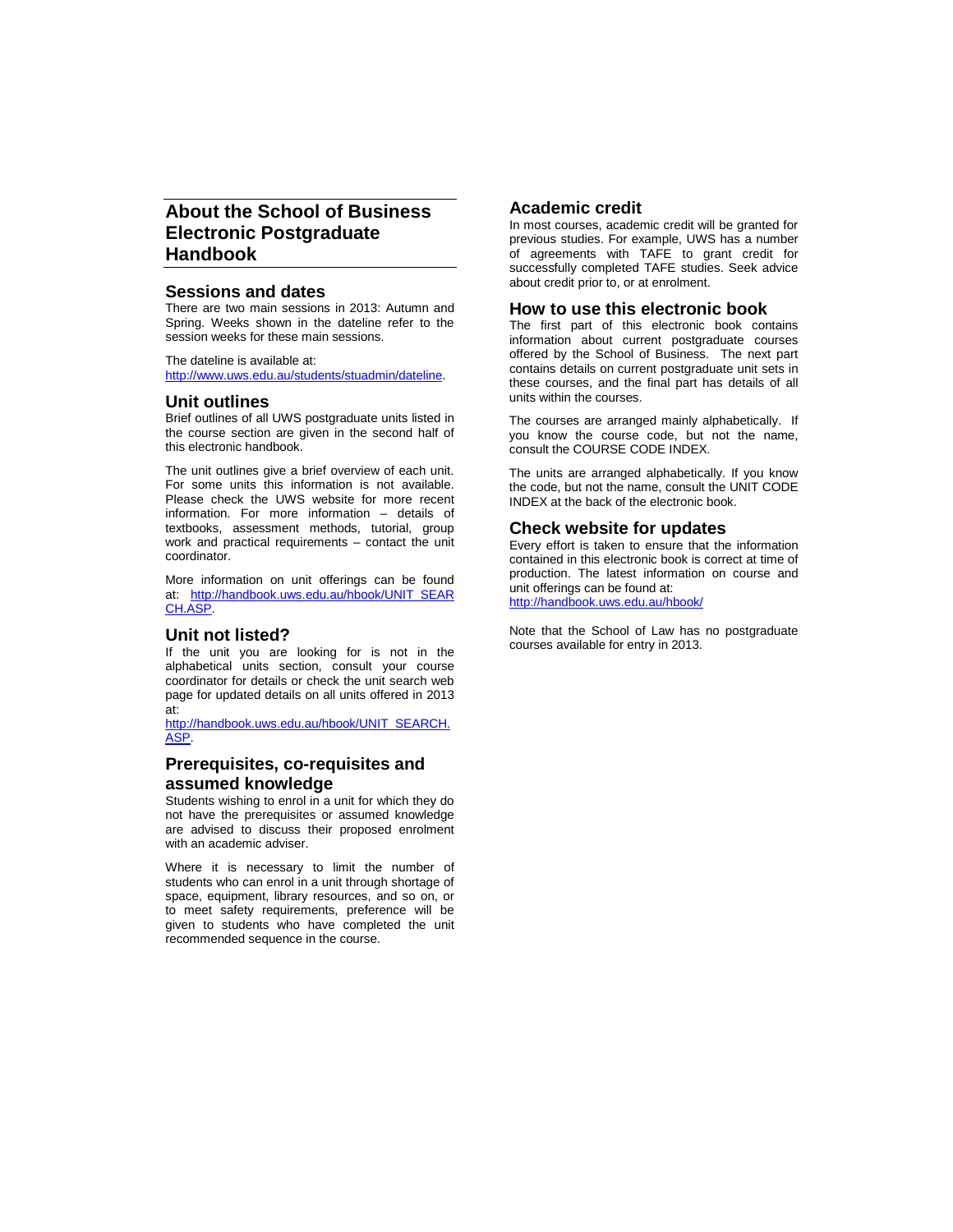# **Contents**

# **SCHOOL OF [BUSINESS](#page-3-0) 1**

| 2691.3          | Master of Accountancy                                                                 | 1              |
|-----------------|---------------------------------------------------------------------------------------|----------------|
| 2687.2          | Graduate Diploma in Accounting                                                        | 1              |
| 2686.3          | Graduate Certificate in Accounting                                                    | $\overline{c}$ |
| 2702.1          | Master of Applied Finance                                                             | 3              |
| 2745.1          | Graduate Diploma in Applied Finance (exit only)                                       | 4              |
| 2708.2          | Graduate Certificate in Applied Finance                                               | 4              |
| 2655.2          | Graduate Certificate in Business                                                      | 5              |
| 2755.1          | Master of Business Administration                                                     | 5              |
| 5501.3          | Graduate Diploma in Business Administration (Exit Only)                               | 6              |
| 2757.1          | Graduate Certificate in Business Administration                                       | 7              |
| 2631.3          | Master of Business and Commerce                                                       | 7              |
| 2632.2          | Graduate Diploma in Business and Commerce (exit only)                                 | 8              |
| 2633.2          | Graduate Certificate in Business and Commerce (exit only)                             | 8              |
| 2750.1          | Graduate Diploma in Business Studies (Exit Only)                                      | 9              |
| 2751.1          |                                                                                       | 9              |
| 2615.3          | Graduate Certificate in Business Studies (Exit Only)                                  | 9              |
|                 | Master of Business (Engineering Management)                                           |                |
| 2617.3          | Graduate Certificate in Business (Engineering Management)                             | 10             |
| 2698.4          | Master of Business (Marketing)                                                        | 11             |
| 2700.3          | Graduate Certificate in Marketing                                                     | 11             |
| 2624.3          | Master of Business (Operations Management)                                            | 12             |
| 2626.3          | Graduate Certificate in Business (Operations Management)                              | 13             |
| 2744.1          | Master of Business and Commerce (Research Studies)/PhD                                | 14             |
| 2749.1          | Master of Business Research Studies (Exit Only)                                       | 15             |
| 2724.3          | Graduate Certificate in Research Studies                                              | 16             |
| 2688.2          | Master of Commerce (Accounting)                                                       | 17             |
| 2671.1          | Master of Commerce (Financial Planning)                                               | 18             |
| 2690.1          | Graduate Certificate in Commerce (Financial Planning)                                 | 18             |
| 2601.2          | Master of Commerce (Human Resource Management & Industrial Relations)                 | 19             |
| 2602.2          | Graduate Diploma in Human Resource Management and Industrial Relations<br>(exit only) | 20             |
| 2603.4          | Graduate Certificate in Human Resource Management and Industrial<br>Relations         | 21             |
| 2725.1          | Master of Commerce (Property Investment and Development)                              | 21             |
| 2726.1          | Graduate Diploma in Property Investment and Development                               | 22             |
| 2705.1          | Master of Finance                                                                     | 23             |
| 2728.4          | Master of International Hospitality and Hotel Management                              | 24             |
| 2729.4          | Graduate Diploma in International Hospitality and Hotel Management (exit              | 25             |
|                 | only)                                                                                 |                |
| 2730.4          | Graduate Certificate in International Hospitality and Hotel Management                | 25             |
| 2703.2          | Master of International Trade and Finance                                             | 26             |
| 2689.2          | Master of Professional Accounting                                                     | 26             |
| 2746.2          | Master of Professional Accounting (Advanced)                                          | 27             |
| <b>SP2000.1</b> | Specialisation - Property Investment                                                  | 29             |
| SP2001.1        | Specialisation - Marketing                                                            | 29             |
| SP2002.1        | Specialisation - Human Resource Management and Industrial Relations                   | 29             |
| SP2003.1        | Specialisation - Accounting                                                           | 29             |
| <b>SP2004.1</b> | Specialisation - Finance                                                              | 29             |
| SP2005.1        | Specialisation - Operations Management                                                | 29             |
| SP21000.1       | Specialisation - Funds Management                                                     | 30             |
| SP21001.1       | Specialisation - Banking                                                              | 30             |
| SP2706.1        | Specialisation - Treasury                                                             | 30             |
|                 |                                                                                       |                |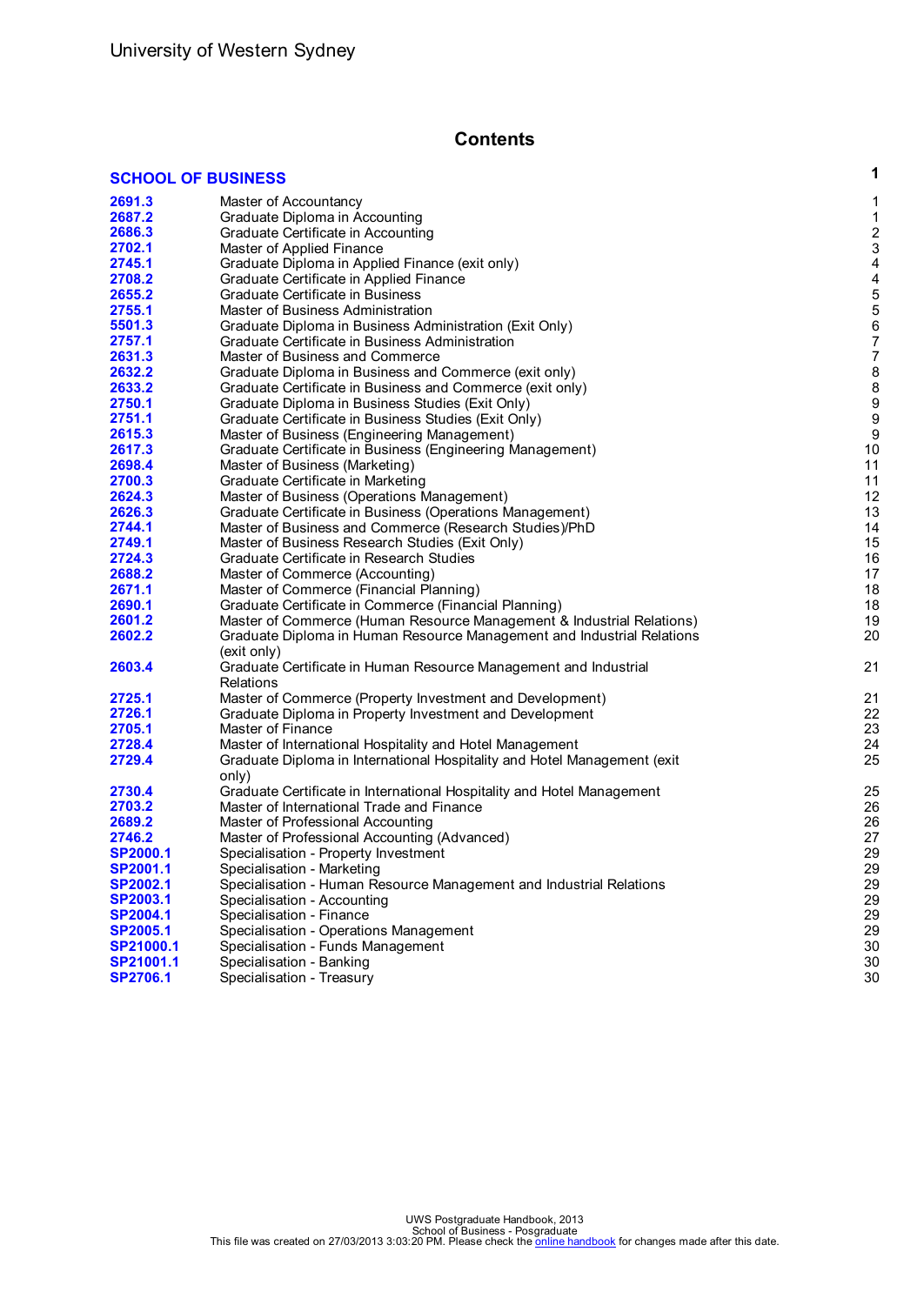# <span id="page-3-0"></span>**SCHOOL OF BUSINESS**

# **Master of Accountancy**

# *2691.3*

Students should follow the course structure for the course version relevant to the year they commenced. This version applies to students whose commencement year for this course is 2011 or later.

The Master of Accountancy provides candidates with the opportunity to complete the pre-entry educational requirements for CPA Australia, The Institute of Chartered Accountants in Australia (ICAA) or the Institute of Public Accountants (IPA) where a sixteen unit master degree is required. It can also be taken as an extension of the MPA as it contains the same twelve core units as the MPA, plus four additional electives.

### **Study Mode**

Two years full-time or four years part-time.

| Location                    |                        |          |
|-----------------------------|------------------------|----------|
| Campus                      | <b>Attendance Mode</b> |          |
| Parramatta Campus Full Time |                        | Internal |
| Parramatta Campus Part Time |                        | Internal |

# **Advanced Standing**

A maximum of three introductory units may be granted. Advanced standing is not available to students who do not possess an Australian bachelor's degree or equivalent degree.

## **Accreditation**

Accredited by CPA Australia, The Institute of Chartered Accountants in Australia (ICAA) and the Institute of Public Accountants (IPA).

## **Inherent requirements**

There are inherent requirements for this course that you must meet in order to complete your course and graduate. Make sure you read and understand the requirements for this course online.

## **Admission**

Applicants must have successfully completed one of the following:

An undergraduate degree, or higher, in any discipline other than an accredited accounting major, or

A Graduate Diploma in any discipline, or

A Graduate Certificate in any discipline, or

A masters qualification in any discipline except accounting, or

A university diploma in any discipline, or

An Advanced Diploma in accounting and have five years full time equivalent business experience.

Applicants seeking admission on the basis of work experience MUST support their application with a

Statement of Service for all work experience listed on the application.

Applications from Australian and New Zealand citizens and holders of permanent resident visas must be made via the Universities Admissions Centre (UAC).

Applicants who have undertaken studies overseas may have to provide proof of proficiency in English. Local and International applicants who are applying through the Universities Admissions Centre (UAC) will find details of minimum English proficiency requirements and acceptable proof on the UAC website. Local applicants applying directly to UWS should also use the information provided on the UAC website.

International applicants must apply directly to the University of Western Sydney via UWS International.

International students applying to UWS through UWS International can find details of minimum English proficiency requirements and acceptable proof on the UWS International website.

Overseas qualifications must be deemed by the Australian Education International - National Office of Overseas Skills Recognition (AEI-NOOSR) to be equivalent to Australian qualifications in order to be considered by UAC and UWS.

# **Course Structure**

Qualification for this award requires the successful completion of 160 credit points which includes twelve core units and four electives.

# **Core Units**

| 200396.3 | Introductory Accounting (PG)             |
|----------|------------------------------------------|
| 200424.3 | Statistics for Accountants (PG)          |
| 200425.2 | Economics (PG)                           |
| 200432.2 | Commercial Law (PG)                      |
| 200400.3 | Company Accounting (PG)                  |
| 200426.2 | Corporate Finance (PG)                   |
| 200433.2 | Company Law (PG)                         |
| 200494.2 | Management Accounting (PG)               |
| 200397.2 | Revenue Law (PG)                         |
| 200398.2 | Auditing (PG)                            |
| 200399.2 | Information Systems for Accountants (PG) |
| 200401.2 | Accounting Theory and Applications (PG)  |
|          |                                          |

## **Electives**

Four electives chosen from postgraduate units, at least two of which must be taken from units approved for the Master of Commerce (Accounting), course code 2688, with the selection to be approved by the Director, Academic Programs of the Master of Accountancy.

# **Graduate Diploma in Accounting**

## *2687.2*

Students should follow the course structure for the course version relevant to the year they commenced. This version applies to students whose commencement year for this course is 2011 or later.

This program allows students the flexibility of combining accounting, business and law units into an award. Units chosen have to be relevant to accounting. Applicants who have included accounting units in their first degree and are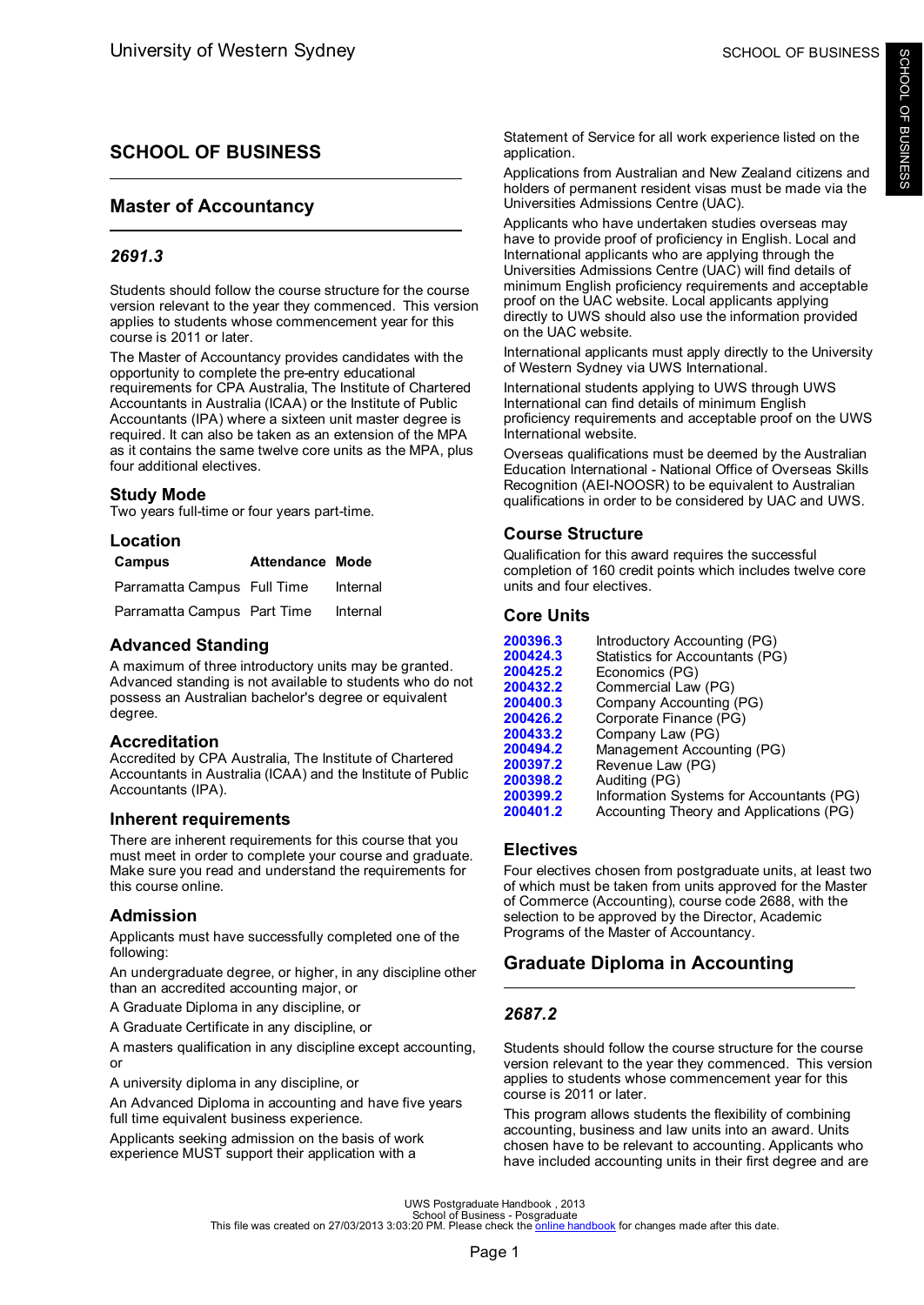<span id="page-4-0"></span>seeking professional recognition in Australia should have their qualifications assessed by CPA Australia, the Institute of Chartered Accountants in Australia (ICAA), or the Institute of Public Accountants (IPA). Depending on the number of units required following assessment by a professional body applicants may elect to study the Graduate Certificate in Accounting (four units), or this Graduate Diploma (six units) or the Master of Professional Accounting if more than six units are required. On completion of either the Graduate Certificate in Accounting or Graduate Diploma, graduates may wish to pursue further studies in one of the accounting coursework master programs.

### **Study Mode**

One year full-time or two years part-time.

### **Location**

| <b>Campus</b>               | <b>Attendance Mode</b> |          |
|-----------------------------|------------------------|----------|
| Parramatta Campus Full Time |                        | Internal |
| Parramatta Campus Part Time |                        | Internal |

# **Advanced Standing**

Advanced Standing is not available.

## **Inherent requirements**

There are inherent requirements for this course that you must meet in order to complete your course and graduate. Make sure you read and understand the requirements for this course online.

### **Admission**

Applicants must have successfully completed one of the following:

An undergraduate degree, or higher, in any discipline, or A university diploma in any discipline, or

An advanced diploma in accounting and have five years full time equivalent business experience.

Applicants seeking admission on the basis of work experience MUST support their application with a Statement of Service for all work experience listed on the application.

Applications from Australian and New Zealand citizens and holders of permanent resident visas must be made via the Universities Admissions Centre (UAC).

Applicants who have undertaken studies overseas may have to provide proof of proficiency in English. Local and International applicants who are applying through the Universities Admissions Centre (UAC) will find details of minimum English proficiency requirements and acceptable proof on the UAC website. Local applicants applying directly to UWS should also use the information provided on the UAC website.

International applicants must apply directly to the University of Western Sydney via UWS International.

International students applying to UWS through UWS International can find details of minimum English proficiency requirements and acceptable proof on the UWS International website.

Overseas qualifications must be deemed by the Australian Education International - National Office of Overseas Skills Recognition (AEI-NOOSR) to be equivalent to Australian qualifications in order to be considered by UAC and UWS.

## **Course Structure**

Qualification for this award requires the successful completion of 60 credit points by choosing six units from either 2689 Master of Professional Accounting (MPA) or 2688 Master of Commerce (Accounting), or any other UWS postgraduate offered units approved by the respective Director, Academic Programs.

# **Graduate Certificate in Accounting**

## *2686.3*

Students should follow the course structure for the course version relevant to the year they commenced. This version applies to students whose commencement year for this course is Spring 2011.

This program allows students the flexibility of combining accounting, business and law units into an award. Units chosen have to be relevant to accounting. Applicants who have included accounting units in their first degree and are seeking professional recognition in Australia should have their qualifications assessed by CPA Australia, the Institute of Chartered Accountants in Australia (ICAA), or the Institute of Public Accountants (IPA). Depending on the number of units required following assessment by a professional body applicants may elect to study this Graduate Certificate in Accounting (four units), or the Graduate Diploma (six units) or the Master of Professional Accounting (MPA) if more than six units are required. On completion of either the Graduate Certificate in Accounting graduates may wish to pursue higher level awards.

### **Study Mode**

Six months full-time or one year part-time.

### **Location**

### **Campus Attendance Mode**

Parramatta Campus Full Time Internal

## **Advanced Standing**

Advanced Standing is not available.

## **Inherent requirements**

There are inherent requirements for this course that you must meet in order to complete your course and graduate. Make sure you read and understand the requirements for this course online.

### **Admission**

Applicants must have successfully completed one of the following:

An undergraduate degree, or higher, in any discipline, or A university diploma in any discipline, or

An Advanced Diploma in accounting and three years FTE professional/managerial business experience, or

Five years FTE general work experience.

Applicants seeking admission on the basis of work experience MUST support their application with a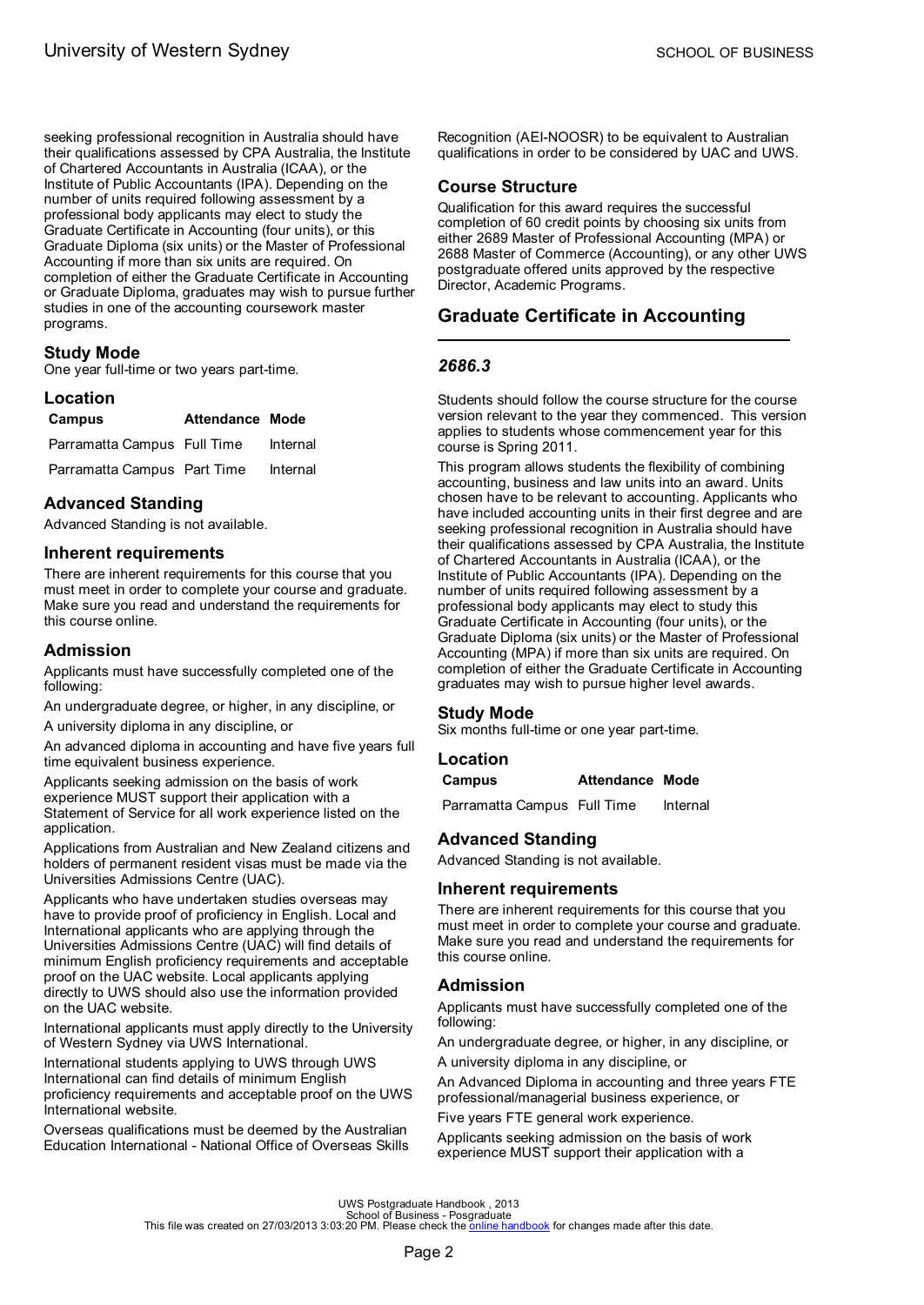<span id="page-5-0"></span>Statement of Service for all work experience listed on the application.

Applications from Australian and New Zealand citizens and holders of permanent resident visas must be made via the Universities Admissions Centre (UAC).

Applicants who have undertaken studies overseas may have to provide proof of proficiency in English. Local and International applicants who are applying through the Universities Admissions Centre (UAC) will find details of minimum English proficiency requirements and acceptable proof on the UAC website. Local applicants applying directly to UWS should also use the information provided on the UAC website.

International applicants must apply directly to the University of Western Sydney via UWS International.

International students applying to UWS through UWS International can find details of minimum English proficiency requirements and acceptable proof on the UWS International website.

Overseas qualifications must be deemed by the Australian Education International - National Office of Overseas Skills Recognition (AEI-NOOSR) to be equivalent to Australian qualifications in order to be considered by UAC and UWS.

# **Course Structure**

Qualification for this award requires the successful completion of 40 credit points by choosing four units from either Master of Professional Accounting (MPA), course code 2689, or Master of Commerce (Accounting), course code 2688, or any other UWS postgraduate offered units approved by the respective Director, Academic Programs.

# **Master of Applied Finance**

# *2702.1*

The Master of Applied Finance prepares students for executive careers in finance, banking, funds management and corporate treasuries. The degree is specifically designed to encompass all these fields so that students can choose the units appropriate to their career opportunities. It provides students with the technical knowledge necessary to function in an evolving and increasingly sophisticated financial environment with an emphasis on the practical application of these techniques. All of the units have been developed by individuals who are actively involved in the financial sector.

# **Study Mode**

Four quarters full-time or the part-time equivalent.

| Location                    |                        |          |
|-----------------------------|------------------------|----------|
| Campus                      | <b>Attendance Mode</b> |          |
| Parramatta Campus Full Time |                        | Internal |
| Parramatta Campus Part Time |                        | Internal |

# **Accreditation**

The Master of Applied Finance fulfils the educational requirements for admission as a Senior Associate (SA Fin) of Finsia - the Financial Services Institute of Australasia (Finsia). Senior Associate membership with Finsia also requires at least three years career experience in the

financial services industry. The Master of Applied Finance also allows graduates to satisfy the education requirements for professional membership of the Finance and Treasury Association (FTA) - Certified Finance and Treasury Professional (CFTP).

# **Admission**

Applicants must have successfully completed an undergraduate degree in Business or Commerce

or

A Graduate Certificate in Applied Finance.

Applications from Australian and New Zealand citizens and holders of permanent resident visas must be made via the Universities Admissions Centre (UAC).

Applicants who have undertaken studies overseas may have to provide proof of proficiency in English. Local and International applicants who are applying through the Universities Admissions Centre (UAC) will find details of minimum English proficiency requirements and acceptable proof on the UAC website. Local applicants applying directly to UWS should also use the information provided on the UAC website.

International applicants must apply directly to the University of Western Sydney via UWS International.

International students applying to UWS through UWS International can find details of minimum English proficiency requirements and acceptable proof on the UWS International website.

Overseas qualifications must be deemed by the Australian Education International - National Office of Overseas Skills Recognition (AEI-NOOSR) to be equivalent to Australian qualifications in order to be considered by UAC and UWS.

# **Course Structure**

Qualification for this award requires the successful completion of 80 credit points which includes three core units and five alternate units. Students may obtain a Specialisation by completing units from one of the Specialisations listed below.

Students are permitted to complete up to two units from any other Masters degree offered by the School of Business as part of the five alternate units.

# **Core Units**

| 200426.2 | Corporate Finance (PG)                   |
|----------|------------------------------------------|
| 51163.2  | Financial Institutions and Markets (MAF) |
| 51168.2  | Funds Management and Portfolio Selection |

# **Alternate Units**

| H7331.2  | International Trade and Industry Economics |
|----------|--------------------------------------------|
| 51054.2  | <b>Financial Modelling</b>                 |
| 51165.2  | <b>Financial Institution Management</b>    |
| 51166.2  | Credit and Lending Decisions               |
| 51169.2  | Derivatives                                |
| 51167.1  | Law of Finance and Securities              |
| 51171.2  | Real Estate Finance and Investment         |
| 51172.2  | Marketing of Financial Products            |
| 51173.2  | Strategic Bank Management                  |
| 51211.2  | International Finance                      |
| 51212.2  | Security Analysis and Portfolio Theory     |
| 200425.2 | Economics (PG)                             |
|          |                                            |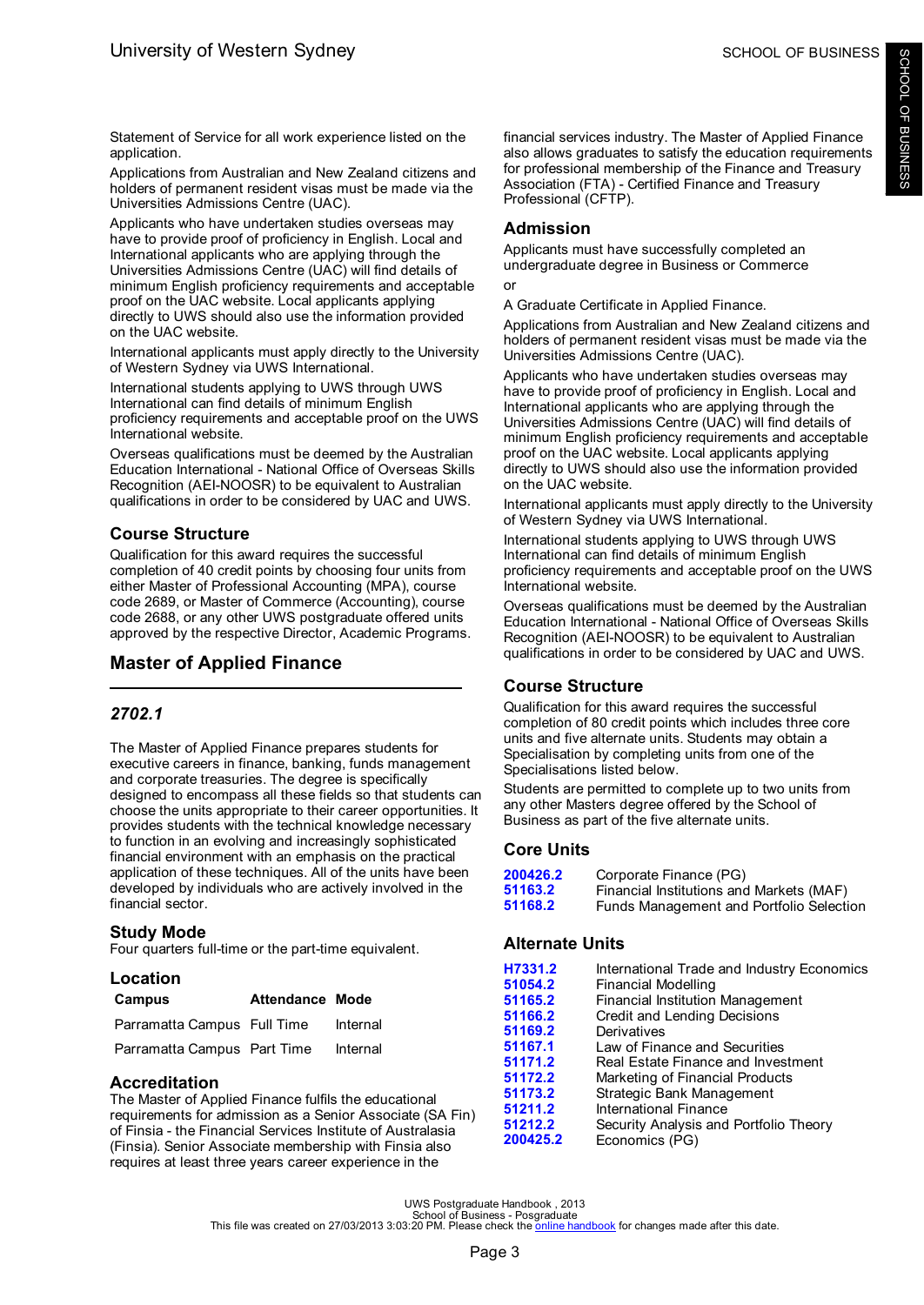### <span id="page-6-0"></span>**Specialisations**

| SP21001.1       | <b>Banking</b>      |
|-----------------|---------------------|
| SP21000.1       | Funds Management    |
| <b>SP2000.1</b> | Property Investment |
| <b>SP2706.1</b> | Treasury            |

# **Graduate Diploma in Applied Finance (exit only)**

## *2745.1*

This is an exit only award for students who have completed 60 credit points, including three core and three alternate units. Students apply to 2702.1 Master of Applied Finance and exit with the Graduate Diploma award.

#### **Location**

| <b>Campus</b>               | <b>Attendance Mode</b> |          |
|-----------------------------|------------------------|----------|
| Parramatta Campus Full Time |                        | Internal |
| Parramatta Campus Part Time |                        | Internal |

### **Accreditation**

The Graduate Diploma in Applied Finance fulfils the educational requirements for admission as a Senior Associate (SA Fin) of Finsia - the Financial Services Institute of Australasia (Finsia). Senior Associate membership with Finsia also requires at least three years career experience in the financial services industry.

## **Course Structure**

Students may exit this award on completion of 60 credit points which include three core and three alternate units. Details are listed under the Master of Applied Finance.

# **Graduate Certificate in Applied Finance**

## *2708.2*

Students should follow the course structure for the course version relevant to the year they commenced. This version applies to students whose commencement year for this course is mid-2007 or later.

The Graduate Certificate in Applied Finance addresses practitioners in finance, banking, funds management and corporate treasuries, who want to improve their professional position. The degree is specifically designed to encompass all these fields so that students can choose the units appropriate to their career opportunities. It provides students with a first round of technical knowledge necessary to function in an evolving and increasingly sophisticated financial environment with an emphasis on the practical application of these techniques.

## **Study Mode**

Six months full-time. Part-time may be completed over three or four quarters.

| Location |                        |  |
|----------|------------------------|--|
| Campus   | <b>Attendance Mode</b> |  |

| Parramatta Campus Full Time | Internal |
|-----------------------------|----------|
| Parramatta Campus Part Time | Internal |

### **Accreditation**

The Graduate Certificate in Applied Finance fulfils the educational requirements for admission as an Associate (A Fin) of Finsia - the Financial Services Institute of Australasia (Finsia), provided the applicant is at least working in the financial services industry.

### **Admission**

Applicants must have successfully completed an undergraduate degree in any discipline or have at least four years full time equivalent work experience as a supervisor or manager in one of the following areas: finance, applied finance, accounting, taxation.

Applicants seeking admission on the basis of work experience MUST support their application with a Statement of Service for all work experience listed on the application.

Applications from Australian and New Zealand citizens and holders of permanent resident visas must be made via the Universities Admissions Centre (UAC).

Applicants who have undertaken studies overseas may have to provide proof of proficiency in English. Local and International applicants who are applying through the Universities Admissions Centre (UAC) will find details of minimum English proficiency requirements and acceptable proof on the UAC website. Local applicants applying directly to UWS should also use the information provided on the UAC website.

International applicants must apply directly to the University of Western Sydney via UWS International.

International students applying to UWS through UWS International can find details of minimum English proficiency requirements and acceptable proof on the UWS International website.

Overseas qualifications must be deemed by the Australian Education International - National Office of Overseas Skills Recognition (AEI-NOOSR) to be equivalent to Australian qualifications in order to be considered by UAC and UWS.

## **Course Structure**

Successful students will be able to progress into the Master of Applied Finance once they have completed 40 credit points as per the course unit structure. This would normally entail obtaining a credit average for this award.

Qualification for this award requires the successful completion of 40 credit points, comprising three core units and one alternate unit.

### **Core Units**

| 200426.2 | Corporate Finance (PG)                   |
|----------|------------------------------------------|
| 51163.2  | Financial Institutions and Markets (MAF) |
| 51168.2  | Funds Management and Portfolio Selection |

## **Alternate Units**

**[200425.2](#page-42-0)** Economics (PG)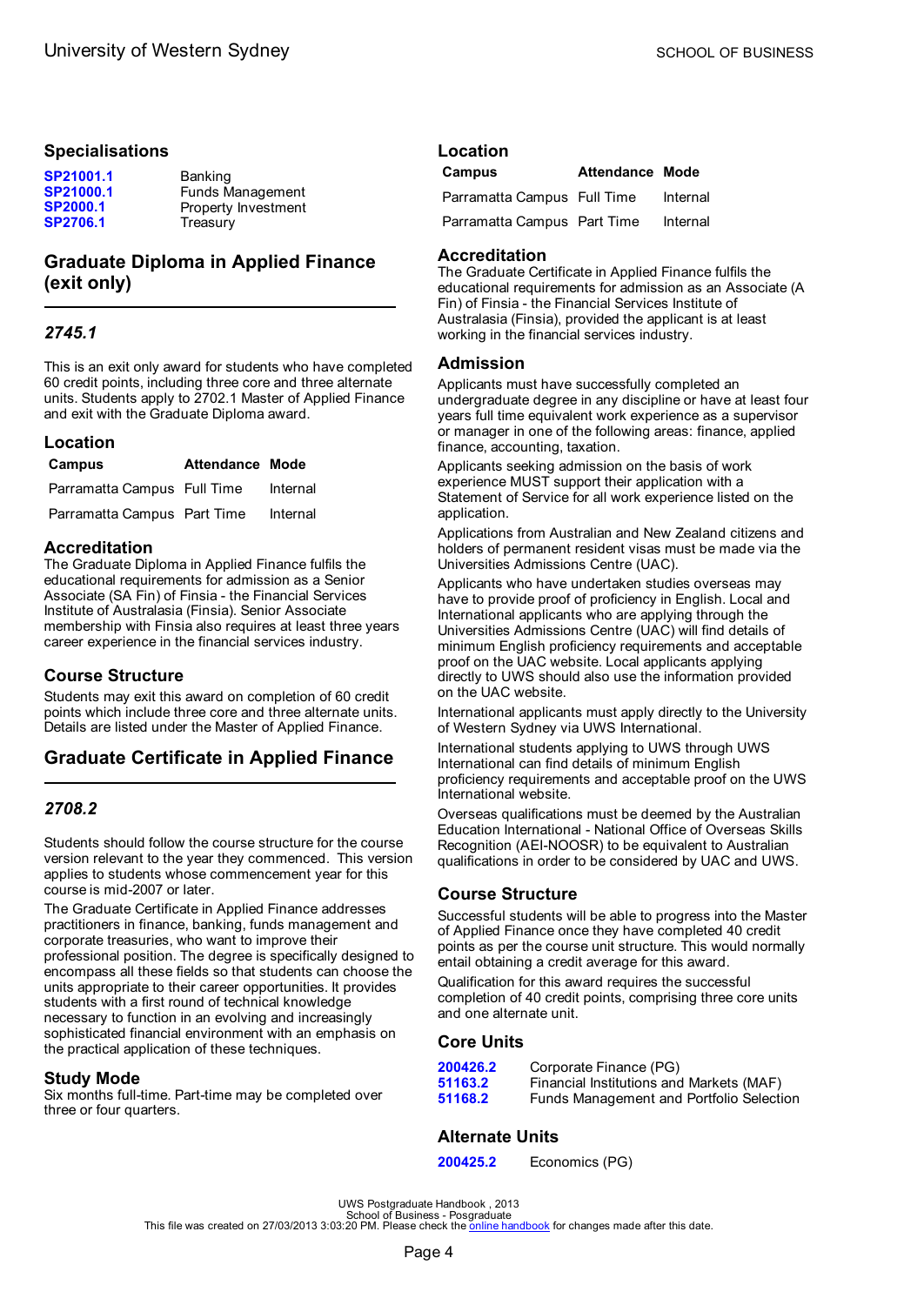<span id="page-7-0"></span>

| 51054.2 | <b>Financial Modelling</b>                 |
|---------|--------------------------------------------|
| 51165.2 | <b>Financial Institution Management</b>    |
| 51166.2 | Credit and Lending Decisions               |
| 51167.1 | Law of Finance and Securities              |
| 51169.2 | Derivatives                                |
| 51172.2 | Marketing of Financial Products            |
| 51211.2 | International Finance                      |
| 51212.2 | Security Analysis and Portfolio Theory     |
| H7331.2 | International Trade and Industry Economics |
|         |                                            |

# **Graduate Certificate in Business**

# *2655.2*

Students should follow the course structure for the course version relevant to the year they commenced. This version applies to students whose commencement year for this course is 2011 or later.

This course is suitable for those seeking a broadly based business qualification to consolidate previous undergraduate learning and/or practical supervisory or management experience. The course allows for postgraduate units to be completed from a variety of business related disciplines. In consultation with the Head of Program students may choose to complete any four units for career and personal advancement or interest. Alternatively students can complete the four core units of any Master degree with the intention of applying to study at Master's level in the future.

This program may also be offered in collaboration with industry partners.

## **Study Mode**

Six months full-time or one year part-time.

### **Location**

| <b>Campus</b>               | <b>Attendance Mode</b> |          |
|-----------------------------|------------------------|----------|
| Industry                    | <b>Full Time</b>       | Internal |
| Industry                    | Part Time              | Internal |
| Parramatta Campus Full Time |                        | Internal |
| Parramatta Campus Part Time |                        | Internal |

## **Admission**

Applicants must possess:

An undergraduate degree, or higher, in any discipline, or

A diploma or advanced diploma, together with a minimum of four years full time general work experience,

#### or

At least four years full time equivalent managerial or professional experience.

Applicants seeking admission on the basis of work experience MUST support their application with a Statement of Service for all work experience listed on the application.

Applications from Australian and New Zealand citizens and holders of permanent resident visas must be made via the Universities Admissions Centre (UAC).

Applicants who have undertaken studies overseas may have to provide proof of proficiency in English. Local and International applicants who are applying through the Universities Admissions Centre (UAC) will find details of minimum English proficiency requirements and acceptable proof on the UAC website. Local applicants applying directly to UWS should also use the information provided on the UAC website.

International applicants must apply directly to the University of Western Sydney via UWS International.

International students applying to UWS through UWS International can find details of minimum English proficiency requirements and acceptable proof on the UWS International website.

Overseas qualifications must be deemed by the Australian Education International - National Office of Overseas Skills Recognition (AEI-NOOSR) to be equivalent to Australian qualifications in order to be considered by UAC and UWS.

# **Course Structure**

Qualification for this award requires the successful completion of four postgraduate units totalling 40 credit points and must be approved by the Head of Program. The maximum enrolment load is two 10 credit point units per quarter.

The four units will consist of units from the following disciplines:

- **°** Accounting
- **°** Economics
- **°** Finance
- **° Hospitality**
- **°** Human Resource Management and Industrial Relations
- **°** International Business
- **°** Law
- **°** Management
- **°** Marketing
- **°** Operations and Engineering Management

This degree may be studied as preparation for entry into various graduate awards.

# **Master of Business Administration**

# *2755.1*

Students should follow the course structure for the course version relevant to the year they commenced. This version applies to students whose commencement year for this course is 2013 or later.

The Master of Business Administration (MBA) is an advanced management degree for professionals seeking to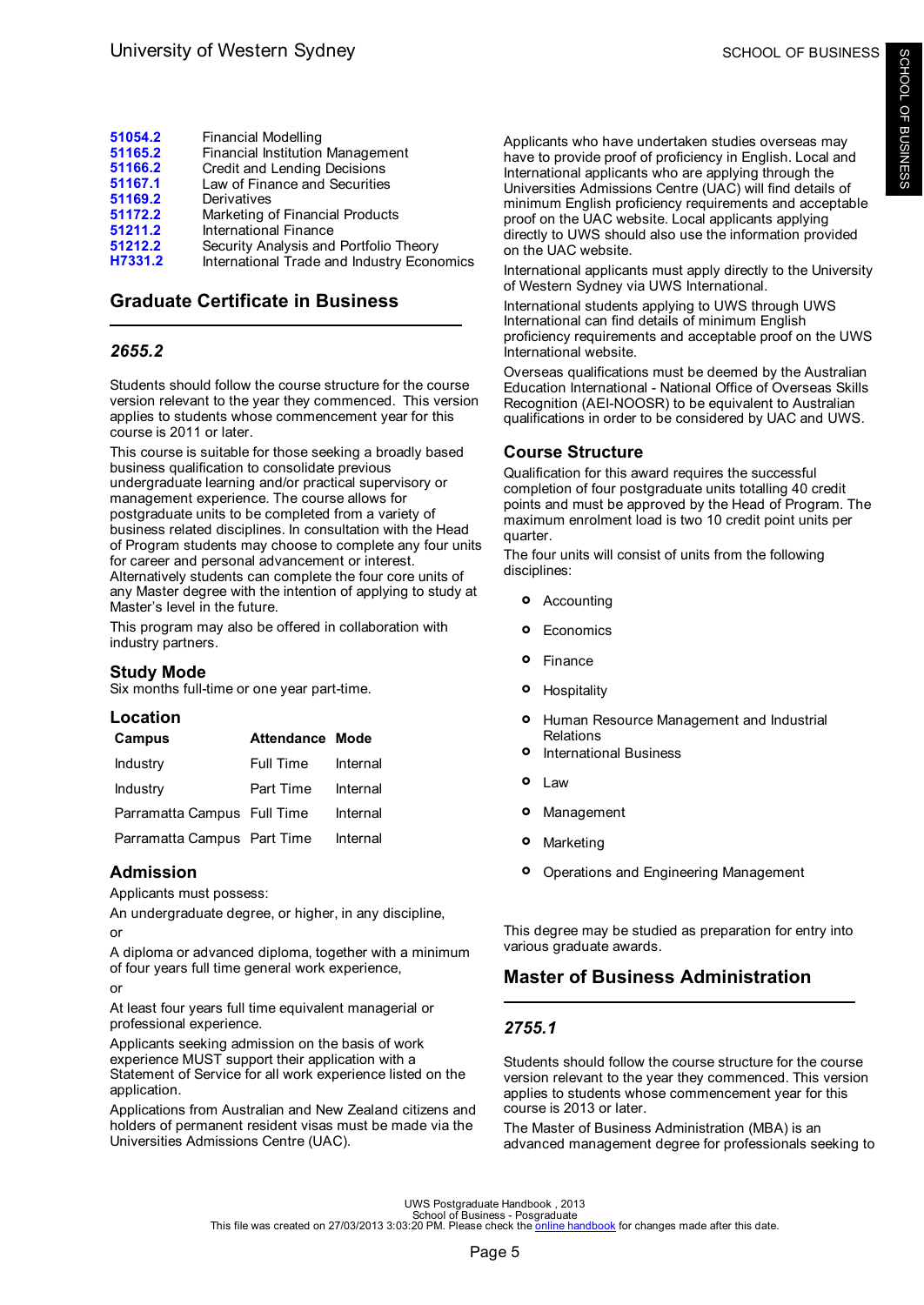<span id="page-8-0"></span>deepen their understanding of the core elements of general management and business administration.

Taking an applied approach within a flexible learning environment, the curriculum is designed around integrated knowledge to challenge business professionals in the issues of day-to-day operations and strategic planning; both locally and internationally. Using a range of hands-on teaching techniques, students will learn about important topics such as ethics and corporate social responsibility, human resource management and diversity, marketing, leadership, and entrepreneurial innovation. The Sydney Graduate School of Management MBA offers students a valuable start to their lifelong career development.

### **Study Mode**

One and a half years full-time or three years part-time equivalent.

| Location                             |                        |          |
|--------------------------------------|------------------------|----------|
| <b>Campus</b>                        | <b>Attendance Mode</b> |          |
| Parramatta Campus Full Time          |                        | Internal |
| Parramatta Campus Part Time Internal |                        |          |

## **Admission**

Applicants must have:

- **•** Successfully completed an undergraduate degree, or higher in any discipline and have a minimum three higher, in any discipline and have a minimum three (3) years full-time equivalent managerial/professional work experience; or
- **•** Successfully completed an undergraduate degree, or higher in any discipline and have a minimum six (6) higher, in any discipline and have a minimum six (6) years full-time equivalent general work experience; or
- **°** Successfully completed a Graduate Certificate in Business Administration or Graduate Certificate in Business or equivalent qualification

Applicants seeking admission on the basis of work experience MUST support their application with a Statement of Service for all work experience listed on the application.

Applications from Australian and New Zealand citizens and holders of permanent resident visas must be made via the Universities Admissions Centre (UAC).

Applicants who have undertaken studies overseas may have to provide proof of proficiency in English. Local applicants who are applying through the Universities Admissions Centre (UAC) will find details of minimum English proficiency requirements and acceptable proof on the UAC website. Local applicants applying directly to UWS should also use the information provided on the UAC website.

Overseas qualifications must be deemed by the Australian Education International - National Office of Overseas Skills Recognition (AEI-NOOSR) to be equivalent to Australian qualifications in order to be considered by UAC and UWS.

# **Course Structure**

Qualification for this award requires the successful completion of 120 credit points. This includes eight core developing expertise units and four core expert practice units. Students are expected to complete the developing expertise units prior to undertaking expert practice units.

#### **Developing Expertise (eight units) - The units included are**

| <b>Strategic Management</b><br>200794.1 | 200787.1<br>200788.1<br>200789.1<br>200790.1<br>200791.1<br>200792.1<br>200793.1 | Managerial Finance<br>Contemporary Organisation Behaviour<br><b>Emerging Leaders</b><br>Developing Business Expertise<br><b>Customer Value Management</b><br>Innovation, Creativity and Entrepreneurship<br><b>Managerial Economics</b> |
|-----------------------------------------|----------------------------------------------------------------------------------|-----------------------------------------------------------------------------------------------------------------------------------------------------------------------------------------------------------------------------------------|
|-----------------------------------------|----------------------------------------------------------------------------------|-----------------------------------------------------------------------------------------------------------------------------------------------------------------------------------------------------------------------------------------|

#### **Expert Practice (four units) – includes project and capstone experience units**

| 200795.1             | Corporate Governance and the Global<br>Environment  |
|----------------------|-----------------------------------------------------|
| 200796.1             | Negotiation and Conflict Resolution<br>Management   |
| 200797.1<br>200798.1 | One Hundred Days<br><b>Applied Business Project</b> |

# **Graduate Diploma in Business Administration (Exit Only)**

## *5501.3*

Students should follow the course structure for the course version relevant to the year they commenced. This version applies to students whose commencement year for this course is 2011 or 2012.

This is an exit award consisting of 60 credit points. Applicants apply to 5500 Master of Business Administration and exit with the Graduate Diploma in Business Administration.

## **Study Mode**

Six months full-time or nine to twelve months part-time.

| Location |                        |  |
|----------|------------------------|--|
| Campus   | <b>Attendance Mode</b> |  |

| Parramatta Campus Full Time | Internal |
|-----------------------------|----------|
| Parramatta Campus Part Time | Internal |

## **Course Structure**

Students may exit the Master of Business Administration after the successful completion of the following six units (60 credit points).

### **Core Units**

| U51043.3 | Contemporary Organisation Behaviour    |
|----------|----------------------------------------|
| U51045.4 | Accounting Perspectives for Management |
| 500000.2 | Marketing Management                   |
| 500001.3 | Value Chain Management                 |
| 500002.3 | Managing People                        |
| 500003.3 | <b>Financial Management</b>            |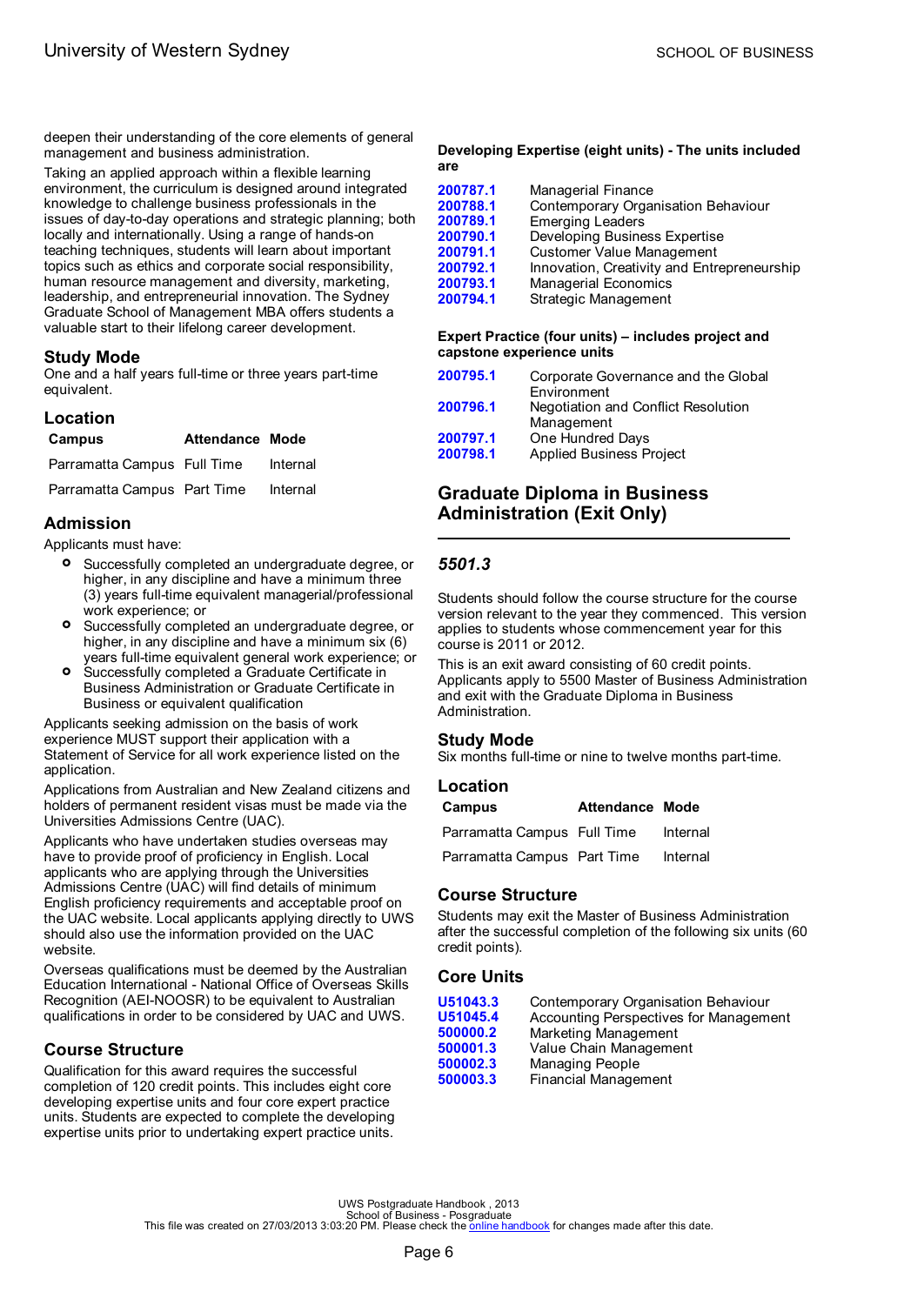# <span id="page-9-0"></span>**Graduate Certificate in Business Administration**

# *2757.1*

Students should follow the course structure for the course version relevant to the year they commenced. This version applies to students whose commencement year for this course is 2013 or later.

The Graduate Certificate in Business Administration is designed to set the foundation of knowledge and skills in the core competencies of business and management.

The certificate is not only the first stage towards progressing to the MBA, but may also be taken as a standalone program.

The certificate is the perfect introduction to gaining an understanding of the workings of the management and the business arena. It offers practical strategies to approach the challenges involved in managing people, money and markets and shows how these core areas are linked.

The certificate is a particularly useful program for those who seek to immediately enhance career opportunities and for those who have been away from study for a long period of time. It is also a valuable introduction to postgraduate university studies.

The Sydney Graduate School of Management MBA offers students a valuable start to their lifelong career development.

## **Study Mode**

Six months full-time or one year part-time.

## **Location**

| <b>Campus</b>               | Attendance Mode |          |
|-----------------------------|-----------------|----------|
| Parramatta Campus Full Time |                 | Internal |
| Parramatta Campus Part Time |                 | Internal |

# **Admission**

Applicants must have:

- **°** A minimum of eight (8) years full-time equivalent professional/managerial work experience or
- **°** Successfully completed an undergraduate degree, or higher, in any discipline and have a minimum three (3) years full-time equivalent managerial/professional work experience; or
- **•** Successfully completed an undergraduate degree, or higher in any discipline and have a minimum six (6) higher, in any discipline and have a minimum six (6) years full-time equivalent general work experience;
- **•** Successfully completed an Advanced Diploma in any discipline and have a minimum six (6) years full-time discipline and have a minimum six (6) years full-time equivalent general work experience.
- **°** International applicants must achieve IELTS - 6.5 overall score with a minimum 6.0 in each subset.

Applicants seeking admission on the basis of work experience MUST support their application with a Statement of Service for all work experience listed on the application.

Applications from Australian and New Zealand citizens and holders of permanent resident visas must be made via the Universities Admissions Centre (UAC).

Applicants who have undertaken studies overseas may have to provide proof of proficiency in English. Local and International applicants who are applying through the Universities Admissions Centre (UAC) will find details of minimum English proficiency requirements and acceptable proof on the UAC website. Local applicants applying directly to UWS should also use the information provided on the UAC website.

International applicants must apply directly to the University of Western Sydney via UWS International.

International students applying to UWS through UWS International can find details of minimum English proficiency requirements and acceptable poof on the UWS International website.

Overseas qualifications must be deemed by the Australian Education International - National Office of Overseas Skills Recognition (AEI-NOOSR) to be equivalent to Australian qualifications in order to be considered by UAC and UWS.

# **Course Structure**

To qualify for the award of a Graduate Certificate of Business Administration, students must successfully complete 40 credit points of units as follows.

| 200783.1 | The Business Environment  |
|----------|---------------------------|
| 200784.1 | Financial Decision Making |
| 200785.1 | Foundations of Management |
| 200786.1 | Marketing Management      |

# **Master of Business and Commerce**

# *2631.3*

Students should follow the course structure for the course version relevant to the year they commenced. This version applies to students whose commencement year for this course is 2012 or later.

Through its foundation of a solid business and commerce core, this degree provides graduates with a general knowledge of the basics of business e.g. Accounting and Finance, Marketing, Management Skills, and Human Resource Management and Industrial Relations. Upon completion of the core, students may complete four units in one of the following specialisations: Accounting, Finance, Human Resource Management/Industrial Relations, Marketing, or Operations Management. Alternatively students may elect to complete a non specialisation where four units can be chosen separately from the various specialisations.

Students complete the four core units in the Master of Business and Commerce and four additional units for a total of 80 credit points. This course has multiple intakes each year and is suitable for graduates holding a bachelors' degree in any discipline from a recognised university.

## **Study Mode**

One year full-time or two years part-time.

## **Location**

| Campus                      | <b>Attendance Mode</b> |          |
|-----------------------------|------------------------|----------|
| Parramatta Campus Full Time |                        | Internal |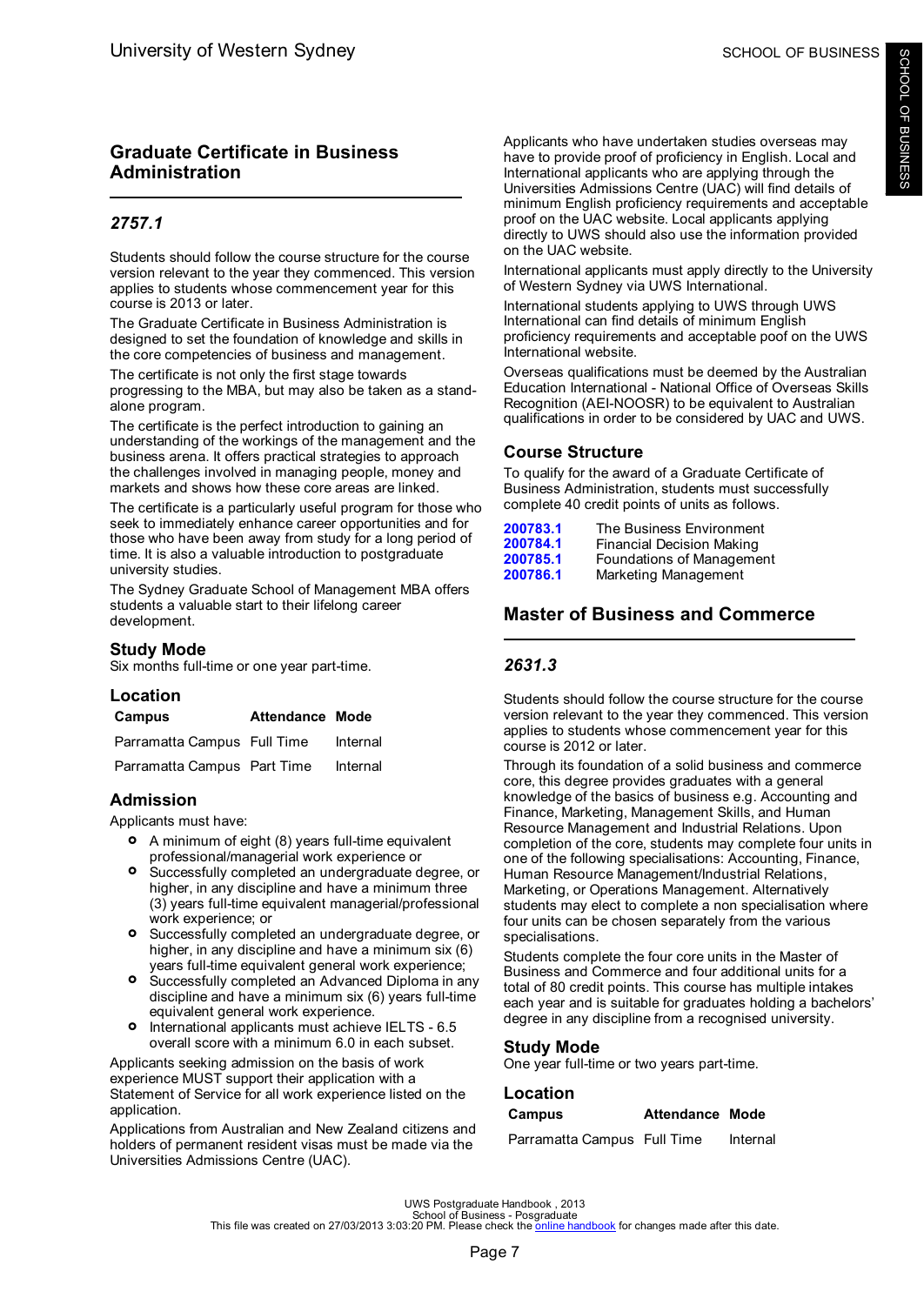## <span id="page-10-0"></span>**Campus Attendance Mode**

Parramatta Campus Part Time Internal

## **Admission**

Applicants must have successfully completed an undergraduate degree, or higher, in any discipline, or

5 years full time equivalent managerial/professional work experience.

Applicants seeking admission on the basis of work experience MUST support their application with a Statement of Service for all work experience listed on the application.

Applications from Australian and New Zealand citizens and holders of permanent resident visas must be made via the Universities Admissions Centre (UAC).

Applicants who have undertaken studies overseas may have to provide proof of proficiency in English. Local and International applicants who are applying through the Universities Admissions Centre (UAC) will find details of minimum English proficiency requirements and acceptable proof on the UAC website. Local applicants applying directly to UWS should also use the information provided on the UAC website.

International applicants must apply directly to the University of Western Sydney via UWS International.

International students applying to UWS through UWS International can find details of minimum English proficiency requirements and acceptable proof on the UWS International website.

Overseas qualifications must be deemed by the Australian Education International - National Office of Overseas Skills Recognition (AEI-NOOSR) to be equivalent to Australian qualifications in order to be considered by UAC and UWS.

## **Course Structure**

Qualification for this award requires the successful completion of 80 credit points which include the units listed below.

Students must complete the four core units and choose four units from one of the specialistions listed below.

## **Exit Awards**

2632 Graduate Diploma in Business and Commerce - 60 credit points, comprising four core units plus two specialisation units.

2633 Graduate Certificate in Business and Commerce - 40 credit points, comprising all four core units.

## **Core Units**

| 200718.2 | Human Resource Management |
|----------|---------------------------|
| 200768.2 | Management Skills         |

Choose one of

| 200495.3 | Accounting: A Business Perspective (PG) |  |
|----------|-----------------------------------------|--|
| 200396.3 | Introductory Accounting (PG)            |  |

Students undertaking the Accounting specialisation must choose 200396 Introductory Accounting (PG).

Choose one of

**[200737.2](#page-52-0)** Marketing Systems

#### **[200425.2](#page-42-0)** Economics (PG)

Students undertaking the Marketing specialisation must choose 200737 Marketing Systems.

# **Specialisations**

| SP2003.1 | Accounting                                                   |
|----------|--------------------------------------------------------------|
| SP2004.1 | Finance                                                      |
| SP2002.1 | Human Resource Management and<br><b>Industrial Relations</b> |
| SP2001.1 | Marketing                                                    |
| SP2005.1 | <b>Operations Management</b>                                 |

#### **No Specialisation Option One**

Students must complete the four core units and choose four units from across the School of Business postgraduate unit offerings to attain generic Master of Business and Commerce.

#### **No Specialisation Option Two**

With Director, Academic Programs approval, students may choose up to two units from outside the School of Business as part of their no specialisation option. Students then complete the remaining two units from units available within the specialisations

# **Graduate Diploma in Business and Commerce (exit only)**

# *2632.2*

Students should follow the course structure for the course version relevant to the year they commenced. This version applies to students whose commencement year for this course is 2010 or later.

This is an exit award consisting of 60 CPs made up of four core units plus two specialisation units. Applicants apply to 2631 Master of Business and Commerce and exit with the Graduate Diploma award. Further details are available from the Master of Business and Commerce listing.

### **Location**

**Campus Attendance Mode**

Parramatta Campus Full Time Internal

# **Graduate Certificate in Business and Commerce (exit only)**

### *2633.2*

Students should follow the course structure for the course version relevant to the year they commenced. This version applies to students whose commencement year for this course is 2010 or later.

This is an exit award consisting of 40 credit points made up of four core units. Applicants apply to 2631 Master of Business and Commerce and exit with the Graduate Certificate award. Further details are available from the Master of Business and Commerce listing.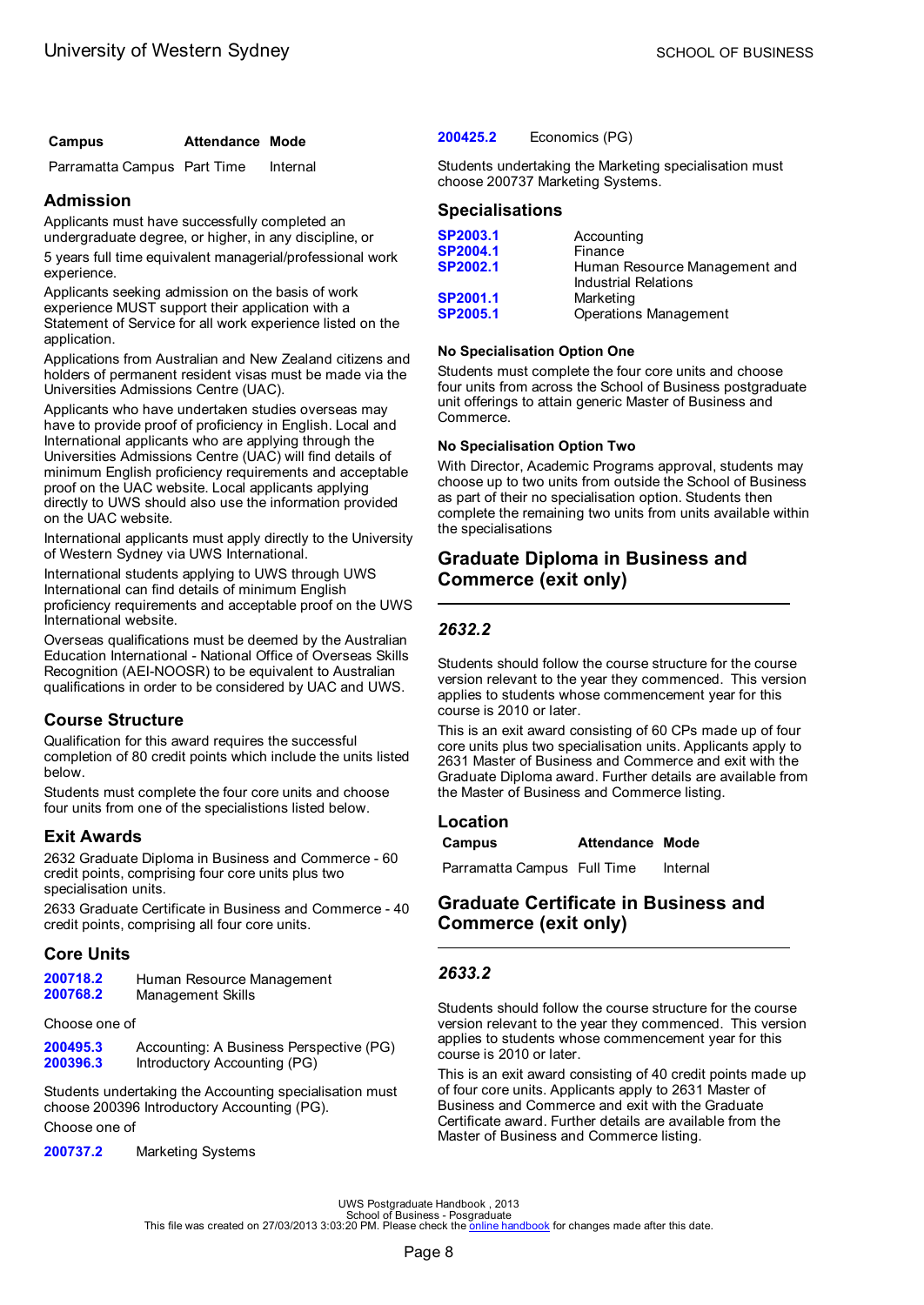# <span id="page-11-0"></span>**Location Campus Attendance Mode** Parramatta Campus Full Time Internal Parramatta Campus Part Time Internal

# **Graduate Diploma in Business Studies (Exit Only)**

# *2750.1*

This Graduate Diploma in Business Studies is an exit degree for students who are enrolled in the Doctor of Business Administration.

Students who successfully complete the Graduate Diploma in Business Studies will have an understanding of philosophical foundations of business research and have developed their skills in critically analysing existing literatures on their chosen topic of interest.

# **Study Mode**

Nine months full-time or one and a half years part-time.

# **Location**

| Campus                        | <b>Attendance Mode</b> |             |
|-------------------------------|------------------------|-------------|
| Campbelltown Campus Full Time |                        | Multi Modal |
| Campbelltown Campus Part Time |                        | Multi Modal |
| Parramatta Campus             | Full Time              | Multi Modal |
| Parramatta Campus             | Part Time              | Multi Modal |

## **Admission**

This is an exit award only. Applicants apply to 8038 or 8039 Doctor of Business Administration and exit with the Graduate Diploma in Business Studies.

# **Course Structure**

Qualification for this award requires the successful completion of 60 credit points, including the units listed below.

**[200743.2](#page-54-0)** Philosophical Foundations of Business Research **[200744.3](#page-40-0)** Critical Literature Review

Students will also be required to complete

**[200745.2](#page-34-0)** Advanced Research Skills

or

20 credit points of elective units at Masters level

# **Graduate Certificate in Business Studies (Exit Only)**

# *2751.1*

The Graduate Certificate in Business Studies is an exit degree for students who are enrolled in the Doctor of Business Administration.

Students who successfully complete the Graduate Certificate in Business Studies will have an awareness of philosophical foundations of business research and improved skills in critically analysing existing literatures on their chosen topic of interest.

# **Study Mode**

Six months full-time or one year part-time.

### **Location**

| Campus                        | <b>Attendance Mode</b> |             |
|-------------------------------|------------------------|-------------|
| Campbelltown Campus Full Time |                        | Multi Modal |
| Campbelltown Campus Part Time |                        | Multi Modal |
| Parramatta Campus             | <b>Full Time</b>       | Multi Modal |
| Parramatta Campus             | Part Time              | Multi Modal |

## **Admission**

This is an exit award only. Applicants apply to 8038 or 8039 Doctor of Business Administration and exit with the Graduate Certificate in Business Studies.

## **Course Structure**

Qualification for this award requires the successful completion of 40 credit points, including the units listed below.

**[200743.2](#page-54-0)** Philosophical Foundations of Business Research

Choose one of

| 200744.3 | Critical Literature Review |
|----------|----------------------------|
| 200745.2 | Advanced Research Skills   |

# **Master of Business (Engineering Management)**

# *2615.3*

Students should follow the course structure for the course version relevant to the year they commenced. This version applies to students whose commencement year for this course is 2012 or later.

The course will equip engineers and other technical professionals with the necessary knowledge, skills and competencies for making a successful transition into management roles. In today's era of rapid technological change, engineers need to acquire skills to integrate technology, quality, productivity and globalisation imperatives into organisational decision making. This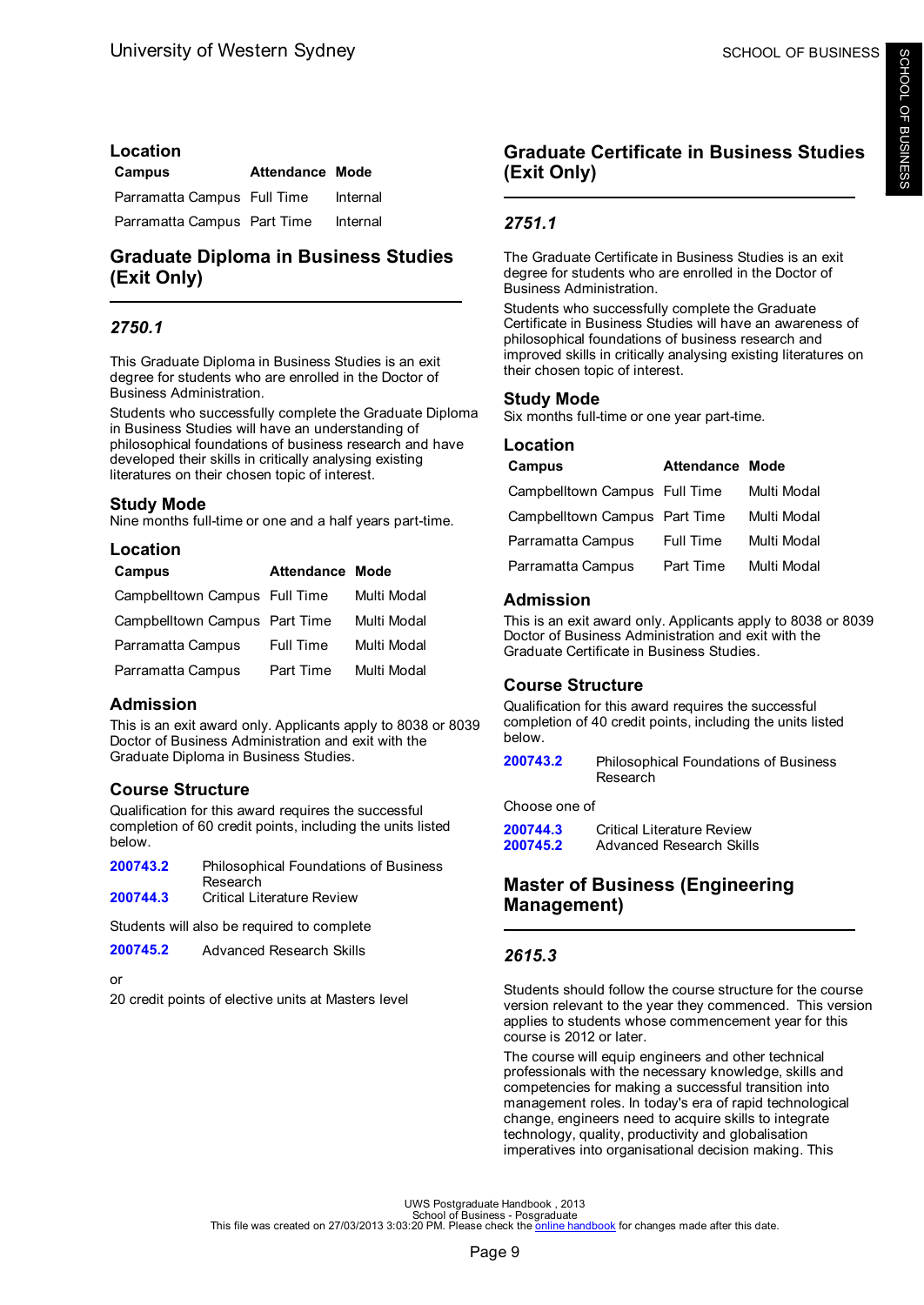<span id="page-12-0"></span>course will focus on engineering organisation and management practice, strategic technology management, project management and operations management.

### **Study Mode**

One year full-time or two years part-time.

# **Location**

### **Campus Attendance Mode**

| Parramatta Campus Full Time | Internal |
|-----------------------------|----------|
| Parramatta Campus Part Time | Internal |

### **Admission**

Applicants must have successfully completed an undergraduate degree, or higher, in any discipline.

Applications from Australian citizens and holders of permanent resident visas must be made via the Universities Admissions Centre (UAC).

Applicants who have undertaken studies overseas may have to provide proof of proficiency in English. Local and International applicants who are applying through the Universities Admissions Centre (UAC) will find details of minimum English proficiency requirements and acceptable proof on the UAC website. Local applicants applying directly to UWS should also use the information provided on the UAC website.

International applicants must apply directly to the University of Western Sydney via UWS International.

International students applying to UWS through UWS International can find details of minimum English proficiency requirements and acceptable proof on the UWS International website.

Overseas qualifications must be deemed by the Australian Education International - National Office of Overseas Skills Recognition (AEI-NOOSR) to be equivalent to Australian qualifications in order to be considered by UAC and UWS.

## **Course Structure**

Qualification for this award requires the successful completion of 80 credit points as per the recommended sequence below.

Students may only enrol in a maximum of 20 credit points per quarter.

| 200775.1 | Contemporary Management Theory and  |
|----------|-------------------------------------|
|          | Practice                            |
| 51240.3  | Project Management                  |
| 200776.1 | Compliance Management               |
| 0007774  | $O$ tratagia Taghnalagu Managangant |

- **[200777.1](#page-59-0)** Strategic Technology Management<br>**200778.1** Assets and Maintenance Managem
- **[200778.1](#page-35-0)** Assets and Maintenance Management **[200779.1](#page-37-0)** Business Process Integration

## Choose one of

| 200780.1 | <b>Enterprise Resource Planning</b>  |
|----------|--------------------------------------|
| 200781.1 | e-Business and e-Commerce Management |

## Choose one of

| 200782.1 | <b>Business Operations Management</b> |
|----------|---------------------------------------|
| 200769.2 | Business Internship                   |
| 200691.2 | <b>Business Research Paper</b>        |

Note: Director, Academic Programs approval required for enrolment in 200691 Business Research Paper.

# **Graduate Certificate in Business (Engineering Management)**

# *2617.3*

Students should follow the course structure for the course version relevant to the year they commenced. This version applies to students whose commencement year for this course is from 2012 or later.

The course is a pathway for graduates and non-graduates to a Masters program.

The Master of Business (Engineering Management) will equip engineers and other technical professionals with the necessary knowledge, skills and competencies for making a successful transition into management roles. In today's era of rapid technological change, engineers need to acquire skills to integrate technology, quality, productivity and globalisation imperatives into organisational decision making. This course will focus on engineering organisation and management practice, strategic technology management, project management and operations management.

### **Study Mode**

Six months full-time or one year part-time. Note that in 2012 this course was only offered in part-time mode.

## **Location**

| Campus                      | <b>Attendance Mode</b> |          |
|-----------------------------|------------------------|----------|
| Parramatta Campus Full Time |                        | Internal |
| Parramatta Campus Part Time |                        | Internal |

## **Admission**

An undergraduate degree, or higher, in any discipline, or Diploma or Advanced Diploma in Business plus a minimum of four years, full time equivalent, general work experience in an engineering or business field, or

A minimum of four years, full time equivalent, professional/ managerial work experience in an engineering or business field.

Applicants seeking admission on the basis of work experience MUST support their application with a Statement of Service for all work experience listed on the application.

Applications from Australian citizens and holders of permanent resident visas must be made via the Universities Admissions Centre (UAC).

Applicants who have undertaken studies overseas may have to provide proof of proficiency in English. Local and International applicants who are applying through the Universities Admissions Centre (UAC) will find details of minimum English proficiency requirements and acceptable proof on the UAC website. Local applicants applying directly to UWS should also use the information provided on the UAC website.

International applicants must apply directly to the University of Western Sydney via UWS International.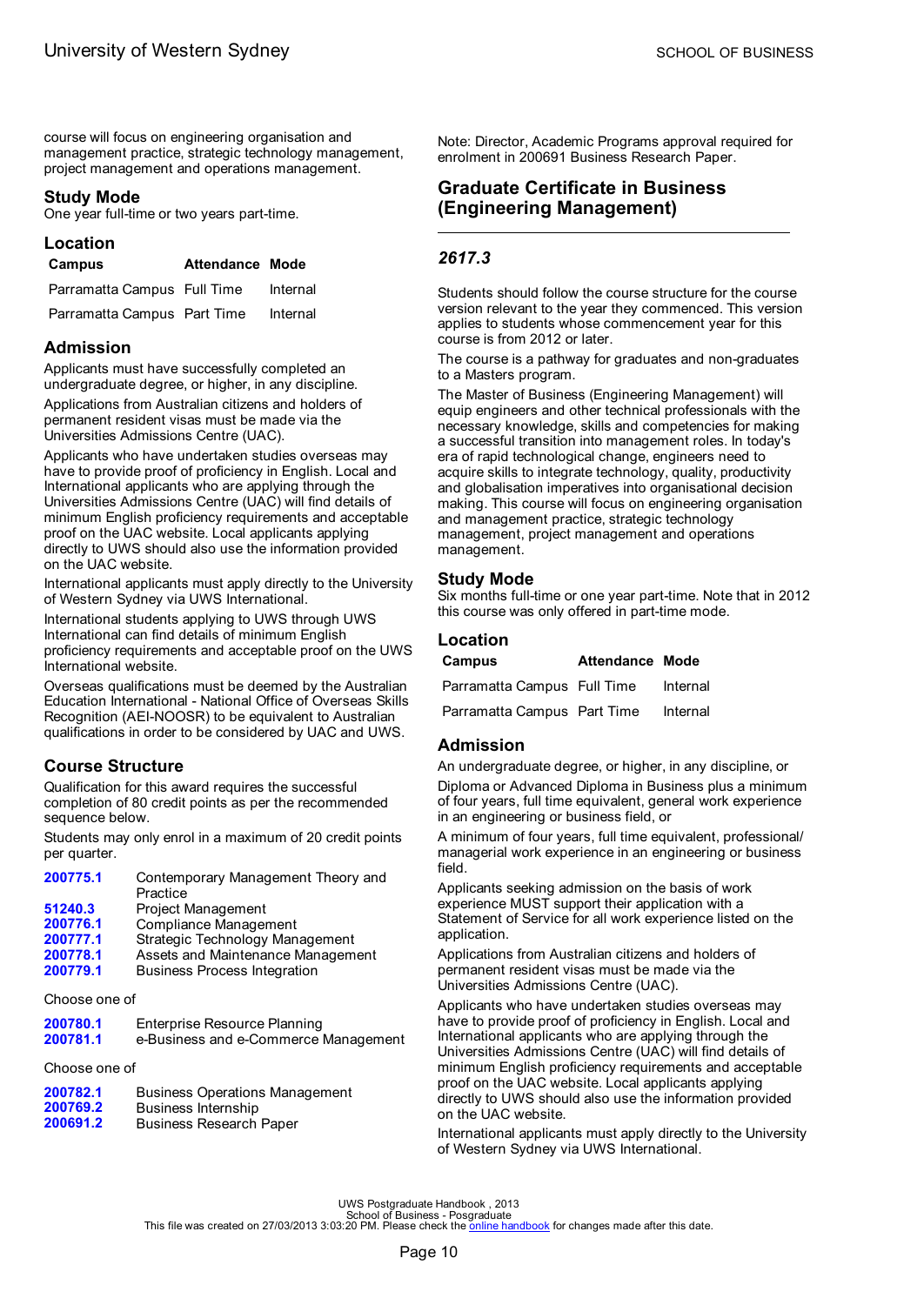<span id="page-13-0"></span>International applicants are advised that, due to the structure of the course, direct entry is only available to nonstudent visa holders.

International students applying to UWS through UWS International can find details of minimum English proficiency requirements and acceptable proof on the UWS International website.

Overseas qualifications must be deemed by the Australian Education International - National Office of Overseas Skills Recognition (AEI-NOOSR) to be equivalent to Australian qualifications in order to be considered by UAC and UWS.

# **Course Structure**

Qualification for this award requires the successful completion of 40 credit points which include the units listed below.

Students may only enrol in a maximum of 20 credit points per Quarter.

| 200775.1 | Contemporary Management Theory and<br>Practice |
|----------|------------------------------------------------|
| 51240.3  | <b>Project Management</b>                      |
| 200776.1 | Compliance Management                          |
| 200777.1 | Strategic Technology Management                |

Please note that from 2013, students studying in full-time mode, including international students, should seek advice from the Course Advisor regarding their unit selection. Alternative units to those listed above will be made available to full-time students where required. Refer to 'Course Advice' above."

# **Master of Business (Marketing)**

# *2698.4*

Students should follow the course structure for the course version relevant to the year they commenced. This version applies to students whose commencement year for this course is Spring 2010 or later.

This course prepares suitably qualified people for positions in marketing through an academically rigorous and practically relevant professional marketing education. The course builds on a core foundation of marketing studies and equips students with the knowledge, skills and attitude necessary to operate effectively as marketing managers. The course is ideally suited for those wishing to develop their marketing knowledge, skills and aptitude to perform as professional marketing managers.

# **Study Mode**

One year full-time or the part-time equivalent.

# **Location**

| Campus                      | <b>Attendance Mode</b> |          |
|-----------------------------|------------------------|----------|
| Parramatta Campus Full Time |                        | Internal |
| Parramatta Campus Part Time |                        | Internal |

# **Admission**

Applicants must have successfully completed: An undergraduate degree, or higher, in any discipline or

## A Graduate Certificate in Marketing.

Applications from Australian and New Zealand citizens and holders of permanent resident visas must be made via the Universities Admissions Centre (UAC).

Applicants who have undertaken studies overseas may have to provide proof of proficiency in English. Local and International applicants who are applying through the Universities Admissions Centre (UAC) will find details of minimum English proficiency requirements and acceptable proof on the UAC website. Local applicants applying directly to UWS should also use the information provided on the UAC website.

International applicants must apply directly to the University of Western Sydney via UWS International.

International students applying to UWS through UWS International can find details of minimum English proficiency requirements and acceptable proof on the UWS International website.

Overseas qualifications must be deemed by the Australian Education International - National Office of Overseas Skills Recognition (AEI-NOOSR) to be equivalent to Australian qualifications in order to be considered by UAC and UWS.

# **Course Structure**

Qualification for this award requires the successful completion of 80 credit points which include six core units and two alternate units.

### **Core units**

| 200737.2 | <b>Marketing Systems</b>        |
|----------|---------------------------------|
| 200732.2 | <b>Creating Markets</b>         |
| 200734.2 | <b>Strategic Value Creation</b> |
| 200733.2 | <b>Applied Channel Systems</b>  |
| 200726.2 | Information for Business        |

Choose one of

| 200280.3 | Masters Project     |
|----------|---------------------|
| 200769.2 | Business Internship |

# **Alternate units**

Choose two of

| 200738.2 | Marketing Innovation             |
|----------|----------------------------------|
| 200735.2 | Marketing in Context             |
| 51012.3  | International Marketing          |
| 200730.2 | Contemporary Issues in Marketing |
| 200736.2 | Customer Relationship Marketing  |
| 200731.2 | Multicultural Marketing          |

# **Graduate Certificate in Marketing**

# *2700.3*

Students should follow the course structure for the course version relevant to the year they commenced. This version applies to students whose commencement year for this course is 2010 or later.

This course introduces students to marketing through an academically rigorous and practically relevant professional marketing education. The course provides a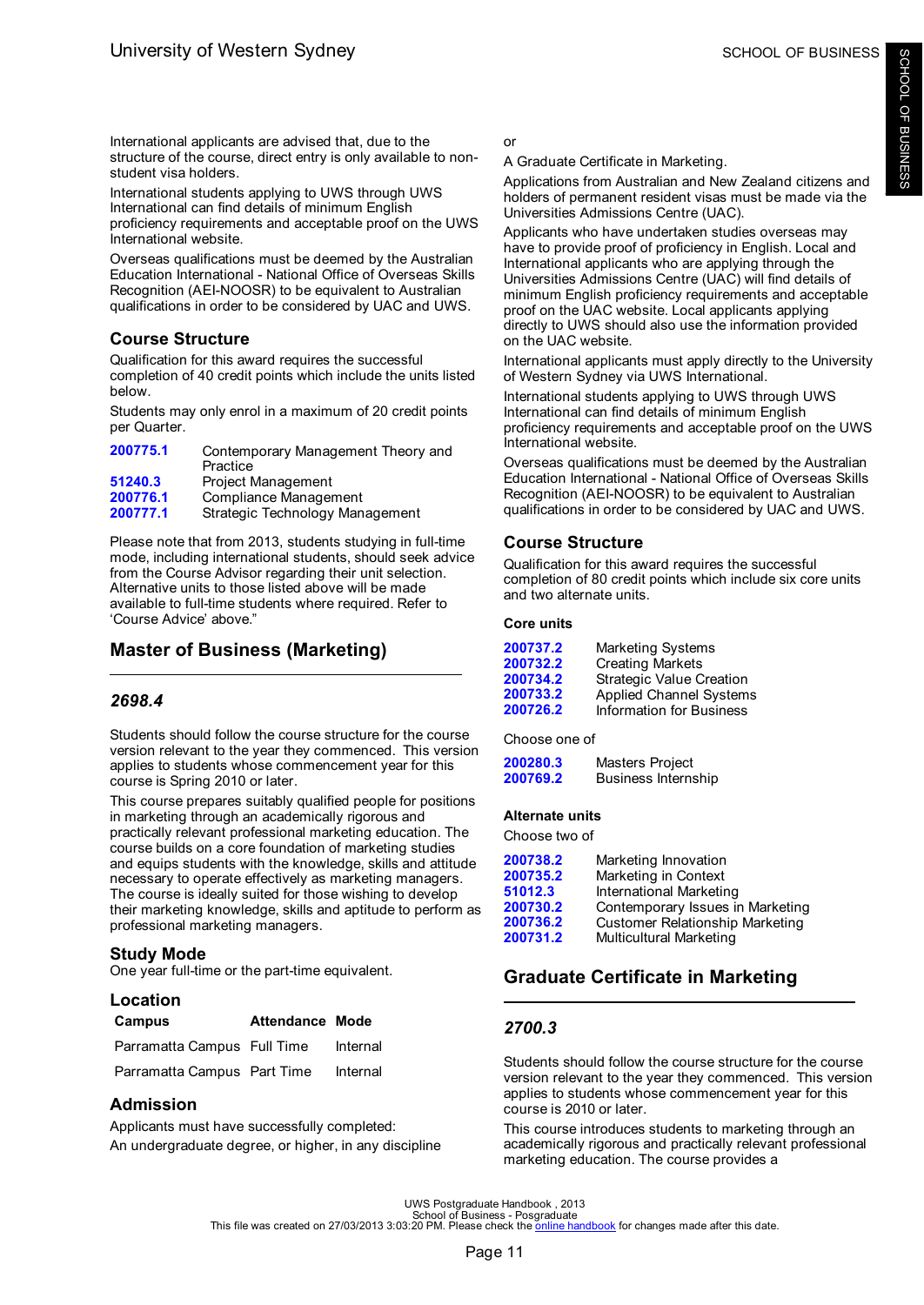<span id="page-14-0"></span>comprehensive grounding in fundamental marketing principles and practice. The course is ideally suited for those wishing to develop their marketing knowledge, skills and aptitude to perform as professional marketing managers.

## **Study Mode**

Two quarters full-time or the part-time equivalent.

### **Location**

| Campus                      | <b>Attendance Mode</b> |          |
|-----------------------------|------------------------|----------|
| Parramatta Campus Full Time |                        | Internal |
| Parramatta Campus Part Time |                        | Internal |

## **Admission**

Applicants must have successfully completed an undergraduate degree in any discipline

or

At least four years full-time equivalent (FTE) general work experience.

Applicants seeking admission on the basis of work experience MUST support their application with a Statement of Service for all work experience listed on the application.

Applications from Australian and New Zealand citizens and holders of permanent resident visas must be made via the Universities Admissions Centre (UAC).

Applicants who have undertaken studies overseas may have to provide proof of proficiency in English. Local and International applicants who are applying through the Universities Admissions Centre (UAC) will find details of minimum English proficiency requirements and acceptable proof on the UAC website. Local applicants applying directly to UWS should also use the information provided on the UAC website.

International applicants must apply directly to the University of Western Sydney via UWS International.

International students applying to UWS through UWS International can find details of minimum English proficiency requirements and acceptable proof on the UWS International website.

Overseas qualifications must be deemed by the Australian Education International - National Office of Overseas Skills Recognition (AEI-NOOSR) to be equivalent to Australian qualifications in order to be considered by UAC and UWS.

## **Course Structure**

Qualification for this award requires the successful completion of 40 credit points which include four core units.

### **Core Units**

| 200737.2 | Marketing Systems        |
|----------|--------------------------|
| 200732.2 | <b>Creating Markets</b>  |
| 200734.2 | Strategic Value Creation |
| 200726.2 | Information for Business |
|          |                          |

# **Master of Business (Operations Management)**

### *2624.3*

Students should follow the course structure for the course version relevant to the year they commenced. This version applies to students whose commencement year for this course is 2012 or later.

The course is designed for those who wish to prepare for senior operations management roles in manufacturing or service organisations, in both the private and public sectors. The course includes operations management, quality management, supply chain management, logistics, and project management. The course is intended to assist graduates to develop the perspectives and skills necessary for an integrated approach to planning, implementing, upgrading and managing business operations that enhance customer value and organisational effectiveness.

### **Study Mode**

One year full-time or two years part-time.

| Location                    |                        |          |
|-----------------------------|------------------------|----------|
| Campus                      | <b>Attendance Mode</b> |          |
| Parramatta Campus Full Time |                        | Internal |
| Parramatta Campus Part Time |                        | Internal |

# **Admission**

An undergraduate degree, or higher, in any discipline. Applications from Australian citizens and holders of permanent resident visas must be made via the Universities Admissions Centre (UAC).

Applicants who have undertaken studies overseas may have to provide proof of proficiency in English. Local and International applicants who are applying through the Universities Admissions Centre (UAC) will find details of minimum English proficiency requirements and acceptable proof on the UAC website. Local applicants applying directly to UWS should also use the information provided on the UAC website.

International applicants must apply directly to the University of Western Sydney via UWS International.

International students applying to UWS through UWS International can find details of minimum English proficiency requirements and acceptable proof on the UWS International website.

Overseas qualifications must be deemed by the Australian Education International - National Office of Overseas Skills Recognition (AEI-NOOSR) to be equivalent to Australian qualifications in order to be considered by UAC and UWS.

## **Course Structure**

Qualification for this award requires the successful completion of 80 credit points as per the recommended sequence below.

Students may only enrol in a maximum of 20 credit points per quarter.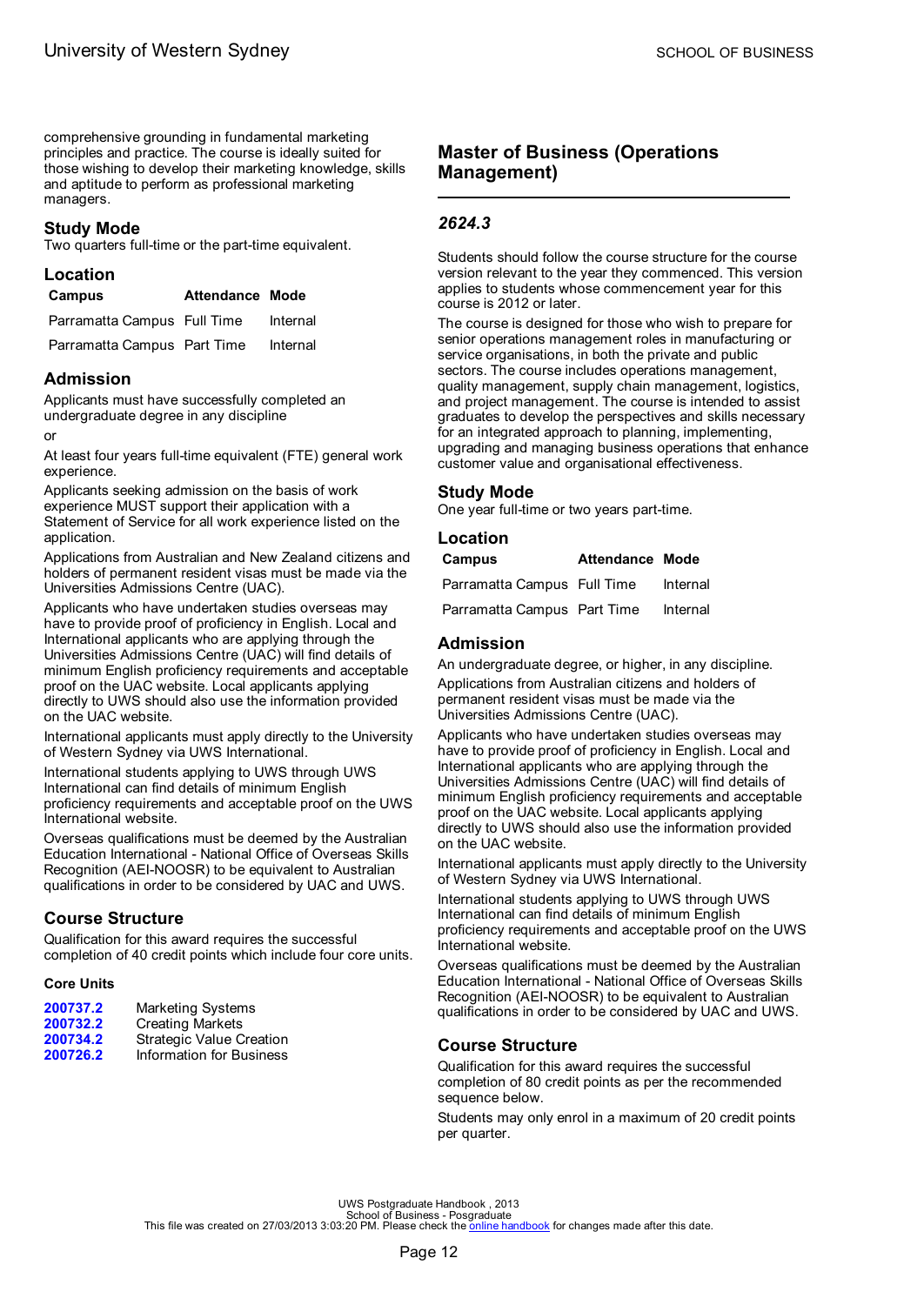# <span id="page-15-0"></span>**Recommended Sequence**

# **Quarter 1**

**[200782.1](#page-36-0)** Business Operations Management

And one elective (or additional alternate unit)

# **Quarter 2**

**[51240.3](#page-55-0)** Project Management

And one alternate unit (select from pool below)

# **Quarter 3**

**[200776.1](#page-38-0)** Compliance Management

And one alternate unit (select from pool below)

# **Quarter 4**

**[200329.3](#page-60-0)** Supply Chain Management

And one elective (or additional alternate unit)

# **Alternate Units**

| 51109.3  | Strategic Analysis and Decision-Making |
|----------|----------------------------------------|
| 51276.3  | <b>Business Re-engineering</b>         |
| 51259.3  | Purchasing and Materials Management    |
| 51277.3  | Innovation and Entrepreneurship        |
| 200691.2 | <b>Business Research Paper</b>         |
| 200777.1 | Strategic Technology Management        |
| 200775.1 | Contemporary Management Theory and     |
|          | Practice                               |
| 200780.1 | <b>Enterprise Resource Planning</b>    |

# **Graduate Certificate in Business (Operations Management)**

# *2626.3*

Students should follow the course structure for the course version relevant to the year they commenced. This version applies to students whose commencement year for this course is 2012 or later.

The course is a pathway for graduates and non-graduates to a Masters program for those who wish to prepare for senior operations management roles in manufacturing or service organisations, in both the private and public sectors. The course includes operations management, quality management, supply chain management, logistics, and project management. The course is intended to assist graduates to develop the perspectives and skills necessary for an integrated approach to planning, implementing, upgrading and managing business operations that enhance customer value and organisational effectiveness.

# **Study Mode**

Six months full-time or one year part-time.

# **Location**

| Campus                      | <b>Attendance Mode</b> |          |
|-----------------------------|------------------------|----------|
| Parramatta Campus Full Time |                        | Internal |

| Campus | <b>Attendance Mode</b> |  |
|--------|------------------------|--|
|        |                        |  |

Parramatta Campus Part Time Internal

# **Admission**

An undergraduate degree, or higher, in any discipline, or Diploma or Advanced Diploma in Business plus a minimum of four years full time equivalent general work experience in operations management or business, or

A minimum of four years full time equivalent professional/ managerial work experience in operations management or business.

Applicants seeking admission on the basis of work experience MUST support their application with a Statement of Service for all work experience listed on the application.

Applications from Australian citizens and holders of permanent resident visas must be made via the Universities Admissions Centre (UAC).

Applicants who have undertaken studies overseas may have to provide proof of proficiency in English. Local and International applicants who are applying through the Universities Admissions Centre (UAC) will find details of minimum English proficiency requirements and acceptable proof on the UAC website. Local applicants applying directly to UWS should also use the information provided on the UAC website.

International applicants must apply directly to the University of Western Sydney via UWS International.

International students applying to UWS through UWS International can find details of minimum English proficiency requirements and acceptable proof on the UWS International website.

Overseas qualifications must be deemed by the Australian Education International - National Office of Overseas Skills Recognition (AEI-NOOSR) to be equivalent to Australian qualifications in order to be considered by UAC and UWS.

# **Course Structure**

Qualification for this award requires the successful completion of 40 credit points which includes a minimum of two core units and a maximum of two alternate units selected from 2624.3 Master of Business (Operations Management).

Students may only enrol in a maximum of 20 credit points per quarter.

# **Core Units**

Choose a minimum of two

| 200782.1 | <b>Business Operations Management</b> |
|----------|---------------------------------------|
| 51240.3  | Project Management                    |
| 200776.1 | Compliance Management                 |
| 200329.3 | Supply Chain Management               |

# **Alternate Units**

Choose a maximum of two

| 200777.1 | Strategic Technology Management        |
|----------|----------------------------------------|
| 51109.3  | Strategic Analysis and Decision-Making |
| 51259.3  | Purchasing and Materials Management    |
| 51276.3  | <b>Business Re-engineering</b>         |
| 51277.3  | Innovation and Entrepreneurship        |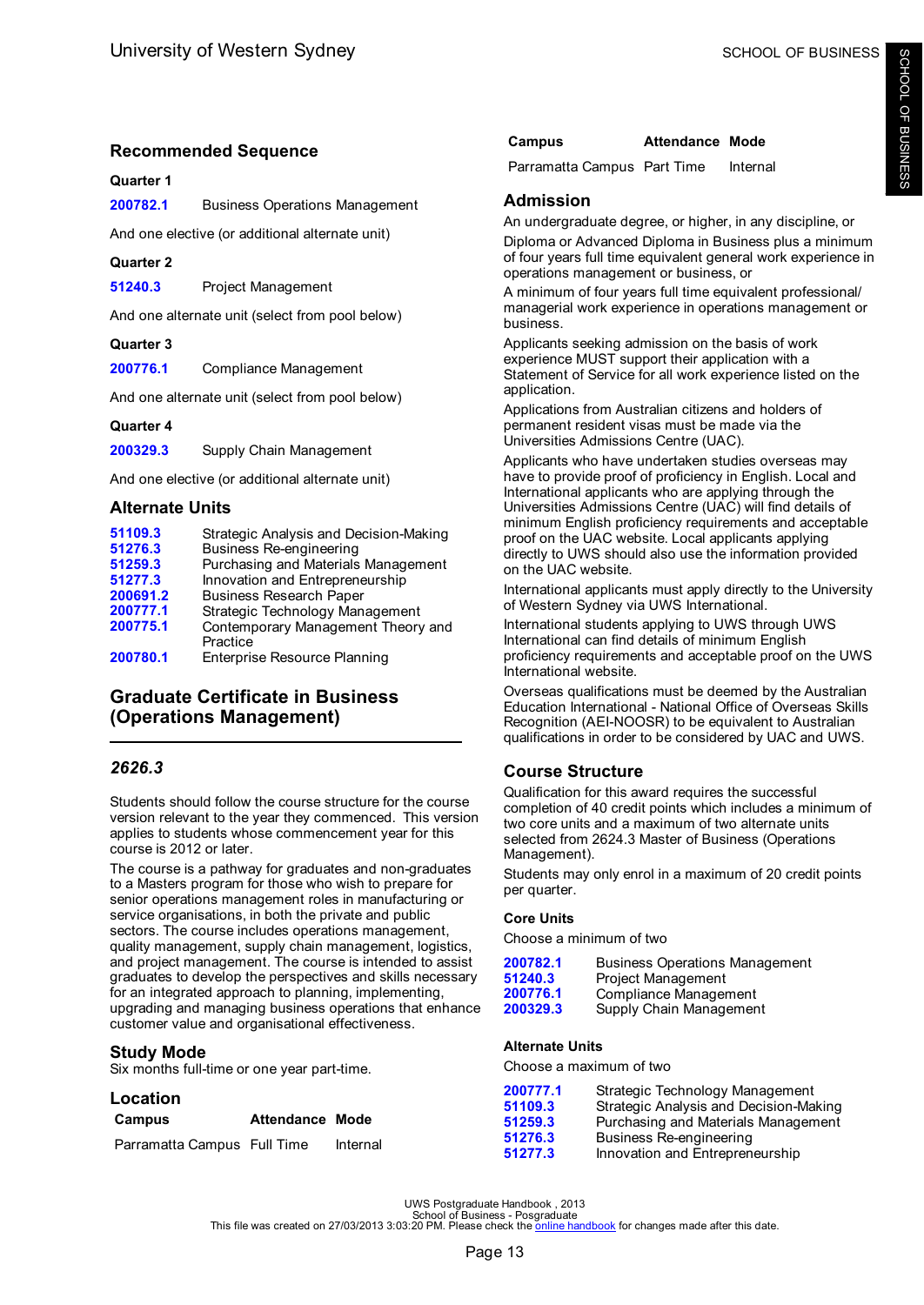<span id="page-16-0"></span>

| 200775.1 | Contemporary Management Theory and<br>Practice |
|----------|------------------------------------------------|
| 200691.2 | <b>Business Research Paper</b>                 |
| 200780.1 | Enterprise Resource Planning                   |

# **Master of Business and Commerce (Research Studies)/PhD**

# *2744.1*

The Master of Business and Commerce (Research Studies)/ PhD programme is designed for professionals interested in expanding their theoretical and practical knowledge in a range of scientific fields such as Accounting, Marketing and International Business, Management (including Human Resource Management and Operations Management), and Finance. It allows students to undertake flexible coursework study in areas of business interest as well as providing appropriate research skills training.

The Doctor of Philosophy (PhD) component provides training and education with the objective of producing graduates with the capacity to conduct research independently at a high level of originality and quality. A PhD candidate should uncover new knowledge either by the discovery of new facts, the formulation of theories or the innovative re-interpretation of known data and established ideas.

## **Study Mode**

Four and a half years full-time (one and a half years for the Master of Business and Commerce (Research Studies) plus three years for the PhD).

## **Location**

| Campus | Attendance Mode |  |
|--------|-----------------|--|
|        |                 |  |

Parramatta Campus Full Time Internal

## **Admission**

This course is only available to International students. Please contact the Director, Academic Programs for further information.

# **Course Structure**

The coursework component of the Master of Business and Commerce (Research Studies) is structured on a total of 120 credit points to provide students with a discipline and research based coursework.

The PhD component of the course will be completed according to the current UWS Doctor of Philosophy policy.

The degree incorporates a research training component of 42 percent (comprising 50 credit points at Master and Doctoral level units in methodology, literature review and research proposal development). The units are as follows.

**[200299.3](#page-37-0)** Business Research Skills Seminar

Note: the following two units are 20 credit point units

| 200361.4 | Advanced Thesis Preparation                  |
|----------|----------------------------------------------|
| 200743.2 | <b>Philosophical Foundations of Business</b> |
|          | Research                                     |

The other coursework component will be 70 credit points of discipline-based content and comprising of units already approved by the University at the postgraduate level. Students will be able to select their coursework units from the following specialisations:

# **Accounting Specialisation**

#### **For students entering the program without a prior undergraduate degree in Accounting**

[200396.3](#page-49-0) Introductory Accounting (PG)<br>200397.2 Revenue Law (PG) **[200397.2](#page-57-0)** Revenue Law (PG) **[200398.2](#page-36-0)** Auditing (PG)<br>**200399.2** Information Sy **[200399.2](#page-47-0)** Information Systems for Accountants (PG) [200400.3](#page-37-0) Company Accounting (PG)<br>200401.2 Accounting Theory and App Accounting Theory and Applications (PG) **[200424.3](#page-58-0)** Statistics for Accountants (PG) [200425.2](#page-42-0) Economics (PG)<br>200426.2 Corporate Finand **[200426.2](#page-39-0)** Corporate Finance (PG) **[200432.2](#page-37-0)** Commercial Law (PG) **[200433.2](#page-38-0)** Company Law (PG) **[200494.2](#page-50-0)** Management Accounting (PG)<br>**200692.2** Research and Communicating **[200692.2](#page-56-0)** Research and Communicating Skills for Accounting (PG) **[200693.2](#page-33-0)** Accounting Professional Engagement (PG)

### **For students entering the program with a prior undergraduate degree in Accounting**

Core Units (20 credit points)

| 200394.2 | Accounting Research (PG) |
|----------|--------------------------|
| 200395.2 | Accounting Theory (PG)   |

Alternate Units (50 credit points)

| 51206.2<br>51214.2 | Development of Accounting Information (PG)<br>Financial Statement Analysis (PG) |
|--------------------|---------------------------------------------------------------------------------|
| 200389.2           | Accounting Research Essay (PG)                                                  |
| 200390.2           | Business Essay (PG)                                                             |
| 200391.2           | Accounting Research Project (PG)                                                |
| 200392.3           | International Accounting (PG)                                                   |
|                    |                                                                                 |
| 200415.2           | Corporate Failure and Forensic Accounting<br>(PG)                               |
| 200416.2           | Assurance Services (PG)                                                         |
| 200422.2           | Strategic Management Accounting (PG)                                            |
| 200462.3           | <b>Public Sector Accounting and Financial</b>                                   |
|                    | Control (PG)                                                                    |
| 200464.2           | The Role of Accounting in Corporate                                             |
|                    | Governance (PG)                                                                 |
| 200465.1           | Financial Accounting - Critical Analysis (PG)                                   |
| 200497.2           | Social and Environmental Accounting (PG)                                        |
| 200693.2           | Accounting Professional Engagement (PG)                                         |
| H7343.1            | Special Topic in Accounting A (PG)                                              |
| H7344.1            | Special Topic in Accounting B (PG)                                              |
|                    |                                                                                 |

# **Finance Specialisation**

| 200425.2 | Economics (PG)                           |
|----------|------------------------------------------|
| 200426.2 | Corporate Finance (PG)                   |
| 200695.2 | Income Property Appraisal                |
| 200696.2 | Property Investment Analysis (V2)        |
| 51054.2  | <b>Financial Modelling</b>               |
| 51163.2  | Financial Institutions and Markets (MAF) |
| 51168.2  | Funds Management and Portfolio Selection |
| 51165.2  | Financial Institution Management         |
|          |                                          |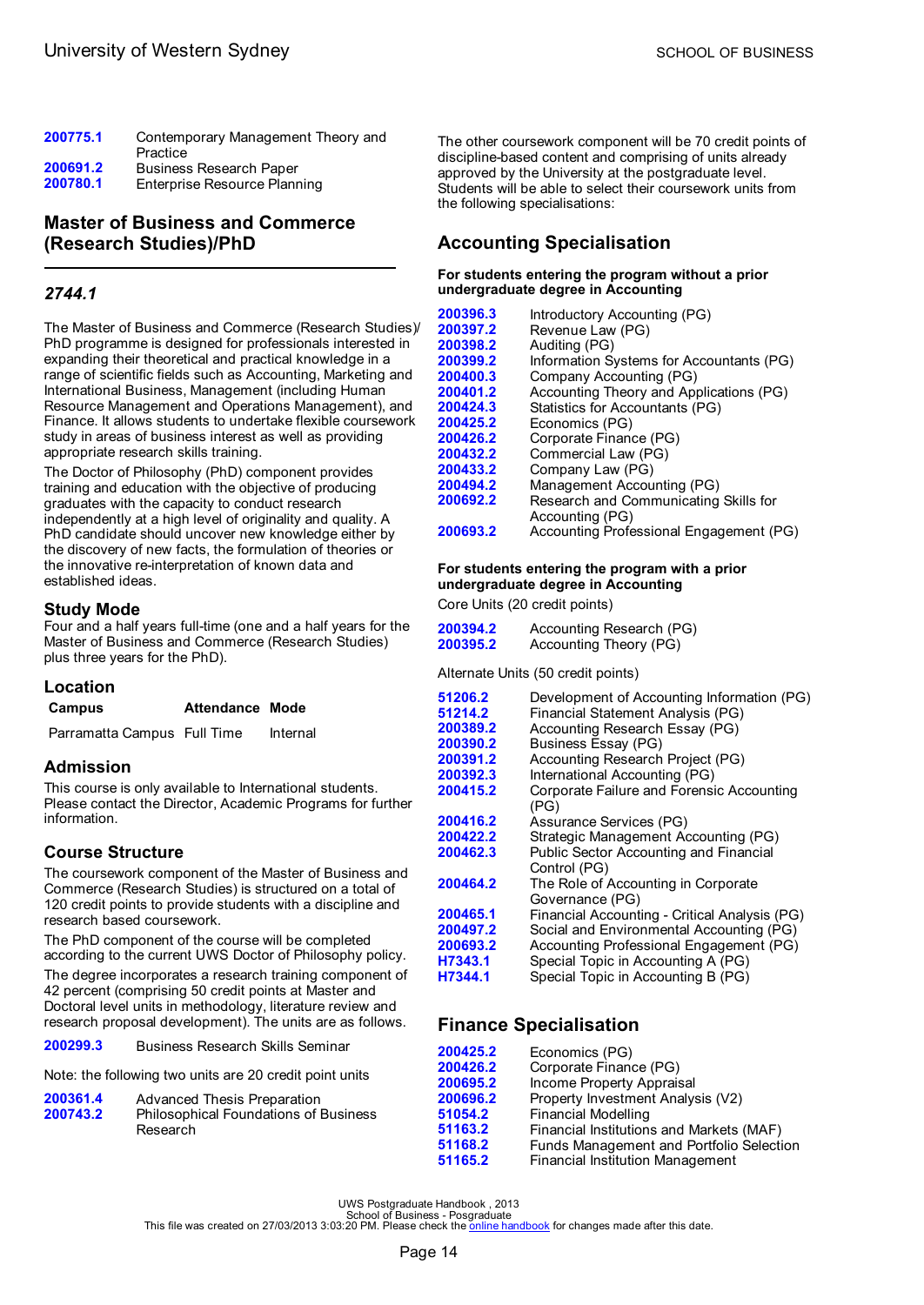<span id="page-17-0"></span>

| 51166.2         | Credit and Lending Decisions               |  |
|-----------------|--------------------------------------------|--|
| 51169.2         | Derivatives                                |  |
| 51171.2         | Real Estate Finance and Investment         |  |
| 51173.2         | Strategic Bank Management                  |  |
| 51211.2         | International Finance                      |  |
| 51212.2         | Security Analysis and Portfolio Theory     |  |
| <b>CO810A.2</b> | Property Portfolio Analysis                |  |
| H7331.2         | International Trade and Industry Economics |  |
| <b>MCB612.2</b> | Property Finance and Taxation              |  |
|                 |                                            |  |

# **Human Resource Management and Industrial Relations Specialisation**

| 200715.2 | Contemporary Applied Research in<br><b>Employment Relations</b> |
|----------|-----------------------------------------------------------------|
| 200716.2 | Developing Human Capital                                        |
| 200717.2 | <b>Employment Relations Professional Practice</b>               |
| 200718.2 | Human Resource Management                                       |
| 200719.2 | Industrial Relations and Workplace Change                       |
| 200720.2 | International and Global Employment<br>Relations                |
| 200721.2 | Reward Management                                               |
| 200722.2 | <b>Strategic Employment Relations</b>                           |
| 200723.2 | Work, Society and Labour Markets                                |
| 200724.2 | <b>Workforce Planning</b>                                       |
| 200725.2 | Workplace Management Dynamics                                   |

# **Supply Chain Management Specialisation**

| 51240.3  | <b>Project Management</b>           |
|----------|-------------------------------------|
| 51259.3  | Purchasing and Materials Management |
| 51277.3  | Innovation and Entrepreneurship     |
| 200223.2 | <b>Operations Management</b>        |
| 200224.2 | Management of Quality               |
| 200227.2 | Performance Measurement and         |
|          | Benchmarking                        |
| 200329.3 | Supply Chain Management             |
| H7104.3  | Strategic Technology Management     |
|          |                                     |

# **Marketing Specialisation**

Core Units (complete 60 credit points from the following units)

| 200280.3 | Masters Project                 |
|----------|---------------------------------|
| 200726.2 | <b>Information for Business</b> |
| 200732.2 | <b>Creating Markets</b>         |
| 200733.2 | <b>Applied Channel Systems</b>  |
| 200734.2 | <b>Strategic Value Creation</b> |
| 200737.2 | <b>Marketing Systems</b>        |

Alternative Units (complete 10 credit points from the following)

| 51012.3  | International Marketing                |
|----------|----------------------------------------|
| 200730.2 | Contemporary Issues in Marketing       |
| 200731.2 | Multicultural Marketing                |
| 200735.2 | Marketing in Context                   |
| 200736.2 | <b>Customer Relationship Marketing</b> |
| 200738.2 | Marketing Innovation                   |

# **International Business Specialisation**

Core Units (complete 60 credit points from the following units)

| 51026.3  |                                    |
|----------|------------------------------------|
|          | International Business Environment |
| 51211.2  | International Finance              |
| 200726.2 | Information for Business           |
| 200727.2 | <b>Global Business</b>             |
| 200728.2 | <b>Global Networks</b>             |
| 200280.3 | Masters Project                    |
|          |                                    |

Alternative Units (complete 10 credit points from the following)

| 51012.3  | International Marketing               |
|----------|---------------------------------------|
| 200729.1 | Aspects of International Business Law |
| 200730.2 | Contemporary Issues in Marketing      |
| 200731.2 | <b>Multicultural Marketing</b>        |
| 200232.4 | Global E-Business Marketing           |
|          |                                       |

In order for students to progress into the PhD research program, they will have an average of 75 percent or greater across all units and have obtained a unit grade greater than 74 percent for 200361 Advanced Thesis Preparation.

Higher Degree Research applicants should submit their application to the PhD program for assessment by the relevant School who will recommend admission and appoint a supervisory panel. The Business Research and Higher Degree Committee (CBHDRC) will endorse the School"s recommendation for approval by the Executive Dean.

As part of this evaluation, successful candidature will be dependent on the availability of appropriate topics and available supervision. In order to facilitate this transition, students will be given ongoing academic advice regarding potential doctoral projects during the course of their Master's study.

# **Master of Business Research Studies (Exit Only)**

# *2749.1*

This Master of Business Research Studies is an exit degree for students who are enrolled in the Doctor of Business Administration.

Students who successfully complete the Master of Business Research Studies will have a good understanding of philosophical foundations of business research and will have developed skills in critically analysing existing literatures on their chosen topic of interest.

# **Study Mode**

One year full-time or two years part-time

# **Location**

| Campus                        | <b>Attendance Mode</b> |             |
|-------------------------------|------------------------|-------------|
| Campbelltown Campus Full Time |                        | Multi Modal |
| Campbelltown Campus Part Time |                        | Multi Modal |
| Parramatta Campus             | <b>Full Time</b>       | Multi Modal |
| Parramatta Campus             | Part Time              | Multi Modal |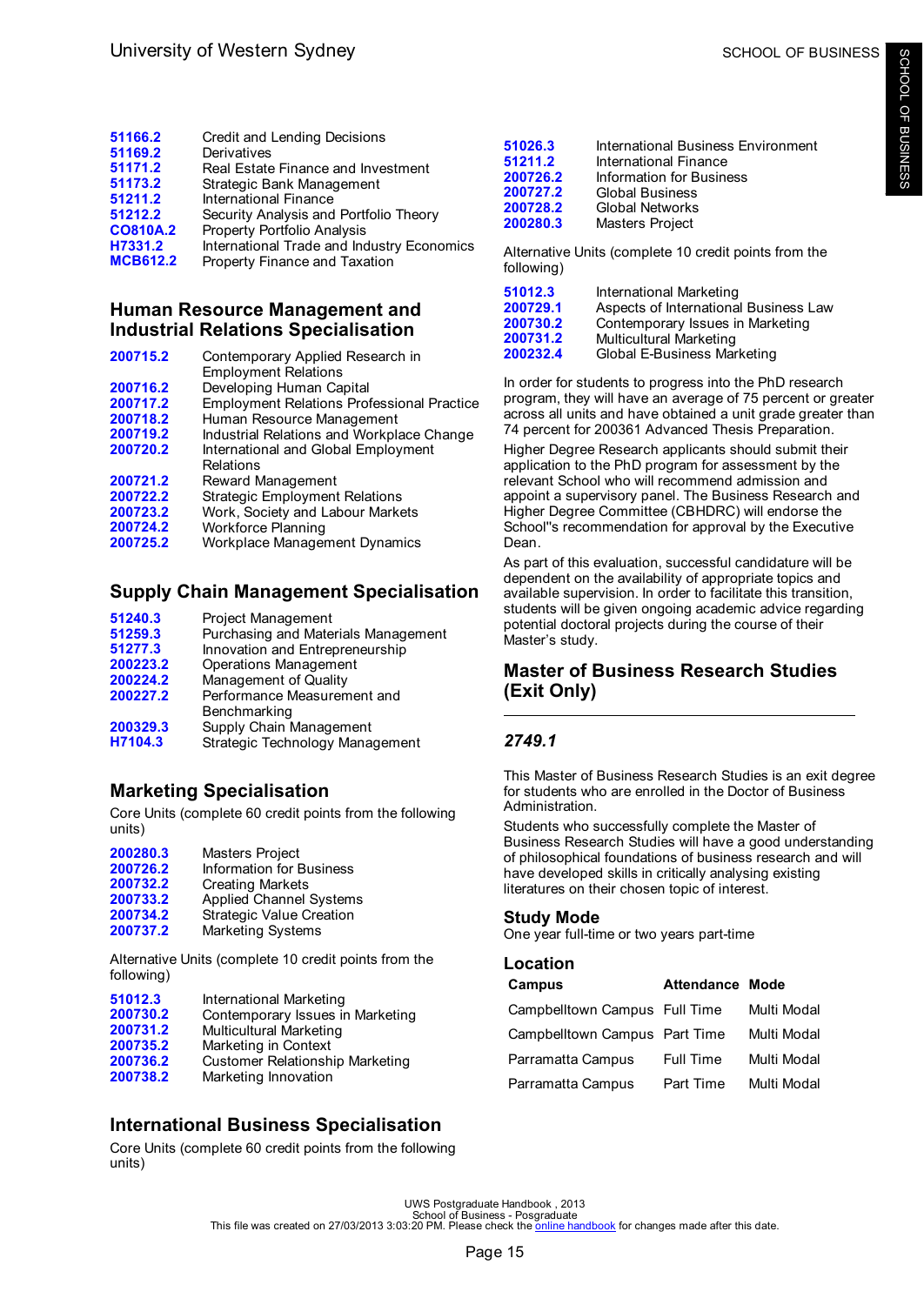# <span id="page-18-0"></span>**Admission**

This is an exit award only. Applicants apply to 8038 or 8039 Doctor of Business Administration and exit with the Master of Business Research Studies.

# **Course Structure**

Qualification for this award requires the successful completion of 80 credit points, including the units listed below.

| 200743.2 | Philosophical Foundations of Business |
|----------|---------------------------------------|
|          | Research                              |
| 200744.3 | Critical Literature Review            |
| 200745.2 | Advanced Research Skills              |
|          |                                       |

plus 20 credit points of elective units at Masters level

# **Graduate Certificate in Research Studies**

# *2724.3*

Students should follow the course structure for the course version relevant to the year they commenced. This version applies to students whose commencement year for this course is 2012 or later.

The Graduate Certificate in Research Studies is a preparatory program for research degrees as well as a standalone award for those who do not wish to pursue research degrees. It is designed for applicants who need additional skills in research before commencing independent study in a research masters or doctoral program. It is particularly suited for applicants with an undergraduate or postgraduate coursework degree and extensive relevant professional experience. The course focuses on research methodology and the thesis proposal which includes a literature review. Students select additional high level subjects in their area of interest.

## **Study Mode**

Six months full-time or one year part-time.

# **Location**

| Attendance Mode                         |          |
|-----------------------------------------|----------|
| <b>Full Time</b>                        | Internal |
| Part Time                               | Internal |
| Campbelltown Campus<br><b>Full Time</b> | Internal |
| Part Time                               | Internal |
| Full Time                               | Internal |
| Part Time                               | Internal |
| Full Time                               | Internal |
| Part Time                               | Internal |
| Full Time                               | Internal |
| Part Time                               | Internal |
|                                         |          |

## **Admission**

Applicants must have successfully completed an undergraduate degree, or higher, in any discipline

### and

Submitted a completed Graduate Certificate Research Studies Supplementary Application to the Director, Academic Programs.

Additional Information for Applicants

Places in this course are restricted and are subject to the University being able to provide an appropriate academic supervisor relevant to the area of research to be undertaken.

Applicants who have undertaken studies overseas may have to provide proof of proficiency in English. Local and International applicants who are applying through the Universities Admissions Centre (UAC) will find details of minimum English proficiency requirements and acceptable proof on the UAC website. Local applicants applying directly to UWS should also use the information provided on the UAC website.

# **Course Structure**

Qualification for this award requires the successful completion of 40 credit points as per the recommended sequence below (one 20 credit point unit and two 10 credit point units). Students who wish to move to a research award must achieve a satisfactory level in this course.

# **Recommended Sequence**

### **Core Unit**

**[200361.4](#page-34-0)** Advanced Thesis Preparation

This is a 20 credit point unit offered over two consecutive quarters Q2 and Q3

In addition to the core unit 200361 students must complete a Research Skills unit as per list below (10 credit points), as approved by the appropriate Course Advisor and proposal supervisor.

Plus an Advanced Topic/elective unit (10 credit points) - as approved by the appropriate Course Advisor and proposal supervisor. (Students may be eligible to apply for advanced standing if they have completed a Masters Degree or Higher and this is approved by the relevant course advisor and supervisor)

## **Business and Law students**

### **Full-time - 6 months**

**[200361.4](#page-34-0)** Advanced Thesis Preparation

This is a 20 credit point unit offered over two consecutive quarters Q2 and Q3 for full-time students

**[200299.3](#page-37-0)** Business Research Skills Seminar

This is a 10 credit point unit offered in Q2 Advanced Topic/elective unit (10 credit points)

## **Part-time - 12 months**

**[200361.4](#page-34-0)** Advanced Thesis Preparation

This is a 20 credit point unit offered over two consecutive quarters Q3 and Q4 for part-time students

**[200299.3](#page-37-0)** Business Research Skills Seminar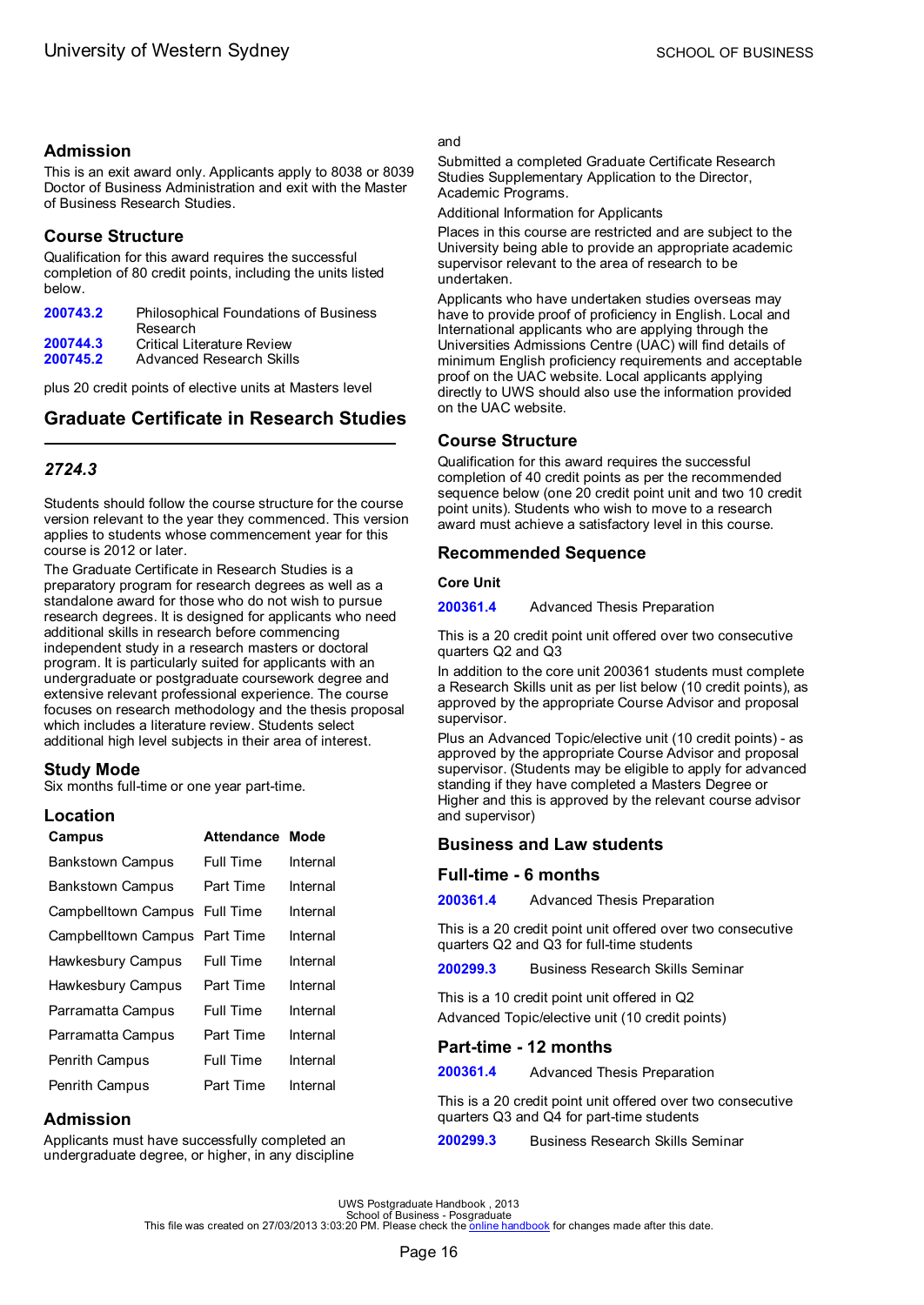<span id="page-19-0"></span>This is a 10 credit point unit offered in Q2 Elective - Spring session

### **Arts students**

### **Full-time and Part-time**

**[200361.4](#page-34-0)** Advanced Thesis Preparation

This is a 20 credit point unit offered over two consecutive quarters Q2 and Q3 OR Q3 and Q4 Research Skills unit - selected by Course Advisor Advanced Topic/elective unit - selected by Course Advisor

# **Examples of Research Skills units**

### **Business Discipline**

**[200299.3](#page-37-0)** Business Research Skills Seminar

### **Humanities & Languages Discipline**

**[100710.2](#page-49-0)** Introduction to Honours Research<br>**101854.1** Language and Linguistics Research Language and Linguistics Research Methods

# **Social Sciences Discipline**

**[400421.2](#page-57-0)** Research Methods for Humanities and Social Sciences

## **Examples of Advanced Topics/Electives - Arts**

| Modern Japanese History                                             |
|---------------------------------------------------------------------|
| Warlords, Artists and Emperors: Power and                           |
| Authority in Premodern Japan                                        |
| Independent Study 1                                                 |
| Independent Study 3                                                 |
| The Language of the Law                                             |
| Interpreting Australia: Australian Historians<br>and Historiography |
| Languages and Linguistics Special Project                           |
| Creativity: Theory and Practice                                     |
| Project Seminar and Proposal                                        |
| Honours Pathway                                                     |
|                                                                     |

# **Master of Commerce (Accounting)**

## *2688.2*

Students should follow the course structure for the course version relevant to the year they commenced. This version applies to students whose commencement year for this course is 2011 or later.

This course is for accounting graduates and is specifically aimed at qualified accountants motivated to enhance their knowledge in accounting. Students select contemporary topics based on research and case studies on accounting issues related to world-class organisations. It also allows students the possibility of furthering qualifications to Master of Commerce (Honours) or PHD.

### **Study Mode**

One year full-time or two years part-time.

### **Location**

| Campus                      | <b>Attendance Mode</b> |          |
|-----------------------------|------------------------|----------|
| Parramatta Campus Full Time |                        | Internal |
| Parramatta Campus Part Time |                        | Internal |

## **Inherent requirements**

There are inherent requirements for this course that you must meet in order to complete your course and graduate. Make sure you read and understand the requirements for this course online.

## **Admission**

Applicants must have successfully completed one of the following:

An undergraduate degree with a major in accounting, or

A masters degree in accounting, or

A graduate diploma in accounting.

Applications from Australian and New Zealand citizens and holders of permanent resident visas must be made via the Universities Admissions Centre (UAC).

Applicants who have undertaken studies overseas may have to provide proof of proficiency in English. Local and International applicants who are applying through the Universities Admissions Centre (UAC) will find details of minimum English proficiency requirements and acceptable proof on the UAC website. Local applicants applying directly to UWS should also use the information provided on the UAC website.

International applicants must apply directly to the University of Western Sydney via UWS International.

International students applying to UWS through UWS International can find details of minimum English proficiency requirements and acceptable proof on the UWS International website.

Overseas qualifications must be deemed by the Australian Education International - National Office of Overseas Skills Recognition (AEI-NOOSR) to be equivalent to Australian qualifications in order to be considered by UAC and UWS.

## **Course Structure**

Qualification for this award requires the successful completion of 80 credit points which includes two core units and a selection of six alternate units.

Applicants seeking professional recognition should have their qualifications assessed by a professional body (as outlined under the Graduate Certificate in Accounting), and may include two law units from the Master of Professional Accounting programme. If more than two units are required for professional recognition then the Graduate Certificate or Graduate Diploma or Master of Professional Accounting should be studied wherever appropriate, prior to this degree.

## **Core Units**

| 200394.2 | Accounting Research (PG) |
|----------|--------------------------|
| 200395.2 | Accounting Theory (PG)   |

## **Alternate Units**

Choose six of

**[51206.2](#page-42-0)** Development of Accounting Information (PG)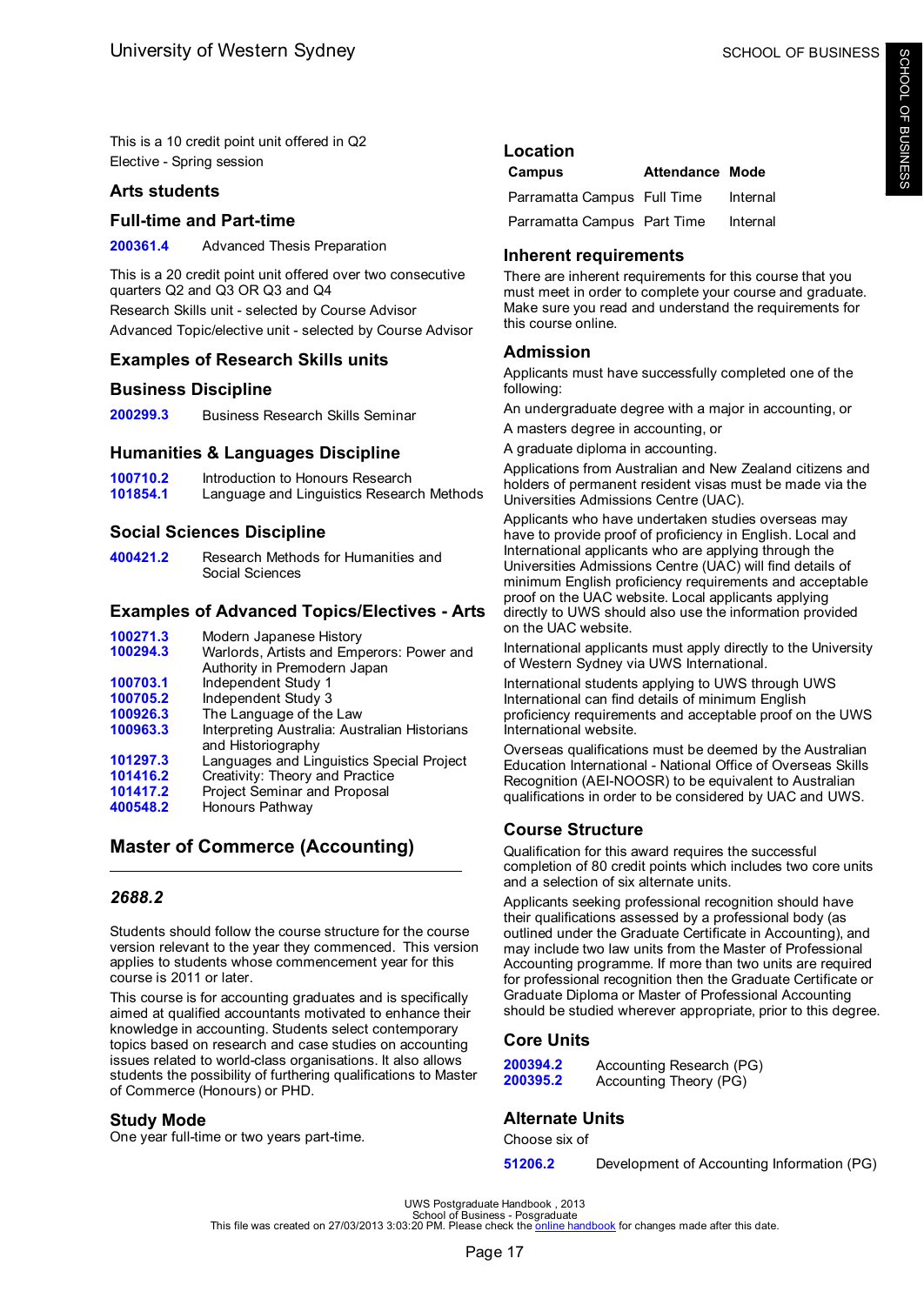<span id="page-20-0"></span>

| 51214.2  | Financial Statement Analysis (PG)         |
|----------|-------------------------------------------|
| 200389.2 | Accounting Research Essay (PG)            |
| 200390.2 | <b>Business Essay (PG)</b>                |
| 200391.2 | Accounting Research Project (PG)          |
| 200392.3 | International Accounting (PG)             |
| 200415.2 | Corporate Failure and Forensic Accounting |
|          | (PG)                                      |
| 200416.2 | Assurance Services (PG)                   |
| 200422.2 | Strategic Management Accounting (PG)      |
| 200462.3 | Public Sector Accounting and Financial    |
|          | Control (PG)                              |
| 200464.2 | The Role of Accounting in Corporate       |
|          | Governance (PG)                           |
| 200497.2 | Social and Environmental Accounting (PG)  |
| 200693.2 | Accounting Professional Engagement (PG)   |

Two electives may be chosen from any other Masters level units offered by UWS and approved by the Director, Academic Programs. Students must ensure that prerequisite requirements have been satisfied prior to enrolling into any electives.

# **Master of Commerce (Financial Planning)**

# *2671.1*

The course is designed to provide the educational basis to enable students to increase competence as professional financial advisers and enable them to gain an advanced knowledge and understanding of the financial planning industry. With the increasing complexity of taxation laws, the ageing population and the focus on self-reliance in retirement, the financial planning industry is developing as a distinct profession in Australia. Individuals and organisations require the skills of professionally equipped financial planners to assist them in effective investment and risk management and also with complex retirement planning strategies.

### **Study Mode**

This course is offered externally, one year full-time or two years part-time.

### **Location**

| Campus                      | <b>Attendance Mode</b> |          |
|-----------------------------|------------------------|----------|
| Parramatta Campus Full Time |                        | External |
| Parramatta Campus Part Time |                        | External |
| Parramatta Campus Full Time |                        | Internal |

## **Advanced Standing**

Advanced standing may be granted for postgraduate units successfully completed at UWS or other recognised academic institutions, or postgraduate level units successfully completed with a recognised professional body. The maximum advanced standing allowed is 20 credit points comprising 25 per cent of total study.

## **Accreditation**

This course is accredited by the Financial Planning Association (FPA) as meeting entry requirements into the FPA Professional Education Program and is listed on the Australian Securites and Investments Commission (ASIC) Register of courses meeting both levels of RG146

requirements. The course is also an approved postgraduate qualification meeting the educational requirements for the CPA Australia specialisation in Financial Planning.

### **Admission**

Applicants must have successfully completed an undergraduate degree in any discipline

or

A Graduate Certificate or Graduate Diploma in financial services, accounting or finance.

Applications from Australian citizens and holders of permanent resident visas must be made via the Universities Admissions Centre (UAC).

Applicants who have undertaken studies overseas may have to provide proof of proficiency in English. Local and International applicants who are applying through the Universities Admissions Centre (UAC) will find details of minimum English proficiency requirements and acceptable proof on the UAC website. Local applicants applying directly to UWS should also use the information provided on the UAC website

Overseas qualifications must be deemed by the Australian Education International - National Office of Overseas Skills Recognition (AEI-NOOSR) to be equivalent to Australian qualifications in order to be considered by UAC and UWS.

# **Course Structure**

Qualification for this award requires the successful completion of 80 credit points which includes five core units and three electives.

Students who successfully complete 2690 Graduate Certificate in Commerce (Financial Planning) are able to apply to progress to this course.

### **Core Units**

| CO801A.2 | Principles of Financial Planning (PG)   |
|----------|-----------------------------------------|
| CO802A.2 | Principles of Investment Planning (PG)  |
| CO803A.1 | Planning for Retirement (PG)            |
| CO804A.2 | Insurance & Risk Management (PG)        |
| CO805A.1 | <b>Estate Planning and Professional</b> |
|          | Responsibilities (PG)                   |

## **Electives**

Electives may be chosen from any any postgraduate units offered by UWS or a selection made from the list of alternate units below.

## **Alternate Units**

**[AC808A.1](#page-60-0)** Taxation Planning and Implications (PG) **[CO806A.2](#page-41-0)** Current Issues in Financial Planning (PG) Capital Gains Tax (PG)

# **Graduate Certificate in Commerce (Financial Planning)**

# *2690.1*

This course is designed for those who do not possess an undergraduate qualification, but who seek to pursue a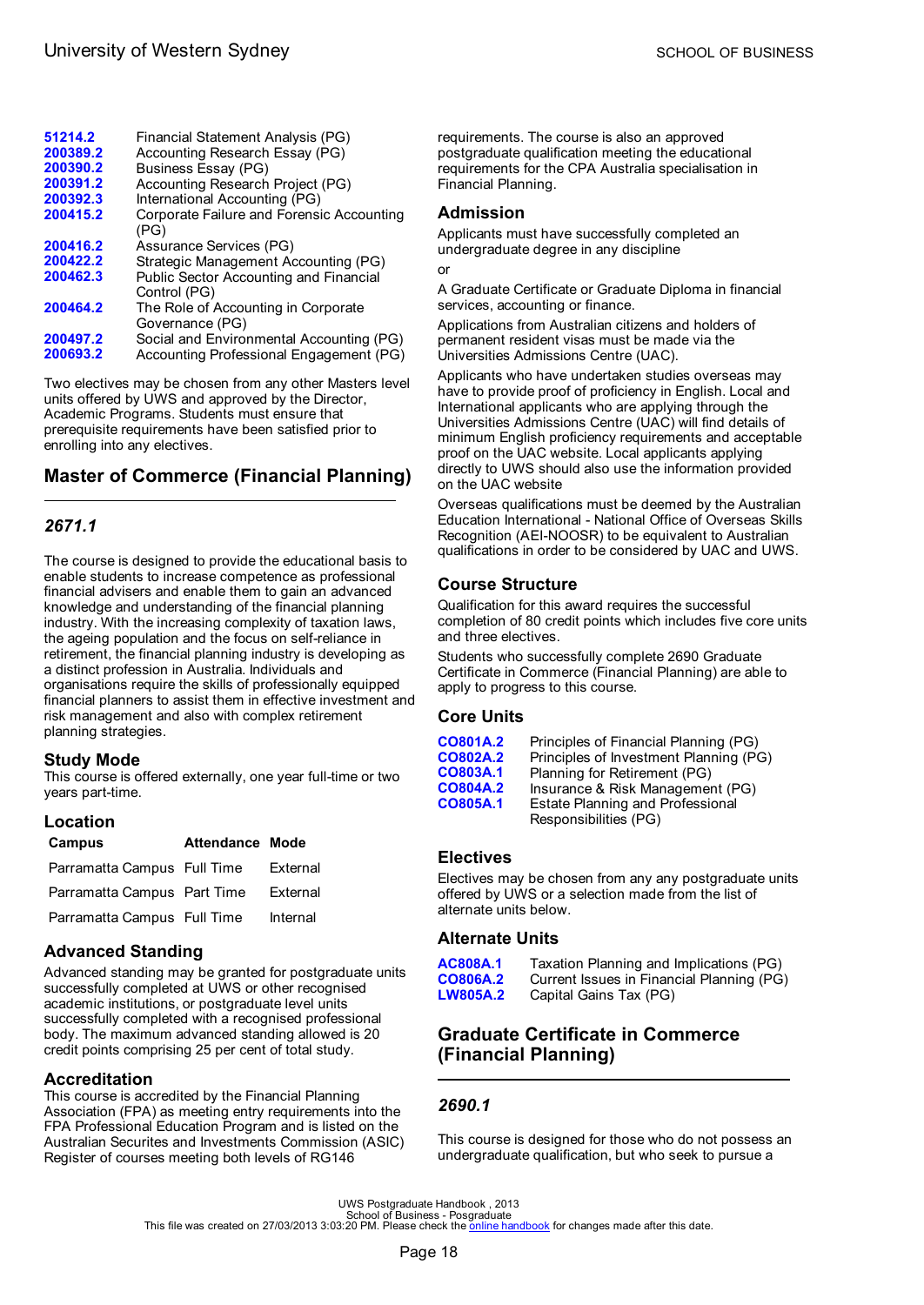<span id="page-21-0"></span>postgraduate award relevant to the financial planning environment. Financial planning is an expanding area of practice for financial advisers, paraplanners, administration and support staff, risk writers, researchers and approved product list managers. Successful study within this award may allow articulation to the related Masters degree.

### **Study Mode**

This course is offered externally, six months full-time or one year part-time.

### **Location**

| <b>Campus</b>               | Attendance Mode |          |
|-----------------------------|-----------------|----------|
| Parramatta Campus Full Time |                 | External |
| Parramatta Campus Part Time |                 | External |
| Parramatta Campus Full Time |                 | Internal |

### **Advanced Standing**

Advanced standing will be assessed in accordance with UWS policy.

### **Accreditation**

Selected units may assist with the requirements of Regulatory Guideline 146 (RG146) training for financial product advisers.

### **Admission**

Applicants must have successfully completed an undergraduate degree, or higher, in any discipline

#### or

three years full-time equivalent work experience in financial services or a related area.

Applicants seeking admission on the basis of work experience MUST support their application with a Statement of Service for all work experience listed on the application.

Applications from Australian and New Zealand citizens and holders of permanent resident visas must be made via the Universities Admissions Centre (UAC).

Applicants who have undertaken studies overseas may have to provide proof of proficiency in English. Local and International applicants who are applying through the Universities Admissions Centre (UAC) will find details of minimum English proficiency requirements and acceptable proof on the UAC website. Local applicants applying directly to UWS should also use the information provided on the UAC website.

Overseas qualifications must be deemed by the Australian Education International - National Office of Overseas Skills Recognition (AEI-NOOSR) to be equivalent to Australian qualifications in order to be considered by UAC and UWS.

## **Course Structure**

Qualification for this award requires the successful completion of four units selected from the list of alternate units below. Not all units are available in every semester.

Students may progress to Master of Commerce (Financial Planning), course code 2671 on completion of this award.

## **Alternate Units**

Choose four of

| CO801A.2 | Principles of Financial Planning (PG)   |
|----------|-----------------------------------------|
| CO802A.2 | Principles of Investment Planning (PG)  |
| CO803A.1 | Planning for Retirement (PG)            |
| CO804A.2 | Insurance & Risk Management (PG)        |
| CO805A.1 | <b>Estate Planning and Professional</b> |
|          | Responsibilities (PG)                   |
| AC808A.1 | Taxation Planning and Implications (PG) |

# **Master of Commerce (Human Resource Management & Industrial Relations)**

## *2601.2*

Students should follow the course structure for the course version relevant to the year they commenced. This version applies to students whose commencement year for this course is 2009 (Quarter 3) or later.

This course equips graduates to work in the fields of human resource management and industrial relations. Key functional areas are considered within a strategic and contextualised framework, with an underlying objective of searching for ways to strengthen organisations for all stakeholders. This education builds the necessary knowledge base for working in employment relations, but the emphasis is knowledge in action, as inspired by the Australia Human Resource Institute's capabilities for HR professionals and UWS graduate attributes designed to bring knowledge to life.

### **Study Mode**

One year full-time or two years part-time.

## **Location**

| Campus                      | <b>Attendance Mode</b> |          |
|-----------------------------|------------------------|----------|
| Parramatta Campus Full Time |                        | Internal |
| Parramatta Campus Part Time |                        | Internal |

### **Accreditation**

The Master of Commerce (HRM/IR) is accredited by the Australian Human Resources Institute (AHRI). Accreditation means that the program has effective quality assurance and that learning addresses the Model of Excellence of the AHRI, derived from international research on HR competencies.

## **Admission**

Applicants must have successfully completed an undergraduate degree (or equivalent) in human resource management/industrial relations or Business-related areas or

Successful completion of a Graduate Certificate in Human Resource Management and Industrial Relations (or study deemed equivalent).

Applications from Australian and New Zealand citizens and holders of permanent resident visas must be made via the Universities Admissions Centre (UAC).

Applicants who have undertaken studies overseas may have to provide proof of proficiency in English. Local and International applicants who are applying through the Universities Admissions Centre (UAC) will find details of minimum English proficiency requirements and acceptable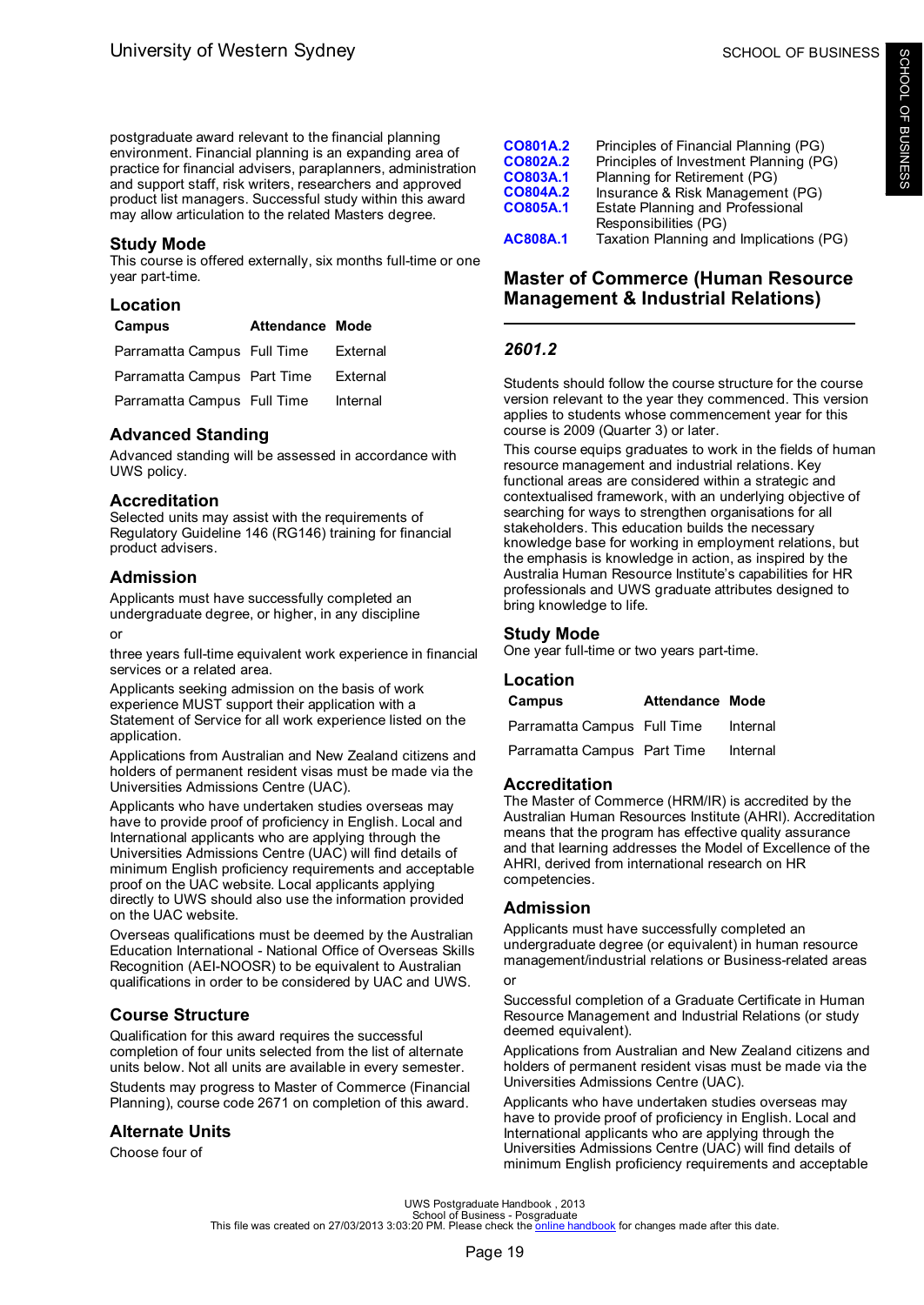<span id="page-22-0"></span>proof on the UAC website. Local applicants applying directly to UWS should also use the information provided on the UAC website.

International applicants must apply directly to the University of Western Sydney via UWS International.

International students applying to UWS through UWS International can find details of minimum English proficiency requirements and acceptable proof on the UWS International website.

Overseas qualifications must be deemed by the Australian Education International - National Office of Overseas Skills Recognition (AEI-NOOSR) to be equivalent to Australian.

## **Course Structure**

Qualification for this award requires the successful completion of 80 credit points which include the units listed below. Students may exit with a Graduate Diploma or Graduate Certificate on completion of the relevant units. Students may enrol in a maximum of 20 credit points per quarter.

## **Exit Awards**

## **Recommended Sequence**

### **Full-time**

#### **Year 1**

| 200719.2 | Industrial Relations and Workplace Change |
|----------|-------------------------------------------|
| 200725.2 | Workplace Management Dynamics             |
| 200722.2 | <b>Strategic Employment Relations</b>     |

Choose one of

| 200718.2 | Human Resource Management |
|----------|---------------------------|
|----------|---------------------------|

or (for approved students only)

**[200715.2](#page-38-0)** Contemporary Applied Research in Employment Relations

And three alternate units (from the list below) And one elective

## **Alternate Units**

| 200767.1 | <b>Employment Relations Law</b>                   |
|----------|---------------------------------------------------|
| 200361.4 | <b>Advanced Thesis Preparation</b>                |
| 200716.2 | Developing Human Capital                          |
| 200717.2 | <b>Employment Relations Professional Practice</b> |
| 200720.2 | International and Global Employment               |
|          | Relations                                         |
| 200721.2 | Reward Management                                 |
| 200723.2 | Work, Society and Labour Markets                  |
| 200724.2 | Workforce Planning                                |
| 300391.2 | Occupational Health Management                    |
| 300677.2 | Safety and Risk Management                        |
|          |                                                   |

Only one unit from 300677 or 300391 can be selected.

# **Graduate Diploma in Human Resource Management and Industrial Relations (exit only)**

# *2602.2*

This is an Exit course only. Applicants apply to 2601 Master of Commerce (Human Resource Management and Industrial Relations) and exit with the Graduate Diploma award.

### **Study Mode**

Nine months full-time or the part-time equivalent

### **Location**

| Campus                      | <b>Attendance Mode</b> |          |
|-----------------------------|------------------------|----------|
| Parramatta Campus Full Time |                        | Internal |
| Parramatta Campus Part Time |                        | Internal |

# **Course Structure**

Qualification for this award requires the successful completion of 60 credit points which include the units listed in the recommended sequence below. Students may enrol in a maximum of 20 credit points per

quarter.

## **Recommended Sequence**

### **Full-time**

**Year 1**

## **Quarter 1**

**[200718.2](#page-46-0)** Human Resource Management<br>**200719.2** Industrial Relations and Workpl **[200719.2](#page-47-0)** Industrial Relations and Workplace Change

### **Quarter 2**

**[200725.2](#page-62-0)** Workplace Management Dynamics

One alternate unit from the list below.

### **Quarter 3**

One alternate unit from the list below. And one Elective

### **Alternate Units**

| 200767.1 | <b>Employment Relations Law</b>                   |
|----------|---------------------------------------------------|
| 200361.4 | <b>Advanced Thesis Preparation</b>                |
| 200716.2 | Developing Human Capital                          |
| 200717.2 | <b>Employment Relations Professional Practice</b> |
| 200720.2 | International and Global Employment               |
|          | Relations                                         |
| 200721.2 | Reward Management                                 |
| 200723.2 | Work, Society and Labour Markets                  |
| 200724.2 | <b>Workforce Planning</b>                         |
| 300391.2 | Occupational Health Management                    |
| 300677.2 | Safety and Risk Management                        |
|          |                                                   |

Only one unit from 300677 or 300391 can be selected.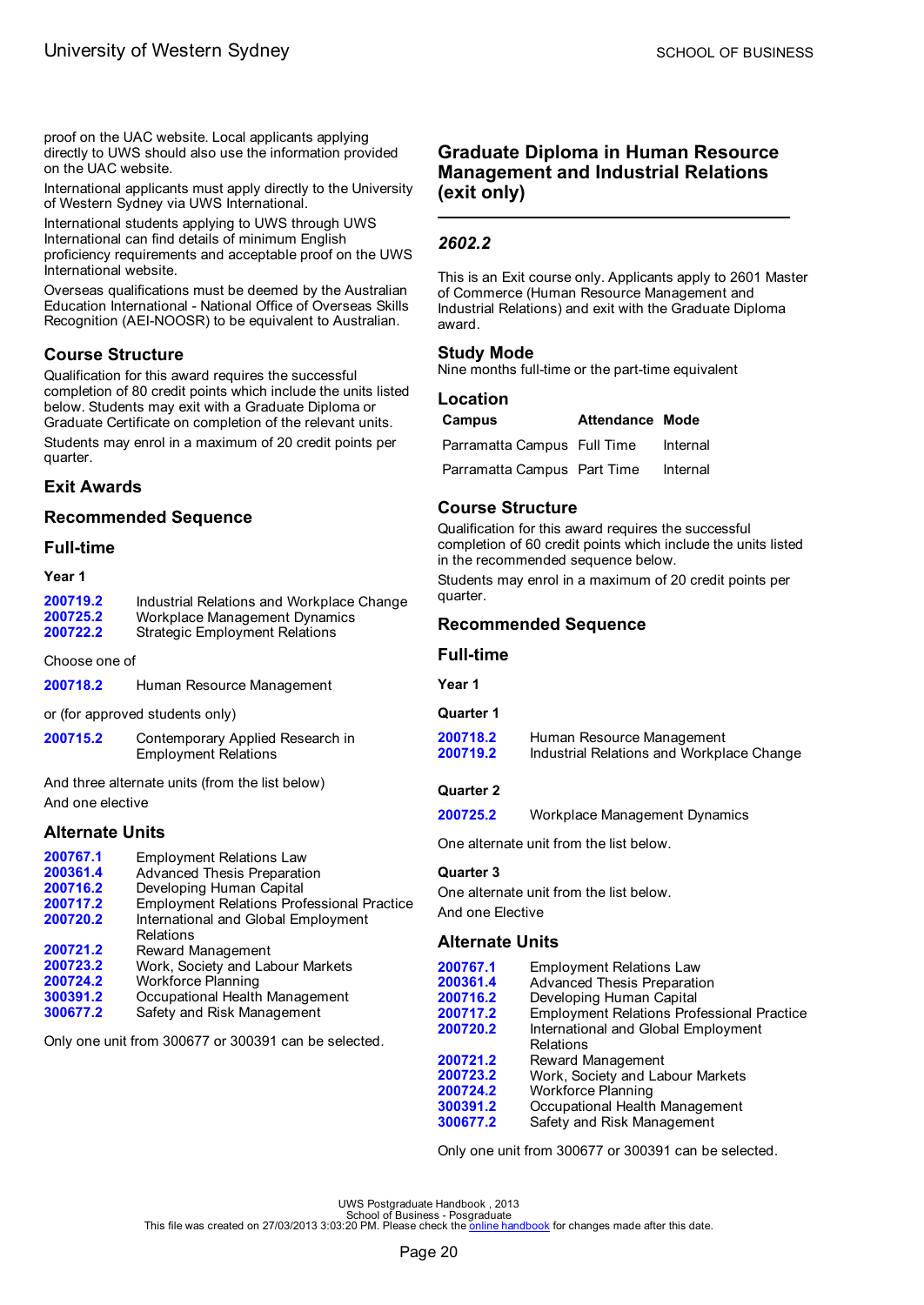# <span id="page-23-0"></span>**Graduate Certificate in Human Resource Management and Industrial Relations**

# *2603.4*

Students should follow the course structure for the course version relevant to the year they commenced. This version applies to students whose commencement year for this course is 2012 or later.

This course provides an introduction to human resource management and industrial relations in a business context for those who may have employment relations responsibilities as part of their role or who may be considering moving into employment relations from other specialisations. It also provides an admission pathway to the Master program. Key functional areas and processes are considered within a contextualised framework.

## **Study Mode**

Six months full-time or one year part-time.

### **Location**

| Campus                      | <b>Attendance Mode</b> |          |
|-----------------------------|------------------------|----------|
| Parramatta Campus Full Time |                        | Internal |
| Parramatta Campus Part Time |                        | Internal |

# **Admission**

Applicants must have an undergraduate degree, or higher, in any discipline, or

Diploma or Advanced Diploma in human resource management/industrial relations plus a minimum of four years full time equivalent work experience in human resource management/industrial relations or business, or

A minimum of four years full time equivalent professional/ managerial work experience in human resource management/industrial relations or business.

Applicants seeking admission on the basis of work experience MUST support their application with a Statement of Service for all work experience listed on the application.

Applications from Australian and New Zealand citizens and holders of permanent resident visas must be made via the Universities Admissions Centre (UAC).

Applicants who have undertaken studies overseas may have to provide proof of proficiency in English. Local and International applicants who are applying through the Universities Admissions Centre (UAC) will find details of minimum English proficiency requirements and acceptable proof on the UAC website. Local applicants applying directly to UWS should also use the information provided on the UAC website.

International applicants must apply directly to the University of Western Sydney via UWS International.

International students applying to UWS through UWS International can find details of minimum English proficiency requirements and acceptable proof on the UWS International website.

Overseas qualifications must be deemed by the Australian Education International - National Office of Overseas Skills

Recognition (AEI-NOOSR) to be equivalent to Australian qualifications in order to be considered by UAC and UWS.

# **Course Structure**

Qualification for this award requires the successful completion of 40 credit points which include the units listed below.

Students may enrol in a maximum of 20 credit points per quarter.

Students must complete

**[200718.2](#page-46-0)** Human Resource Management

And one of

| 200717.2 | <b>Employment Relations Professional Practice</b> |
|----------|---------------------------------------------------|
| 200719.2 | Industrial Relations and Workplace Change         |
| 200725.2 | Workplace Management Dynamics                     |

And two General Business Units from the list below.

# **Business Units**

| 200495.3 | Accounting: A Business Perspective (PG) |
|----------|-----------------------------------------|
| 200782.1 | <b>Business Operations Management</b>   |
| 200425.2 | Economics (PG)                          |
| 200737.2 | Marketing Systems                       |
|          |                                         |

### **Progression to Master of Commerce (Human Resource Management and Industrial Relations)**

After successful completion of the Graduate Certificate in Human Resources and Industrial Relations you may wish to progress to the Master of Commerce (HRM/IR). Please be aware that you will need to successfully complete a further six units for the Master degree (three core and three alternate units).

# **Master of Commerce (Property Investment and Development)**

# *2725.1*

This course provides the opportunity for advanced level of study in property investment and development. It allows students to understand the multi-disciplinary nature of property investment and development, and to develop the analytical and decision making skills necessary for property investment and development, and property professionals.

## **Study Mode**

One year full-time or two years part-time.

## **Location**

| Campus               | <b>Attendance Mode</b> |          |
|----------------------|------------------------|----------|
| Sydney CBD Full Time |                        | Internal |
| Sydney CBD Part Time |                        | Internal |

## **Accreditation**

This course is designed to meet the requirements for membership of the Australian Property Institute (API).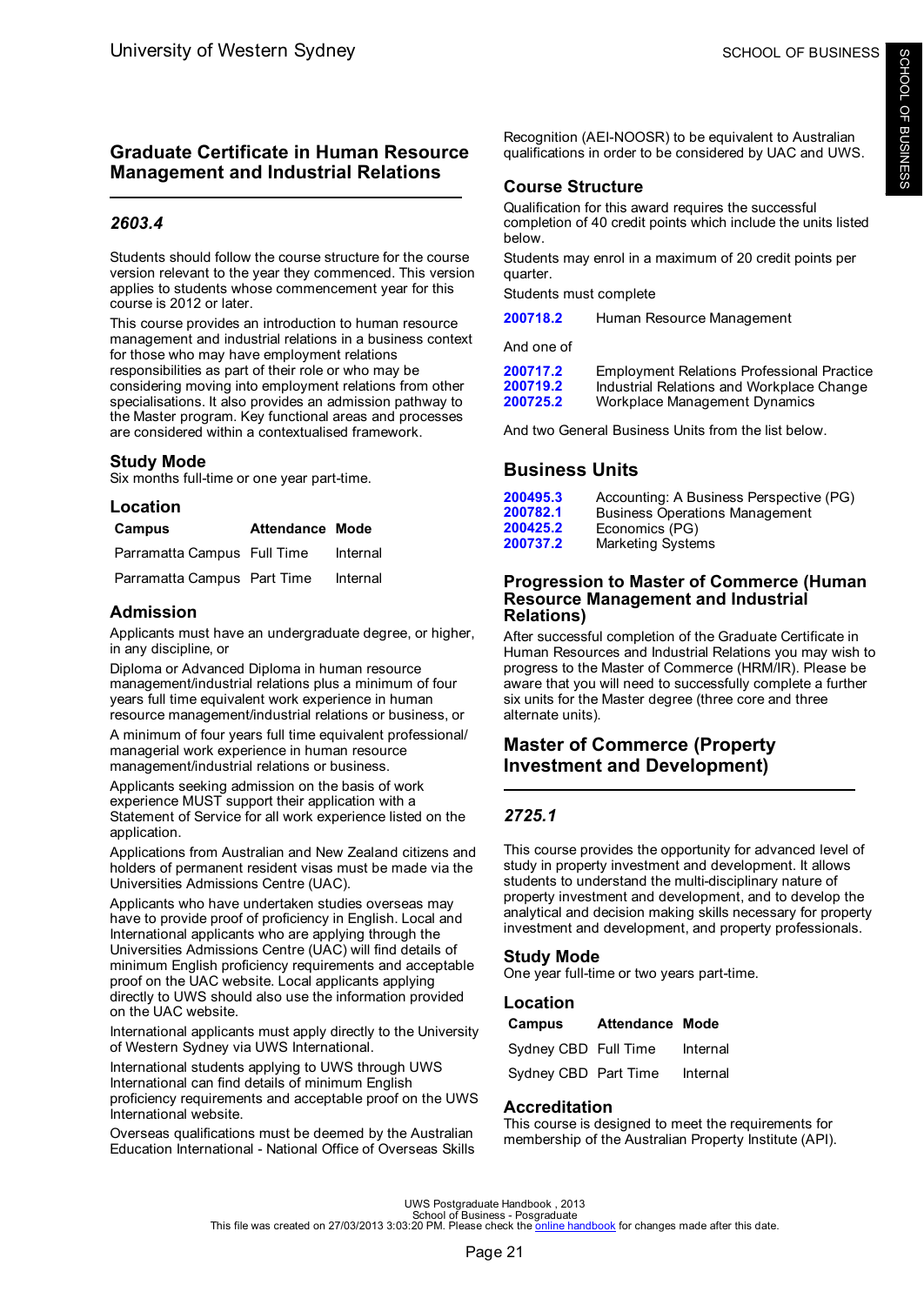## <span id="page-24-0"></span>**Admission**

Applicants must have successfully completed an undergraduate degree, or higher, in a relevant field such as property, business, finance, town planning, building/ construction, architecture and engineering.

Applications from Australian and New Zealand citizens and holders of permanent resident visas must be made via the Universities Admissions Centre (UAC).

Applicants who have undertaken studies overseas may have to provide proof of proficiency in English. Local and International applicants who are applying through the Universities Admissions Centre (UAC) will find details of minimum English proficiency requirements and acceptable proof on the UAC website. Local applicants applying directly to UWS should also use the information provided on the UAC website.

International applicants must apply directly to the University of Western Sydney via UWS International.

International students applying to UWS through UWS International can find details of minimum English proficiency requirements and acceptable proof on the UWS International website.

Overseas qualifications must be deemed by the Australian Education International - National Office of Overseas Skills Recognition (AEI-NOOSR) to be equivalent to Australian qualifications in order to be considered by UAC and UWS.

# **Course Structure**

Qualification for this award requires the successful completion of 80 credit points which includes the units listed in the recommended sequence below.

#### **Year 1**

**Full time**

### **Autumn session**

| CO809A.2        | The Property Environment          |
|-----------------|-----------------------------------|
| 200696.2        | Property Investment Analysis (V2) |
| <b>CO810A.2</b> | Property Portfolio Analysis       |
| <b>MCB617.2</b> | Property Development (V2)         |

#### **Spring session**

| <b>MCB612.2</b> | Property Finance and Taxation |
|-----------------|-------------------------------|
| 200695.2        | Income Property Appraisal     |
| <b>DN805A.2</b> | <b>Feasibility Studies</b>    |
| CO813A.3        | Project                       |

#### **Part time**

**Year 1**

#### **Autumn session**

| CO809A.2 | The Property Environment          |
|----------|-----------------------------------|
| 200696.2 | Property Investment Analysis (V2) |

#### **Spring session**

| <b>MCB612.2</b> | Property Finance and Taxation |
|-----------------|-------------------------------|
| 200695.2        | Income Property Appraisal     |

### **Year 2**

### **Autumn session**

| CO810A.2        | <b>Property Portfolio Analysis</b> |
|-----------------|------------------------------------|
| <b>MCB617.2</b> | Property Development (V2)          |

#### **Spring session**

**[DN805A.2](#page-43-0)** Feasibility Studies<br>**CO813A.3** Project [CO813A.3](#page-55-0)

# **Graduate Diploma in Property Investment and Development**

### *2726.1*

This program aims to provide the opportunity for diploma level of study in property investment and development. It allows students to understand the multi-disciplinary nature of property investment and development, and to develop the analytical and decision making skills necessary for property investment and development, and property professionals.

This course has no mid-year intake.

### **Study Mode**

One year full-time or one and a half years part-time.

| Location             |                        |          |
|----------------------|------------------------|----------|
| Campus               | <b>Attendance Mode</b> |          |
| Sydney CBD Full Time |                        | Internal |
| Sydney CBD Part Time |                        | Internal |

### **Accreditation**

This course is designed to meet the requirements for membership of the Australian Property Institute (API).

### **Admission**

Applicants must have successfully completed an Advanced Diploma in Valuation

### or

Have a minimum of five years full-time equivalent senior employment experience in property or a property related area.

Applicants seeking admission on the basis of work experience MUST support their application with a Statement of Service for all work experience listed on the application.

Applications from Australian and New Zealand citizens and holders of permanent resident visas must be made via the Universities Admissions Centre (UAC).

Applicants who have undertaken studies overseas may have to provide proof of proficiency in English. Local and International applicants who are applying through the Universities Admissions Centre (UAC) will find details of minimum English proficiency requirements and acceptable proof on the UAC website. Local applicants applying directly to UWS should also use the information provided on the UAC website.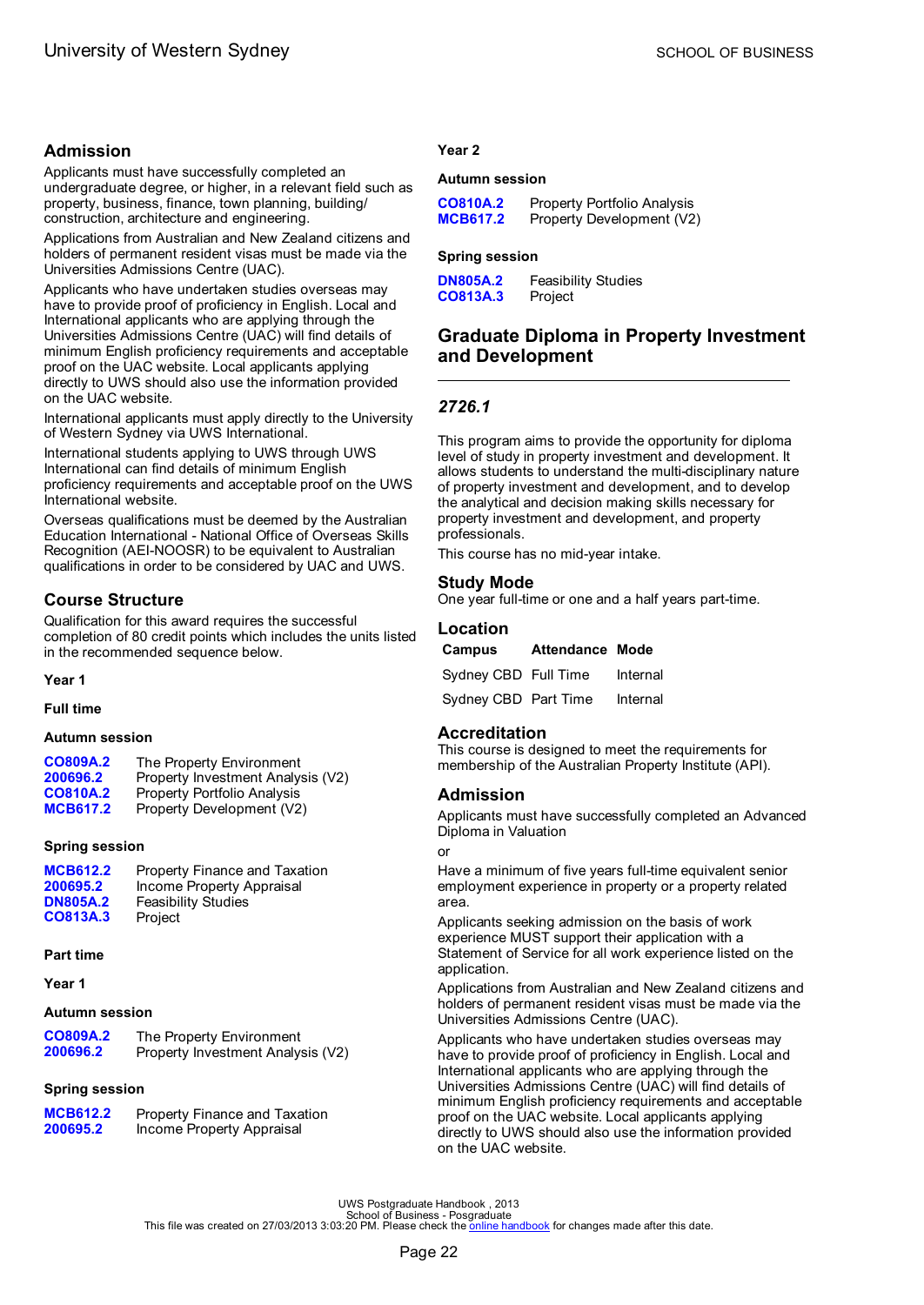<span id="page-25-0"></span>Overseas qualifications must be deemed by the Australian Education International - National Office of Overseas Skills Recognition (AEI-NOOSR) to be equivalent to Australian qualifications in order to be considered by UAC and UWS.

# **Course Structure**

Qualification for this award requires the successful completion of 60 credit points including the units listed in the recommended sequence below.

# **Recommended Sequence**

# **Full time**

# **Year 1**

# **Autumn session**

| CO809A.2        | The Property Environment           |
|-----------------|------------------------------------|
| 200696.2        | Property Investment Analysis (V2)  |
| <b>CO810A.2</b> | <b>Property Portfolio Analysis</b> |
| <b>MCB617.2</b> | Property Development (V2)          |

# **Spring session**

| <b>MCB612.2</b> | Property Finance and Taxation |
|-----------------|-------------------------------|
| 200695.2        | Income Property Appraisal     |

# **Part time**

**Year 1**

### **Autumn session**

| CO809A.2 | The Property Environment          |
|----------|-----------------------------------|
| 200696.2 | Property Investment Analysis (V2) |

## **Spring session**

| <b>MCB612.2</b> | Property Finance and Taxation |
|-----------------|-------------------------------|
| 200695.2        | Income Property Appraisal     |

## **Year 2**

### **Autumn session**

| CO810A.2        | <b>Property Portfolio Analysis</b> |
|-----------------|------------------------------------|
| <b>MCB617.2</b> | Property Development (V2)          |

# **Master of Finance**

# *2705.1*

The Master of Finance prepares students for executive careers in finance, banking, funds management and corporate treasuries. The degree is specifically designed to encompass all these fields so that students can choose the units appropriate to their career opportunities. The degree provides students with the technical knowledge necessary to function in an evolving and increasingly sophisticated financial environment with an emphasis on the practical application of these techniques. All of the units have been developed by individuals who are actively involved in the financial sector.

# **Study Mode**

One and a half years full-time or three years part-time.

## **Location**

| Campus                      | <b>Attendance Mode</b> |          |
|-----------------------------|------------------------|----------|
| Parramatta Campus Full Time |                        | Internal |
| Parramatta Campus Part Time |                        | Internal |

# **Accreditation**

The Master of Finance fulfils the educational requirements for admission as a Senior Associate (SA Fin) of Finsia - the Financial Services Institute of Australasia (Finsia). Senior Associate membership with Finsia also requires at least 3 years career experience in the financial services industry. The Master of Finance also allows graduates to satisfy the education requirements for professional membership of the Finance and Treasury Association (FTA) - Certified Finance and Treasury Professional (CFTP).

# **Admission**

Applicants must have successfully completed an undergraduate degree in Business or Commerce or

A Graduate Certificate in Applied Finance.

Applications from Australian and New Zealand citizens and holders of permanent resident visas must be made via the Universities Admissions Centre (UAC).

Applicants who have undertaken studies overseas may have to provide proof of proficiency in English. Local and International applicants who are applying through the Universities Admissions Centre (UAC) will find details of minimum English proficiency requirements and acceptable proof on the UAC website. Local applicants applying directly to UWS should also use the information provided on the UAC website.

International applicants must apply directly to the University of Western Sydney via UWS International.

International students applying to UWS through UWS International can find details of minimum English proficiency requirements and acceptable proof on the UWS International website.

Overseas qualifications must be deemed by the Australian Education International - National Office of Overseas Skills Recognition (AEI-NOOSR) to be equivalent to Australian qualifications in order to be considered by UAC and UWS.

# **Course Structure**

Qualification for this award requires the successful completion of 120 credit points which include units listed below.

Students generally complete two units per quarter.

# **Core Units**

| 51054.2  | Financial Modelling                      |
|----------|------------------------------------------|
| 51163.2  | Financial Institutions and Markets (MAF) |
| 51168.2  | Funds Management and Portfolio Selection |
| 51169.2  | Derivatives                              |
| 51212.2  | Security Analysis and Portfolio Theory   |
| 200426.2 | Corporate Finance (PG)                   |
|          |                                          |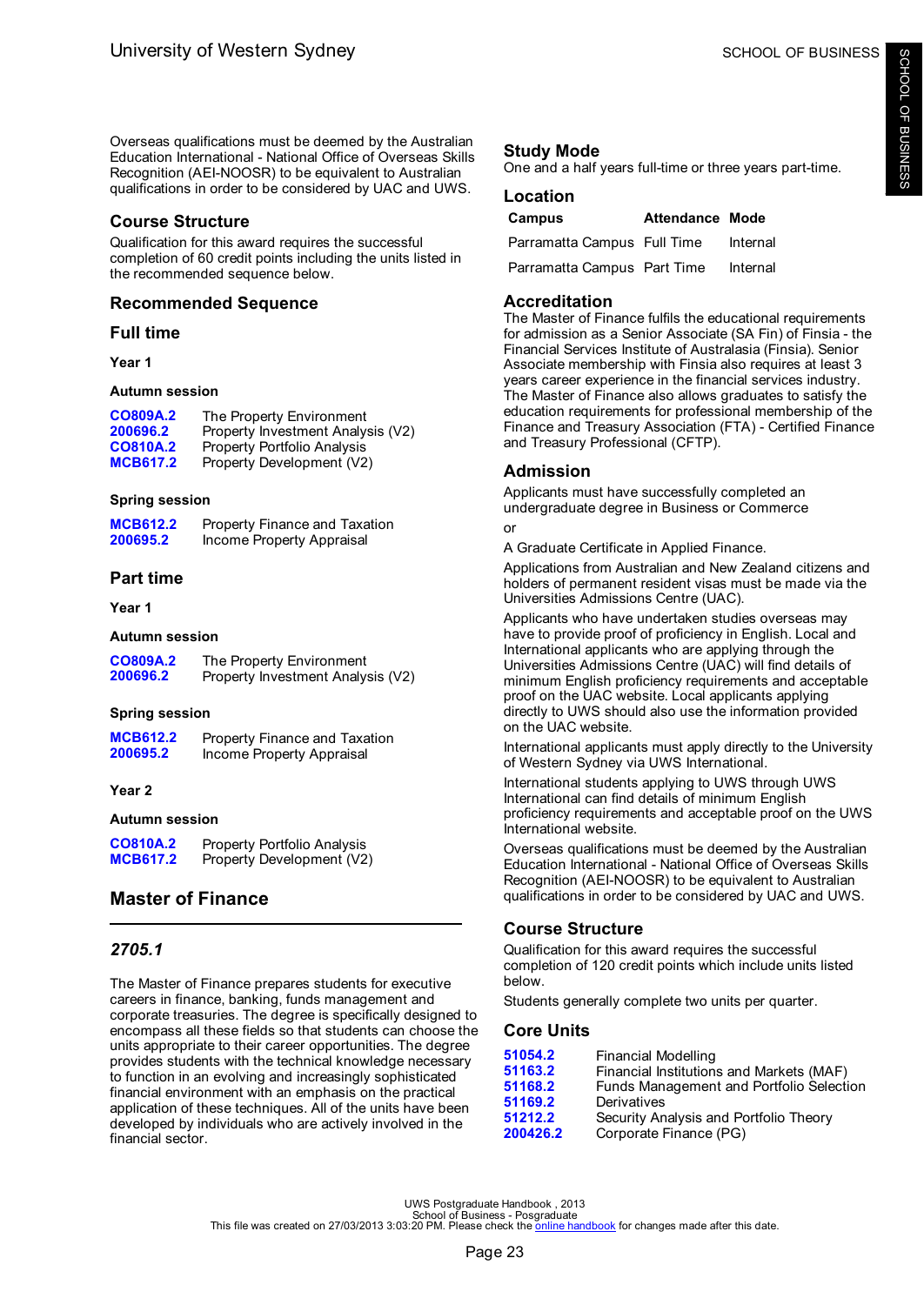<span id="page-26-0"></span>Students are permitted to complete up to two units from any other Masters degree offered by the School of Business as part of the six alternate units.

### **Alternate Units**

| 51165.2  | Financial Institution Management           |
|----------|--------------------------------------------|
| 51166.2  | Credit and Lending Decisions               |
| 51167.1  | Law of Finance and Securities              |
| 51171.2  | Real Estate Finance and Investment         |
| 51172.2  | Marketing of Financial Products            |
| 51173.2  | Strategic Bank Management                  |
| 51211.2  | International Finance                      |
| 200425.2 | Economics (PG)                             |
| H7331.2  | International Trade and Industry Economics |

### **Specialisations**

| SP21001.1       | Banking             |
|-----------------|---------------------|
| <b>SP2000.1</b> | Property Investment |
| <b>SP2706.1</b> | Treasury            |

# **Master of International Hospitality and Hotel Management**

# *2728.4*

Students should follow the course structure for the course version relevant to the year they commenced. This version applies to students whose commencement year for this course is 2011 or later.

Hospitality and hotel management is a growth sector, making an enormous contribution to the economic, social and human resource development of regions throughout the world. It requires professional managers, and this program is designed to equip students with the professional skills and knowledge required to lead in this industry. It examines the management of sales, revenue, people, finance, facilities and operations for hotels, restaurants, events and other hospitality businesses through a strategic framework that incorporates culture, globalisation, environmental sustainability and innovation.

### **Study Mode**

One year full-time or two years part-time.

### **Location**

| Campus                      | <b>Attendance Mode</b> |          |
|-----------------------------|------------------------|----------|
| Parramatta Campus Full Time |                        | Internal |
| Parramatta Campus Part Time |                        | Internal |
| <b>Admiccion</b>            |                        |          |

## **Admission**

An undergraduate degree in any discipline

or

A Graduate Certificate in International Hospitality and Hotel Management

#### or

A graduate certificate in a business-related area.

Applications from Australian and New Zealand citizens and holders of permanent resident visas must be made via the Universities Admissions Centre (UAC).

Applicants who have undertaken studies overseas may have to provide proof of proficiency in English. Local and International applicants who are applying through the Universities Admissions Centre (UAC) will find details of minimum English proficiency requirements and acceptable proof on the UAC website. Local applicants applying directly to UWS should also use the information provided on the UAC website.

International applicants must apply directly to the University of Western Sydney via UWS International.

International students applying to UWS through UWS International can find details of minimum English proficiency requirements and acceptable proof on the UWS International website.

Overseas qualifications must be deemed by the Australian Education International - National Office of Overseas Skills Recognition (AEI-NOOSR) to be equivalent to Australian qualifications in order to be considered by UAC and UWS.

## **Course Structure**

Exit points from this award are Graduate Diploma in International Hospitality and Hotel Management, Graduate Certifcate in International Hospitality and Hotel Management.

Qualification for this award requires the successful completion of 80 credit points from the recommended sequence below.

Students may only enrol in a maximum of 20 credit points per quarter.

### **Recommended Sequence**

#### **Full-time**

| <b>Quarter 1</b>     |                                                                        |
|----------------------|------------------------------------------------------------------------|
| 200760.2<br>200761.2 | Managing the Hospitality Workforce<br>Managing the Hospitality Context |
| <b>Quarter 2</b>     |                                                                        |
| 200763.2             | Sales Management and Marketing for<br>Hospitality                      |
| Choose one of        |                                                                        |
| 200762.2<br>200769.2 | The International Hospitality Industry<br><b>Business Internship</b>   |
| <b>Quarter 3</b>     |                                                                        |
| 200260.2             | Financial Management for Hospitality and<br><b>Hotel Managers</b>      |
| 200764.2             | Managing the Hospitality Experience                                    |
| <b>Quarter 4</b>     |                                                                        |
| 200765.2             | Hospitality Operations and Revenue<br>Management                       |
| 200766.2             | Applied Strategic Hospitality Management                               |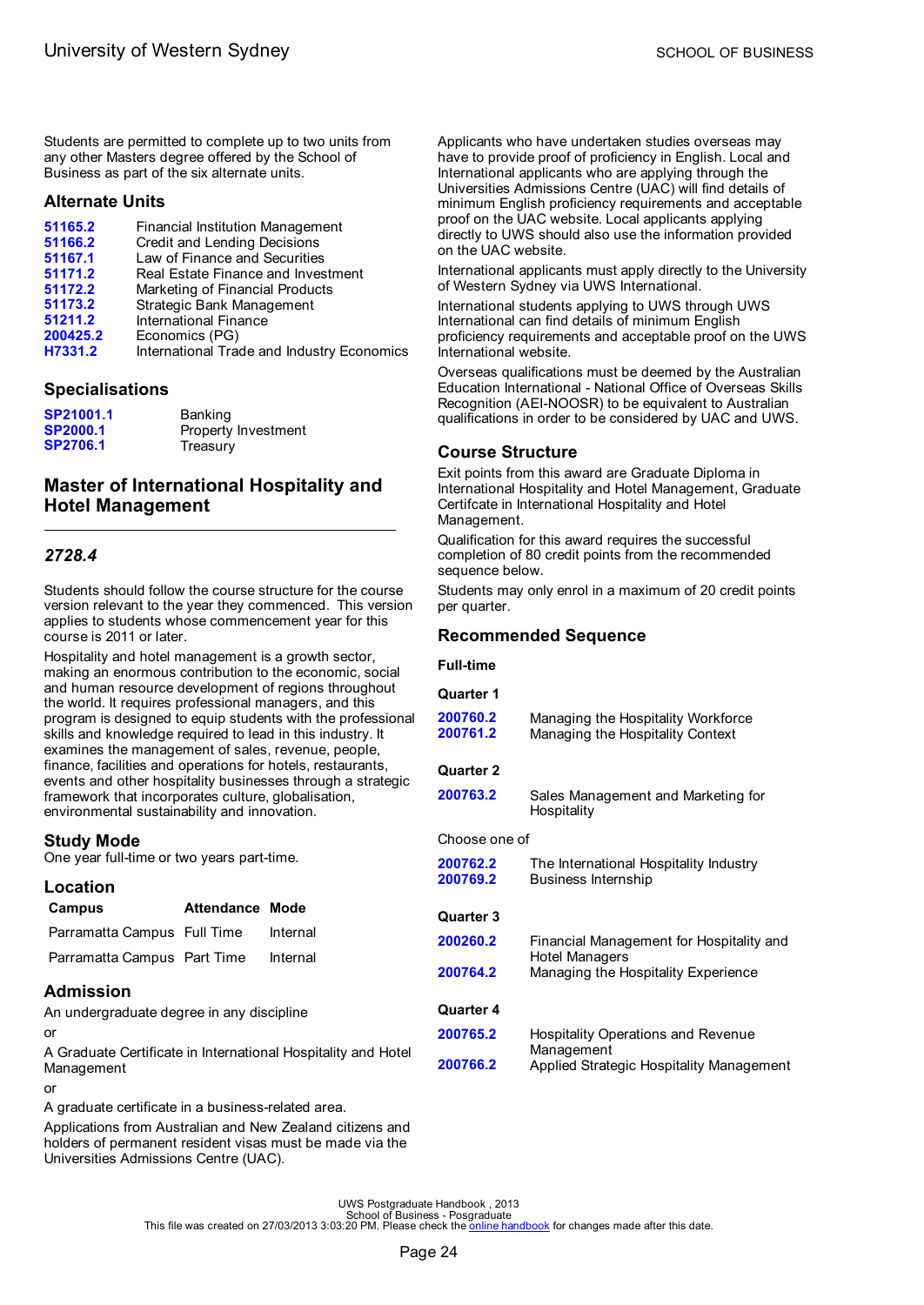# <span id="page-27-0"></span>**Graduate Diploma in International Hospitality and Hotel Management (exit only)**

# *2729.4*

This is an exit award consisting of 60 credit points. Applicants apply to 2728.4 Master of International Hospitality and Hotel Management and exit with the Graduate Diploma in International Hospitality and Hotel Management.

# **Study Mode**

One year full-time or one and a half years part time.

## **Location**

| Campus                      | Attendance Mode |          |
|-----------------------------|-----------------|----------|
| Parramatta Campus Full Time |                 | Internal |
| Parramatta Campus Part Time |                 | Internal |

# **Graduate Certificate in International Hospitality and Hotel Management**

# *2730.4*

Students should follow the course structure for the course version relevant to the year they commenced. This version applies to students whose commencement year for this course is 2011 or later.

Hospitality and hotel management is a growth sector, making an enormous contribution to the economic, social and human resources development of regions throughout the world. It requires professional managers, and this program is designed to introduce students to the professinal skills and knowledge required to lead in this industry. It examines the management of sales, revenue, people, finance, facilities and operations for hotels, restaurants, events and other hospitality businesses through a strategic framework that incorporates culture, globalisation, environmental sustainability and innovation.

# **Study Mode**

Six months full-time or one year part-time.

| Location                    |                 |          |
|-----------------------------|-----------------|----------|
| Campus                      | Attendance Mode |          |
| Parramatta Campus Full Time |                 | Internal |
| Parramatta Campus Part Time |                 | Internal |
| Admission                   |                 |          |

An undergraduate degree (or equivalent) in any area or

Other post-secondary qualifications in hospitality, tourism or business plus a minimum of four years work experience in hospitality, tourism or business related fields

or

A minimum of four years professional/managerial work experience in hospitality, tourism or business-related fields.

Applicants seeking admission on the basis of work experience MUST support their application with a Statement of Service for all work experience listed on the application.

Applications from Australian and New Zealand citizens and holders of permanent resident visas must be made via the Universities Admissions Centre (UAC).

Applicants who have undertaken studies overseas may have to provide proof of proficiency in English. Local and International applicants who are applying through the Universities Admissions Centre (UAC) will find details of minimum English proficiency requirements and acceptable proof on the UAC website. Local applicants applying directly to UWS should also use the information provided on the UAC website.

International applicants must apply directly to the University of Western Sydney via UWS International.

International students applying to UWS through UWS International can find details of minimum English proficiency requirements and acceptable proof on the UWS International website.

Overseas qualifications must be deemed by the Australian Education International - National Office of Overseas Skills Recognition (AEI-NOOSR) to be equivalent to Australian qualifications in order to be considered by UAC and UWS.

## **Course Structure**

Students may only enrol in a maximum of 20 credit points per quarter.

Qualifications for this award requires the successful completion of four units (40 credit points) from the Master of International Hospitality and Hotel Management core units. Any 40 credit points from

### **Quarter One**

| 200760.2 | Managing the Hospitality Workforce |
|----------|------------------------------------|
| 200761.2 | Managing the Hospitality Context   |
|          |                                    |

### **Quarter Two**

| 200763.2 | Sales Management and Marketing for |
|----------|------------------------------------|
|          | Hospitality                        |

### Choose one of

| 200762.2 | The International Hospitality Industry |
|----------|----------------------------------------|
| 200769.2 | Business Internship                    |

### **Quarter Three**

| 200260.2<br>200764.2 | Financial Management for Hospitality and<br>Hotel Managers<br>Managing the Hospitality Experience |
|----------------------|---------------------------------------------------------------------------------------------------|
| Quarter Four         |                                                                                                   |
| 200765.2             | Hospitality Operations and Revenue<br>Management                                                  |
| 200766.2             | Applied Strategic Hospitality Management                                                          |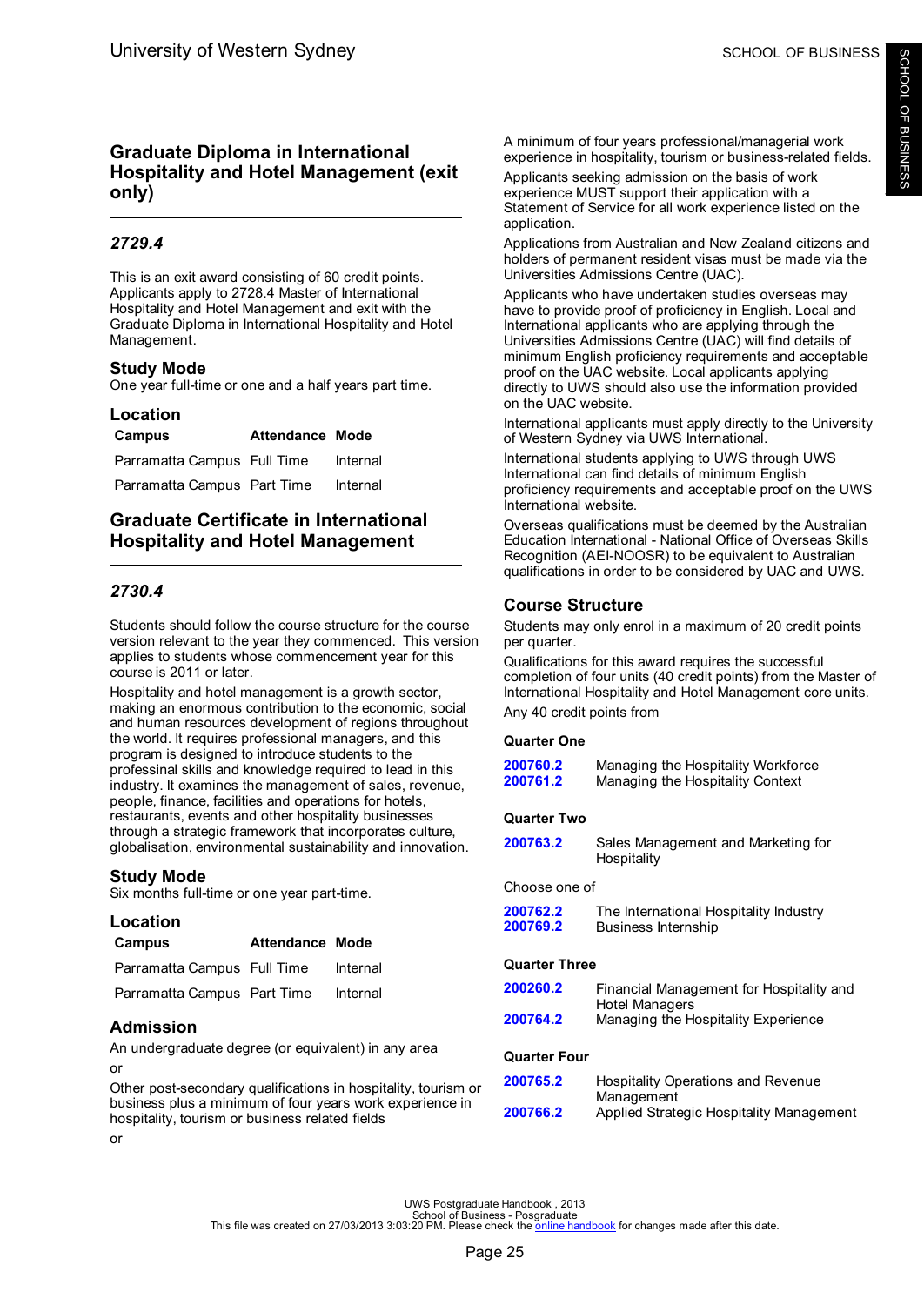# <span id="page-28-0"></span>**Master of International Trade and Finance**

# *2703.2*

Students should follow the course structure for the course version relevant to the year they commenced. This version applies to students whose commencement year for this course is mid-2007 or later.

The Master of International Trade and Finance equips students with advanced tools that will enable them to handle complex issues relevant to open economies. It gives graduate economists and practitioners an opportunity to upgrade their skills in the areas of international economics, trade and finance, thus providing better career opportunities at a senior level in both the private and public sectors.

# **Study Mode**

Four quarters full-time or the part-time equivalent.

### **Location**

| Campus                      | <b>Attendance Mode</b> |          |
|-----------------------------|------------------------|----------|
| Parramatta Campus Full Time |                        | Internal |
| Parramatta Campus Part Time |                        | Internal |

### **Accreditation**

The Master of International Trade and Finance fulfils the educational requirements for admission as a Senior Associate (SA Fin) of Finsia - the Financial Services Institute of Australasia (Finsia). Senior Associate membership with Finsia also requires at least three years career experience in the financial services industry.

## **Admission**

An undergraduate degree in Business or Commerce or

A Graduate Certificate in Applied Finance.

Applications from Australian and New Zealand citizens and holders of permanent resident visas must be made via the Universities Admissions Centre (UAC).

Applicants who have undertaken studies overseas may have to provide proof of proficiency in English. Local and International applicants who are applying through the Universities Admissions Centre (UAC) will find details of minimum English proficiency requirements and acceptable proof on the UAC website. Local applicants applying directly to UWS should also use the information provided on the UAC website.

International applicants must apply directly to the University of Western Sydney via UWS International.

International students applying to UWS through UWS International can find details of minimum English proficiency requirements and acceptable proof on the UWS International website.

Overseas qualifications must be deemed by the Australian Education International - National Office of Overseas Skills Recognition (AEI-NOOSR) to be equivalent to Australian qualifications in order to be considered by UAC and UWS.

## **Course Structure**

Qualification for this award requires the successful completion of 80 credit points which consists of the eight core units.

# **Core Units**

| 200425.2 | Economics (PG)                             |
|----------|--------------------------------------------|
| 200426.2 | Corporate Finance (PG)                     |
| 51054.2  | <b>Financial Modelling</b>                 |
| 51163.2  | Financial Institutions and Markets (MAF)   |
| 51168.2  | Funds Management and Portfolio Selection   |
| 51169.2  | Derivatives                                |
| 51211.2  | International Finance                      |
| H7331.2  | International Trade and Industry Economics |

# **Master of Professional Accounting**

## *2689.2*

Students should follow the course structure for the course version relevant to the year they commenced. This version applies to students whose commencement year for this course is 2011 or later.

This course is an accredited graduate conversion course which provides opportunities for applicants holding a degree in any discipline, other than an accredited accounting major, recognised as equivalent to an Australian three year undergraduate (bachelor) degree, to complete the pre-entry education requirements for CPA Australia, The Institute of Chartered Accountants in Australia (ICAA) and the Institute of Public Accountants (IPA).

### **Study Mode**

One and a half years full-time or three years part-time.

### **Location**

**Campus Attendance Mode**

Parramatta Campus Full Time Internal

Parramatta Campus Part Time Internal

## **Advanced Standing**

A maximum of three introductory units may be granted as advanced standing.

### **Accreditation**

Accredited by CPA Australia, The Institute of Chartered Accountants in Australia (ICAA) and the Institute of Public Accountants (IPA).

## **Inherent requirements**

There are inherent requirements for this course that you must meet in order to complete your course and graduate. Make sure you read and understand the requirements for this course online.

## **Admission**

Applicants must have successfully completed an undergraduate degree, or higher, in any discipline other than an accredited accounting major, or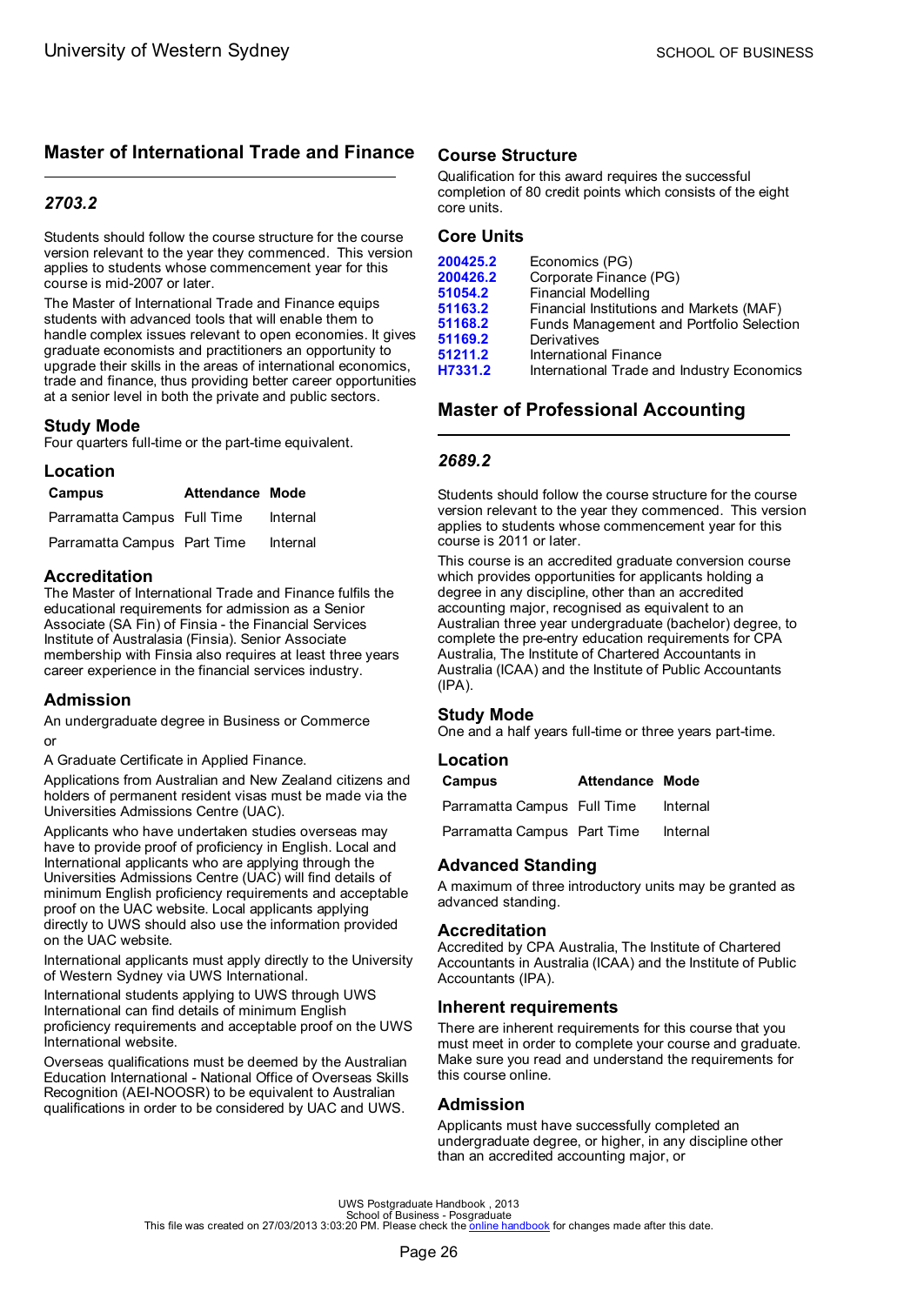<span id="page-29-0"></span>A Graduate Diploma in any discipline, or

A Graduate Certificate in any discipline, or

A masters qualification in any discipline other than accounting.

Applications for the course must be made through the Universities Admissions Centre (UAC).

Applicants who have undertaken studies overseas may have to provide proof of proficiency in English. Local and International applicants who are applying through the Universities Admissions Centre (UAC) will find details of minimum English proficiency requirements and acceptable proof on the UAC website. Local applicants applying directly to UWS should also use the information provided on the UAC website.

International applicants must apply directly to the University of Western Sydney via UWS International.

International students applying to UWS through UWS International can find details of minimum English proficiency requirements and acceptable proof on the UWS International website.

Overseas qualifications must be deemed by the Australian Education International - National Office of Overseas Skills Recognition (AEI-NOOSR) to be equivalent to Australian qualifications in order to be considered by UAC and UWS.

# **Course Structure**

Qualification for this award requires the successful completion of 120 credit points which consists of the core units listed below.

# **Core Units**

- [200396.3](#page-49-0) Introductory Accounting (PG)<br>200424.3 Statistics for Accountants (PC [200424.3](#page-58-0) Statistics for Accountants (PG)<br>200425.2 Fronomics (PG) **[200425.2](#page-42-0)** Economics (PG) **[200432.2](#page-37-0)** Commercial Law (PG) **[200400.3](#page-37-0)** Company Accounting (PG) **[200426.2](#page-39-0)** Corporate Finance (PG)<br>**200433.2** Company Law (PG)
- **[200433.2](#page-38-0)** Company Law (PG) [200494.2](#page-50-0) Management Accounting (PG)<br>200397.2 Revenue Law (PG)
- **[200397.2](#page-57-0)** Revenue Law (PG)
- **[200398.2](#page-36-0)** Auditing (PG)
- **[200399.2](#page-47-0)** Information Systems for Accountants (PG)
- **[200401.2](#page-34-0)** Accounting Theory and Applications (PG)

# **Master of Professional Accounting (Advanced)**

# *2746.2*

Students should follow the course structure for the course version relevant to the year they commenced. This version applies to students whose commencement year for this course is from 2011 or later.

This course is an accredited graduate conversion course which provides opportunities for applicants holding a degree in any discipline, other than an accredited accounting major, recognised as equivalent to an Australian three year undergraduate degree, to complete the pre-entry educational requirements for CPA Australia, the Institute of Chartered Accountants in Australia (ICAA) and the Institute of Public Accountants (IPA). In addition to the 12 core curriculum pre-admission educational requirements, this course includes two units specifically designed to enhance employment skills for those completing the program. The two units are intended to provide the opportunity for students to improve research skills, and to develop logical arguments and analytical skills in a business context along with enhanced communication skills.

# **Study Mode**

Two years full-time or four years part-time.

| Location                    |                 |          |
|-----------------------------|-----------------|----------|
| Campus                      | Attendance Mode |          |
| Parramatta Campus Full Time |                 | Internal |
| Parramatta Campus Part Time |                 | Internal |

# **Accreditation**

Accredited by CPA Australia, The Institute of Chartered Accountants in Australia (ICAA) and the Institute of Public Accountants (IPA).

# **Inherent requirements**

There are inherent requirements for this course that you must meet in order to complete your course and graduate. Make sure you read and understand the requirements for this course online.

# **Admission**

Applicants must have successfully completed an undergraduate degree, or higher, in any discipline other than an accredited accounting major, or

A Graduate Diploma in any discipline, or

A Graduate Certificate in any discipline, or

A masters qualification in any discipline other than accounting.

Applications from Australian citizens and holders of permanent resident visas must be made via the Universities Admissions Centre (UAC).

Applicants who have undertaken studies overseas may have to provide proof of proficiency in English. Local and International applicants who are applying through the Universities Admissions Centre (UAC) will find details of minimum English proficiency requirements and acceptable proof on the UAC website. Local applicants applying directly to UWS should also use the information provided on the UAC website.

International applicants must apply directly to the University of Western Sydney via UWS International.

International students applying to UWS through UWS International can find details of minimum English proficiency requirements and acceptable proof on the UWS International website.

Overseas qualifications must be deemed by the Australian Education International - National Office of Overseas Skills Recognition (AEI-NOOSR) to be equivalent to Australian qualifications in order to be considered by UAC and UWS.

# **Course Structure**

Qualification for this award requires the successful completion of 140 credit points which comprises the core units listed below.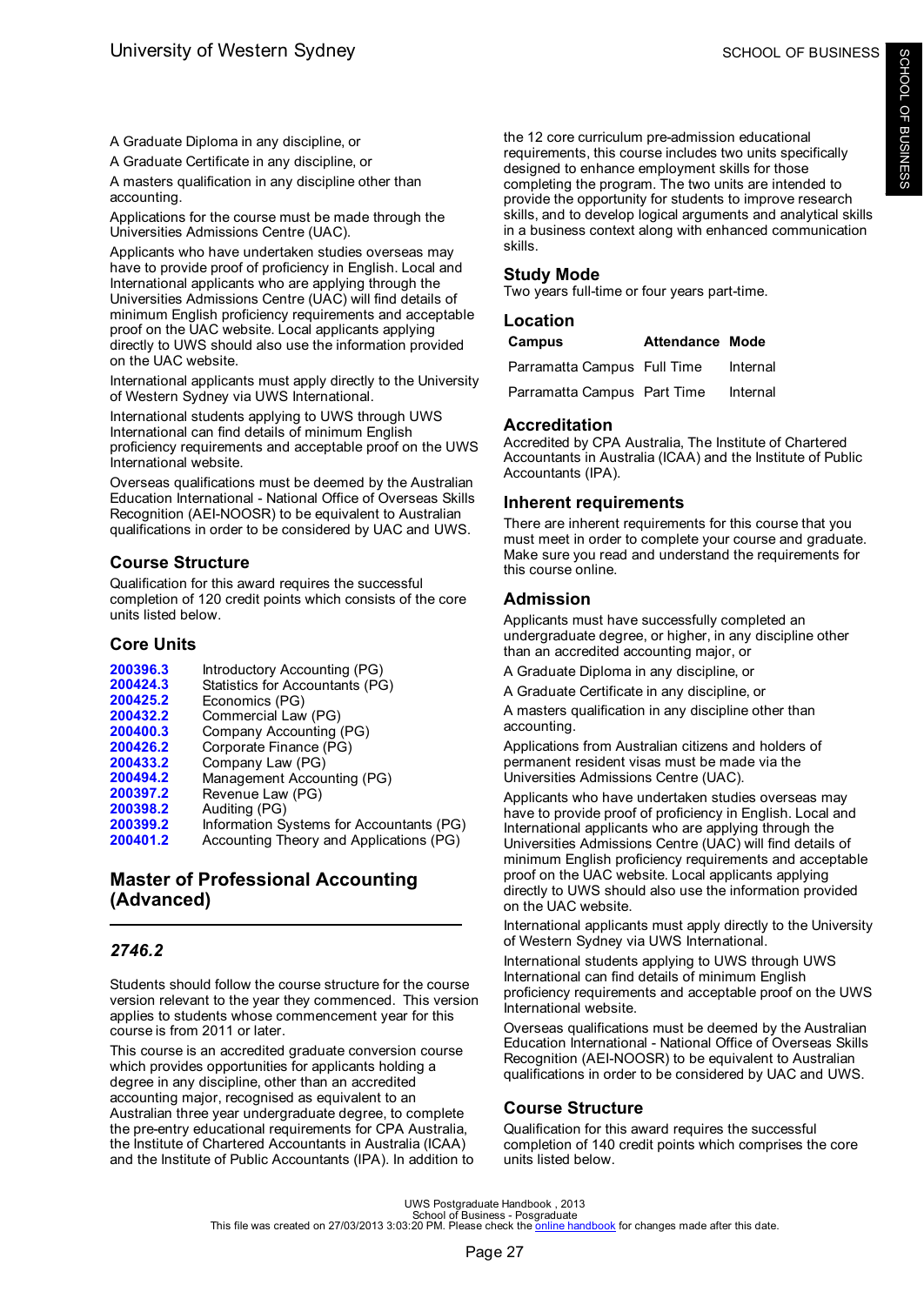| 200396.3 | Introductory Accounting (PG)             |
|----------|------------------------------------------|
| 200432.2 | Commercial Law (PG)                      |
| 200692.2 | Research and Communicating Skills for    |
|          | Accounting (PG)                          |
| 200400.3 | Company Accounting (PG)                  |
| 200424.3 | Statistics for Accountants (PG)          |
| 200425.2 | Economics (PG)                           |
| 200433.2 | Company Law (PG)                         |
| 200399.2 | Information Systems for Accountants (PG) |
| 200401.2 | Accounting Theory and Applications (PG)  |
| 200426.2 | Corporate Finance (PG)                   |
| 200494.2 | Management Accounting (PG)               |
| 200397.2 | Revenue Law (PG)                         |
| 200398.2 | Auditing (PG)                            |
| 200693.2 | Accounting Professional Engagement (PG)  |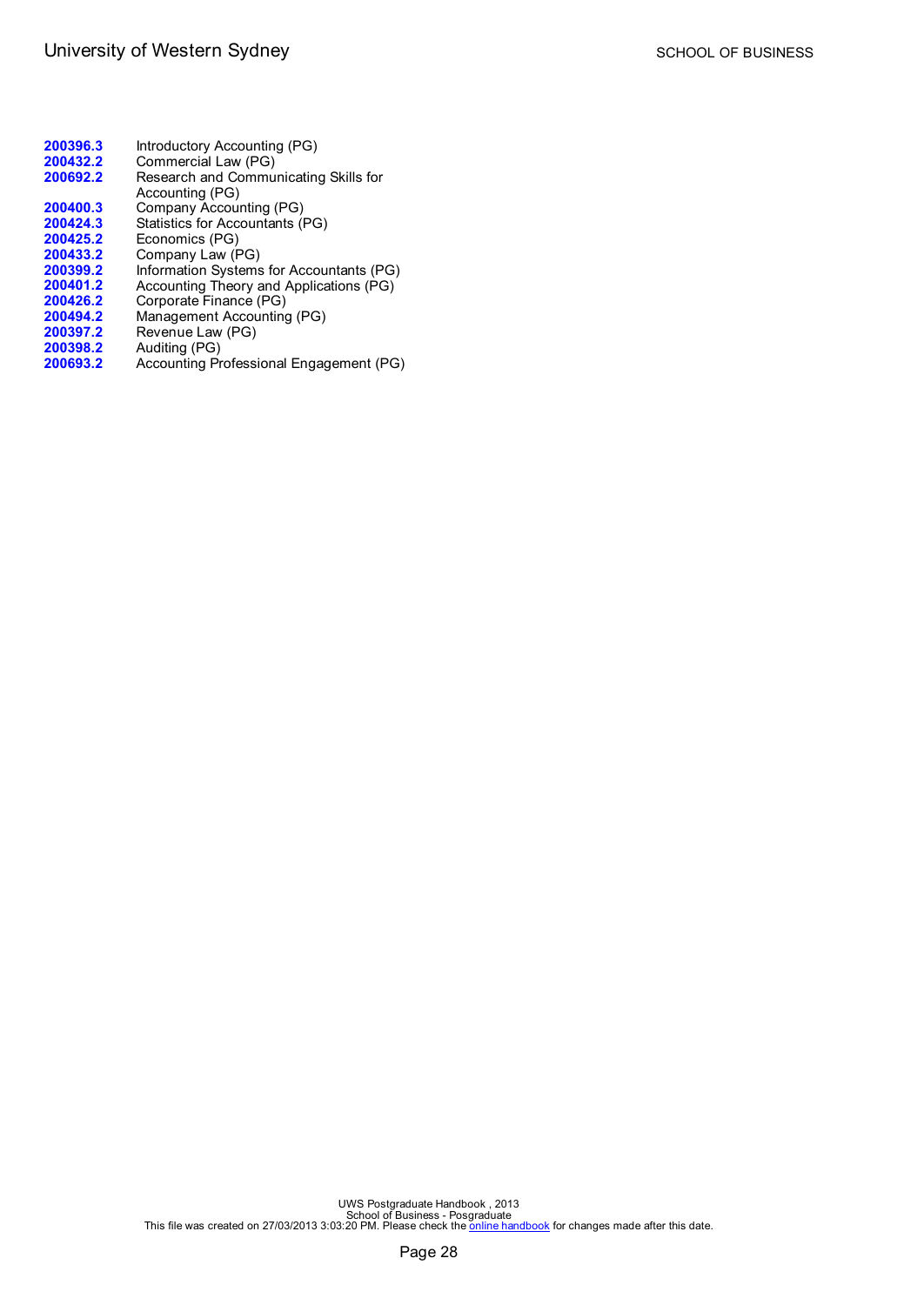# <span id="page-31-0"></span>**Unit Sets**

## **Specialisation - Property Investment**

### *SP2000.1*

### **Location**

**Campus Mode**

Parramatta Campus Internal

### **Unit Set Structure**

Students must complete the following four units

| 200695.2        | Income Property Appraisal          |
|-----------------|------------------------------------|
| <b>MCB612.2</b> | Property Finance and Taxation      |
| 200696.2        | Property Investment Analysis (V2)  |
| <b>CO810A.2</b> | <b>Property Portfolio Analysis</b> |

## **Specialisation - Marketing**

### *SP2001.1*

### **Location**

**Campus Mode**

Parramatta Campus Internal

## **Unit Set Structure**

Students must complete four units as follows

| 200732.2 | <b>Creating Markets</b>  |  |
|----------|--------------------------|--|
| 200726.2 | Information for Business |  |

#### Choose two of

| 200733.2 | <b>Applied Channel Systems</b>         |
|----------|----------------------------------------|
| 200736.2 | <b>Customer Relationship Marketing</b> |
| 51012.3  | International Marketing                |
| 200738.2 | Marketing Innovation                   |
| 200731.2 | <b>Multicultural Marketing</b>         |
| 200734.2 | <b>Strategic Value Creation</b>        |

### **Specialisation - Human Resource Management and Industrial Relations**

# *SP2002.1*

**Location**

**Campus Mode**

Parramatta Campus Internal

### **Unit Set Structure**

Choose four of

**[200716.2](#page-41-0)** Developing Human Capital

| 200767.1<br>200719.2<br>200720.2             | <b>Employment Relations Law</b><br>Industrial Relations and Workplace Change<br>International and Global Employment<br>Relations |
|----------------------------------------------|----------------------------------------------------------------------------------------------------------------------------------|
| 200721.2<br>200723.2<br>200724.2<br>200725.2 | Reward Management<br>Work, Society and Labour Markets<br><b>Workforce Planning</b><br>Workplace Management Dynamics              |
|                                              |                                                                                                                                  |

# **Specialisation - Accounting**

*SP2003.1*

**Location**

**Campus Mode**

Parramatta Campus Internal

### **Unit Set Structure**

Students must complete the following four units

| 200400.3 | Company Accounting (PG)                  |
|----------|------------------------------------------|
| 51214.2  | Financial Statement Analysis (PG)        |
| 200399.2 | Information Systems for Accountants (PG) |
| 200494.2 | Management Accounting (PG)               |

# **Specialisation - Finance**

### *SP2004.1*

### **Location**

**Campus Mode**

Parramatta Campus Internal

## **Unit Set Structure**

Students must complete the following four units

| 200426.2 | Corporate Finance (PG)                   |
|----------|------------------------------------------|
| 51169.2  | Derivatives                              |
| 51168.2  | Funds Management and Portfolio Selection |
| 51211.2  | International Finance                    |
|          |                                          |

A different Finance unit as agreed by the Course Advisor may be chosen depending on student background and interest.

## **Specialisation - Operations Management**

## *SP2005.1*

| Location |      |
|----------|------|
| Campus   | Mode |
|          | .    |

Parramatta Campus Internal

# **Unit Set Structure**

Students must complete four units as follows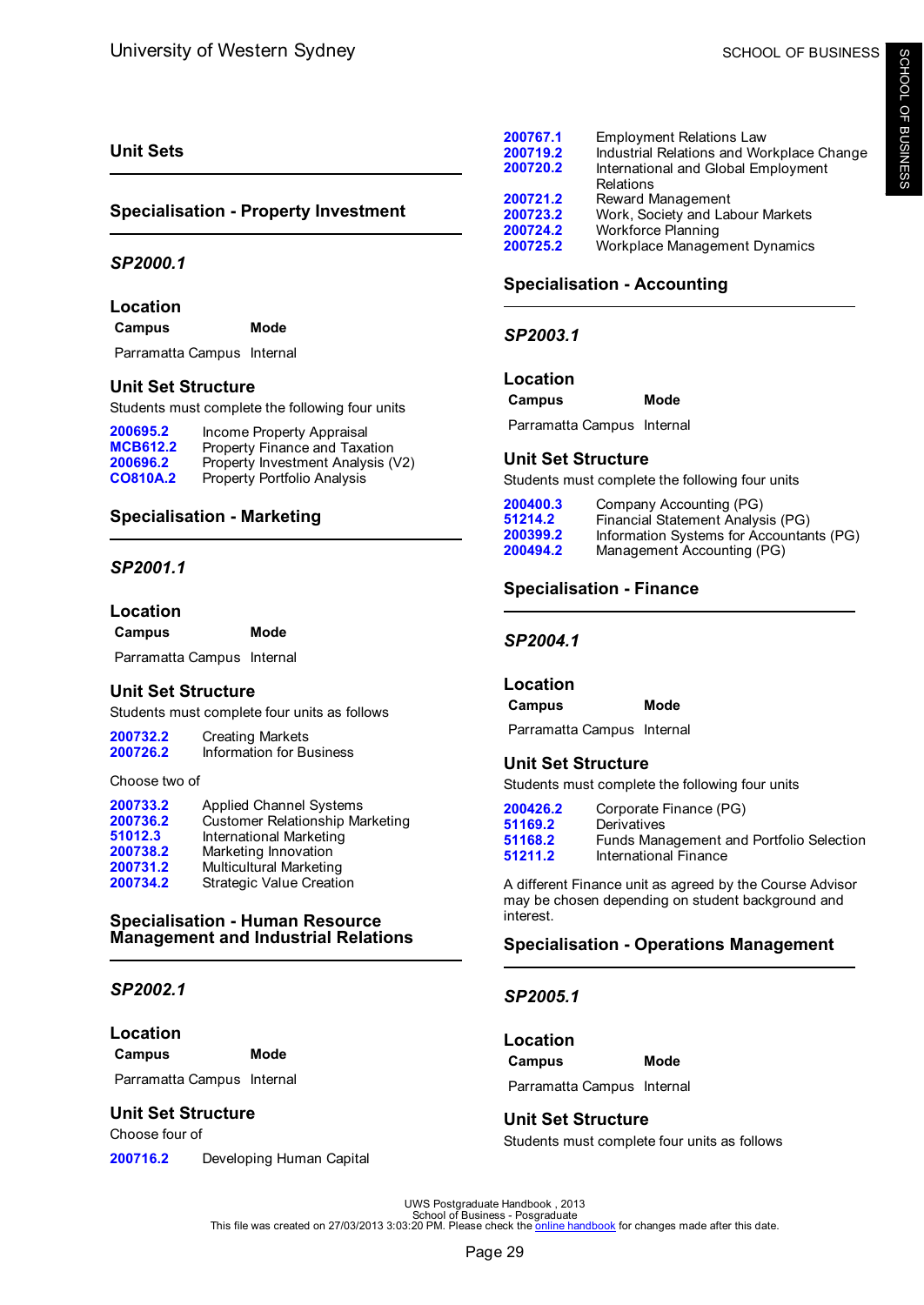### <span id="page-32-0"></span>**[200782.1](#page-36-0)** Business Operations Management

**[51212.2](#page-58-0)** Security Analysis and Portfolio Theory

Choose three of

| 200776.1 | Compliance Management               |
|----------|-------------------------------------|
| 51240.3  | <b>Project Management</b>           |
| 51259.3  | Purchasing and Materials Management |
| 200777.1 | Strategic Technology Management     |
| 200329.3 | Supply Chain Management             |

# **Specialisation - Funds Management**

# *SP21000.1*

### **Location**

**Campus Mode**

Parramatta Campus Internal

# **Unit Set Structure**

Students must complete four units as follows

| 51169.2 | Derivatives                            |
|---------|----------------------------------------|
| 51165.2 | Financial Institution Management       |
| 51054.2 | Financial Modelling                    |
| 51212.2 | Security Analysis and Portfolio Theory |

# **Specialisation - Banking**

## *SP21001.1*

## **Location**

| Campus | Mode |
|--------|------|
|        |      |

Parramatta Campus Internal

## **Unit Set Structure**

Students must complete four units as follows

| 51166.2 | Credit and Lending Decisions     |
|---------|----------------------------------|
| 51165.2 | Financial Institution Management |
| 51167.1 | Law of Finance and Securities    |
| 51172.2 | Marketing of Financial Products  |

# **Specialisation - Treasury**

### *SP2706.1*

**Location**

| Campus | Mode |
|--------|------|
|--------|------|

Parramatta Campus Internal

## **Unit Set Structure**

Students must complete four units as follows

| 51166.2 | Credit and Lending Decisions     |
|---------|----------------------------------|
| 51169.2 | Derivatives                      |
| 51165.2 | Financial Institution Management |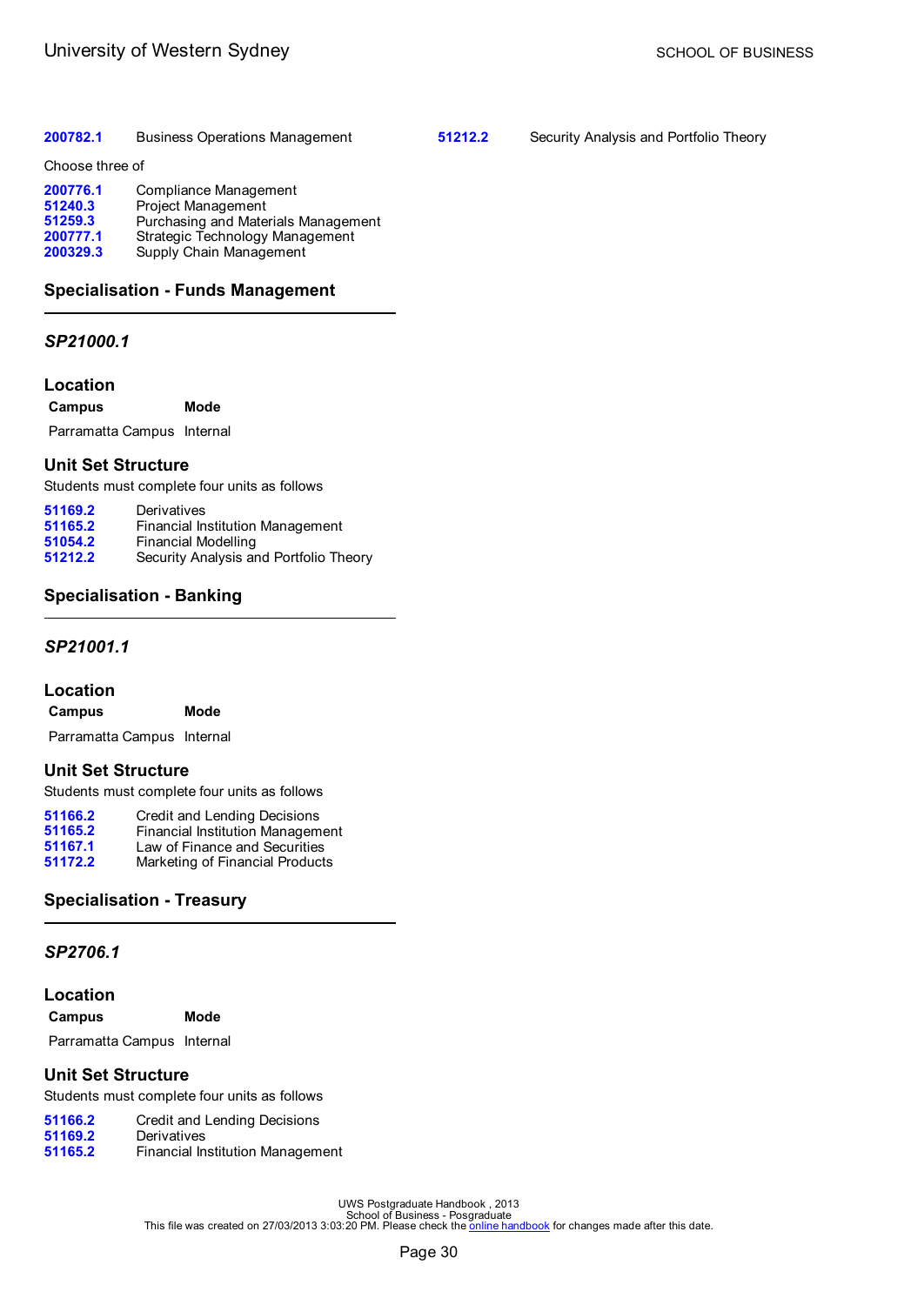# <span id="page-33-0"></span>**Units**

### **U51045.4 Accounting Perspectives for Management**

**Credit Points** 10 **Level** 7

### **Equivalent Units**

200495 - Accounting: A Business Perspective

### **Incompatible Units**

200396 - Introductory Accounting

#### **Special Requirements**

Students must be enrolled in 5500 Master of Business Administration, 5501 Graduate Diploma in Business Administration (Exit Only), 5502 Graduate Certificate in Business Administration or 9009 SGSM PG Non-Award Program. Students undertaking a post-graduate specialisation in accounting are not permitted to enrol in U51045 as they are required to complete 200396 Introductory Accounting.

In 2013 this unit replaced by 200784 Financial Decision Making. Accounting Perspectives for Managers focuses on the analytical uses of accounting information for managers. It emphasises the role of both financial and management accounting in measuring, processing and communicating information that is useful in making economic decisions.

...........

### **200693.2 Accounting Professional Engagement (PG)**

**Credit Points** 10 **Level** 7

#### **Assumed Knowledge**

It is expected that students would be well advanced in their studies of accounting so they can bring together and apply the learned skills to modern business and commercial problems. As a minimum they should have completed the core accounting units. Students would be expected to undertake this unit in their final semester.

#### **Prerequisite**

**[200400.3](#page-37-0)** Company Accounting (PG) AND **[200494.2](#page-50-0)** Management Accounting (PG)

#### **Special Requirements**

Students wishing to take this unit as an elective need approval from the Course Advisor and must be enrolled in a postgraduate program.

...........

This unit focusses on the role that Accountants play in the effective management of businesses, using consulting problems and "real" case studies involving a wide range of business related issues.

## **200394.2 Accounting Research (PG)**

**Credit Points** 10 **Level** 7

#### **Assumed Knowledge**

Bachelor's degree in Accounting

#### **Special Requirements**

Students wishing to take this unit as an elective need approval from the Course Advisor and must be enrolled in a postgraduate program within the Schools of Business or Law.

...........

This unit is concerned with understanding theory construction and research in accounting. It aims to equip students with an understanding of contemporary accounting research, which emanates from different theoretical perspectives and philosophies. A further aim is to critically evaluate recent research throwing light on theory construction, professional development and applications to accounting and related areas.

## **200389.2 Accounting Research Essay (PG)**

**Credit Points** 10 **Level** 7

#### **Assumed Knowledge**

Bachelor's degree in Accounting. Students need to have been introduced to accounting research methods.

#### **Prerequisite**

**200394.2** Accounting Research (PG)

#### **Special Requirements**

Students wishing to take this unit as an elective need approval from the Course Advisor and must be enrolled in a postgraduate program.

...........

The Unit develops students' critical and analytical skills. Students undertake and complete a research essay in areas relevant to the business environment and/or theoretical development. Research essays are offered in consultation with staff who posses research interests and experience in relevant areas and the ability to apply business and industry needs.

# **200391.2 Accounting Research Project (PG)**

**Credit Points** 20 **Level** 7

#### **Assumed Knowledge**

Bachelor's degree in Accounting. Students need to have been introduced to accounting research methods before attempting this unit.

### **Prerequisite**

**200394.2** Accounting Research (PG)

#### **Special Requirements**

Students wishing to take this unit as an elective need approval from the Course Advisor and must be enrolled in a postgraduate program.

...........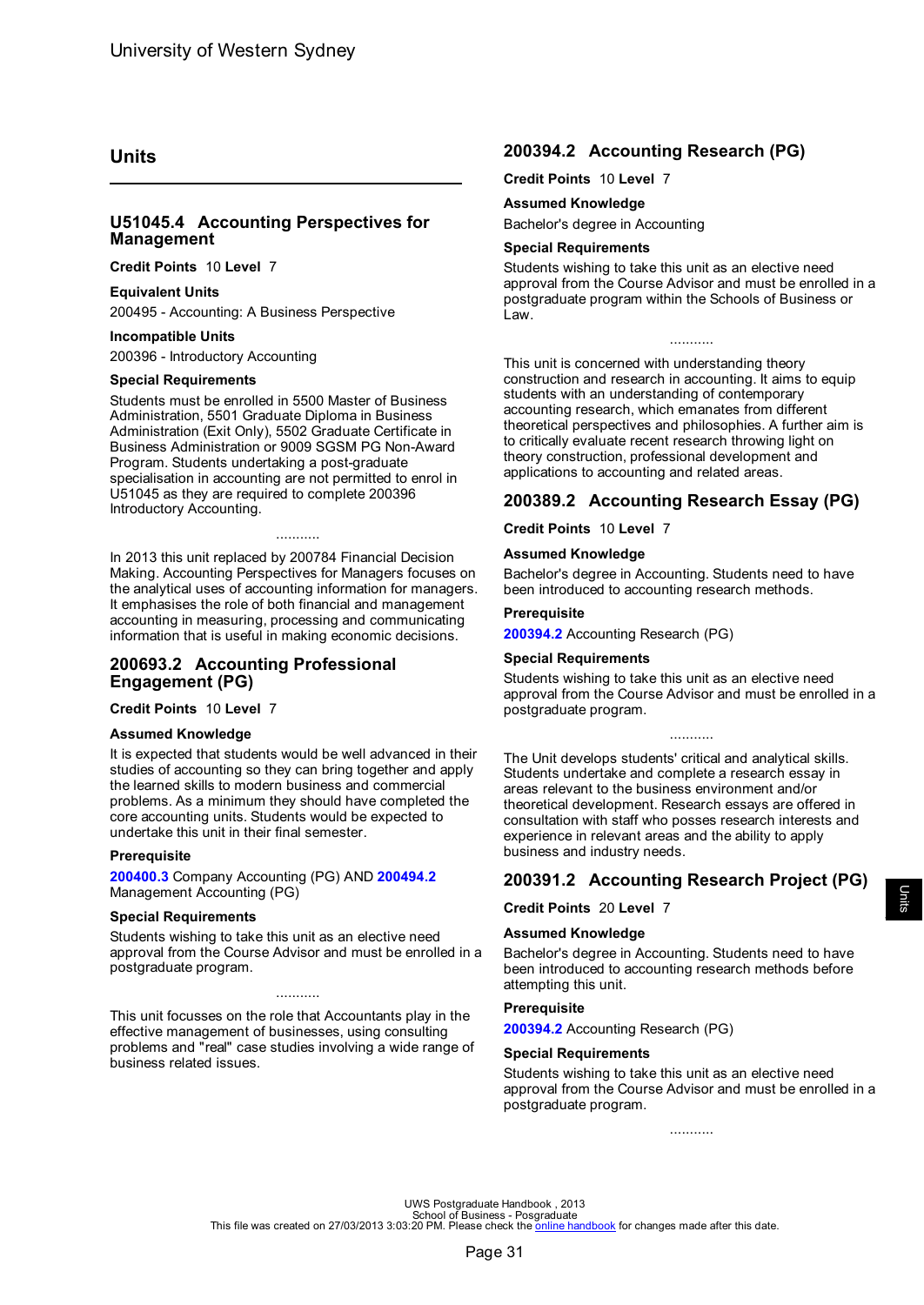<span id="page-34-0"></span>The unit develops students' critical and analytical skills. Students undertake and complete a research project in an area with relevance to the business environment. Research projects are offered in consultation with staff who possess research interests and experience in the relevant areas of business and industry.

# **200395.2 Accounting Theory (PG)**

**Credit Points** 10 **Level** 7

### **Special Requirements**

Students wishing to take this unit as an elective need approval from the Course Advisor and must be enrolled in a postgraduate program.

...........

This unit examines the role of accounting in society, including the function of the accounting profession in this context. The nature of the different theories advanced to explain accounting including accounting as a measurement function are also examined. Particular accounting models relevant in the current environment are also considered, together with the broader economic, sociological and ethical issues raised by their application.

### **200401.2 Accounting Theory and Applications (PG)**

**Credit Points** 10 **Level** 7

#### **Prerequisite**

**[200396.3](#page-49-0)** Introductory Accounting (PG)

### **Corequisite**

**[200400.3](#page-37-0)** Company Accounting (PG)

#### **Equivalent Units**

51264 - Financial Accounting D (PG)

#### **Special Requirements**

Students wishing to take this unit as an elective need approval from the Course Advisor and must be enrolled in a postgraduate program.

...........

Basic questions of the role accounting performs in society are considered from economic, social and environmental perspectives. The nature of the statements advanced to give accounting legitimacy, together with their philosophical underpinnings, are examined. Selected accounting theories and philosophies will be examined and advanced applications in alternative accounting models considered.

### **200495.3 Accounting: A Business Perspective (PG)**

**Credit Points** 10 **Level** 7

#### **Equivalent Units**

U51045 - Accounting Perspectives for Management

#### **Incompatible Units**

200396 - Introductory Accounting

#### **Special Requirements**

Students wishing to take this unit as an elective need approval from the Course Advisor and must be enrolled in a postgraduate program. Students undertaking a postgraduate specialisation in accounting are not permitted to enrol in 200495 as they must complete 200396 Introductory Accounting.

...........

Accounting: A Business Perspective focuses on the analytical uses of accounting information by managers. It emphasizes the role of both financial and management accounting in measuring, processing and communicating information that is useful in making economic decisions

## **200745.2 Advanced Research Skills**

**Credit Points** 20 **Level** 7

#### **Prerequisite**

**[200743.2](#page-54-0)** Philosophical Foundations of Business Research

...........

#### **Special Requirements**

Students must be enrolled in a postgraduate program.

Advanced Research Skills is designed for students who are undertaking Doctoral studies. This unit aims to equip participants with sound knowledge of research methods in business, their criteria for use, their basis of selection, their underlying assumptions and limitations, and their computational implications and processes. The unit will introduce candidates to different methodologies in management research and will also provide in-depth study of particular methods that candidates are expected to use in their thesis, e.g. case studies, surveys, questionnaire design, conducting interviews and focus groups as well as qualitative and quantitative data analysis.

# **200361.4 Advanced Thesis Preparation**

**Credit Points** 20 **Level** 7

#### **Assumed Knowledge**

Completion of a cognate Bachelors degree or equivalent.

#### **Special Requirements**

This unit can only be taken by students enrolled in courses 2724 Graduate Certificate in Research Studies, 2744 Master of Business and Commerce (Research Studies)/ PhD, 3647 Master of Science, 4651 Master of Health Science, 2601 Master of Commerce (Human Resources Management and Industrial Relations) or 2602 Graduate Diploma in Human Resource Management and Industrial Relations (exit only) who have been assigned an academic supervisor for the unit.

...........

This is a 20 credit point unit offered over two consecutive quarters. The main focus of this unit is on understanding how a research problem is identified, how literature in a research area is critically evaluated and how a comprehensive research proposal is formulated. The unit is primarily designed to assess the research readiness of the students. The overarching goal of this unit is to develop a critical spirit of inquiry by providing a structured and systematic way of thinking about writing a comprehensive research proposal. It allows students to become familiar with the requirements of thesis writing from an early stage. The unit provides students with the opportunity to engage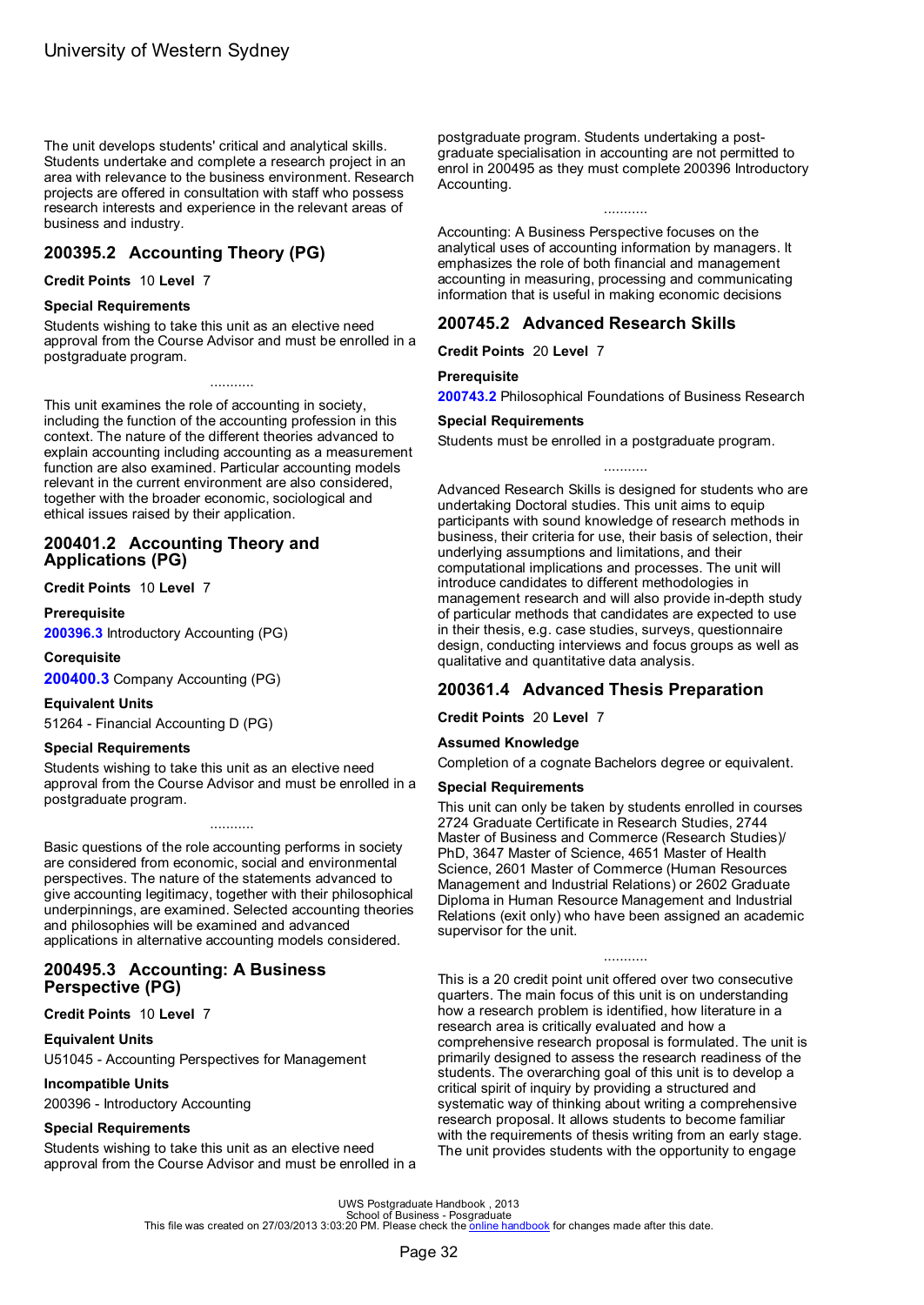<span id="page-35-0"></span>in a structured literature review to assist in selecting an appropriate research topic. The unit also develops an appreciation for ethical issues in research in higher degrees. Key assessment criteria include writing a critical evaluation of research papers from the literature within a chosen topic, writing and presenting a defensible research proposal.

# **200798.1 Applied Business Project**

#### **Credit Points** 10 **Level** 7

#### **Assumed Knowledge**

This is the Master of Business Administration capstone unit and is recommended to be undertaken in the final quarter of study.

#### **Prerequisite**

**[200787.1](#page-50-0)** Managerial Finance AND **[200788.1](#page-39-0)** Contemporary Organisation Behaviour AND **[200789.1](#page-42-0)** Emerging Leaders AND **[200790.1](#page-41-0)** Developing Business Expertise AND **[200791.1](#page-41-0)** Customer Value Management AND **[200792.1](#page-47-0)** Innovation, Creativity and Entrepreneurship AND **[200793.1](#page-50-0)** Managerial Economics AND **[200794.1](#page-59-0)** Strategic Management AND **[200797.1](#page-54-0)** One Hundred Days

#### **Incompatible Units**

200280 - Masters Project, 200715 - Contemporary Applied Research in Employment Relations, 200691 - Business Research Paper, 200775 - Contemporary Management Theory and Practice

#### **Special Requirements**

Enrolment in this unit is restricted to students in the following courses: 5500 Master of Business Administration, or 2755 Master of Business Administration. Students are required to complete 100 credit points of MBA units before enrolling in this unit.

...........

This is a unit in which students will have individual responsibility for the timely completion of a significant project under the guidance of a member of the University's academic staff. Students will be required to take a real business issue or problem and apply the relevant theories, frameworks and/or concepts learned throughout the MBA. Projects should focus on issues that would be addressed by senior management within an organisation, and should apply a consultancy perspective. This is the capstone unit. Students should take it as their last unit of study.

## **200733.2 Applied Channel Systems**

#### **Credit Points** 10 **Level** 7

### **Equivalent Units**

51014 - Business Marketing Strategy

#### **Special Requirements**

Students must be enrolled in a postgraduate program.

This unit introduces students to various channel structures and their differing supply and distribution patterns; especially contemporary channel structures (Retail, eMarkets, etc.) will be addressed. Topics include value chain strategy and management, negotiation as well as the

...........

dealing with power and other relationship atmosphere elements.

### **200766.2 Applied Strategic Hospitality Management**

### **Credit Points** 10 **Level** 7

#### **Equivalent Units**

200201 - Strategic Tourism & Hospitality Management, 200259 - Strategic Hospitality and Hotel Management

#### **Special Requirements**

Students must be enrolled in a postgraduate program.

...........

Understanding of strategic management (including its implementation) equips hospitality professionals for contributing to decisions to enhance organisational viability in response to pressures from competitors and changing contexts, harnessing the organisation's human resources, knowledge and creativity. This unit provides opportunities for undertaking strategic analysis using a range of frameworks, theories and tools in application to case studies. Skills for researching contemporary industry trends and other aspects of environmental scanning will be developed and showcased in reports and other media. The unit allows some choice of focus around contemporary issues facing hotels, restaurants, or special events to best suit students' career aspirations.

### **200729.1 Aspects of International Business Law**

**Credit Points** 10 **Level** 7

### **Special Requirements**

Students must be enrolled in a postgraduate program.

...........

International Law has been defined as that body of law which regulates States and which States feel bound to observe. It also seeks to order human affairs at the international level. As developments in technology and travel continue to shrink the distance between States, issues of International Law become increasingly important. The Unit lays the foundation for an understanding of various aspects of this system of law, particularly in its impact upon international business and the regulation of international transactions. It also deals with its relationship with domestic Australian law. It will challenge students to critically analyse the system and suggest ways in which the rules and principles can and should develop in the future in order to accommodate the changing needs and values of the international community of nations in its commercial dealings with one another.

### **200778.1 Assets and Maintenance Management**

**Credit Points** 10 **Level** 7

#### **Equivalent Units**

200228 - Assets and Maintenance Management

### **Special Requirements**

Students must be enrolled in a postgraduate program.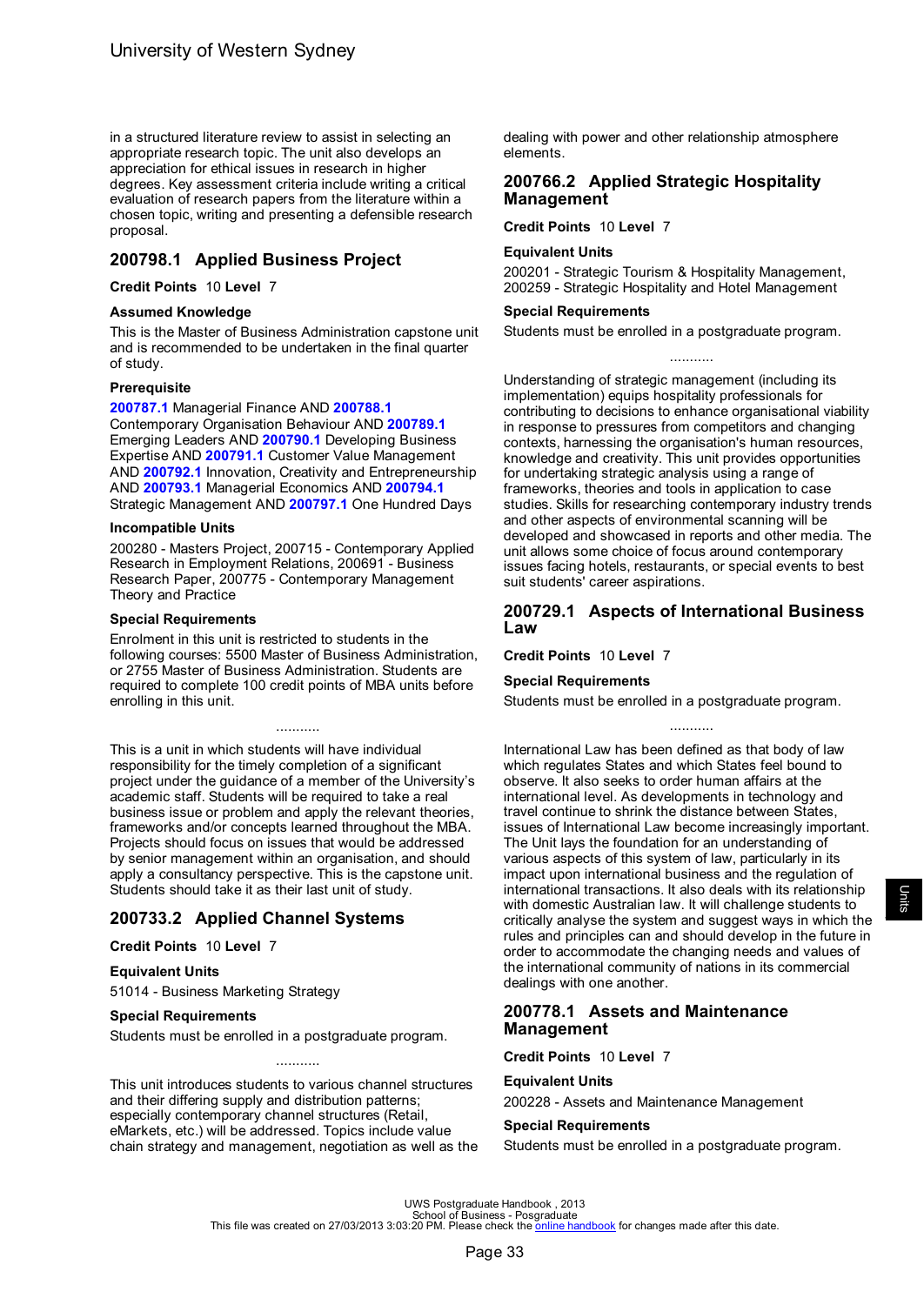<span id="page-36-0"></span>This unit aims to provide a thorough understanding of principles, techniques, applications, strategies and processes of managing assets across various functional areas of organizations. It equips students with a practical knowledge of the latest assets and maintenance management techniques and tools through hands-on experience using an ERP system. The unit provides theoretical knowledge and skills in complete cycle of maintenance management: planning, procurement, repair, maintenance, replacement and disposal of facilities, equipment and materials. Knowledge and skills gained through lectures, case analyses and hands-on are able to contribute positively to managing a range of assets in the contemporary organisation.

...........

# **200416.2 Assurance Services (PG)**

**Credit Points** 10 **Level** 7

#### **Assumed Knowledge**

Bachelor's degree in Accounting

#### **Special Requirements**

Students wishing to take this unit as an elective need approval from the Head of Program or Course Advisor and must be enrolled in a postgraduate program.

...........

This unit is intended to expand disciplinary perspectives in auditing and assurance services and to give guidance for research in auditing. It examines the differences in philosophies and methods and compares contemporary and traditional approaches to assurance services. The unit also incorporates an examination of "white collar crime" and explores the role of expert witnesses and audit documentation.

# **200398.2 Auditing (PG)**

**Credit Points** 10 **Level** 7

#### **Prerequisite**

**[200396.3](#page-49-0)** Introductory Accounting (PG) AND **[200400.3](#page-37-0)** Company Accounting (PG)

#### **Equivalent Units**

51267 - Auditing (PG)

### **Special Requirements**

Students wishing to take this unit as an elective need approval from the Course Advisor and must be enrolled in a postgraduate program.

...........

The aim of this unit is to examine the nature of modern auditing, the purposes it serves and the framework within which it operates.

## **200390.2 Business Essay (PG)**

**Credit Points** 10 **Level** 7

#### **Assumed Knowledge**

Bachelor's degree in Accounting

#### **Prerequisite**

**[200394.2](#page-33-0)** Accounting Research (PG)

#### **Special Requirements**

Students wishing to take this unit as an elective need approval from the Course Advisor and must be enrolled in a postgraduate program.

The unit develops students' critical and analytical skills. Students undertake and complete a research essay in an area relevant to the business environment and/or

theoretical development. Research essays are offered in consultation with staff who posses research interests and experience in areas and the relevant ability to apply business and industry needs.

## **200769.2 Business Internship**

**Credit Points** 10 **Level** 7

#### **Equivalent Units**

200280 - Masters Project

#### **Special Requirements**

Students must have completed 40 credit points of core units in their approved program of study in a post-graduate business course. Enrolment in this unit is competitive and subject to availability of internship places which are administered by the Careers and Cooperative Education Unit (CCEU). Students who wish to enrol in this unit must contact their Course Advisor. Students must be enrolled in a postgraduate program.

The Business Internship is designed for students who want to gain industry experience and further their studies through a 10-week business internship. This Business Internship unit is based on a project style unit which requires students to undertake a research project in their chosen field whilst attending an industry based internship. These highly sought after internships will be filled on a competitive basis and will be arranged by the UWS Careers and Cooperative Education Unit (CCEU).

...........

## **200782.1 Business Operations Management**

### **Credit Points** 10 **Level** 7

#### **Equivalent Units**

200223 - Operations Management

#### **Special Requirements**

Students must be enrolled in a postgraduate program.

This unit introduces participants to operations management in a range of organisational and industry contexts. Operations management is an important element of business strategy and integral to both service and manufacturing sectors alike. Students will develop an appreciation of the latest trends in operations management and the applications currently adopted in organisations. They will also learn to apply quantitative techniques for analysing problems and providing recommended solutions. This unit provides an excellent foundation for further

...........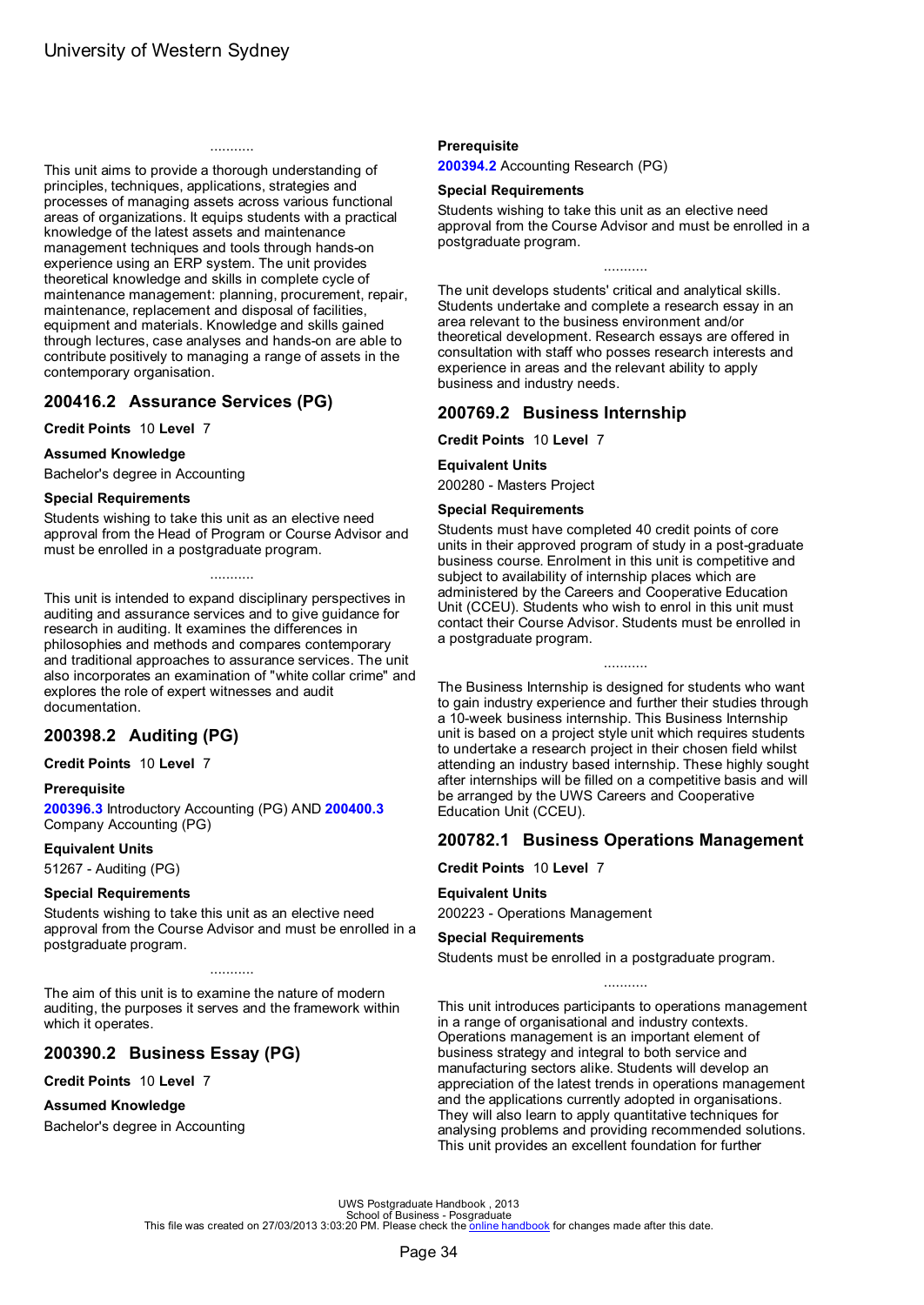<span id="page-37-0"></span>specialist study in operations management but also works well for students in general business programs.

## **200779.1 Business Process Integration**

**Credit Points** 10 **Level** 7

#### **Special Requirements**

Students must be enrolled in a postgraduate program.

This unit provides theoretical understanding of business process integration across key functional areas of manufacturing and service organisations. Business process integration is introduced through key process cycles including manufacturing, planning and control (MPC) in production planning, procurement cycle in purchasing and sales order processing in sales and distribution. Crossintegration of thses process cycles is also illustarted using applications such as supply chain management in ERP system environment. Business process integration is demonstrated using data, application and technical integration within an ERP system environment.

...........

# **51276.3 Business Re-engineering**

#### **Credit Points** 10 **Level** 7

#### **Special Requirements**

Students must be enrolled in a postgraduate program.

This unit provides an understanding of the principles and practice of re-engineering to enable the design of business processes that can enhance customer value creation while simultaneously enhancing corporate performance. The principles of business re-engineering aim at achieving breakthrough improvements in performance through a critical analysis and redesign of existing business processes. The unit aims to equip the participants with the necessary tools and techniques for carrying out a critical analysis and redesign of the operations, processes, organisation and culture of business establishments.

...........

# **200691.2 Business Research Paper**

**Credit Points** 10 **Level** 7

#### **Special Requirements**

Authorisation required by Course Advisor. Students must be enrolled in a postgraduate program.

This unit engages the academy with commerce by integrating theory with secondary research to solve real-life business problems. Typically students choose a specific area of the discipline relevant to their graduate award and investigate a related problem at a workplace.

...........

## **200299.3 Business Research Skills Seminar**

**Credit Points** 10 **Level** 5

This unit introduces students to core concepts of business research, qualitative, quantitative and mixed methodologies frequently used in business research. The unit prepares students to be able to justify the methods and tools used in

...........

their Higher Degree by Research thesis and thus allowing them to work towards the methodology chapter of their thesis.

# **LW805A.2 Capital Gains Tax (PG)**

**Credit Points** 10 **Level** 7

#### **Prerequisite**

**[AC808A.1](#page-60-0)** Taxation Planning and Implications (PG)

### **Special Requirements**

Students wishing to take this unit as an elective need approval from the Course Advisor and must be enrolled in a postgraduate program.

At the completion of this course students should have an understanding of the complexities of the taxation of capital gains in Australia; an in depth understanding of the relevant capital gains provisions in the income tax legislation; and an understanding of the practical applications of the legislation in relation to the taxation of capital gains.

## **200432.2 Commercial Law (PG)**

**Credit Points** 10 **Level** 7

#### **Equivalent Units**

51226 - Commercial Law (PG)

#### **Special Requirements**

Students wishing to take this unit as an elective need approval from the Course Advisor and must be enrolled in a postgraduate program within the Schools of Business or Law.

...........

This unit deals with concepts of Australian law and commercial legal obligations that are of importance both to professional practice and to studies in later units. The unit topics are: Australian Legal Institutions and Sources of Law, Case Law and Doctrines of Precedent, Legislation and Statutory Interpretation, The Australian Federation and Concepts of Constitutional Law, Principles of Tortious Liability, and the formation, vitiation, performance and discharge of contracts, including agency, sale of goods and consumer transactions.

# **200400.3 Company Accounting (PG)**

**Credit Points** 10 **Level** 7

#### **Prerequisite**

**[200396.3](#page-49-0)** Introductory Accounting (PG)

### **Corequisite**

**[200433.2](#page-38-0)** Company Law (PG)

# **Equivalent Units**

51254 - Financial Accounting C (PG)

#### **Special Requirements**

Students wishing to take this unit as an elective need approval from an Academic Course Advisor (Accounting) and must be enrolled in a postgraduate program within the School of Business.

...........

UWS Postgraduate Handbook , 2013<br>School of Business - Posgraduate Handbook , 2013<br>This file was created on 27/03/2013 3:03:20 PM. Please check the <u>online [handbook](http://handbook.uws.edu.au/hbook/)</u> for changes made after this date.

Units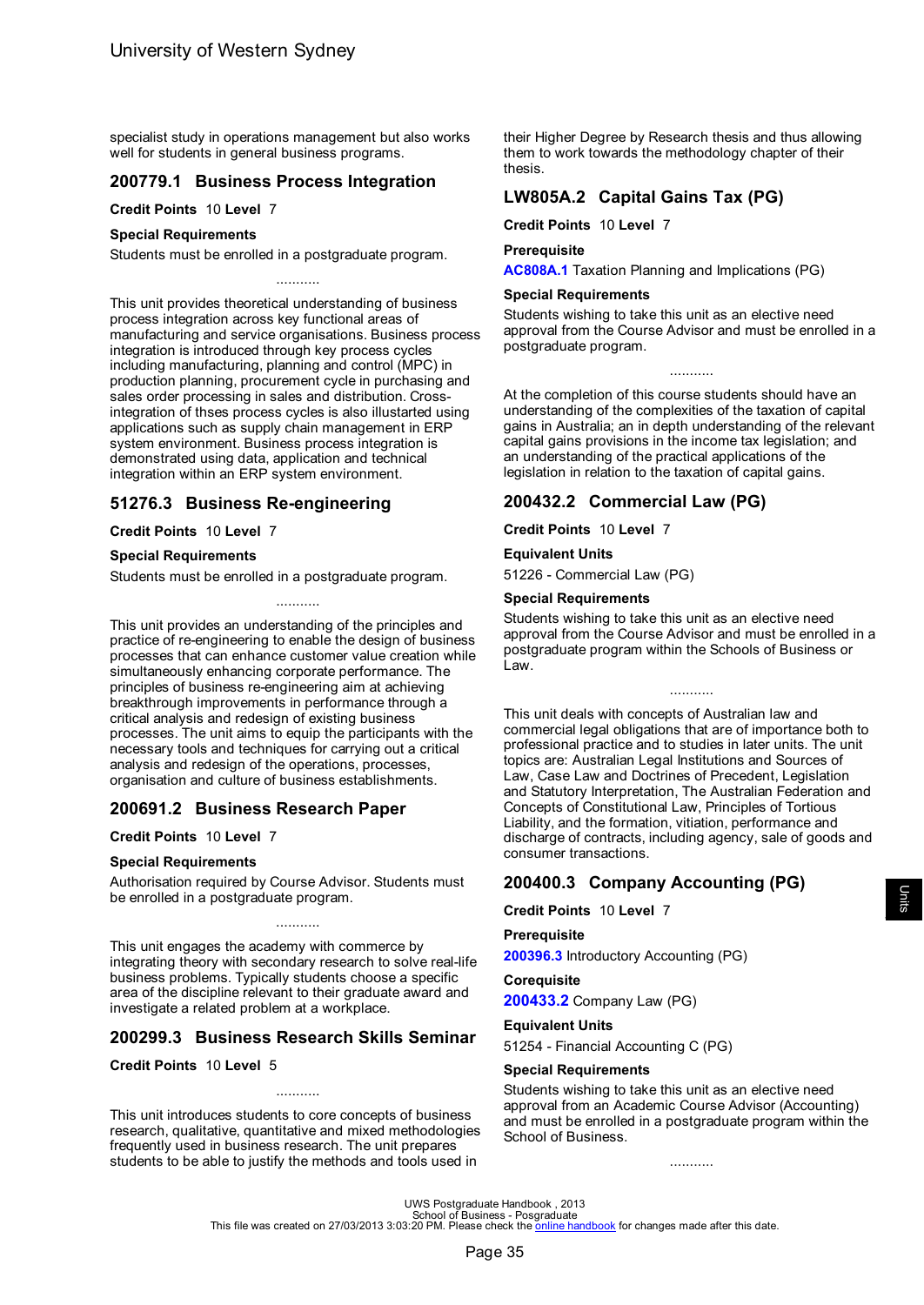<span id="page-38-0"></span>The goal of this unit is to identify the accounting issues that arise from the various forms of corporate organisation and how these translate into disclosure issues for financial reporting purposes. The unit includes company formation and liquidation; accounting for a group of related companies and other associated entities includig partnerships, joint ventures and trusts.

### **200433.2 Company Law (PG)**

#### **Credit Points** 10 **Level** 7

#### **Prerequisite**

**[200432.2](#page-37-0)** Commercial Law (PG)

#### **Equivalent Units**

51227 - Company Law (PG)

#### **Special Requirements**

Students wishing to take this unit as an elective need approval from the Course Advisor and must be enrolled in a postgraduate program within the Schools of Business or Law.

...........

This unit deals with legal issues concerning various aspects of company; incorporation, regulation, membership and capital, company management, corporate officers, meetings, relations of the company with outsiders, accounts, reports and other disclosures, arrangements and reconstruction, receivers and winding up, share acquisition and takeovers. It also focuses on a review of public policy underlying law in the above areas.

## **200776.1 Compliance Management**

**Credit Points** 10 **Level** 7

#### **Equivalent Units**

200224 - Management of Quality

#### **Incompatible Units**

200227 - Performance Measurement and Benchmarking; H7072 - Risk Management

#### **Special Requirements**

Students must be enrolled in a postgraduate program.

...........

This unit comprises three modules that focus on the risk management, performance measurement, and quality systems. A framework for risk management is examined that will guide managers in developing risk management strategies in specific industries. Performance measurement and benchmarking provides firms, managers, and employees with a better understanding of the strengths and weaknesses of the organisation and its business processes. The quality systems module explores quality management principles, quality management systems, and the quality tools and techniques needed for creating customer value and improving competitiveness and organisational effectiveness. Students are required to select and study only two of the three modules.

## **200715.2 Contemporary Applied Research in Employment Relations**

**Credit Points** 10 **Level** 7

#### **Assumed Knowledge**

Advanced knowledge of human resource management and industrial relations from completing at least 40 credit points of specialist postgraduate study.

#### **Incompatible Units**

51106 - Contemporary Issues in Employment Relations

#### **Special Requirements**

Students must be enrolled in a postgraduate program.

...........

This unit equips Employment Relations professionals to undertake research and analyse contemporary issues confronting organisations and industries. This studentcentred unit provides close supervision of the research and analytical practices of students in order to enhance skill development via application to contemporary topics. Students have scope to focus on issues that are of particular concern or interest for their careers or their organisations. As an integrating unit, it allows students to bring together their knowledge and questions developed throughout their program of study to produce reports and other media that showcase professional practice and demonstrate their achievements. Relevance of stakeholders' perspectives and multidisciplinarity are highlighted.

## **200730.2 Contemporary Issues in Marketing**

**Credit Points** 10 **Level** 7

#### **Equivalent Units**

200512 - Contemporary Issues in International Marketing

### **Special Requirements**

Students must be enrolled in a postgraduate program.

........... This unit aims to build upon the knowledge gained in the foundation marketing and business units by applying the knowledge gained in that unit to specific contemporary conceptual and empirical issues in international marketing. Topics include dealing with complexity and environmental turbulence, sustainability, corporate social responsibility as

## **200775.1 Contemporary Management Theory and Practice**

well as implications of changing economies.

**Credit Points** 10 **Level** 7

#### **Equivalent Units**

51286 - Contemporary Engineering Organisation and Management Practice

#### **Special Requirements**

Students must be enrolled in a postgraduate program.

...........

Much of a manager's and leader's role involves application of knowledge and skills in a particular industry or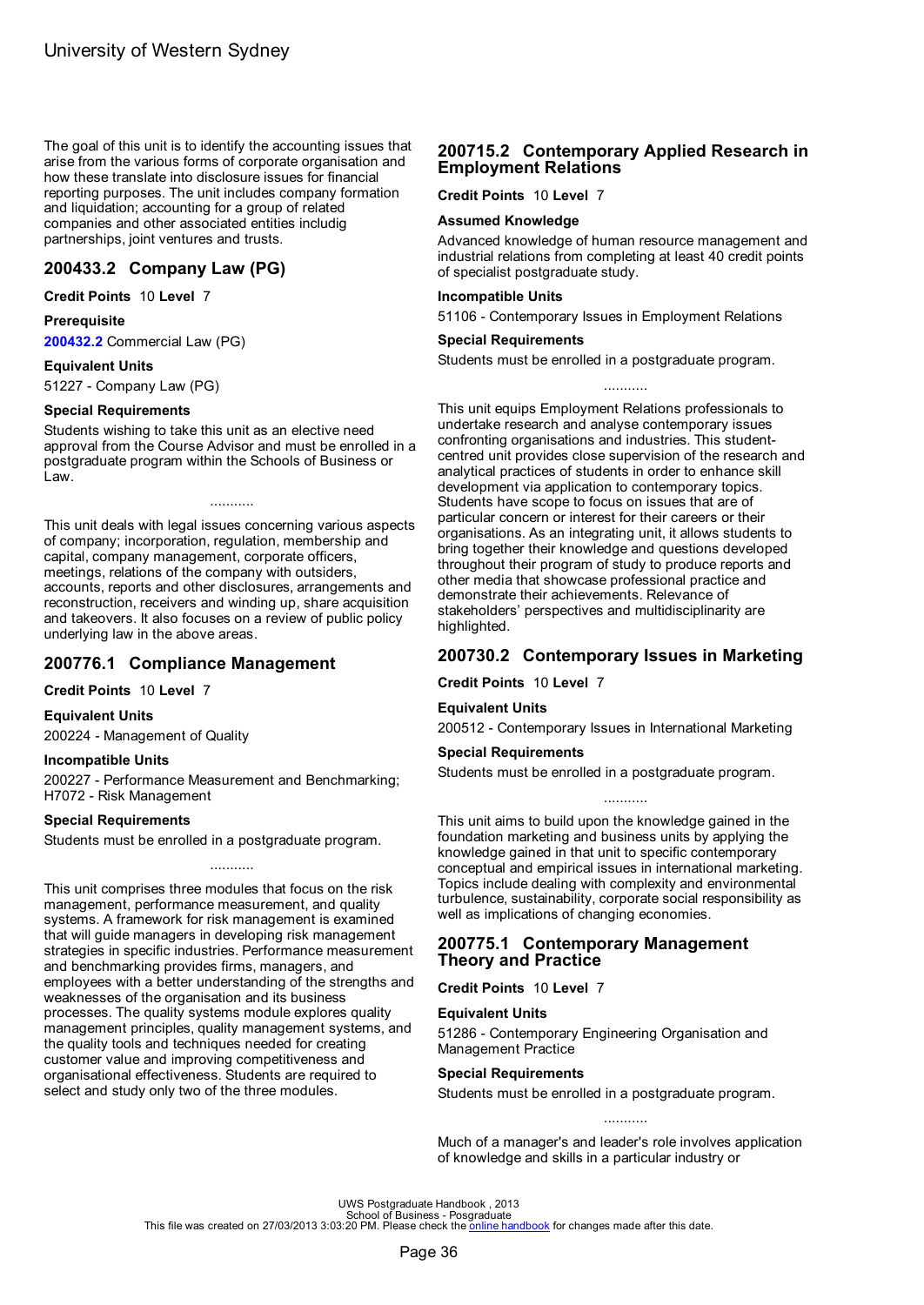<span id="page-39-0"></span>organisational context. Effective management requires diverse capabilities in analysis, research, problem-solving, information literacy, negotiation as well as influencing and interactive communication. Students will critically reflect on current theory and practice in leadership and management using interactive experiential approaches. The effectiveness of each manager's capacities to learn from experience across varied careers and contexts will be enhanced. Each student will undertake a self-development project taking into account their development needs in a work or industry context of their choice.

### **200788.1 Contemporary Organisation Behaviour**

#### **Credit Points** 10 **Level** 7

#### **Equivalent Units**

U51043 - Contemporary Organisation Behaviour

#### **Incompatible Units**

200768 Management Skills

#### **Special Requirements**

Enrolment in this unit is restricted to students in the following courses: 5500 Master of Business Administration, 5501 Graduate Diploma in Business Administration (Exit Only), 5502 Graduate Certificate in Business Administration, 2755 Master of Business Administration, 2756 Graduate Diploma in Business Administration (Exit Only), 2757 Graduate Certificate in Business Administration, 9009 SGSM PG Non-Award Program.

Contemporary Organisation Behaviour has been designed to offer you tools which can help you manage people in an increasingly complex organisational climate. Therefore, the objectives of the unit focus on critically evaluating how organisations, groups and teams, and individual behaviour, can affect work performance and productivity.

...........

### **U51043.3 Contemporary Organisation Behaviour**

#### **Credit Points** 10 **Level** 7

#### **Incompatible Units**

200768 - Management Skills

#### **Special Requirements**

Students must be enrolled in 5500 Master of Business Administration or 9009 SGSM PG Non-Award Program.

In 2013 this unit replaced by 200788 Contemporary Organisation Behaviour. Contemporary Organisation Behaviour has been designed to offer you tools which can help you manage people in an increasingly complex organisational climate. Therefore, the objectives of the unit focus on critically evaluating how organisations, groups and teams and individual behaviour can affect work performance and productivity.

...........

### **200415.2 Corporate Failure and Forensic Accounting (PG)**

**Credit Points** 10 **Level** 7

### **Assumed Knowledge**

Bachelor's degree in Accounting

#### **Special Requirements**

Students wishing to take this unit as an elective need approval from the Course Advisor and must be enrolled in a postgraduate program.

...........

In the same way that the medical profession learns from autopsies, the accounting profession can learn from examining corporate collapses. This unit provides valuable lessons in accounting by examining booms and busts of previous periods and reviewing the reports of inspectors and forensic accountants who have identified deficiencies in accounting methods, internal controls and auditing.

### **200426.2 Corporate Finance (PG)**

**Credit Points** 10 **Level** 7

#### **Assumed Knowledge**

Secondary school mathematics, and introductory economics or microeconomics.

#### **Equivalent Units**

51164 - Finance, 51270 - Corporate Finance (PG)

### **Special Requirements**

Students must be enrolled in 2631 Master of Business and Commerce, 2655 Graduate Certificate in Business, 2686 Graduate Certificate in Accounting, 2687 Graduate Diploma in Accounting, 2689 Master of Professional Accounting, 2691 Master of Accountancy, 2702 Master of Applied Finance, 2703 Master of International Trade and Finance, 2704 Graduate Diploma in Applied Finance, 2705 Master of Finance, 2708 Graduate Certificate in Applied Finance, 2742 Master of Vocational Accounting, 2744 Master of Business and Commerce (Research Studies)/PhD, 2745 Graduate Diploma in Applied Finance or 2746 Master of Professional Accounting (Advanced)

As an introductory finance unit, this unit introduces the fundamental concepts of finance theory and tools of financial decision-making in the context of Australian institutional environment. These concepts relate primarily to the time value of money, risk and return, capital budgeting and capital structure. The purpose of the unit is to develop an understanding of the basic practices of financial management from the perspective of a firm (both large and small). Students examine the investment, financing and dividend decisions of corporations.

...........

## **200795.1 Corporate Governance and the Global Environment**

**Credit Points** 10 **Level** 7

#### **Equivalent Units**

500017 - Governance and Ethics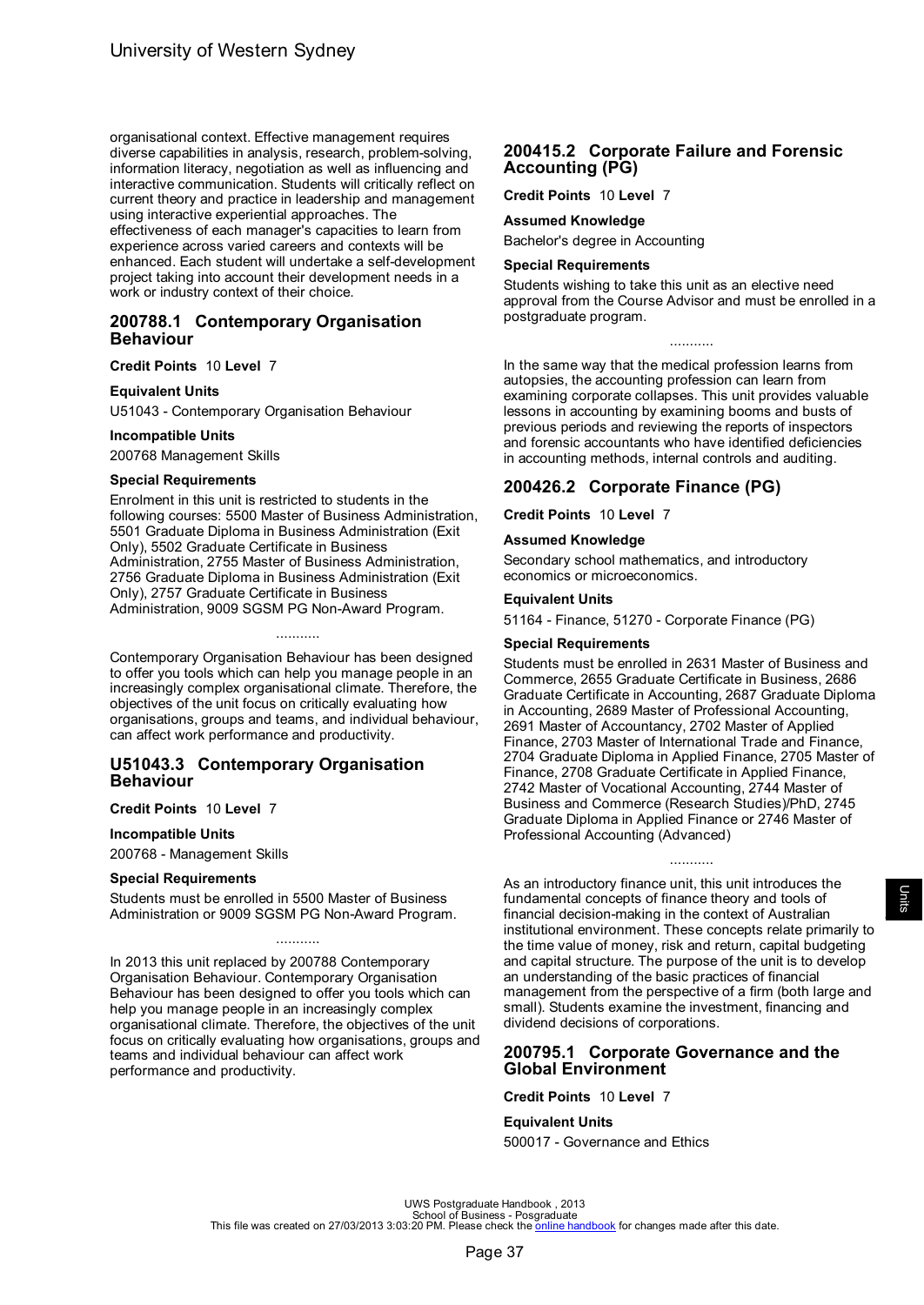#### <span id="page-40-0"></span>**Incompatible Units**

200432 - Commercial Law

#### **Special Requirements**

Enrolment in this unit is restricted to students in the following courses: 5500 Master of Business Administration, 2755 Master of Business Administration, 9009 SGSM PG Non-Award Program.

...........

Corporate governance is the set of processes, policies and laws affecting the way a firm is directed, administered or controlled. This unit examines corporate governance systems and how these may contribute to sustainable enterprise. Models of corporate governance are analysed, and decision-making processes are evaluated in various economic and social contexts. The unit also introduces the institutions of the legal system, with particular emphasis on domestic and international corporations law.

### **200732.2 Creating Markets**

### **Credit Points** 10 **Level** 7

#### **Equivalent Units**

51003 - Buyer Behaviour

#### **Special Requirements**

Students must be enrolled in a postgraduate program.

Understanding markets is central to the effective management of the marketing system. This unit is designed to provide a framework for exploring wellestablished, current, and emerging topics in consumer and organisational buyer behaviour. An applied approach is used to explore how buyers (from different organisational, social and culturally diverse backgrounds) behave and how strategic marketing efforts can be adapted to create value in different markets.

...........

# **101416.2 Creativity: Theory and Practice**

#### **Credit Points** 20 **Level** 5

#### **Assumed Knowledge**

Students must have completed the third year of the undergraduate program (or equivalent) in the Fine Arts, Electronic Arts, Contemporary Arts, Music, Performance, Communication or Design (Visual Communication) bachelor degrees.

#### **Corequisite**

**[101417.2](#page-55-0)** Project Seminar and Proposal

#### **Special Requirements**

Students must be eligible for admission into the School of Communication Arts Honours program in order to take this unit. The proposed research must be in an area that can be supervised by a full-time academic staff member of the School of Communication Arts. This is a 20 credit point unit. Successful completion of a combination of any two of the following 10 credit point units will be accepted as equivalent for progression purposes: 100638.1 - Investigative Procedures in the Contemporary Arts, 100938 - Communication and Creative Industries, 101064 - Reading the Contemporary, 101168 - Honours Seminar.

Please see your Course Advisor to obtain Advanced Standing if applicable.

#### ...........

Research in communication arts utilises a range of investigative procedures appropriate to the theory and practice of each creative discipline. This unit will introduce fundamental research languages, methods and outcomes relevant to the communication arts disciplines, and encourage students to develop approaches best suited to their theory and practice. Students will write and defend a research proposal and paper for a research program; the unit will enable students to apply a rigorous research framework to their work. Students will engage with a range of significant and critical texts which address broad implications of practices and theories in creative disciplines.

# **51166.2 Credit and Lending Decisions**

**Credit Points** 10 **Level** 7

#### **Assumed Knowledge**

51163 Financial Institutions and Markets and/or 51164 Finance / 200426 Corporate Finance.

#### **Special Requirements**

Students must be enrolled in 2705 Master of Finance, 2702 Master of Applied Finance, 2704 or 2745 Graduate Diploma in Applied Finance, 2708 Graduate Certificate in Applied Finance or 2703 Master of International Trade and Finance

...........

This unit teaches techniques necessary for running a successful lending book. It outlines the steps which must be taken in performing credit evaluation, and provides the analytical techniques necessary to carry out such evaluation. This unit does not cover the legal aspects of financial institution lending.

## **200744.3 Critical Literature Review**

**Credit Points** 20 **Level** 7

### **Equivalent Units**

500029 - Critical Literature Review

#### **Special Requirements**

Students must be enrolled in a postgraduate program.

The aim of this unit is to develop skills in applying rigorous analysis and critical assessment to research-based literature in general, through an examination of literature in a particular field. This unit is intended to provide candidates with the basic skills needed to do critical analysis of literature while also enabling them to gain more familiarity with theories, issues, and problems in a particular research area. Literature will be analysed through a balanced and constructive critique of its strengths and weaknesses, providing suggestions for how the work might have been improved.

...........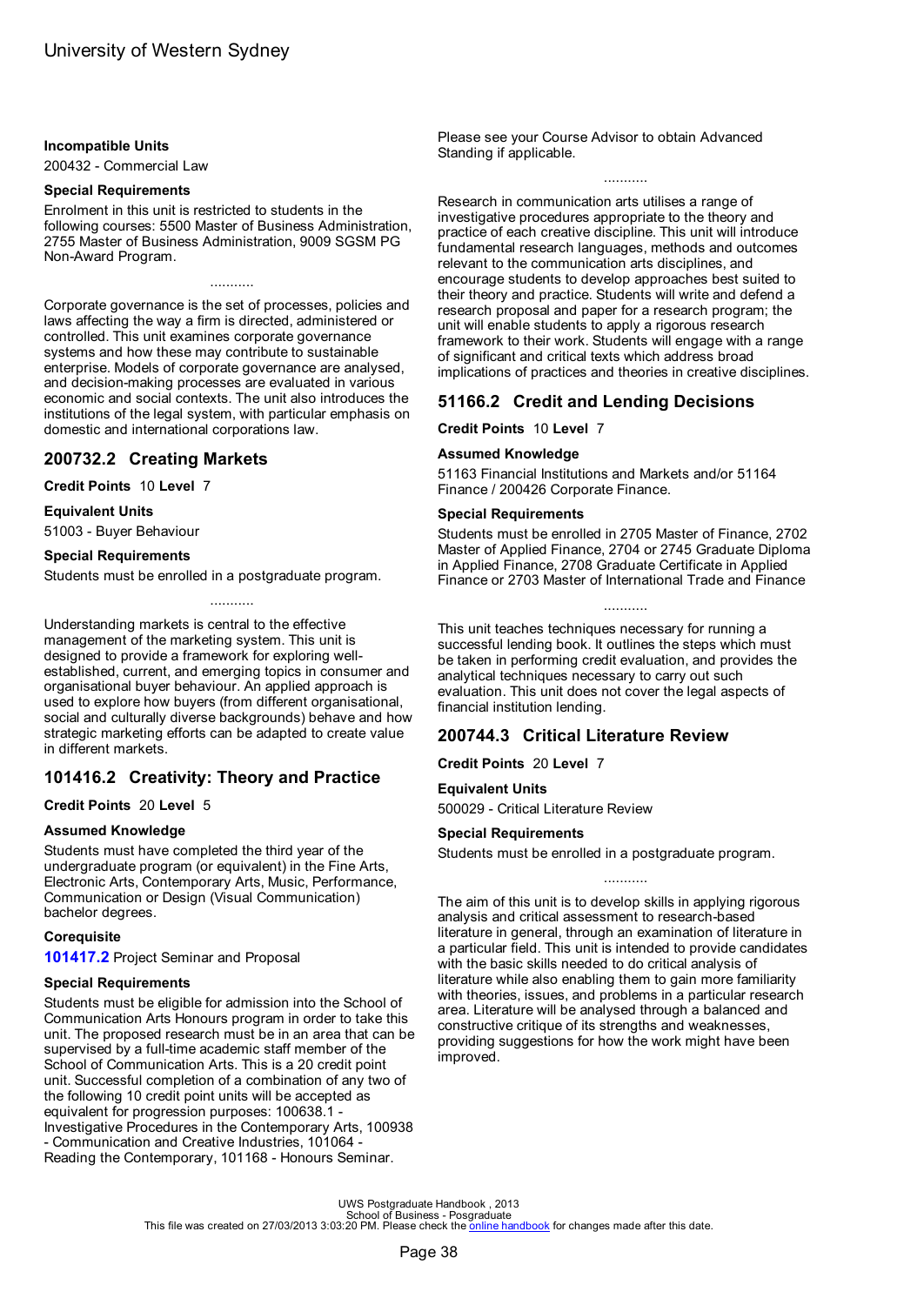# <span id="page-41-0"></span>**CO806A.2 Current Issues in Financial Planning (PG)**

#### **Credit Points** 10 **Level** 7

#### **Special Requirements**

Students wishing to take this unit as an elective need approval from the Course Advisor and must be enrolled in a postgraduate program.

This is a capstone unit which involves the construction of a comprehensive financial plan and a research project. Being a capstone unit it expects knowledge of all technical issues covered in core financial planning units.

# **200736.2 Customer Relationship Marketing**

#### **Credit Points** 10 **Level** 7

#### **Special Requirements**

Students must be enrolled in a postgraduate program.

...........

This is a hands-on unit introducing students to the concept and application of customer relationship marketing. It will present an understanding of relationship management principles as well as an overview and analysis of the various techniques available to companies. This unit will examine CRM in the context of different industries and examine the impact that CRM can have on firm performance. The key is to develop an understanding of customer and consumer needs and aspirations to create effective and long-term relationship strategies. There will be a emphasis on consumer loyalty programs and valueadded services. It will also examine how CRM can fit into the overall strategy of the firm.

## **200791.1 Customer Value Management**

#### **Credit Points** 10 **Level** 7

#### **Assumed Knowledge**

It is expected that students will have a basic understanding of marketing prior to the commencement of this unit.

#### **Incompatible Units**

200736 - Customer Relationship Marketing

#### **Special Requirements**

Enrolment in this unit is restricted to students in the following courses: 5500 Master of Business Administration, 5501 Graduate Diploma in Business Administration (Exit Only), 5502 Graduate Certificate in Business Administration, 2755 Master of Business Administration, 2756 Graduate Diploma in Business Administration (Exit Only), 2757 Graduate Certificate in Business Administration, 9009 SGSM PG Non-Award Program.

In an economy where products, marketing campaigns and management practises are ever changing, business executives are increasingly recognising that understanding the value of their customers is vital to the survival of the business. Loyal customers are what every organisation seeks. However, increasingly complex supply/demand relationships also result in 'promiscuity' among customers.

...........

Therefore, it is crucial that managers have the skills to not only strive for excellence and consistency in product-centric perspectives, but also foster and strengthen those that are customer-centric. This unit fundamentally examines the opportunities and challenges in: a) identifying customers, b) adding value to supplier/consumer relationships, including tools that firms/organisations can use to provide value for customers while ensuring profitability over the entire life of the relationship.

## **51169.2 Derivatives**

**Credit Points** 10 **Level** 7

#### **Special Requirements**

Students must be enrolled in 2705 Master of Finance, 2702 Master of Applied Finance, 2704 or 2745 Graduate Diploma in Applied Finance, 2708 Graduate Certificate in Applied Finance, 2703 Master of International Trade and Finance or 2631 Master of Business and Commerce

...........

This unit provides an introduction to the major classes of derivatives: forwards, futures, swaps and options. These are studied in detail with the objective of elucidating the ways in which these instruments can be used for the purposes of hedging, speculation and arbitrage. In addition to the analysis of derivative usage and market growth, considerable attention is given to the objective of gaining an understanding of the fundamentals of derivative pricing.

## **200790.1 Developing Business Expertise**

**Credit Points** 10 **Level** 7

#### **Special Requirements**

Enrolment in this unit is restricted to students in the following courses: 5500 Master of Business Administration, 5501 Graduate Diploma in Business Administration (Exit Only), 5502 Graduate Certificate in Business Administration, 2755 Master of Business Administration, 2756 Graduate Diploma in Business Administration (Exit Only), 2757 Graduate Certificate in Business Administration, 9009 SGSM PG Non-Award Program.

...........

This unit addresses one of the key internal issues facing business today: understanding and using a range of business information to make strategic decisions. Students will use the knowledge gained from prior units to solve business problems, deal with unique situations or plan and manage changing circumstances. A multi-disciplinary approach to analyse business situations will be applied to enable students to recognise this inter-related nature of business disciplines. A simulated practice in the application of knowledge to complex situations will be applied to provide an experiential learning environment.

# **200716.2 Developing Human Capital**

**Credit Points** 10 **Level** 7

#### **Equivalent Units**

51176 - Employee Training and Development.

### **Special Requirements**

Students must be enrolled in a postgraduate program.

Units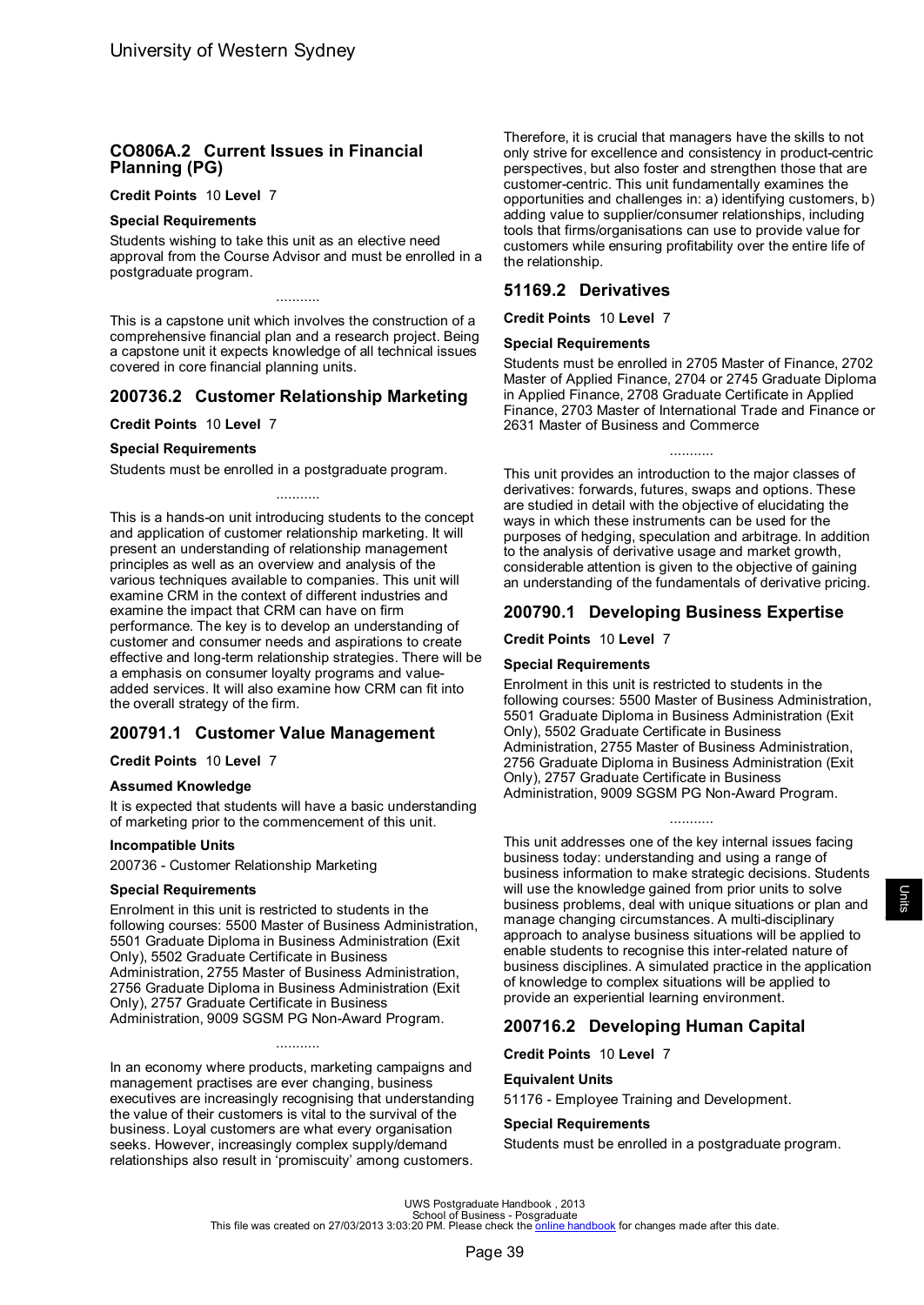<span id="page-42-0"></span>The unit equips students to lead human resource development initiatives by developing specialist knowledge and skills. Contemporary HRD is studied within the context of strategic employment relations, challenges around talent management, the evolution of training and development in firms and in public institutions, and with some consideration of organisational learning. By working through stakeholder differences and labour market segments, students argue as they apply knowledge to different contexts. Through argument and application comes insight into critical perspectives on building human capability, career management and development, and current and future trends in HRD in a number of countries.

...........

### **51206.2 Development of Accounting Information (PG)**

**Credit Points** 10 **Level** 7

#### **Special Requirements**

Students wishing to take this unit as an elective need approval from the Course Advisor and must be enrolled in a postgraduate program.

...........

Systems analysis and design refers to the process of examining a business situation with the intent of improving it through better procedure, methods and technology. Systems analysis and design provides a structured methodology for developing or improving information systems in business. The methodology does not necessitate the use of computers, although most contemporary business information systems are computerised.

### **200781.1 e-Business and e-Commerce Management**

**Credit Points** 10 **Level** 7

### **Special Requirements**

Students must be enrolled in a postgraduate program.

The unit provides a framework for understanding management issues, business development and technology use and change in the areas of e-business and e-commerce management. This unit introduces students to various Internet technologies and e-business applications that companies need to address for creating new business opportunities in the fast changing global business environment. Students will develop an appreciation of how e-commerce of all kinds will define business and society in the twenty-first century. Students will learn to formulate ebusiness strategy for an organisation and understand security, privacy and public policy issues involved in ebusiness.

## **200425.2 Economics (PG)**

**Credit Points** 10 **Level** 7

### **Equivalent Units**

51265 Economics (PG)

### **Special Requirements**

Students must be enrolled in 2603 Graduate Certificate in Human Resource Management and Industrial Relations, 2631 Master of Business and Commerce, 2632 Graduate Diploma in Business and Commerce, 2633 Graduate Certificate in Business and Commerce, 2655 Graduate Certificate in Business, 2686 Graduate Certificate in Accounting, 2687 Graduate Diploma in Accounting, 2689 Master of Professional Accounting, 2691 Master of Accountancy, 2702 Master of Applied Finance, 2703 Master of International Trade and Finance, 2705 Master of Finance, 2708 Graduate Certificate in Applied Finance, 2742 Master of Vocational Accounting, 2745 Graduate Diploma in Applied Finance or 2746 Master of Professional Accounting (Advanced).

This unit concentrates on both Microeconomic and Macroeconomic theories. Microeconomics is concerned with the study of individual units within the economy - the individual consumer, the individual firm, the type of market structure facing the firm and price and output determination. Macroeconomics is concerned with analysis of the factors determining the way in which the economic resources of an economy are utilised or under-utilised.

...........

# **200789.1 Emerging Leaders**

**Credit Points** 10 **Level** 7

#### **Assumed Knowledge**

Students should be aware of the content covered in the units 200783 The Business Environment and 200788 Contemporary Organisational Behaviour.

#### **Special Requirements**

Enrolment in this unit is restricted to students in the following courses: 5500 Master of Business Administration, 5501 Graduate Diploma in Business Administration (Exit Only), 5502 Graduate Certificate in Business Administration, 2755 Master of Business Administration, 2756 Graduate Diploma in Business Administration (exit only), 2757 Graduate Certificate in Business Administration, 9009 SGSM PG Non-Award Program

...........

Developing competitive advantage in a globalised business context demands that leaders recognise the imperative of managing stakeholders during periods of significant and complex organisational strategic change.The focus of 'Emerging Leaders' is the development of skills and knowledge that underpins capacities for successful strategic partnering both within and outside the organisation. Engaging with the research and debates on leadership as they relate to current leadership practice and principles in various international and organisational contexts means these newly emerging leaders will be in a position to lead and ensure the performance of individuals, teams and organisations.

# **200767.1 Employment Relations Law**

**Credit Points** 10 **Level** 7

### **Equivalent Units**

48024 - Employment Relations Law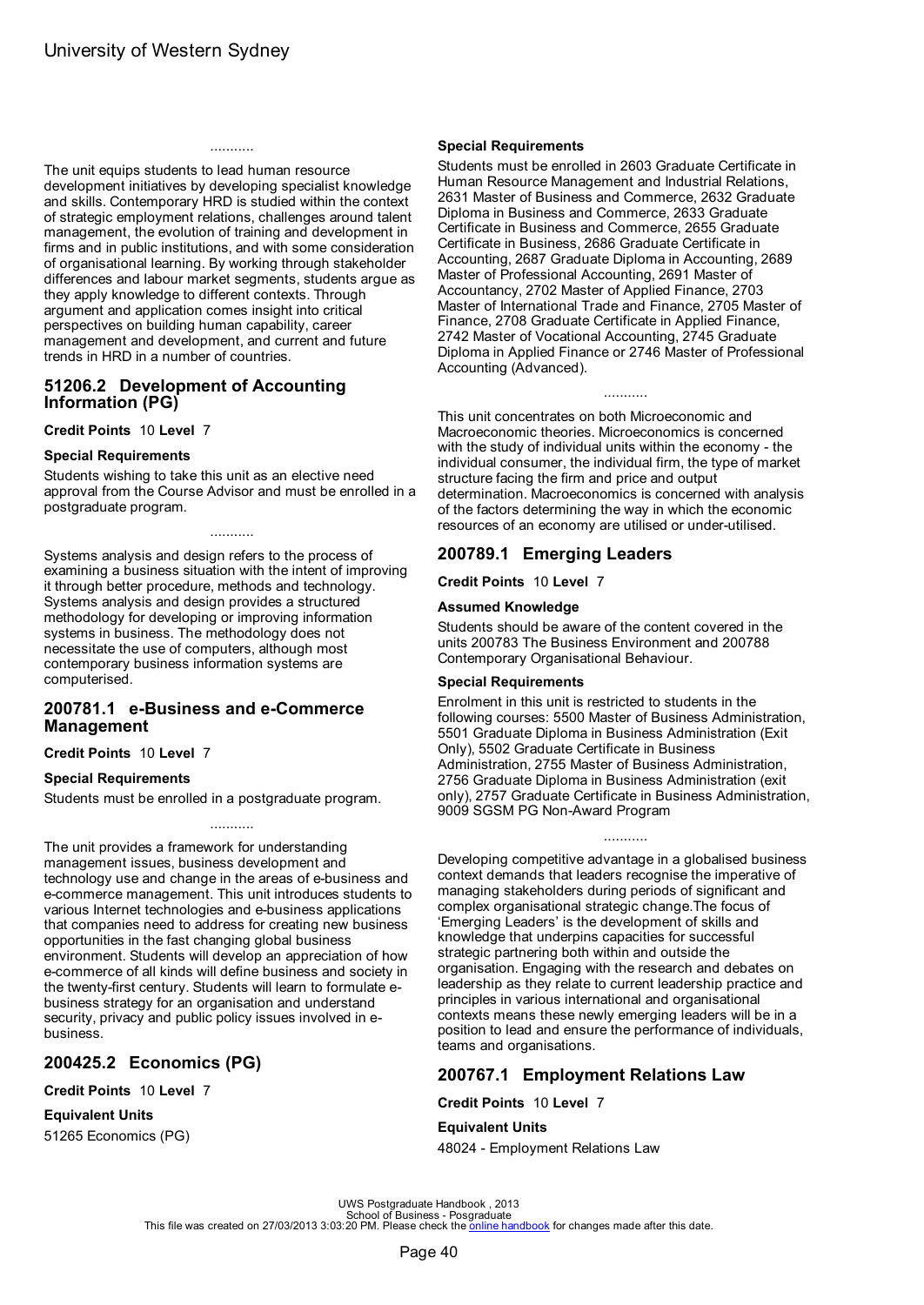### <span id="page-43-0"></span>**Special Requirements**

Students must be enrolled in a postgraduate program.

...........

Work and employment are governed by legislation and require ongoing negotiation among stakeholders, sometimes with the involvement of lawyers and tribunals using dispute resolution techniques. Understanding the principles of labour and employment law helps employment relations professionals define, assess and prioritise issues in terms of their potential legal ramifications. This unit provides a foundation for professionals to balancethe rights and responsibilities of employees and employers under changeable legislative frameworks: from engaging employees, to health, safety and welfare, to performance management, through to termination. Learning strategies include case discussion and investigating resources available for every day professional practice.

### **200717.2 Employment Relations Professional Practice**

**Credit Points** 10 **Level** 7

#### **Assumed Knowledge**

Basic knowledge of human resource management objectives and functions from undergraduate study or work experience; it is recommended that students complete this unit in the same quarter as 200718 Human Resource Management.

...........

Employment Relations Professional Practice concentrates on communicating and performing as employment relations professionals. Students practice the activities undertaken by professionals, such as advocacy and presentation, team work, information and knowledge management, research, analysis and problem solving, and producing reports, policies and analytical essays, with opportunities for feedback. The focus is knowledge of the ER professions, such as the role, function and ethics of human resource managers, industrial officers and the role of professional bodies in Australia and internationally. Support for academic practice will accompany professional activities. The unit is designed for those wanting to build a career in employment relations.

## **200780.1 Enterprise Resource Planning**

#### **Credit Points** 10 **Level** 7

#### **Special Requirements**

Students must be enrolled in a postgraduate program.

The main aim of this unit is to provide a theoretical understanding of the issues involved in the design and implementation of enterprise resource planning solutions. The broader topics include introduction to enterprise systems, the architecture of an enterprise system, building enterprise systems and development/deployment of enterprise wide solution using SAP ERP system.

...........

## **CO805A.1 Estate Planning and Professional Responsibilities (PG)**

**Credit Points** 10 **Level** 7

#### **Special Requirements**

Students wishing to take this unit as an elective need approval from the Course Advisor and must be enrolled in a postgraduate program.

This unit examines issues related to estate planning including wills and powers of attorney. In addition, the legal and professional responsibilities of financial planners is covered.

### **DN805A.2 Feasibility Studies**

**Credit Points** 10 **Level** 7

**Assumed Knowledge**

Knowledge of property development

#### **Special Requirements**

Students must be enrolled in a postgraduate program.

This unit places greater emphasis on the evaluation and development of feasibility studies for the purposes of selecting development projects, evaluating different options and making the decision as to whether to proceed to detailed feasibility study stage.

...........

### **200465.1 Financial Accounting - Critical Analysis (PG)**

**Credit Points** 10 **Level** 7

**Assumed Knowledge**

Bachelor's degree in Accounting

#### **Special Requirements**

Students wishing to take this unit as an elective need approval from the Course Advisor and must be enrolled in a postgraduate program within the Schools of Business or Law.

...........

The unit explores external financial reporting from a wide and critical perspective. Important issues are the conceptual basis of financial accounting, measurement in accounting, including an evaluation of several current value models, users' needs for financial information, conceptual frameworks of the professional bodies, interpretation of the elements of the accounting system and harmonization of accounting standards. The particular topics emphasized in a given session will reflect current issues.

## **200784.1 Financial Decision Making**

**Credit Points** 10 **Level** 7

#### **Assumed Knowledge**

A knowledge of basic mathematics is assumed.

#### **Equivalent Units**

U51045 - Accounting Perspectives for Managers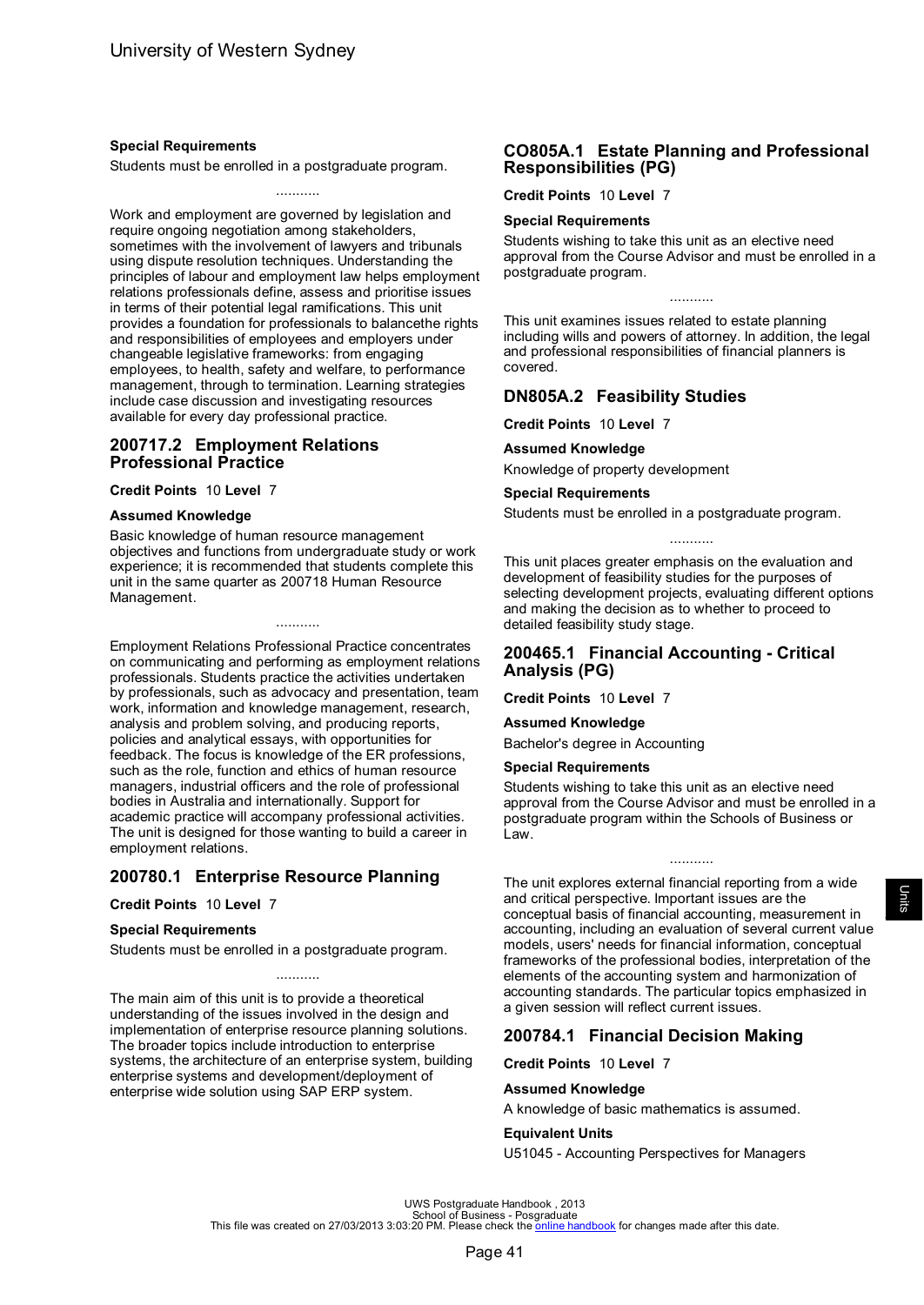#### <span id="page-44-0"></span>**Incompatible Units**

200396 -Introductory Accounting, 200495 - Accounting: A Business Perspective

#### **Special Requirements**

Enrolment in this unit is restricted to students in the following courses: 5500 Master of Business Administration, 5501 Graduate Diploma in Business Administration (Exit Only), 5502 Graduate Certificate in Business Administration, 2755 Master of Business Administration, 2756 Graduate Diploma in Business Administration (Exit Only), 2757 Graduate Certificate in Business Administration, 9009 SGSM PG Non-Award Program.

...........

This unit explores the role accounting information plays in managerial decision making. Students will gain financial literacy through practical understanding of the information contained in financial reports. Appreciating the variety of uses of accounting information for planning and controlling enhances the ability to extract relevant data. This unit emphasises the function of both financial and management accounting in measuring, processing and communicating information useful for decision making.

# **51165.2 Financial Institution Management**

**Credit Points** 10 **Level** 7

### **Assumed Knowledge**

51163 - Financial Institutions and Markets and/or 200426 - Corporate Finance.

#### **Special Requirements**

Students must be enrolled in 2705 Master of Finance, 2702 Master of Applied Finance, 2704 or 2745 Graduate Diploma in Applied Finance, 2708 Graduate Certificate in Applied Finance or 2703 Master of International Trade and Finance

...........

This unit covers the tactics of financial institution management and the factors which determine short-term managerial decisions in financial institutions. A major part of the unit is the discussion of asset/liability management.

## **51163.2 Financial Institutions and Markets (MAF)**

### **Credit Points** 10 **Level** 7

#### **Special Requirements**

Students must be enrolled in 2705 Master of Finance, 2702 Master of Applied Finance, 2704 or 2745 Graduate Diploma in Applied Finance, 2708 Graduate Certificate in Applied Finance or 2703 Master of International Trade and Finance

...........

This unit helps students to: understand the role and nature of financial markets and institutions; develop computational skills for transactions in financial markets; understand the factors that determine share price, interest rates and exchange rates; and understand major derivative products and their use in financial markets. This subject contains financial institutions and markets and the transactions that take place in them.

# **500003.3 Financial Management**

**Credit Points** 10 **Level** 7

### **Prerequisite**

**[U51045.4](#page-33-0)** Accounting Perspectives for Management

### **Equivalent Units**

U51048 - Corporate Finance (MBA)

### **Special Requirements**

Students must be enrolled in 5500 Master of Business Administration, 5501 Graduate Diploma in Business Administration, 5502 Graduate Certificate in Business Administration or 9009 SGSM PG Non-Award Program.

In 2013 this unit replaced by 200787 Managerial Finance. The finance skills learnt in this unit can optimally be applied at the managerial decision-making level to add the most value personally and professionally. This unit considers the concepts of finance theory and tools of financial decisionmaking in the context of the Australian and international institutional environments. These concepts relate primarly to the time value of money, risk and return, capital budgeting and capital structure. Students examine the investment, financing and dividend decisions of corporations.

### **200260.2 Financial Management for Hospitality and Hotel Managers**

**Credit Points** 10 **Level** 7

### **Equivalent Units**

200346 - Accounting and Finance for Tourism and Hospitality Managers

#### **Special Requirements**

Students must be enrolled in a postgraduate program.

This unit presents the importance of managerial finance and accounting concepts and explains how they apply to specific operations in the hospitality and hotel industry. The focus is on the comprehending of basic financial statements, calculation of standard industry ratios and the use of financial information in the managerial decision making process.

# **51054.2 Financial Modelling**

**Credit Points** 10 **Level** 7

### **Special Requirements**

Sudents must be enrolled in 2705 Master of Finance, 2702 Master of Applied Finance, 2704 or 2745 Graduate Diploma in Applied Finance, 2708 Graduate Certificate in Applied Finance or 2703 Master of International Trade and Finance

...........

This unit is essential to prepare students for applied financial analysis and modelling applications used extensively in other units in the Master of Applied Finance program. It familiarizes the students with the strengths and limitations of contemporary quantitative modelling techniques using multivariate statistical procedures and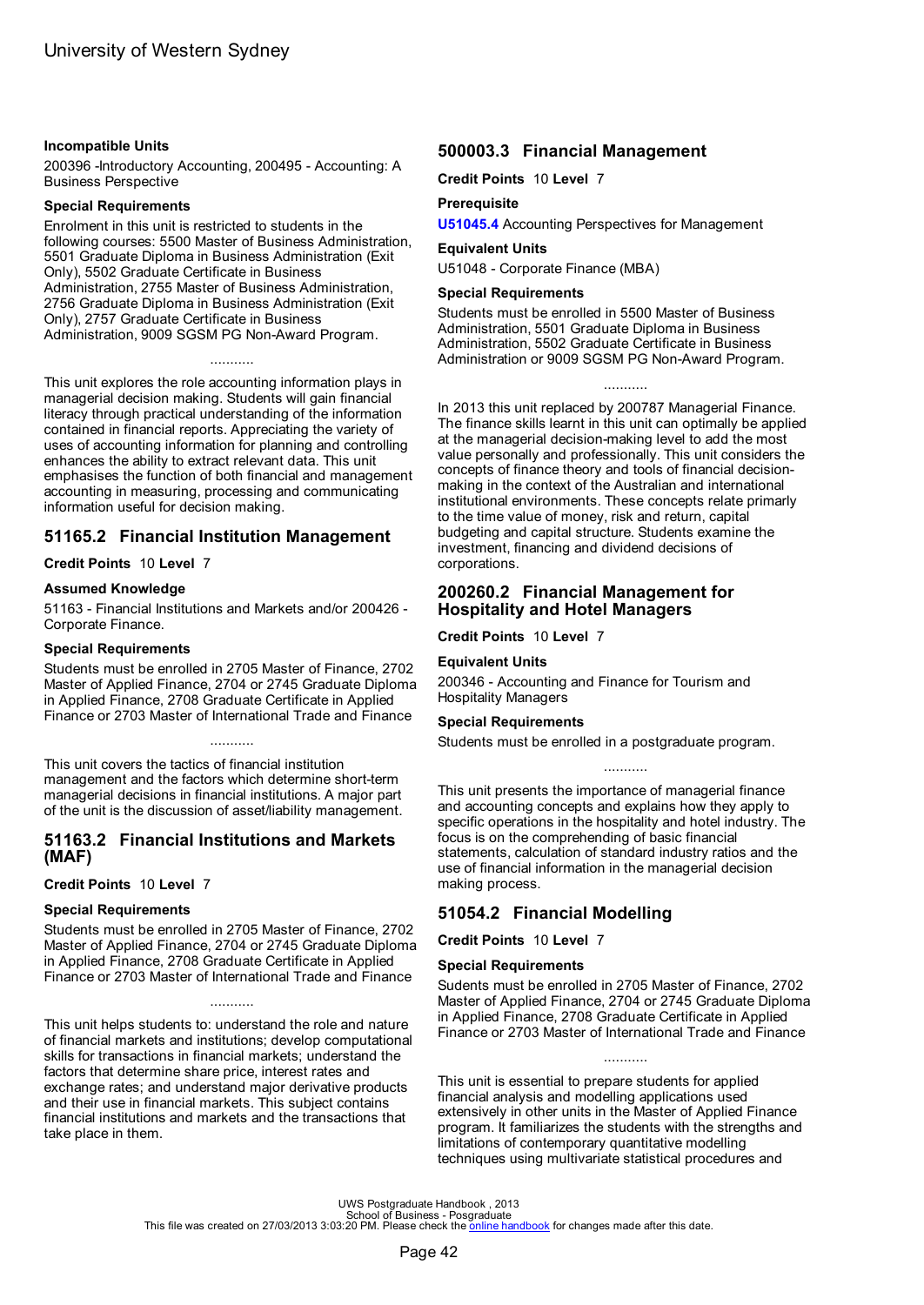<span id="page-45-0"></span>optimization approaches. The use of appropriate software notably STATA SE V.10.

# **51214.2 Financial Statement Analysis (PG)**

#### **Credit Points** 10 **Level** 7

#### **Special Requirements**

Students wishing to take this unit as an elective need approval from the Course Advisor and must be enrolled in a postgraduate program.

...........

The major sources of information on which to base judgements on borrowing capacity, liquidity, managerial effectiveness, and investment potential remain the financial statements of an organisation. This unit is a result of the claim made by Foster, an authority in the finance field, that developments in the fields of accounting, economics, finance and statistics (as they relate to financial statement analysis) are understood well enough to permit financial statement analysis to be studied intensively.

### **200785.1 Foundations of Management**

#### **Credit Points** 10 **Level** 7

#### **Incompatible Units**

200725 - Workplace Management Dynamics, 200768 - Management Skills

#### **Special Requirements**

Enrolment in this unit is restricted to students in the following courses: 5500 Master of Business Administration, 5501 Graduate Diploma in Business Administration (Exit Only), 5502 Graduate Certificate in Business Administration, 2755 Master of Business Administration, 2756 Graduate Diploma in Business Administration (Exit Only), 2757 Graduate Certificate in Business Administration, 9009 SGSM PG Non-Award Program.

### ...........

Developing one's own professional skills, being able to assess and develop the skills of others, and astutely reading the environment, are core to high-achieving executives. Foundations of Management introduces new managers to the fundamentals of management. It takes an holistic view of three main elements related to optimal performance of managers, drawing from and reflecting upon participants' experiences. These three elements consist of the awareness of the self as manager, the skills needed when dealing with other people, and awareness of the dynamic organisational environment. The focus is developing skills through application to key organisation processes around employment, risk and innovation.

### **51168.2 Funds Management and Portfolio Selection**

#### **Credit Points** 10 **Level** 7

#### **Special Requirements**

Students must be enrolled in 2631 Master of Business and Commerce, 2655 Graduate Certificate in Business, 2702 Master of Applied Finance, 2703 Master of International Trade and Finance, 2704 Graduate Diploma in Applied Finance, 2705 Master of Finance, 2708 Graduate Certificate in Applied Finance, 2744 Master of Business

and Commerce (Research Studies)/PhD or 2745 Graduate Diploma in Applied Finance.

...........

This unit provides an introduction to the theory, concepts, tools, techniques and applications of portfolio management. The Australian financial system is used for illustration. The unit introduces students to modern portfolio theory and its application to both active and passive investment management strategies.

### **200727.2 Global Business**

**Credit Points** 10 **Level** 7

#### **Equivalent Units**

200369 - International Business Planning and Implementation

#### **Special Requirements**

Students must be enrolled in a postgraduate program.

This unit covers activities pertinent to the planning and implementation of international business strategies. While structures and organisation of global businesses including human resource allocation are important the focus will be on risk management, governance and financial assessment of businesses. Further emphasis will be given to exporting and importing strategies and global production strategies.

### **200232.4 Global E-Business Marketing**

**Credit Points** 10 **Level** 7

The unit is designed to create an awareness of the requirements for using the Internet and other forms of Ebusiness to create awareness, promote the offering and effect its distribution in international markets. The unit also explores the interaction between the internet and factors in the international business environment.

## **200728.2 Global Networks**

**Credit Points** 10 **Level** 7

#### **Equivalent Units**

51014 - Business Marketing Strategy

#### **Special Requirements**

Students must be enrolled in a postgraduate program.

#### ...........

This unit introduces students to the concept of international distribution networks and the value chains and their management. The unit explores the strategic issues of the role of building and managing international networks. Students will learn about how and why firms select and plan their entry into foreign markets, the management of intermediaries in the distribution channel (negotiation, power and type of relationships), and the methods of trade finance, insurance and logistics that companies use on a daily basis as they pursue success internationally. Emphasis will be given to contemporary channel structures such as Retail and eMarkets.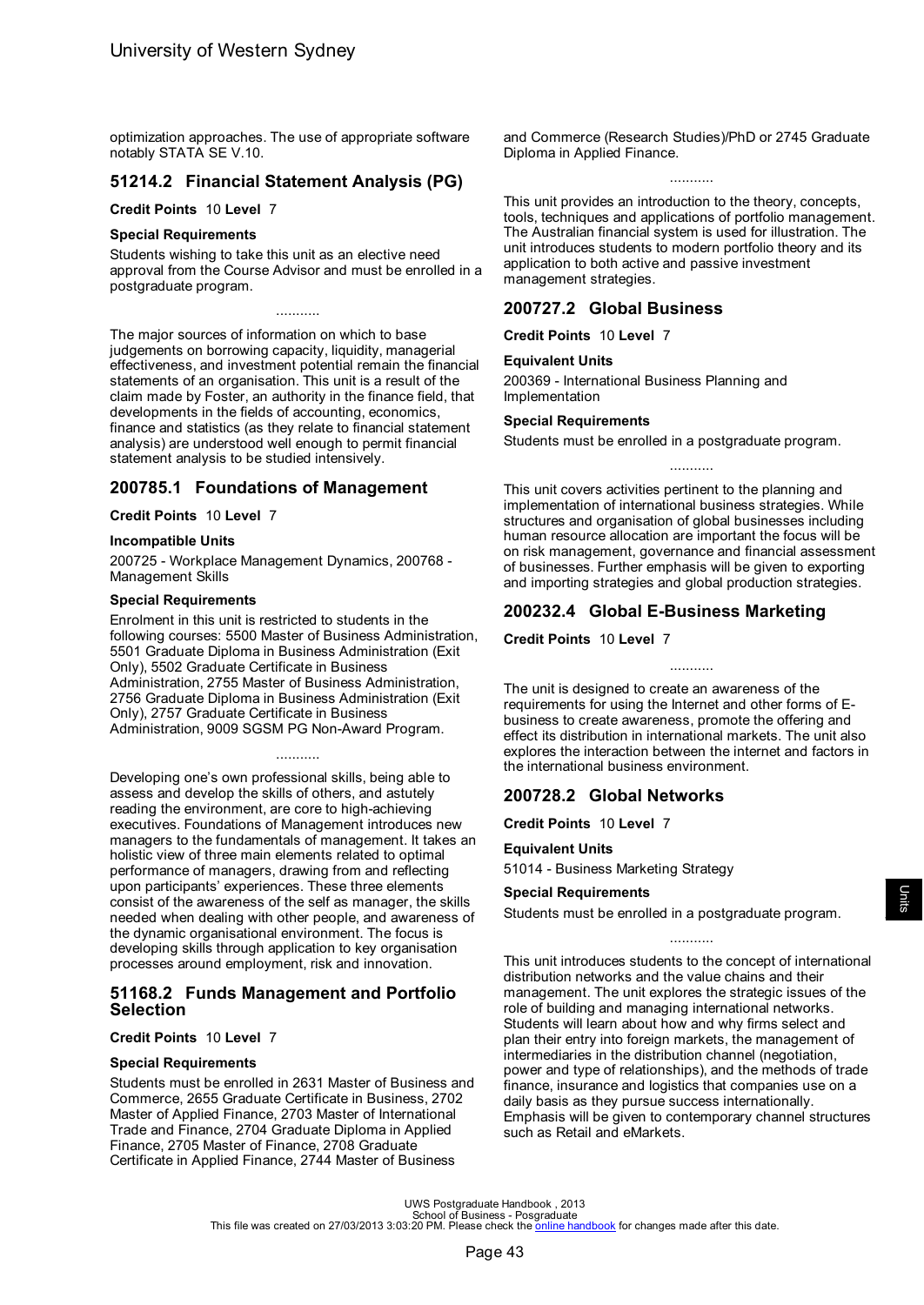## <span id="page-46-0"></span>**400548.2 Honours Pathway**

#### **Credit Points** 20 **Level** 5

#### **Special Requirements**

Students enrolled in 4598 Bachelor of Social Work must pass unit 400507 - Research and the Human Services.

...........

This unit is designed to support the process of completion of an honours degree and the production of an honours thesis. It is only available to students who have been accepted into the honours programmes for the following Bachelors degrees - Aboriginal Studies, Adult Education, Community Welfare, Health Science, Policing and Social Science. It is delivered in three main components workshops and seminars; topics in research and theory; and a mini-conference

### **200765.2 Hospitality Operations and Revenue Management**

**Credit Points** 10 **Level** 7

**Equivalent Units**

200343 - Hospitality Operations Management

#### **Incompatible Units**

200223 - Operations Management

### **Special Requirements**

Students must be enrolled in a postgraduate program.

...........

Managing revenue and distribution channels is critical to hospitality businesses' competitiveness and sustainability because of the perishable nature of hotels and restaurant services: selling the right service at the right time to the right person for the best price. This unit examines opportunities for maximising revenue and utilising resources for efficient and effective operations, using emerging information technology. Opportunities for maximising revenue are found from analysis of customers' preferences, yields, return on investment, forecasting, inventory management, and capacity planning. Tools, tactics and resources include pricing analysis, probability concepts, quality management, economic principles and strategic planning.

## **200718.2 Human Resource Management**

### **Credit Points** 10 **Level** 7

#### **Equivalent Units**

46518 - Human Resource Management.

#### **Special Requirements**

Students must be enrolled in a postgraduate program.

The unit serves as an introduction to human resource management for those considering careers in employment relations and those who will potentially have people management responsibilities. HR processes and practices are studied in contexts and with a consideration of the interests of stakeholders, leading to an appreciation of the contribution of human resource management to

...........

organisational success. Students will evaluate particular approaches to human resource management through analysing real-world cases and practical activities.

# **200695.2 Income Property Appraisal**

**Credit Points** 10 **Level** 7

#### **Assumed Knowledge**

Students undertaking this unit should have a sound knowledge of the property industry and an understanding of elementary financial mathematics.

#### **Equivalent Units**

VA802Z - Income Property Appraisal

#### **Special Requirements**

Students must be enrolled in a postgraduate program.

Develop understanding of theory and practice of valuation of retail, office and industrial property. Critically evaluate the various risk factors in retail, office and industrial property investments. This unit concentrates upon income producing properties. It forms an essential resource for property investment analysis and property development.

...........

## **100703.1 Independent Study 1**

**Credit Points** 10 **Level** 7

Independent Study 1 enables students to engage in an intensive study of an aspect of workplace learning in order to develop, implement or improve some aspect of current professional practice. It provides opportunities for students to use workplace-based research skills and related theory directly in a workplace-based research task. The workplace may be a classroom or other professional setting.

...........

# **100705.2 Independent Study 3**

**Credit Points** 20 **Level** 7

#### **Prerequisite**

**100693.1** Evidence-based Professional Practice

This unit is a continuation of Independent Study 1 and/or 2 and is designed to provide an opportunity for students to undertake in-depth research into an educational area, issue, or perspective that will make a major contribution both to their own and colleagues educational practices. This unit will contribute to the student's ability to engage with and sustain an intensive research focus on an identified aspect or aspects of workplace practice using acquired competence in research methodology. They will also be required to sustain a research focus over an extended period of time and produce a research project report. The unit is designed to advance the status of the student's profession through high level, in-depth study of a topic of major significance to the profession.

...........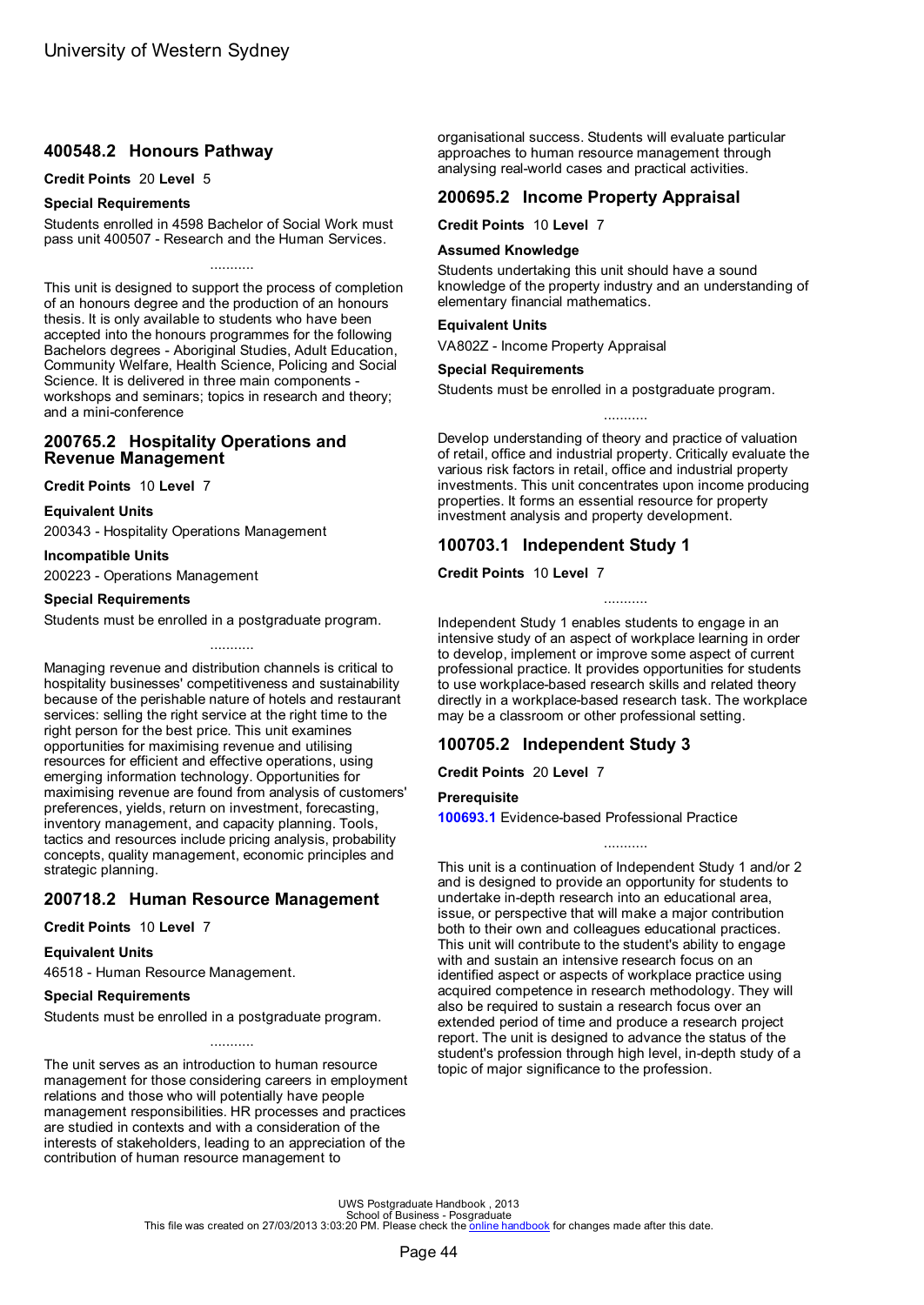## <span id="page-47-0"></span>**200719.2 Industrial Relations and Workplace Change**

#### **Credit Points** 10 **Level** 7

### **Equivalent Units**

46525 - The Industrial Relations Process.

#### **Special Requirements**

Students must be enrolled in a postgraduate program.

Industrial Relations and Workplace Change is designed to equip current and future employment relations professionals and practitioners with the knowledge necessary to analyse and implement the processes for workplace change and workplace-level bargaining. The understanding of workplace change covered in this unit includes an emphasis on rights, obligations and "voice". The unit focuses on workplace change problem solving for employee engagement and dispute resolution in both local and global workplace change contexts.

...........

### **200726.2 Information for Business**

#### **Credit Points** 10 **Level** 7

#### **Equivalent Units**

200370 - Marketing Research, 200368 - International Business Research

#### **Special Requirements**

Students must be enrolled in a postgraduate program.

This unit examines the information requirement for effective marketing decisions. The unit explores approaches managers can use to identify information requirements and then to use different financial, environmental and market information. Topics include interpretation of business performance, preparation of marketing forecasts and budget allocations.

...........

### **200399.2 Information Systems for Accountants (PG)**

#### **Credit Points** 10 **Level** 7

#### **Corequisite**

**[200396.3](#page-49-0)** Introductory Accounting (PG)

#### **Equivalent Units**

51269 - Information Systems for Accountants (PG)

#### **Special Requirements**

Students wishing to enrol in this unit as an elective must gain approval from an Academic Course Advisor (Accounting) and must be enrolled in a postgraduate program in the School of Business.

This unit examines the theory and application of information technology on the accounting discipline. It covers principles of systems analysis, design and database management relating to accounting information systems. The functions, control, data and processes of accounting information systems are discussed in the context of businesses. The

...........

communication of accounting information through the internet or intranet and the development of integrated systems is also explored.

### **51277.3 Innovation and Entrepreneurship**

**Credit Points** 10 **Level** 7

#### **Special Requirements**

Students must be enrolled in a postgraduate program.

...........

Entrepreneurialism and creativity can mean success or failure for large, small and new businesses, as organisations strive to stay abreast of turbulent environments and to exploit new opportunities. This unit investigates entrepreneurialism and change, aiming to equip participants with an appreciation of entrepreneurialism, ways of managing innovation for growth, approaches to identifying and developing opportunities, ways of adding value to products and services, and strategic thinking around technological development and organisational change. Tools and concepts for entrepreneurialism and innovation are analysed and applied, such as feasibility studies, commercialisation, product life cycles, business plans, intellectual property, knowledge management and forecasting.

### **200792.1 Innovation, Creativity and Entrepreneurship**

**Credit Points** 10 **Level** 7

#### **Equivalent Units**

51277 - Innovation and Entrepreneurship

#### **Special Requirements**

Enrolment in this unit is restricted to students in the following courses: 5500 Master of Business Administration, 5501 Graduate Diploma in Business Administration (Exit Only), 5502 Graduate Certificate in Business Administration, 2755 Master of Business Administration, 2756 Graduate Diploma in Business Administration (Exit Only), 2757 Graduate Certificate in Business Administration, 9009 SGSM PG Non-Award Program.

...........

The aim of this unit is to provide students with the necessary skills to understand, execute and manage entrepreneurial innovation processes in firms/organisations, and be more prepared to succeed within an increasingly complex, global and highly competitive entrepreneurial environment. Firms/organisations of various sizes, including small and medium enterprises (SMEs) that are innovative and entrepreneurial provide vision, nurture creativity and idea management as part of their everyday activities and in seeking long-term sustainability.

### **CO804A.2 Insurance & Risk Management (PG)**

#### **Credit Points** 10 **Level** 7

#### **Special Requirements**

Students wishing to take this unit as an elective need approval from the Course Advisor and must be enrolled in a postgraduate program.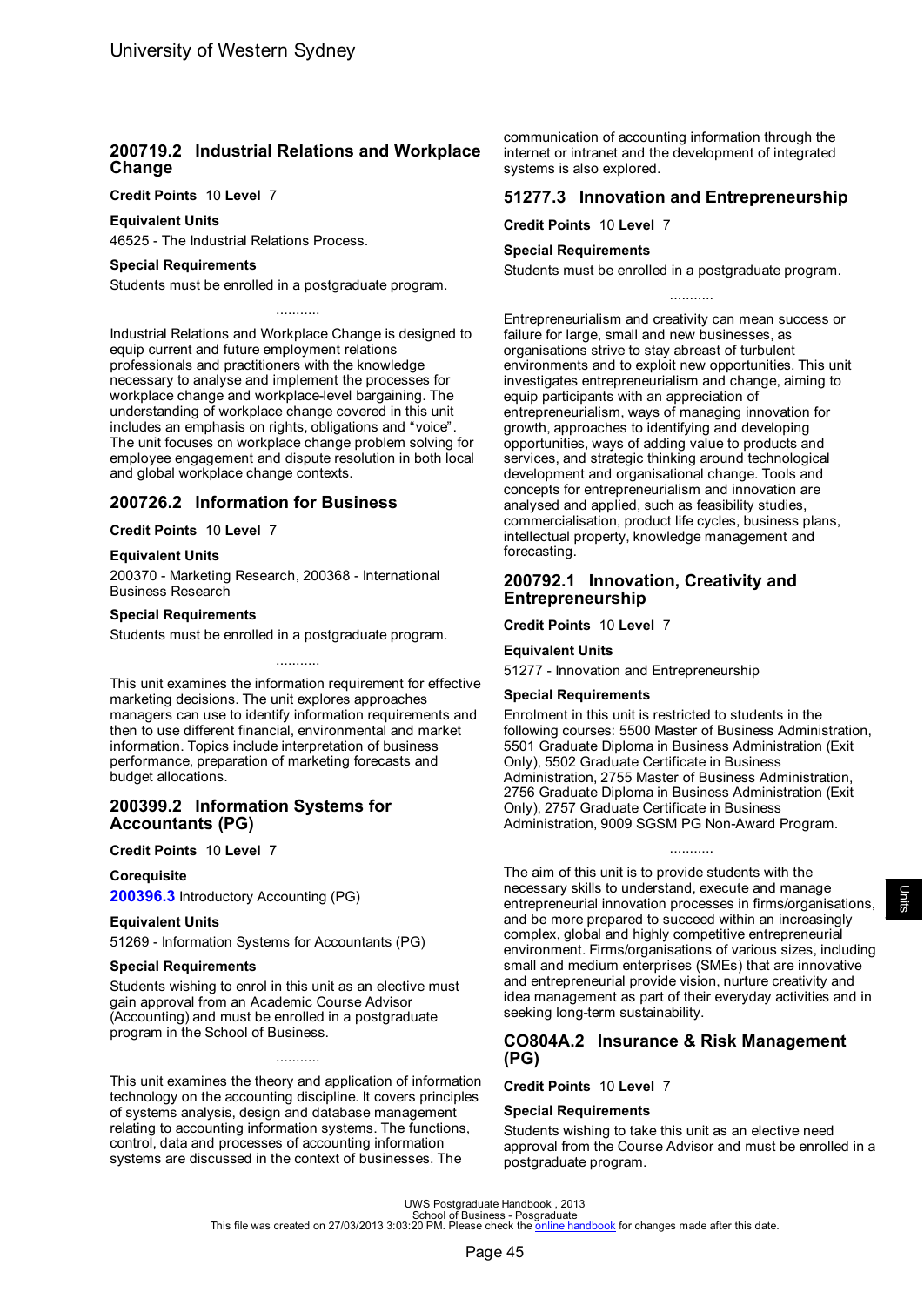<span id="page-48-0"></span>This unit introduces students to the use of insurance to manage risk. It aims to identify, evaluate and manage risk in relation to a financial plan. In addition, a thorough coverage of available insurance products will be undertaken.

...........

# **200392.3 International Accounting (PG)**

**Credit Points** 10 **Level** 7

#### **Assumed Knowledge**

Bachelor degree with a major in accounting or equivalent.

#### **Equivalent Units**

51215 - International Accounting, H7204 - International Accounting

#### **Special Requirements**

Students wishing to take this unit as an elective need approval from the Head of Program or Course Advisor and must be enrolled in a postgraduate program.

...........

The purpose of this unit is to provide students with a knowledge and understanding of the range of contemporary and emerging practices and issues associated with international dimensions of accounting, auditing and financial management.

### **200720.2 International and Global Employment Relations**

**Credit Points** 10 **Level** 7

#### **Incompatible Units**

46557 - International Human Resource Management, 46530 - Themes in International and Comparative Employment Relations

#### **Special Requirements**

Students must be enrolled in a postgraduate program.

This unit is designed to put national-level employment relations into international and global perspectives. Students will be equipped to work in globalised labour markets and to assist organisations in responding effectively to international environments. The nature of globalisation, national systems of employment relations and significant contemporary human resource management issues are explored. The implications of social, cultural, political and economic factors in differing national, international and global contexts for employment relations strategies and practices are examined.

...........

### **51026.3 International Business Environment**

**Credit Points** 10 **Level** 7

#### **Special Requirements**

Students must be enrolled in a postgraduate program.

This unit is a foundation for students wishing to gain a better understanding of the international business environment. It provides practical guidance in how to

develop and maintain competitive advantage in the international arena. Central questions are: How can an international business survive and thrive in a dynamic, often turbulent, international business environment? Can a level playing field be constructed for developed and transitional economies alike? As many issues in international business are complex, this unit will explore the pros and cons of economic theories, government policies, business issues and political and organisational structures. A thorough understanding of the international business environment is learned through a combination of conceptual learning and applying that learning to real life international business situations.

### **51211.2 International Finance**

**Credit Points** 10 **Level** 7

#### **Special Requirements**

Students must be enrolled in 2705 Master of Finance, 2702 Master of Applied Finance, 2704 or 2745 Graduate Diploma in Applied Finance, 2708 Graduate Certificate in Applied Finance, 2703 Master of International Trade and Finance, 2631 Master of Business and Commerce or 2692 Master of International Business

...........

The general aim of this subject is to examine how financial and non-financial firms use key foreign exchange and interest rate products to manage the risk associated with their international investment and financing decisions. This subject compliments other aspects of managerial decisionmaking, including the marketing and production decisions of the international firm.

### **51012.3 International Marketing**

**Credit Points** 10 **Level** 7

### **Special Requirements**

Students must be enrolled in a postgraduate program.

This unit covers the nature of the social, economic, political and business environment in international markets; dynamic interrelationships between the environment, marketing strategies, and practices; global market opportunity assessment, alternative entry strategies, global marketing strategy formulation, problems and current issues affecting international marketing with emphasis on the Asia-Pacific region.

...........

## **H7331.2 International Trade and Industry Economics**

**Credit Points** 10 **Level** 7

#### **Special Requirements**

Students must be enrolled in 2705 Master of Finance, 2702 Master of Applied Finance, 2704 or 2745 Graduate Diploma in Applied Finance, 2708 Graduate Certificate in Applied Finance or 2703 Master of International Trade and Finance.

This unit is concerned with microeconomic policy development in an open economy setting. It applies and extends microeconomic theory to provide an understanding

...........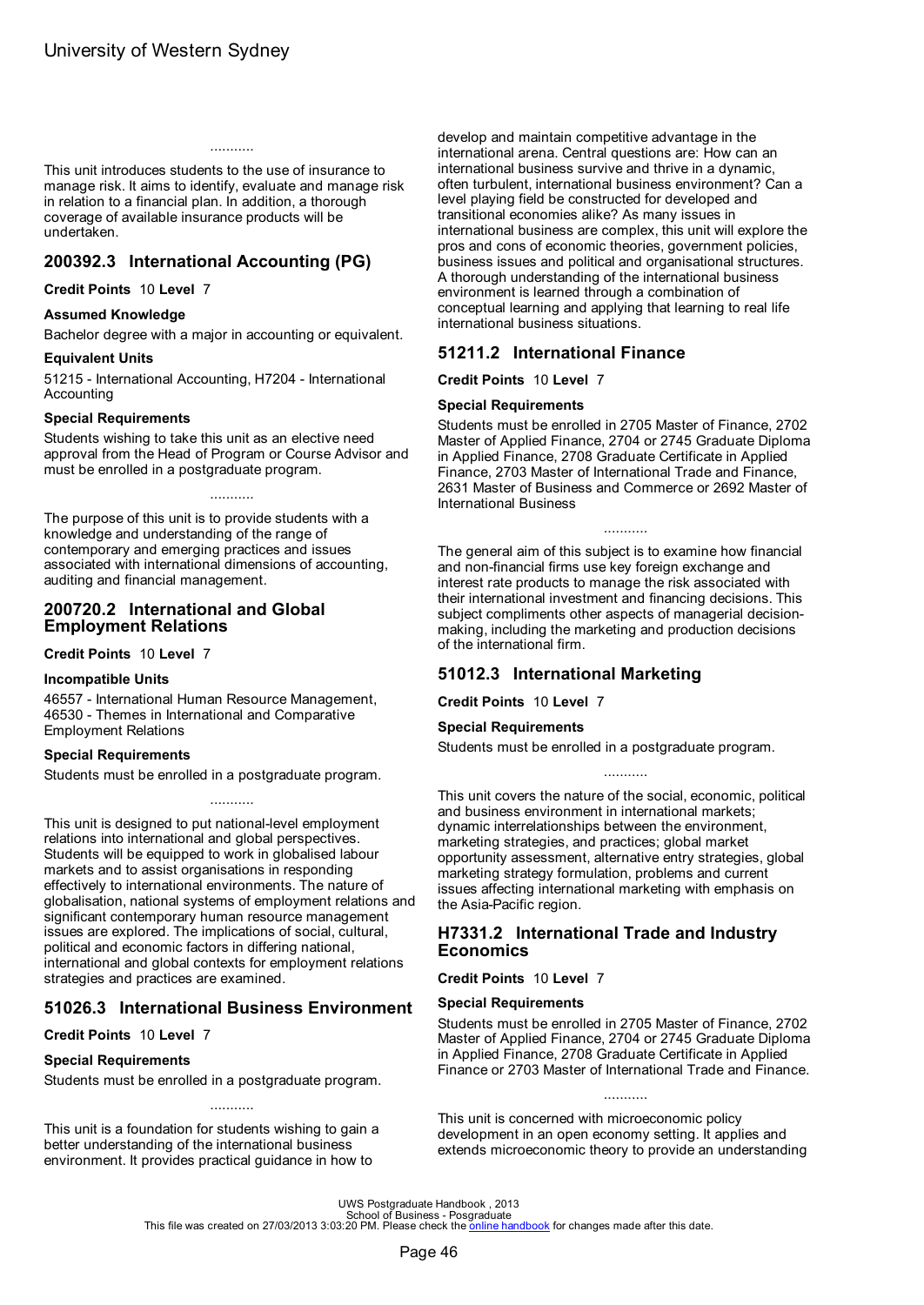<span id="page-49-0"></span>of the principles governing the formulation of international trade and industry policies. The unit reviews traditional and recent models of the behaviour of firms in international economics. It also overviews the traditional and strategic theories of trade performance and the design, formulation and implementation of trade policy.

### **100963.3 Interpreting Australia: Australian Historians and Historiography**

**Credit Points** 10 **Level** 3

#### **Special Requirements**

Successful completion of 60 credit points

The unit critically reflects on the practices and debates in the writing of Australian history. It examines the approaches of major Australian historians including Manning Clark, Geoffrey Blainey and Humphrey McQueen, as well as themes such as empiricism versus postmodernism, the 'new social history' and Marxism and Australian historiography.

...........

# **100710.2 Introduction to Honours Research**

**Credit Points** 10 **Level** 5

#### **Assumed Knowledge**

Appropriate number of units and level of credit for honours.

#### **Special Requirements**

Students must be enrolled in 1600 Bachelor of Arts (Honours).

This unit continues the work undertaken in Introduction to Honours Research and examines a range of research methods and styles relevant to the production of academic theses and essays in the humanities. Modules cover discipline specific research methods and theories in: philosophy, literary theory, linguistic theory, cultural studies, history, politics, visual art and theory, and social theory.

...........

## **200396.3 Introductory Accounting (PG)**

**Credit Points** 10 **Level** 7

#### **Special Requirements**

Students wishing to take this unit as an elective need approval from the Course Advisor and must be enrolled in a postgraduate program.

...........

The nature of accounting requires the first unit in accounting to attend to the process and system, which represents what accountants do. Many of the most difficult theoretical, conceptual and practical problems encountered by accountants originate in the basic model A=O+E and the necessity of making data and events conform to that model. Concepts and principles in accounting ultimately must face the test of procedure and relate to the systematic processing of the data. Introduction to accounting regulation and ethics.

### **101854.1 Language and Linguistics Research Methods**

**Credit Points** 10 **Level** 7

#### **Equivalent Units**

A7444 - Language and Linguistics Research Methods

This unit aims to help postgraduate students acquire the knowledge and skills to design and carry out a research project in the field of Languages and Linguistics (I.e. Contrastive Linguistics, Sociolinguistics, Language-in-Education Planning, First and Second Language Acquisition, Interpreting and Translation, Discourse Analysis and Descriptive Linguistics). It includes theoretical and practical work in specific areas of research in Languages and Linguistics.

...........

### **101297.3 Languages and Linguistics Special Project**

**Credit Points** 10 **Level** 7

#### **Assumed Knowledge**

The student should be familiar with research design and procedures, as taught in units such as 101854 Language and Linguistics Research methods or be concurrently undertaking a research method unit.

#### **Equivalent Units**

100720 - TESOL Dissertation, A7526 - Languages and Linguistics Dissertation

#### **Special Requirements**

Students must be enrolled in course 1640 - Master of Arts Translation and Interpreting Studies, 1687 - Master of Arts (Research Studies)/PhD or 2724 - Graduate Certificate in Research Studies.

...........

This unit provides the opportunity for students in postgraduate Interpreting and Translation and Research Studies programs to undertake an independent research project. The topics for the projects are related to their needs and interests in areas such as languages, linguistics, translation and interpreting studies or teaching related issues.

# **51167.1 Law of Finance and Securities**

**Credit Points** 10 **Level** 7

#### **Special Requirements**

Students must be enrolled in 2705 Master of Finance, 2702 Master of Applied Finance, 2704 or 2745 Graduate Diploma in Applied Finance, 2708 Graduate Certificate in Applied Finance or 2703 Master of International Trade and Finance

...........

This unit covers the aspects of the law which are relevant to financial institutions and financing decisions. It describes the legal environment within which the finance industry operates and places special emphasis on the laws regulating the day-to-day conduct of financial business. It provides candidates with the knowledge of legal fundamentals necessary for finance professionals to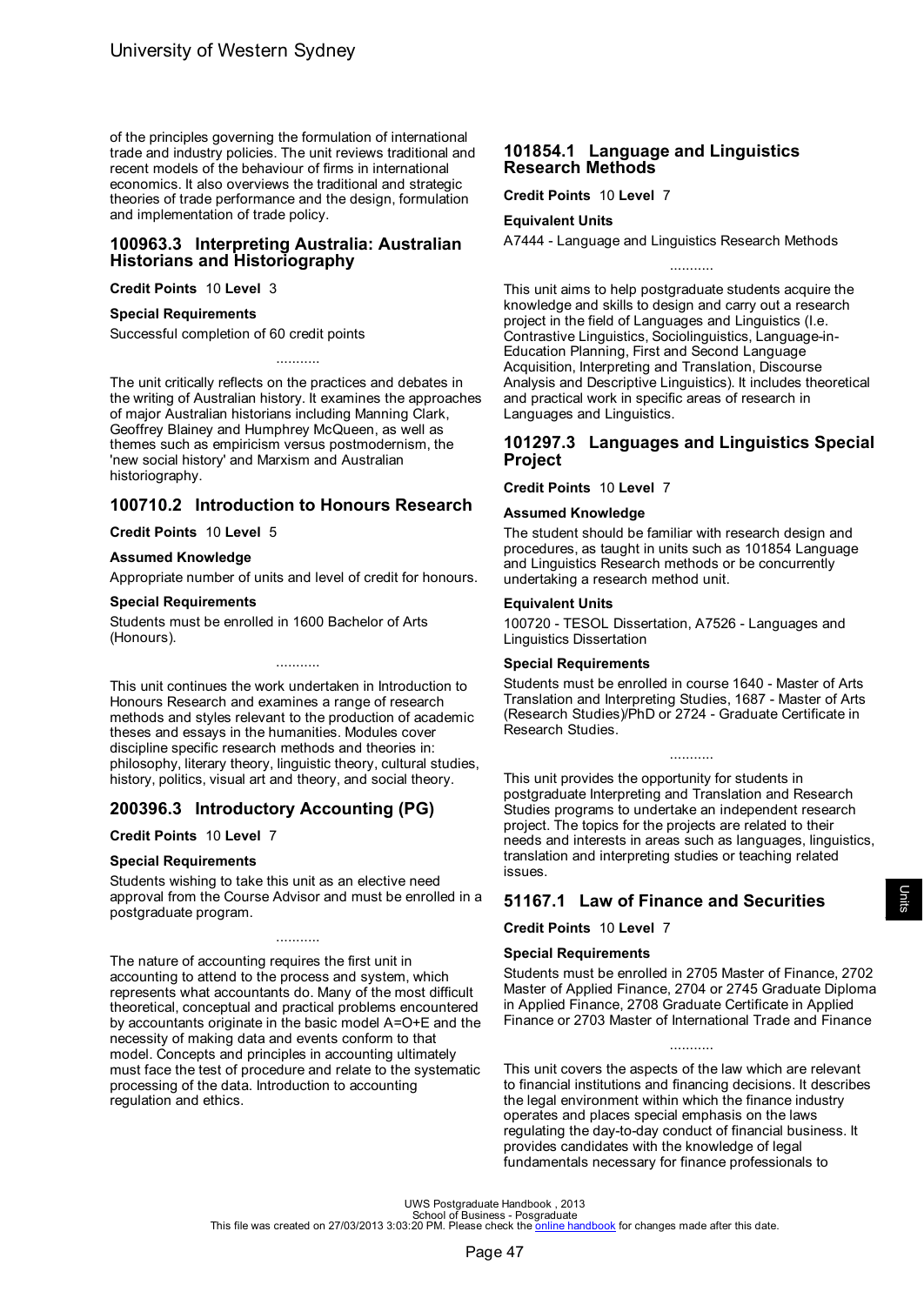<span id="page-50-0"></span>function in a business and financial environment that is becoming increasingly sensitive to legal pitfalls.

# **200494.2 Management Accounting (PG)**

**Credit Points** 10 **Level** 7

**Corequisite**

**[200396.3](#page-49-0)** Introductory Accounting (PG)

# **Equivalent Units**

51266.1 - Management Accounting (PG)

## **Special Requirements**

Students wishing to enrol in this unit as an elective need to seek approval of an Academic Course Advisor (Accounting) and be enrolled in a post-graduate program in the School of Business.

...........

The fundamental of any management accounting system in organization is to provide appropriate information for (1) costing of products and services; (2) support functions planning, controlling, evaluation, continuous improvement and decision making and (3) competitive support - focuses on the provision of both financial and non-financial services to the management team to enhance the firm's competitiveness. This unit is designed to provide an overview in understanding all these areas of information.

# **200224.2 Management of Quality**

# **Credit Points** 10 **Level** 7

## **Special Requirements**

Students must be enrolled in a postgraduate program.

...........

The main objective of this unit is to explore quality management principles, quality management systems, and the quality tools and techniques needed for creating customer value and improving competitiveness and organisational effectiveness. Participants will gain an understanding the notion of quality, its history and importance, definitions, basic principles, and its impact on competitive advantage and financial return.

# **200768.2 Management Skills**

## **Credit Points** 10 **Level** 7

# **Special Requirements**

Students must be enrolled in a postgraduate program.

This unit explores the skills of managers and their effect on organisational leadership. The contemporary organisations in which we work bring together a complex array of relationships and processes that require ongoing development of a broad range of skills for the manager. Management and leadership, and the skills required for both, are not seen as separate in this unit. This unit focuses on building the skills which will best prepare managers and leaders for dynamic and changing organisational environments.

...........

# **200793.1 Managerial Economics**

**Credit Points** 10 **Level** 7

# **Equivalent Units**

500032 - Economic Contexts for Managers, 500009 - International Financial Management, H7331 - International Trade and Industry Economics

#### **Incompatible Units**

200425 - Economics (PG)

### **Special Requirements**

Enrolment in this unit is restricted to students in the following courses: 5500 Master of Business Administration, 5501 Graduate Diploma in Business Administration (Exit Only), 5502 Graduate Certificate in Business Administration, 2755 Master of Business Administration, 2756 Graduate Diploma in Business Administration (Exit Only), 2757 Graduate Certificate in Business Administration, 9009 SGSM PG Non-Award Program.

#### ...........

This unit introduces students to the application of basic economic concepts to managerial decision-making and their use in a range of business environments. Students will learn how to apply microeconomic tools to common problems facing business managers, such as maximising profit, setting prices, creating efficient incentive structures, and selecting competitive strategies. Case studies are also used to demonstrate the value of microeconomic tools in making business decisions, and to foster the student's application of their learning to their own business environment.

# **200787.1 Managerial Finance**

**Credit Points** 10 **Level** 7

### **Equivalent Units**

500003 - Financial Management

### **Incompatible Units**

200260 - Financial Management of Hospitality and Hotel Managers, 400800 - Financial Management in Health Services, 400845 - Health Financial Management

#### **Special Requirements**

Enrolment in this unit is restricted to students in the following courses: 5500 Master of Business Administration, 5501 Graduate Diploma in Business Administration (Exit Only), 5502 Graduate Certificate in Business Administration, 2755 Master of Business Administration, 2756 Graduate Diploma in Business Administration (Exit Only), 2757 Graduate Certificate in Business Administration, 9009 SGSM PG Non-Award Program.

This unit is designed to provide students with the knowledge and skills required for understanding, analysing and solving corporate financial management issues. The focus is corporate-oriented with emphasis on the practical application of economic theory in financial decisions confronting business today.

...........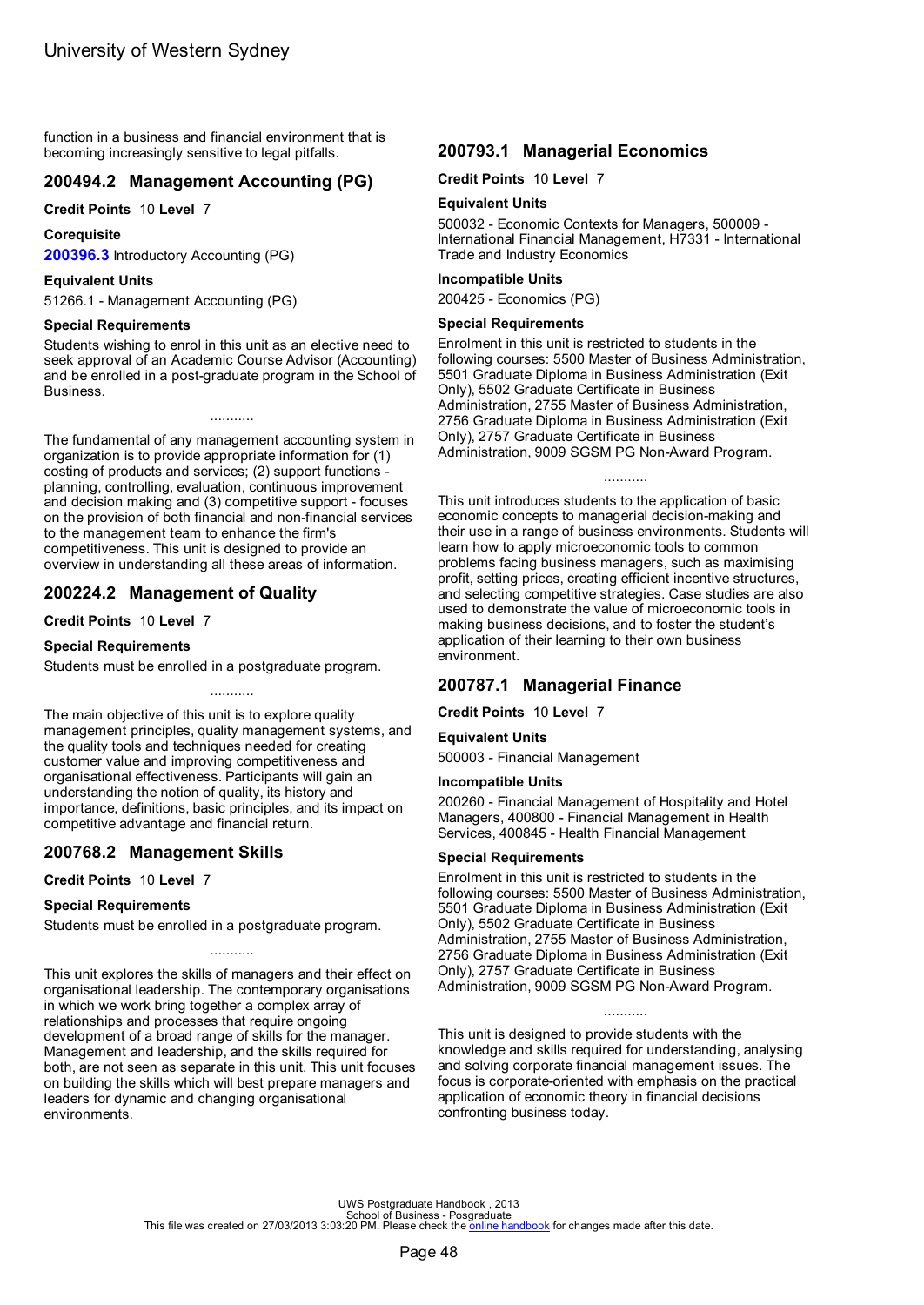# <span id="page-51-0"></span>**500002.3 Managing People**

### **Credit Points** 10 **Level** 7

#### **Prerequisite**

**[500001.3](#page-61-0)** Value Chain Management OR **[U51043.3](#page-39-0)** Contemporary Organisation Behaviour

#### **Equivalent Units**

U51047 - Strategic Human Resource Management

#### **Incompatible Units**

200718 - Human Resource Management

#### **Special Requirements**

Students must be enrolled in 5500 Master of Business Administration, 5501 Graduate Diploma in Business Administration, 5502 Graduate Certificate in Business Administration or 9009 SGSM PG Non-Award Program.

...........

Managing People addresses the management of the employment relationship and work as crucial for organisational performance. The role of line managers relative to HR specialists is considered. There is an overview of human resource and industrial relations functions, with consideration of their integration with organisational strategy, around the theme of ways that human resource management can be difficult, for commercial, social, ethical and legal reasons. The scope for strategy relative to environmental imperatives is debated, using the concepts of the psychological contract and labour market competition. Participants draw from personal experience to debate theory, case studies/ simulations and contemporary developments.

## **200761.2 Managing the Hospitality Context**

**Credit Points** 10 **Level** 7

#### **Equivalent Units**

HS801A - Hospitality Property and Facilities

#### **Incompatible Units**

200344 - Hospitality Facilities Development and Planning

#### **Special Requirements**

Students must be enrolled in a postgraduate program.

The unit comprises three modules that have the hospitality setting as a central focus: Hospitality Property Analysis; Environmental Management in the Hospitality Industry, and Hospitality Risk Management. Hospitality managers must deal with financial, ethical and social issues around property, including asset management, the property's relationship to the environment, and the minimisation of risk to customers, employees and to the facility itself. Managing the Hospitality Context provides a management perspective on problem identification, assessment and evaluation in each of the three areas. Students choose two modules most relevant to their career aspirations and interests.

...........

### **200764.2 Managing the Hospitality Experience**

**Credit Points** 10 **Level** 7

### **Incompatible Units**

200342 - Gastronomy and the Management of the Food **Experience** 

#### **Special Requirements**

Students must be enrolled in a postgraduate program.

The unit comprises three modules that have the hospitality experience as the central focus. Restaurants, special events and servicescapes all offer customers the opportunity to engage in the experience that is the hospitality industry. The unit provides a management perspective on the planning, design, operation and evaluation of each of the three interrelated types of hospitality experiences. Students are required to select and study two only of the modules.

...........

### **200760.2 Managing the Hospitality Workforce**

**Credit Points** 10 **Level** 7

#### **Equivalent Units**

200168 - Employment Relations in Tourism and Hospitality, 200261 - Employment Relations in Hospitality and Hotel Management

#### **Incompatible Units**

46518 - Human Resource Management, 200718 - Human Resource Management

#### **Special Requirements**

Students must be enrolled in a postgraduate program.

## ...........

Hospitality is about people. Motivated, skilled and engaged staff are crucial in service interactions. Multicultural and internationally mobile workforces present challenges to managers. This unit examines human resource management, industrial relations and labour markets for those who will have people management responsibilities in a range of hospitality businesses. Human resource management functions and policies are studied, with consideration of employment law and competing stakeholder interests. Contemporary trends are considered, such as work as theatre, emotional labour and aesthetic labour. Diversity management and occupational health and safety in the context of casualisation and high turnover are a focus.

## **200735.2 Marketing in Context**

**Credit Points** 10 **Level** 7

#### **Equivalent Units**

51016 - Services Marketing Management

#### **Special Requirements**

Students must be enrolled in a postgraduate program.

...........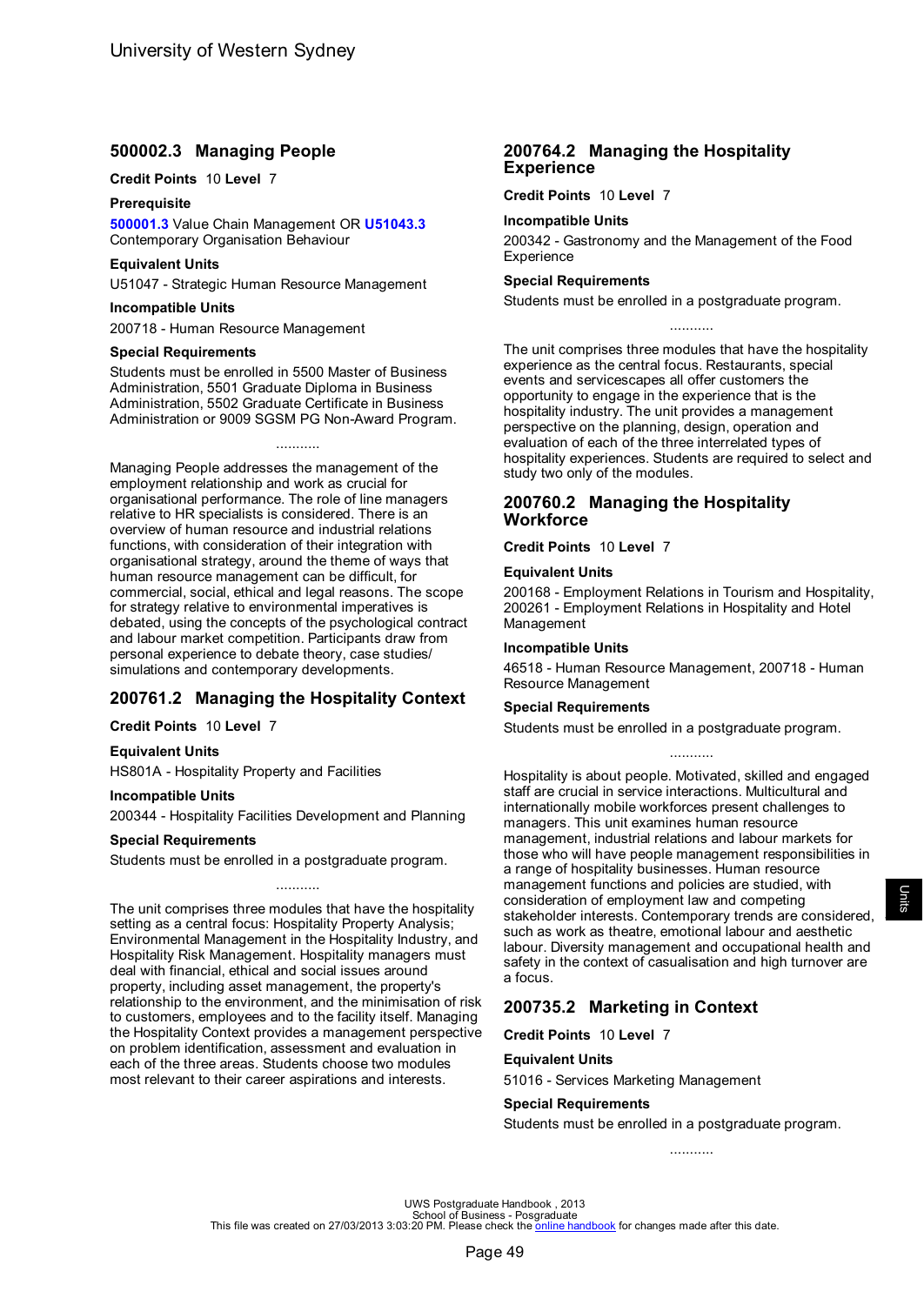<span id="page-52-0"></span>This unit builds on previous coursework in marketing by developing analytical skills that address the specific sectors and markets. The focus is on current trends and implications that set the pace for sectors and markets. Sectors covered may include services, not-for-profit, causerelated marketing and events marketing amongst others. Markets change with environmental trends and may include hedonistic consumption, elder markets as well as government markets.

## **200738.2 Marketing Innovation**

**Credit Points** 10 **Level** 7

### **Special Requirements**

Students must be enrolled in a postgraduate program.

This unit builds on previous coursework in marketing by developing analytical skills that address the development of strategic brands and products. It stresses customer, competitor and environmental analysis, and analysis of market segmentation and product positioning. A continual focus is made on creative and critical thinking, commercial innovation and entrepreneurship.

...........

### **200786.1 Marketing Management**

#### **Credit Points** 10 **Level** 7

#### **Equivalent Units**

500000 - Marketing Management, U51046 - Strategic Marketing

#### **Special Requirements**

Enrolment in this unit is restricted to students in the following courses: 5500 Master of Business Administration, 5501 Graduate Diploma in Business Administration (Exit Only), 5502 Graduate Certificate in Business Administration, 2755 Master of Business Administration, 2756 Graduate Diploma in Business Administration (Exit Only), 2757 Graduate Certificate in Business Administration, 9009 SGSM PG Non-Award Program.

...........

Marketing Management is designed to provide an introduction to the key concepts, principles and practices that constitute the Marketing discipline. Marketing as a business philosophy that underpins the activities of the firm is a key focus. Areas covered include: the marketing process and marketing implementation; marketing and strategic planning, including return on marketing investment (ROMI); the marketing environment; marketing research and marketing information systems; consumer and business buying behaviour; market segmentation of consumer and business markets; product development and product management; brand management; pricing strategy; communication strategy; competitive marketing strategy; marketing implementation.

## **500000.2 Marketing Management**

**Credit Points** 10 **Level** 7

### **Assumed Knowledge**

Prior learning in organisational behaviour.

### **Equivalent Units**

U51046 - Strategic Marketing (MBA)

#### **Special Requirements**

Students must be enrolled in 5500 Master of Business Administration, 5501 Graduate Diploma in Business Administration, 5502 Graduate Certificate in Business Administration or 9009 SGSM PG Non-Award Program.

...........

In 2013 this unit replaced by 200786 Marketing Management. Marketing Management is designed to provide an introduction to the key concepts, principles and practices that constitute the Marketing discipline. It will develop a focus on marketing as a business philosophy underpinning the activities of the firm.

## **51172.2 Marketing of Financial Products**

**Credit Points** 10 **Level** 7

#### **Special Requirements**

Students must be enrolled in 2705 Master of Finance, 2702 Master of Applied Finance, 2745 Graduate Diploma in Applied Finance or 2708 Graduate Certificate in Applied Finance.

...........

This unit outlines the basic principles of marketing and discusses their application to the marketing of financial services. The unit will provide an understanding of how markets function and of customer behaviour, giving students the ability to formulate a marketing strategy for financial services.

# **200737.2 Marketing Systems**

**Credit Points** 10 **Level** 7

#### **Equivalent Units**

51002 - Marketing Management

#### **Special Requirements**

Students must be enrolled in a postgraduate program.

This unit introduces students to marketing from a holistic point of view which considers social, economic and organisational marketing systems. The unit also covers the evolution of marketing environments and the corresponding adaptations to marketing. Further emphasis is given to businesses capacities to engage in markets and therefore considers areas such as risk management, governance and financial assessments. This unit exposes students to the systematic and analytical approaches expected from them in postgraduate studies in marketing.

...........

## **200280.3 Masters Project**

**Credit Points** 10 **Level** 7

#### **Equivalent Units**

51019 - Applied Marketing Planning, 51030 - Masters Project in International Business, 200230 - Business Project (International Marketing)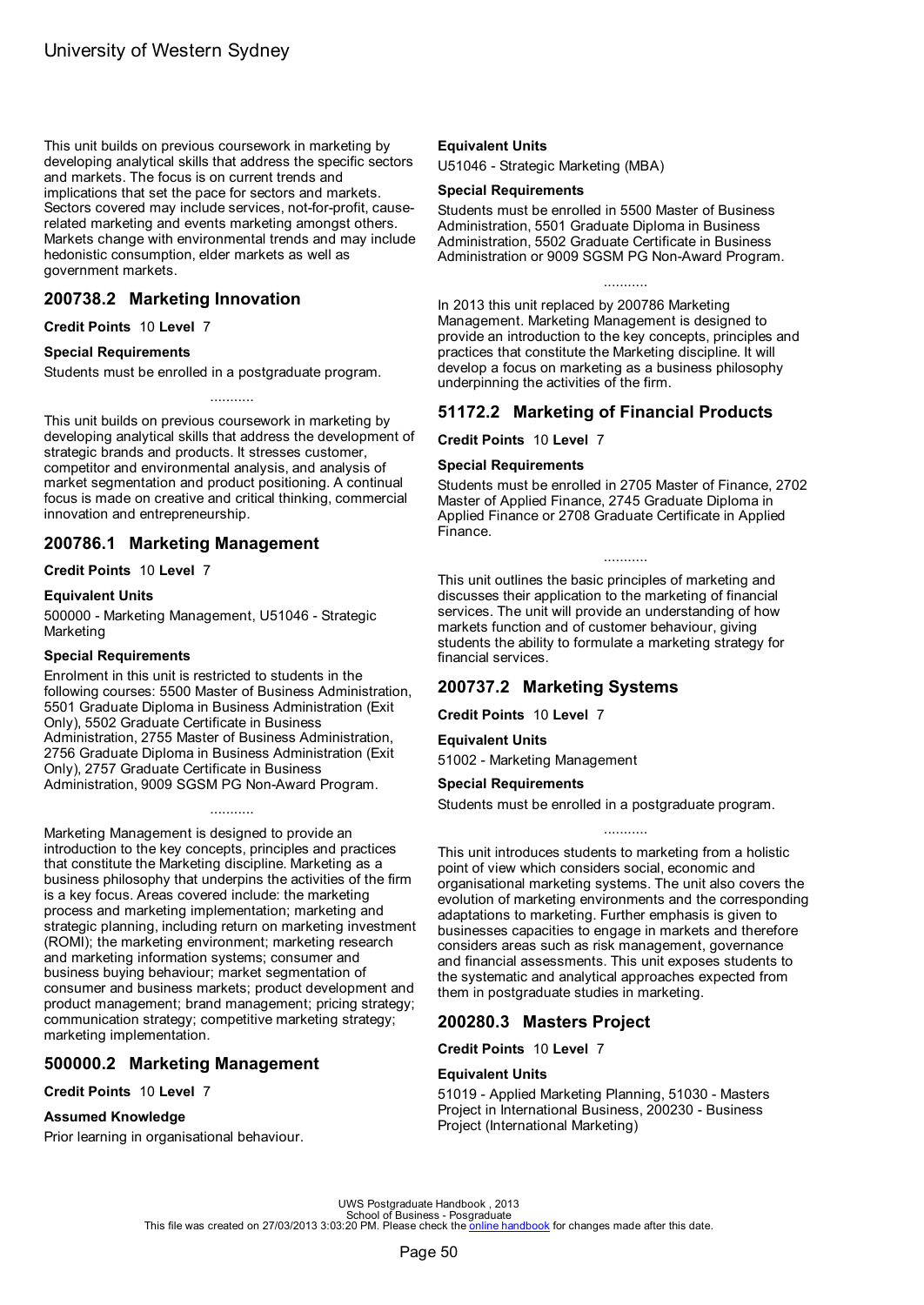#### <span id="page-53-0"></span>**Special Requirements**

Students must have completed 40 credit points of core units in 2692 Master of International Business or 40 credit points of core units in 2698 Master of Business (Marketing). Students must be enrolled in a postgraduate program.

## ...........

This unit provides students with the opportunity to apply the knowledge and skills gained in previous sessions to solve a real-world business problem. This would be an actionlearning project with the student working closely with a marketing organisation or business entity to undertake an assignment for the organisation (e.g. evaluation of a particular international business opportunity culminating in specific recommendations for future action). Marketing students will investigate a domestic business project while international business students will examine an international business case.

## **100271.3 Modern Japanese History**

#### **Credit Points** 10 **Level** 3

#### **Equivalent Units**

63036 - Themes in Asian History

#### **Special Requirements**

Successful completion of 60 credit points.

This unit presents a social and cultural history of Japan from the mid nineteenth century to the present. The principle organising theme is the question of modernity: what are the different ways that Japan has expressed its modern identity? How has this been shaped by Japan's position in relation to both the West and its Asian neighbours? What is the relationship among the state, its citizens, and history in negotiating identity? How has war affected Japanese modernity and what we know of modern Japan?

...........

# **200731.2 Multicultural Marketing**

#### **Credit Points** 10 **Level** 7

#### **Equivalent Units**

51015 - Multinational Relationship Marketing

#### **Special Requirements**

Students must be enrolled in a postgraduate program.

This unit provides students with the opportunity to learn about the cultural orientations of different groups of people often indigenous cultures are ignored by multinational companies, this unit will, by using the Australian Indigenous culture as an exemplar, explore the issue of marketing to a number of diverse cultures within the one national boarder. The course is designed specifically to assist students in developing a genuine appreciation for other cultures apart from one's own. It is hoped that the end result will be the attainment of a level of empathy that may assist in one's adaptation to another culture.

...........

## **200796.1 Negotiation and Conflict Resolution Management**

**Credit Points** 10 **Level** 7

### **Equivalent Units**

500018 - Negotiation for Managers, 500019 - Conflict Resolution

#### **Special Requirements**

Enrolment in this unit is restricted to students in the following courses: 5500 Master of Business Administration, 5501 Graduate Diploma in Business Administration (Exit Only), 5502 Graduate Certificate in Business Administration, 2755 Master of Business Administration, 2756 Graduate Diploma in Business Administration (Exit Only), 2757 Graduate Certificate in Business Administration, 9009 SGSM PG Non-Award Program.

...........

Negotiation has become a strategic necessity for many firms wishing to survive and grow in today's increasingly competitive globalised economy. Negotiation and conflict resolution errors can be costly to direct and indirect stakeholders. As such, Negotiation and Conflict Resolution Management will provide theoretical frameworks for students to develop the practical skills needed to manage the negotiation and conflict resolution needs of any organisation. Through the use of role play and simulations, students will be required to analyse corporate data and apply strategies to create a negotiated agreement. It examines negotiation in different contexts including multiparty negotiations. Emphasis is also placed on causes of conflict and how to identify potential indicators, leading to an analysis of the different conflict modes and patterns.

## **300391.2 Occupational Health Management**

### **Credit Points** 10 **Level** 7

### **Equivalent Units**

EH831A - Occupational Health Management

#### **Special Requirements**

Students must be enrolled in 3602 - Master of Environmental Management, 3605 - Master of Occupational Safety, Health and Environmental Management, 3606 - Graduate Diploma in Occupational Safety, Health and Environmental Management, 3607 - Graduate Certificate in Occupational Safety, Health and Environmental Management, 3647 - Master of Science, 3648 - Graduate Diploma in Science (exit only), 3649 - Graduate Certificate in Science, 4651 - Master of Health Science, 4652 - Graduate Diploma in Health Science or 4653 - Graduate Certificate in Health Science

This unit focuses on the practice of occupational health within national and international frameworks. It explores issues such as the physical, social and mental impact of the occupational environment on health and includes the human body's response to occupational health hazard exposure through toxicological and epidemiological principles. Strategies for the management of occupational health are examined, together with methods of monitoring and evaluating occupational health programs.

...........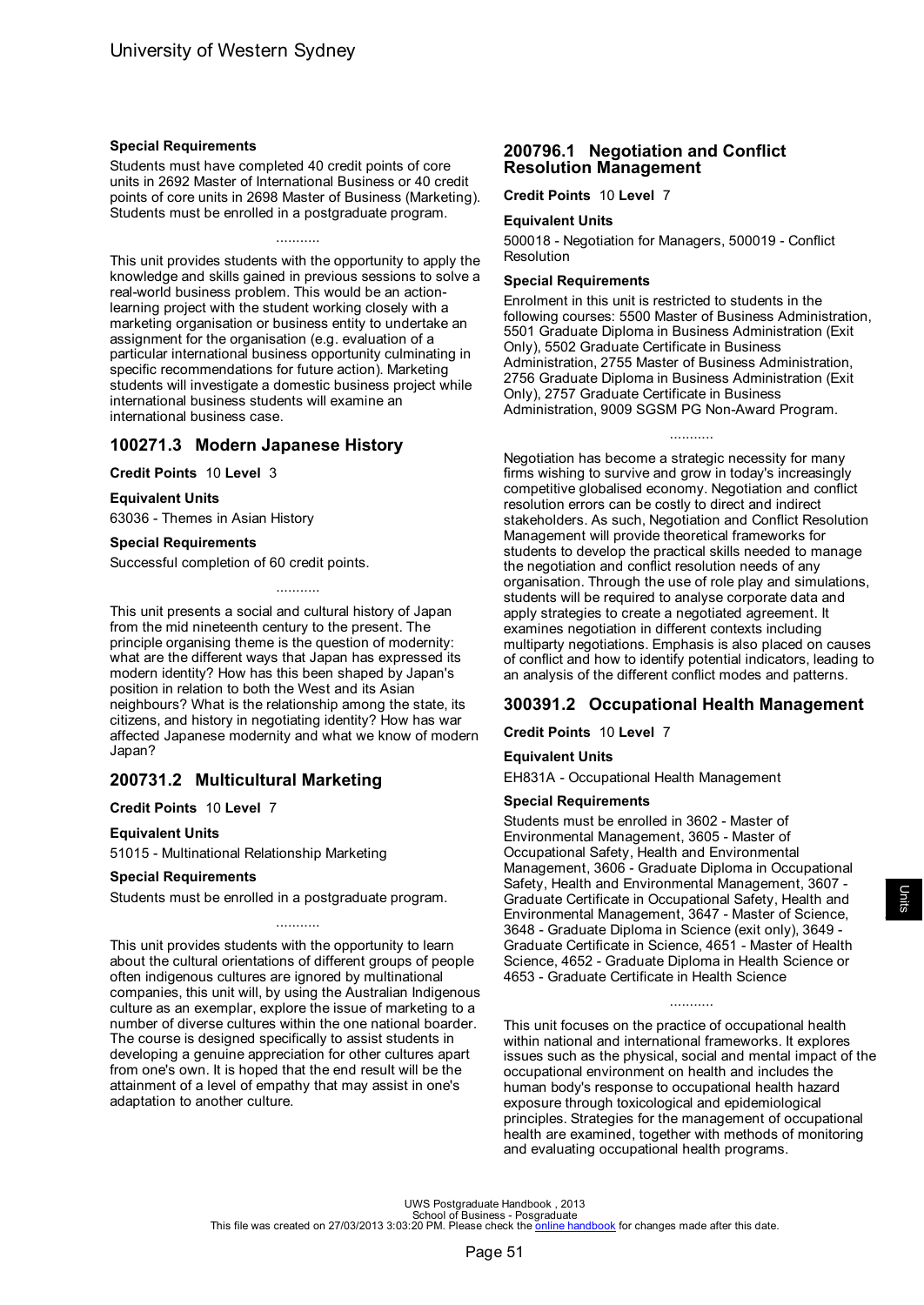# <span id="page-54-0"></span>**200797.1 One Hundred Days**

**Credit Points** 10 **Level** 7

#### **Assumed Knowledge**

Students are expected to have a basic knowledge of project management prior to commencement of this unit.

### **Prerequisite**

**[200790.1](#page-41-0)** Developing Business Expertise

#### **Special Requirements**

Enrolment in this unit is restricted to students in the following courses: 5500 Master of Business Administration, 5501 Graduate Diploma in Business Administration (Exit Only), 2755 Master of Business Administration, 9009 SGSM PG Non-Award Program

...........

This integrative unit focuses on the first one hundred days of a business executive who has commenced in a new management role. Students will gain insights into the challenges facing managers today and develop the skills in leadership and management expertise that were introduced in earlier units. The premise of this unit is that regardless of their level of experience, all managers undertaking new responsibilities need to understand who the key stakeholders are and what the business' personnel practices, financial objectives and marketing strategies are. Students will be given scenarios covering a range of business environments and are expected to problem solve these using the skills and knowledge learned in previous units.

# **200223.2 Operations Management**

**Credit Points** 10 **Level** 7

### **Special Requirements**

Students must be enrolled in a postgraduate program.

This unit replaced by 200782 Business Operations Management from 2012. This unit introduces participants to operations management in a range of organisational and industry contexts. Operations management is an important element of business strategy that touches upon other business functions. Participants will learn about the role and significance of operations management and how it connects to other business functions. They will also learn and apply some quantitative techniques for analysing problems and making recommendations. This unit provides an excellent foundation for further specialist study in operations management but also works well for students in general business programs.

...........

### **200227.2 Performance Measurement and Benchmarking**

**Credit Points** 10 **Level** 7

#### **Special Requirements**

Students must be enrolled in a postgraduate program.

Performance measurement and benchmarking provides firms, managers, and employees with a better

...........

understanding of the strengths and weaknesses of the organisation and its business processes. Performance measures are also a good way for communicating the strategies of the firm throughout the organisation. Furthermore, performance measurement is the first step in planning and implementing quality and productivity in an organisation. The unit offers an opportunity to critically review and apply a range of performance measurements, such as the balanced scorecard approach.

# **200743.2 Philosophical Foundations of Business Research**

**Credit Points** 20 **Level** 7

#### **Special Requirements**

Students must be enrolled in a postgraduate program.

This unit aims to develop a deeper understanding of the theoretical traditions in business research, the philosophy of science that informs research and the methodological approaches in business research. We discuss in depth the assumptions behind two major paradigms: The deductive (quantitative) and the inductive (qualitative) paradigms.

...........

# **CO803A.1 Planning for Retirement (PG)**

**Credit Points** 10 **Level** 7

#### **Special Requirements**

Students wishing to take this unit as an elective need approval from the Course Advisor and must be enrolled in a postgraduate program.

This unit provides an understanding of the complex arrangements associated with the legal and financial aspects of retirement planning. It emphasises analysis of complex recent superannuation changes.

### **CO801A.2 Principles of Financial Planning (PG)**

**Credit Points** 10 **Level** 7

#### **Special Requirements**

Students wishing to take this unit as an elective need approval from the Course Advisor and must be enrolled in a postgraduate program within the School of Business.

...........

This introductory unit describes the nature and process of financial planning within the Australian economic and taxation environment. A range of investment products are introduced, along with an elementary exposure to risk management, retirement planning and estate planning. These issues will be extended in later units.

### **CO802A.2 Principles of Investment Planning (PG)**

**Credit Points** 10 **Level** 7

#### **Special Requirements**

Students wishing to take this unit as an elective need approval from the Course Advisor and must be enrolled in a postgraduate program.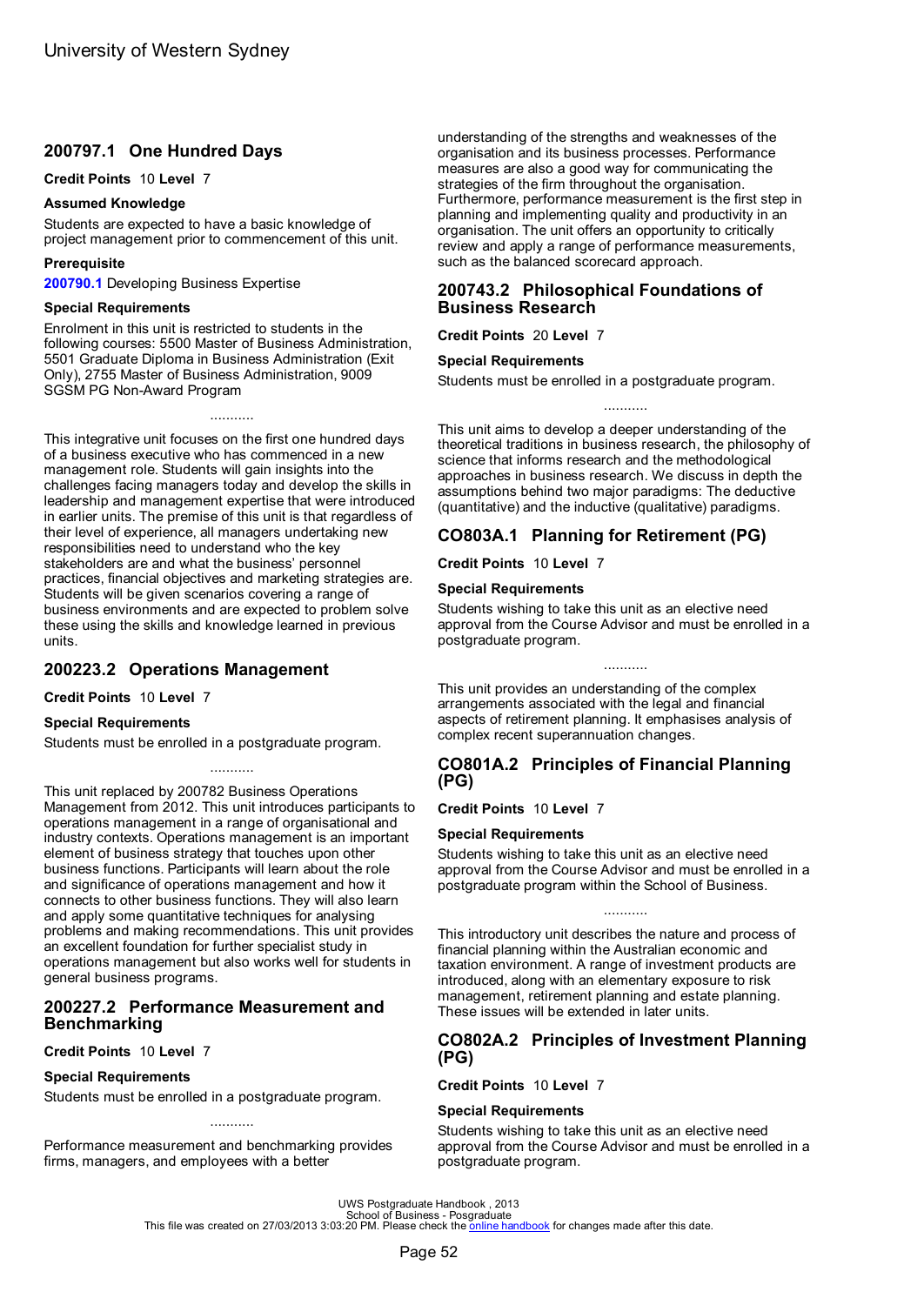<span id="page-55-0"></span>This unit introduces basic concepts of risk and return in relation to investment planning. Various investment vehicles are covered including shares, fixed interest investments and real estate.

...........

# **CO813A.3 Project**

**Credit Points** 10 **Level** 7

#### **Assumed Knowledge**

Knowledge of all of the disciplines of property.

#### **Special Requirements**

Students must be enrolled in the Masters property program. ...........

Project is the integrating capstone unit, which brings together the skills that property students have developed during the course in preparing a high quality professional property industry report. The unit encourages property students to demonstrate their ability to solve multidisciplinary problems in relation to current and future property issues. The unit will also allow students to critically evaluate issues in the property industry to determine and assess potential property industry implications. The topics are determined from year to year by discussions between the individual student, the unit coordinator and the student's chosen supervisor.

# **51240.3 Project Management**

**Credit Points** 10 **Level** 7

#### **Special Requirements**

Students must be enrolled in a postgraduate program.

This unit introduces students to the philosophy, tools and techniques for effectively managing projects in an organisation. Learning activities focus particularly on case analysis; cases of success and of failure. Participants will be required to apply lessons from cases to real-world examples in ways that are relevant to their future careers. Topics include organisational strategy and project selection, identification of stakeholder needs, project definition, tools and techniques, human resource issues, team management, project planning ,developing networks, scheduling and control, resource allocation and control, cost analysis and budgetary control, and determinants of project success and project failure.

...........

# **101417.2 Project Seminar and Proposal**

### **Credit Points** 20 **Level** 5

#### **Assumed Knowledge**

Students must have completed third Year of the undergraduate program (or equivalent) in the Fine Arts, Electronic Arts, Contemporary Arts, Music, Performance, Communication or Design (Visual Communication) Bachelor degrees.

### **Corequisite**

**[101416.2](#page-40-0)** Creativity: Theory and Practice

### **Equivalent Units**

100640 - Research Project Seminar, 101169 - Honours Thesis Proposal

#### **Special Requirements**

Students must be eligible for admission into the School of Communcation Arts Honours program in order to take this unit. The proposed research must be in an area that can be supervised by a full-time academic staff member of the School of Communication Arts. This is a 20 credit point unit. The equivalent unit 101169 is 20 credit points, and advanced standing for this unit will be automatically granted. The equivalent unit 100640 is a 10 credit point unit, and therefore equivalents will be established with 4th Year Professional Program units offered by the School, e.g. Reading the Contemporary or Communication and Creative Industries. Please see your Course Advisor for further information if applicable.

...........

This unit provides training in practical applications of research in the communication arts. Students delineate project-based research topics in their fields. Students may produce research papers, or focus on projects involving creative practical works with accompanying documentation. Students will work in class and with their supervisor, to propose and create an artistic presentation with comprehensive documentation (including theoretical underpinnings), or propose and submit a research paper. These will include literature surveys or works reviews that demonstrate the students' knowledge of their areas of specialisation. Participation in Research Seminars will give students an opportunity to present work for feedback and critique.

# **MCB617.2 Property Development (V2)**

**Credit Points** 10 **Level** 7

### **Special Requirements**

Students must be enrolled in a postgraduate program.

...........

Property development is an extremely complex activity which involves a vast range of considerations over a wide range of inter related subject areas. It is probably the most complex activity undertaken by property people except perhaps 'active' property management which should incorporate property development activities. The aims of this unit are to provide a wide ranging study of the property development process including such considerations as the objectives, functions, roles and methods of operation of all those involved in the development process, the financial aspects of development, social considerations, taxation aspects, planning matters and others, and to provide students with the opportunity to develop their understanding of and their expertise in the subject.

## **MCB612.2 Property Finance and Taxation**

**Credit Points** 10 **Level** 7

### **Assumed Knowledge**

Basic working knowledge of business and property operations.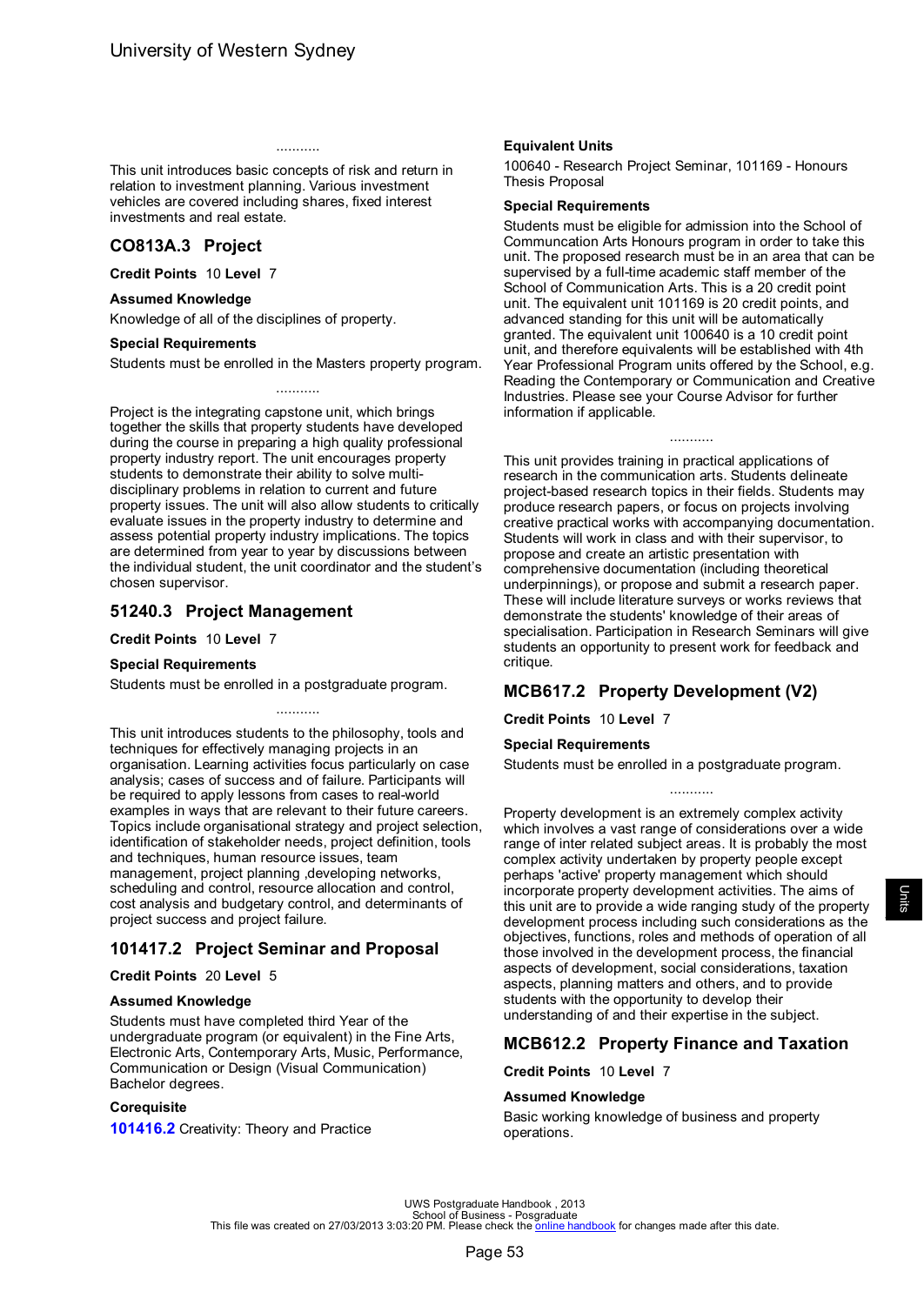#### <span id="page-56-0"></span>**Special Requirements**

Students must be enrolled in a postgraduate program.

This unit is focussed to develop the student's knowledge of finance and taxation with particular reference to the property industry.

...........

## **200696.2 Property Investment Analysis (V2)**

**Credit Points** 10 **Level** 7

#### **Assumed Knowledge**

Students undertaking this unit should have a sound knowledge of the property industry

#### **Equivalent Units**

CO811A - Property Investment Analysis (V2)

#### **Special Requirements**

Students must be enrolled in a postgraduate program.

This unit introduces the concepts of investment analysis in the context of a study of the performance of individual created property investments.

...........

# **CO810A.2 Property Portfolio Analysis**

**Credit Points** 10 **Level** 7

#### **Assumed Knowledge**

Knowledge of property.

### **Special Requirements**

Students must be enrolled in a postgraduate program.

This unit examines the role of property in an investment portfolio, with particular attention given to property portfolio performance analysis and property investment strategy. The performance analysis of both direct and indirect property is also examined to assess the strategic contribution of property to an investment portfolio.

...........

## **200462.3 Public Sector Accounting and Financial Control (PG)**

**Credit Points** 10 **Level** 7

### **Assumed Knowledge**

Bachelor degree with a major in accounting or equivalent.

#### **Special Requirements**

Students wishing to take this unit as an elective need approval from the Course Advisor and must be enrolled in a postgraduate program.

...........

The public sector is a common feature of our modern society. There are a variety of entities in the public sector which account for a large proportion of national output and employment in many countries including Australia. This unit examines the role of government entities in our society, decision-making processes and their accountability structures with an in-depth examination of various

accounting, reporting, auditing, financial management and control techniques used by them.

### **51259.3 Purchasing and Materials Management**

**Credit Points** 10 **Level** 7

#### **Special Requirements**

Students must be enrolled in a postgraduate program.

...........

This unit provides the concepts, tools and techniques needed in purchasing and materials management. It includes purchasing policy and strategy, organising and staffing in purchasing and materials functions, supplier selection and evaluation, price/cost analysis, negotiation skills, inventory management, value analysis and standardisation, purchasing in the international market, government purchasing, and legal aspects of purchasing. These issues are examined in contexts such as the opportunities of globalisation and new information and communication technologies. A key learning strategy is case analysis.

## **51171.2 Real Estate Finance and Investment**

**Credit Points** 10 **Level** 7

#### **Special Requirements**

Students must be enrolled in 2705 Master of Finance, 2702 Master of Applied Finance, 2704 or 2745 Graduate Diploma in Applied Finance, 2708 Graduate Certificate in Applied Finance or 2703 Master of International Trade and Finance

...........

This unit examines real estate/property as an asset class. Sectors considered are industrial, retail, residential, and agricultural/rural. The taxation environment in Australia and in selected overseas countries is examined in detail. The unit considers property performance indices (IPD/PCA Property Index in Australia,and similar property index series in USA, Canada, UK and Europe), lease incentives and effective rentals, unlisted property trusts, and precommitment style property valuation, including the increasing use of DCF-based techniques in the property valuation/appraisal profession in Australia and overseas.

### **200692.2 Research and Communicating Skills for Accounting (PG)**

**Credit Points** 10 **Level** 7

### **Special Requirements**

Students wishing to take this unit as an elective need approval from the Course Advisor and must be enrolled in a postgraduate program.

This unit is designed to assist students enhance their research skills and their ability to make written and oral reports suitable for presentation to employers and clients in a modern business and commercial environment.

...........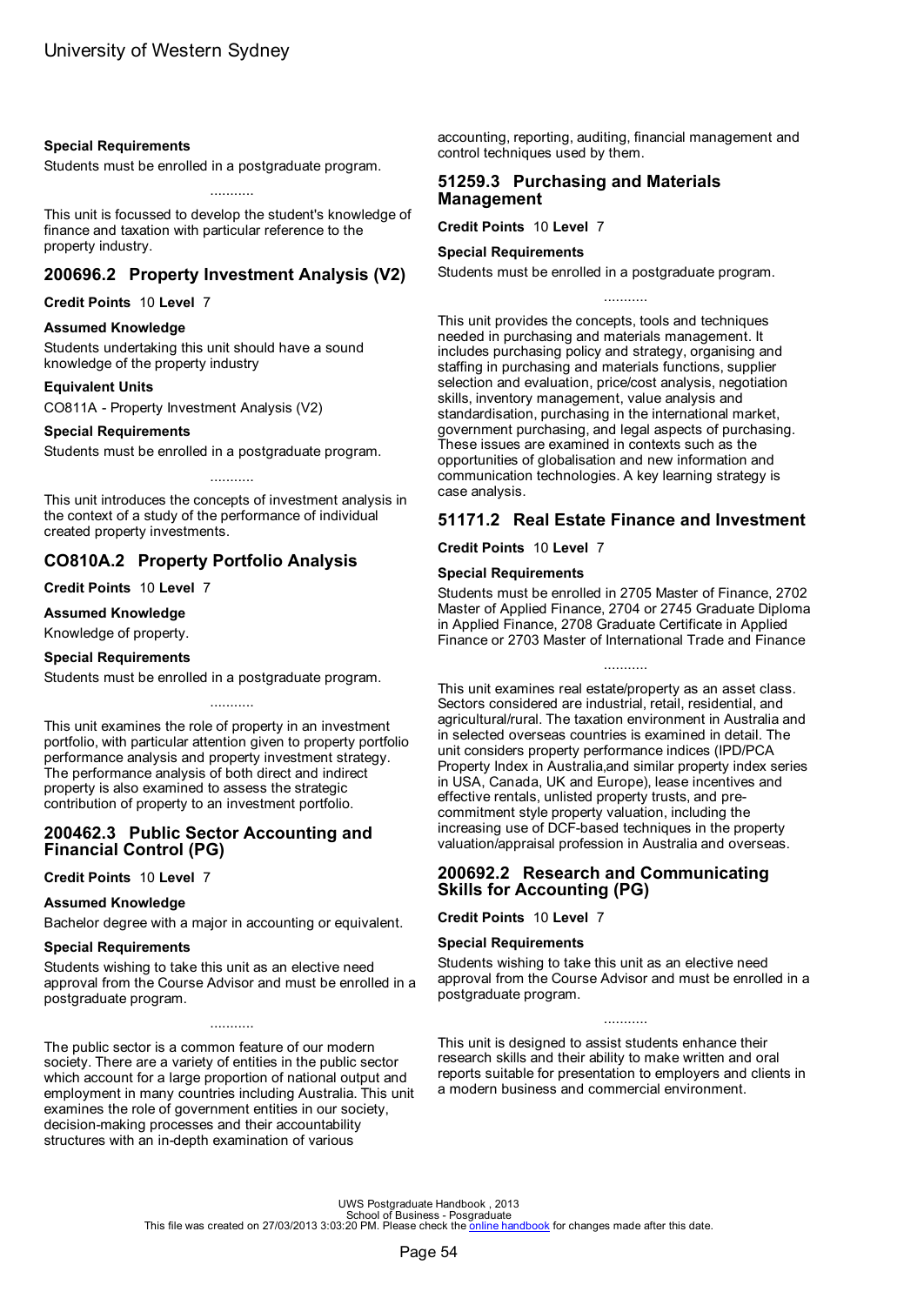### <span id="page-57-0"></span>**400421.2 Research Methods for Humanities and Social Sciences**

#### **Credit Points** 10 **Level** 7

#### **Assumed Knowledge**

Students must be enrolled in a postgraduate program.

### **Equivalent Units**

53220 - Research Methods for Humanities and Social Sciences

...........

In 2013 this unit replaced by 101887 - Research for Practice. This unit provides core research training within a range of postgraduate courses. It requires the completion of four research topics in the following areas: research theory and design (e.g. Epistemology, qualitative & quantitative) specific approaches (e.g. Critical discourse analysis, feminist research); data collection methods (e.g. Interviews, questionnaires) and methods of analysis (e.g. Quantitative & qualitative). This unit is offered in flexible mode according to topic (typically one day's attendance or equivalent per topic). Topics vary each session depending on student demand.

# **200397.2 Revenue Law (PG)**

#### **Credit Points** 10 **Level** 7

#### **Assumed Knowledge**

200433 - Company Law

#### **Prerequisite**

**[200432.2](#page-37-0)** Commercial Law (PG)

#### **Equivalent Units**

51228 - Revenue Law (PG)

#### **Special Requirements**

Students wishing to take this unit as an elective need approval from the Course Advisor and must be enrolled in a postgraduate program within the Schools of Business or Law.

...........

Australian taxation law is complex and varied. This unit briefly introduces the various types of taxes (including Goods and Services Tax) and the overall scheme for the application of taxes in Australia and then focuses on the key provisions of Income Tax Law including the interrelationship of income tax and fringe benefits tax).

## **200721.2 Reward Management**

#### **Credit Points** 10 **Level** 7

#### **Equivalent Units**

51280 - Remuneration Theory and Practice

#### **Special Requirements**

Students must be enrolled in a postgraduate program.

This unit enables employment relations professionals to deploy advanced practitioner skills in specific workplace and institutional contexts. The management and the

...........

negotiation of reward are emphasised. Innovations such as strategic and total reward strategies are critically examined. These innovations relate to the key issues of marketimperatives and fairness, including the balance between collective and individually-determined reward and reward strategies related to performance.

### **300677.2 Safety and Risk Management**

**Credit Points** 10 **Level** 7

#### **Assumed Knowledge**

Recognition that OHS procedures are legislatively required at the workplace and the ability to recognise the need to protect workers from harm at the workplace. Knowledge of the basics of OHS legislation in the students' jurisdiction.

#### **Equivalent Units**

300390 - Safety Management. 300395 - Risk Assessment ...........

This unit provides a critical insight into the theory and practice of managing safety and health at the workplace with a dual focus on risk management and safety management. Students have the opportunity to develop a safety systems approach concentrating on hazard identification, risk assessment and devising control measures incorporating safety management principles. Safety culture and its influence on OHS practice is also detailed. In addition, the unit addresses the legal underpinning of OHS requirements at the workplace. Labour market change and the role of government, unions and employer organisations are also examined. Global perspectives on OHS from various jurisdictions ranging from the USA, Hong Kong and China are also scrutinised.

### **200763.2 Sales Management and Marketing for Hospitality**

#### **Credit Points** 10 **Level** 7

#### **Equivalent Units**

200174 - Strategic Marketing for Tourism and Hospitality

### **Incompatible Units**

200262 - Strategic Marketing for Hospitality and Hotel Management

#### **Special Requirements**

Students must be enrolled in a postgraduate program.

...........

As service provision becomes increasingly important across a number of industries, some firms are moving beyond the idea of providing a service to providing a total customer experience. Managing Service and Experience introduces students to the exciting concepts of management in the service and experience economy. The unit examines the development of the experience economy and the specialist skills required to manage commercial organisations in the emerging experience economy. Key areas which are covered include: the experience economy, the characteristics of service, service development, service evaluation & service improvement.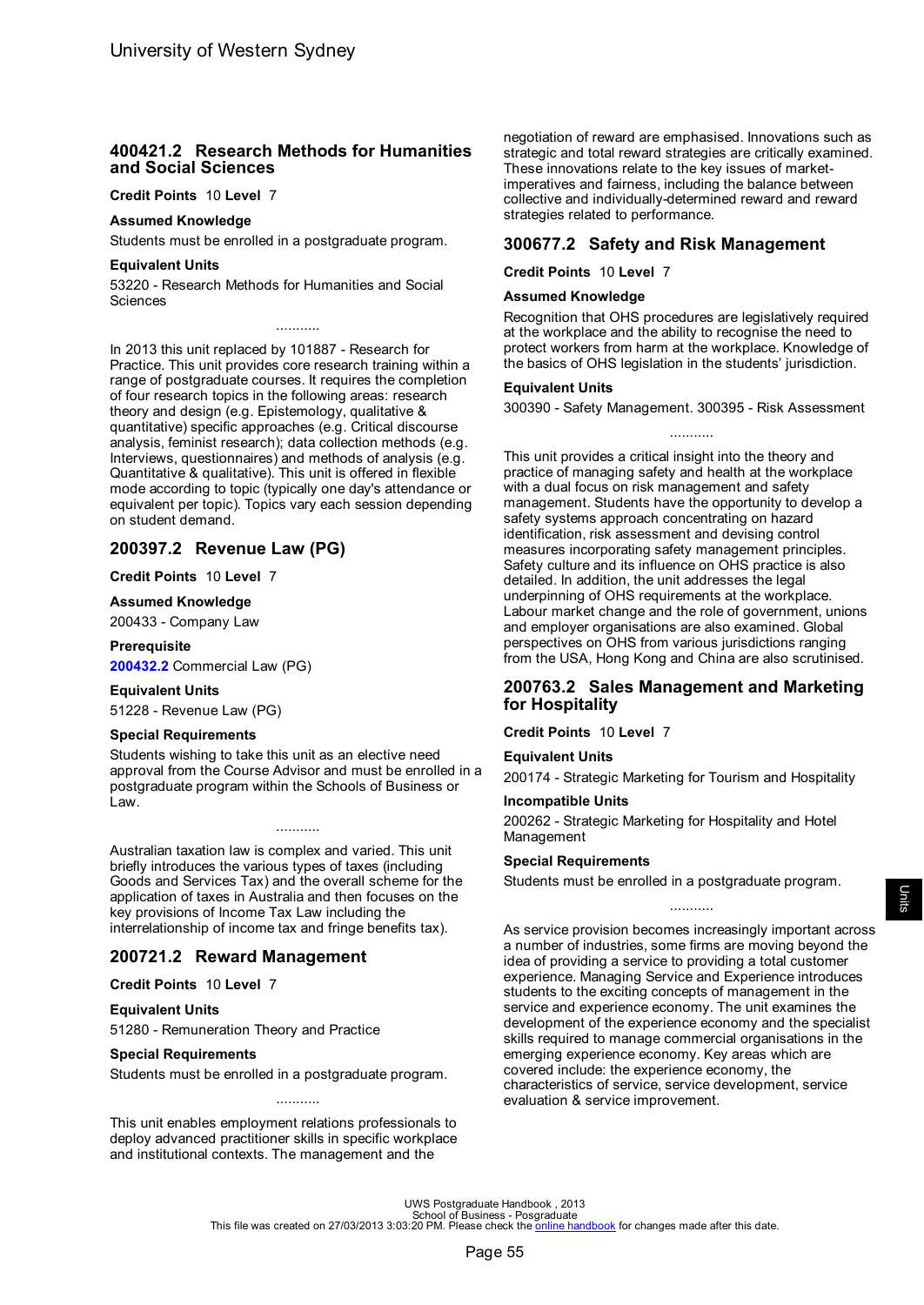# <span id="page-58-0"></span>**51212.2 Security Analysis and Portfolio Theory**

**Credit Points** 10 **Level** 7

### **Special Requirements**

Students must be enrolled in 2705 Master of Finance, 2702 Master of Applied Finance, 2704 or 2745 Graduate Diploma in Applied Finance, 2708 Graduate Certificate in Applied Finance or 2703 Master of International Trade and Finance

...........

This unit examines the valuation of assets, firms and securities. The focus is on the attempt by active investors to identify mispriced securities by projecting the future cash flows of a firm based on pro forma financial statements, translating those projections to values and dividing the firm value among the different security holders of the firm. Students develop their understanding of accounting, finance and economic concepts in this applied unit by building models of a firm and conducting analyses of the equity valuation.

## **200497.2 Social and Environmental Accounting (PG)**

**Credit Points** 10 **Level** 7

#### **Assumed Knowledge**

Bachelor's degree in Accounting

#### **Special Requirements**

Students wishing to take this unit as an elective need approval from the Course Advisor and must be enrolled in a postgraduate program.

...........

This unit reflects the expanding scope of corporate accountability, the rise of corporate environmentalism and the role of stakeholder pressures such as regulation in driving changes to organizational performance measurement and reporting. It provides students with an appreciation of the range of organisational stakeholders and the changing expectations for social and environmental responsibility and accountability. In particular, students will explore issues relating to social and environmental accounting, triple bottom line measurement and disclosures and corporate governance.

# **H7343.1 Special Topic in Accounting A (PG)**

**Credit Points** 10 **Level** 7

### **Special Requirements**

Students wishing to take this unit as an elective need approval from the Course Advisor and must be enrolled in a postgraduate program within the School of Business.

...........

This unit critically studies selected topics in accounting not addressed in detail in other masters units in accounting. The topics addressed relate to one theme. Unit available for masters only.

# **H7344.1 Special Topic in Accounting B (PG)**

**Credit Points** 10 **Level** 7

#### **Special Requirements**

Students wishing to take this unit as an elective need approval from the Course Advisor and must be enrolled in a postgraduate program within the School of Business.

...........

This unit critically studies selected topics in accounting not addressed in detail in other masters units in accounting. The topics addressed relate to one theme. Unit available for masters only.

## **200424.3 Statistics for Accountants (PG)**

**Credit Points** 10 **Level** 7

#### **Assumed Knowledge**

Mathematics to the HSC level.

#### **Equivalent Units**

51268 - Statistics

#### **Special Requirements**

Students must be enrolled in a postgraduate program within the Schools of Business or Law.

...........

Statistics for Accountants introduces the basic concepts and techniques for statistical inference and decision making in a business context.

## **51109.3 Strategic Analysis and Decision-Making**

**Credit Points** 10 **Level** 7

#### **Incompatible Units**

U51050 - Strategic Management

#### **Special Requirements**

Students must be enrolled in a postgraduate program.

Strategic management processes determine the direction of an enterprise and its viability in the light of the changes in its environments. This unit examines strategic management processes, recognising the interests of stakeholders and a range of external and internal constraints. It critically examines the major theoretical approaches to strategy and emerging trends. A strong emphasis is on the application of knowledge to industry and organisational contexts relevant to the student. Participants research and analyse how decision-making processes, leadership, and organisational politics impact on the strategy process. A dynamic, contingent and contested view of contemporary strategic management processes is presented.

...........

## **51173.2 Strategic Bank Management**

**Credit Points** 10 **Level** 7

### **Assumed Knowledge**

200426 - Corporate Finance and 51166 - Credit and Lending Decisions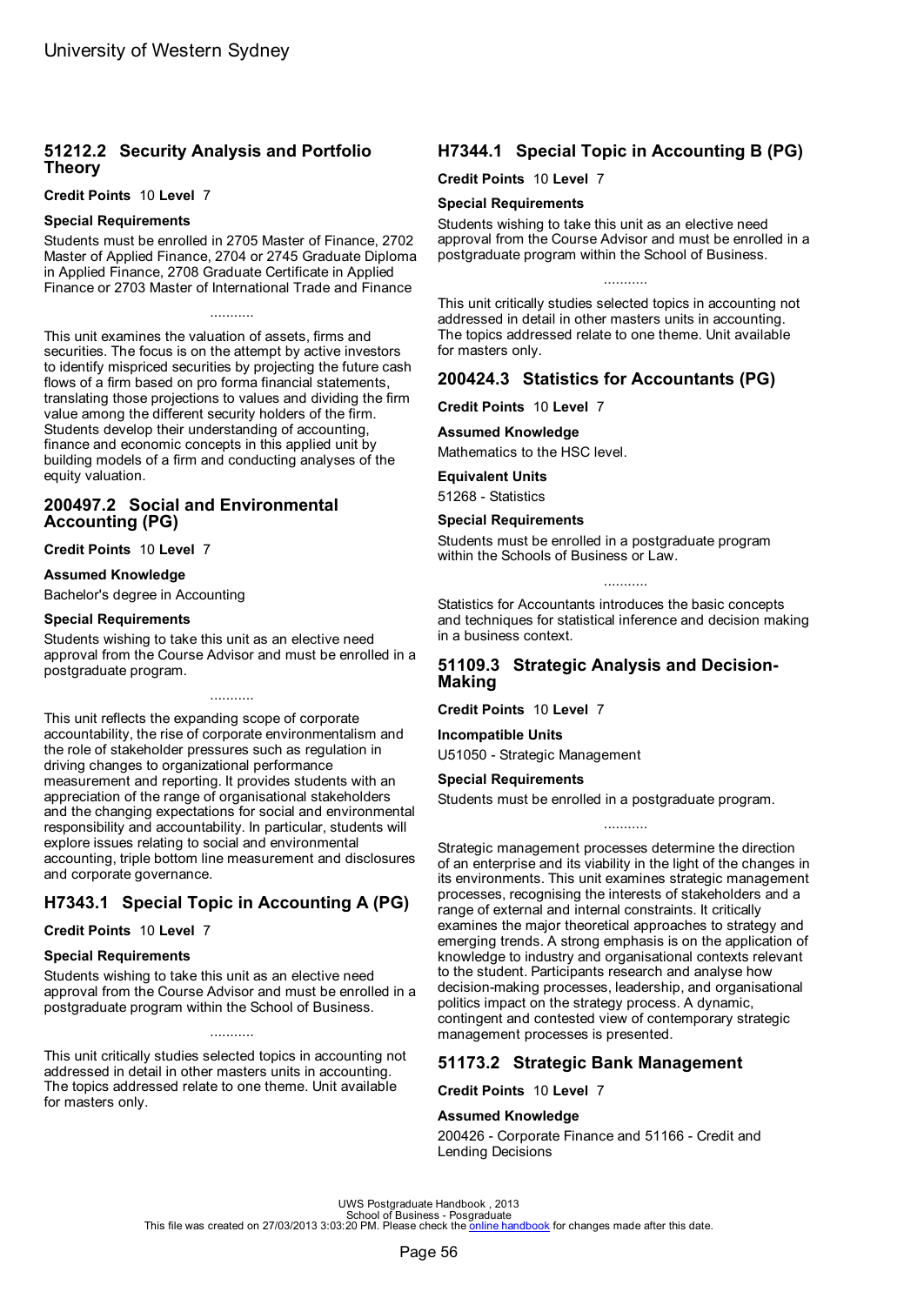#### <span id="page-59-0"></span>**Prerequisite**

**51165.1** Financial Institution Management

### **Special Requirements**

Students must be enrolled in 2705 Master of Finance, 2702 Master of Applied Finance, 2704 or 2745 Graduate Diploma in Applied Finance or 2708 Graduate Certificate in Applied Finance.

This unit examines a range of contemporary issues facing financial services firms in the twenty-first century. The unit provides an in-depth examination of changing demands and needs of the various stakeholders of financial services firms and a major emphasis is put on the evaluation and analysis of resulting implications. For each identified issue, major conclusions are drawn and strategies developed to deal with the associated challenges and opportunities for management. Special topics are covered in line with pertinent events in the industry.

# **200722.2 Strategic Employment Relations**

#### **Credit Points** 10 **Level** 7

#### **Assumed Knowledge**

Knowledge of human resource management and industrial relations from studying at least 40 credit points at the postgraduate level.

#### **Incompatible Units**

46519 - Employment Relations Strategy and Change.

#### **Special Requirements**

Students must be enrolled in a postgraduate program.

...........

This capstone unit aims for students to acquire the skills, knowledge and understanding of the challenges of managing people strategically in complex and turbulent environments. The unit examines theories on business strategy, strategic management, human resource strategy and industrial relations strategy. The use of knowledge of HR and IR in strategic analysis and evaluation for transforming the people management function is explained. Management practice is considered through examining ways of acting strategically relative to tendencies for the human resource function to become mired in tactical responses. The tools and techniques for analysing, implementing and evaluating strategy are emphasised.

## **200794.1 Strategic Management**

**Credit Points** 10 **Level** 7

#### **Equivalent Units**

51109 - Strategic Analysis and Decision Making

#### **Special Requirements**

This is an integrated studies unit. It is expected that students would have completed 70 cps before commencing this unit. Enrolment in this unit is restricted to students in the following courses: 5500 Master of Business Administration, 5501 Graduate Diploma in Business Administration (Exit Only), 5502 Graduate Certificate in Business Administration, 2755 Master of Business Administration, 2756 Graduate Diploma in Business

Administration (Exit Only), 2757 Graduate Certificate in Business Administration, 9009 SGSM PG Non-Award Program.

Strategic Management integrates business functional knowledge. The practical approach provides opportunities to use a range of strategic analysis tools and to engage in problem-solving (individually and collaboratively). Simulated strategic decision-making that includes data interpretation and generating options requires exercise of communication, research, and information literacy capabilities. This unit will allow MBA graduates to interpret data, generate strategic options and contribute to strategic decision-making in a number of organisational contexts.

...........

### **200422.2 Strategic Management Accounting (PG)**

**Credit Points** 10 **Level** 7

#### **Assumed Knowledge**

Bachelor's degree in Accounting

#### **Special Requirements**

Students wishing to take this unit as an elective need approval from the Course Advisor and must be enrolled in a postgraduate program.

...........

Contemporary management accounting systems (MAS) have been criticized for providing misleading information in changing operational environments. MAS should assist operations management with performance measures that reflect new technologies and balanced for the organizational stakeholders. This unit examines the roles of management accounting and the impact of changes on those roles. It also examines various aspects MAS design to link the organizational strategy formulation to management control.

# **200777.1 Strategic Technology Management**

**Credit Points** 10 **Level** 7

#### **Equivalent Units**

H7104 - Strategic Technology Management

#### **Special Requirements**

Students must be enrolled in a postgraduate program.

...........

This unit provides participants with an understanding of the diverse and complex issues surrounding the strategic management of technology. Special emphasis will be placed on the basic concepts and theories that will be needed to understand, anticipate, acquire, and use technology strategically for attaining a competitive edge in the market. The unit is of particular relevance to managers, engineers, technologists, and scientists who have, or will have, responsibilities for managing technological change and innovation.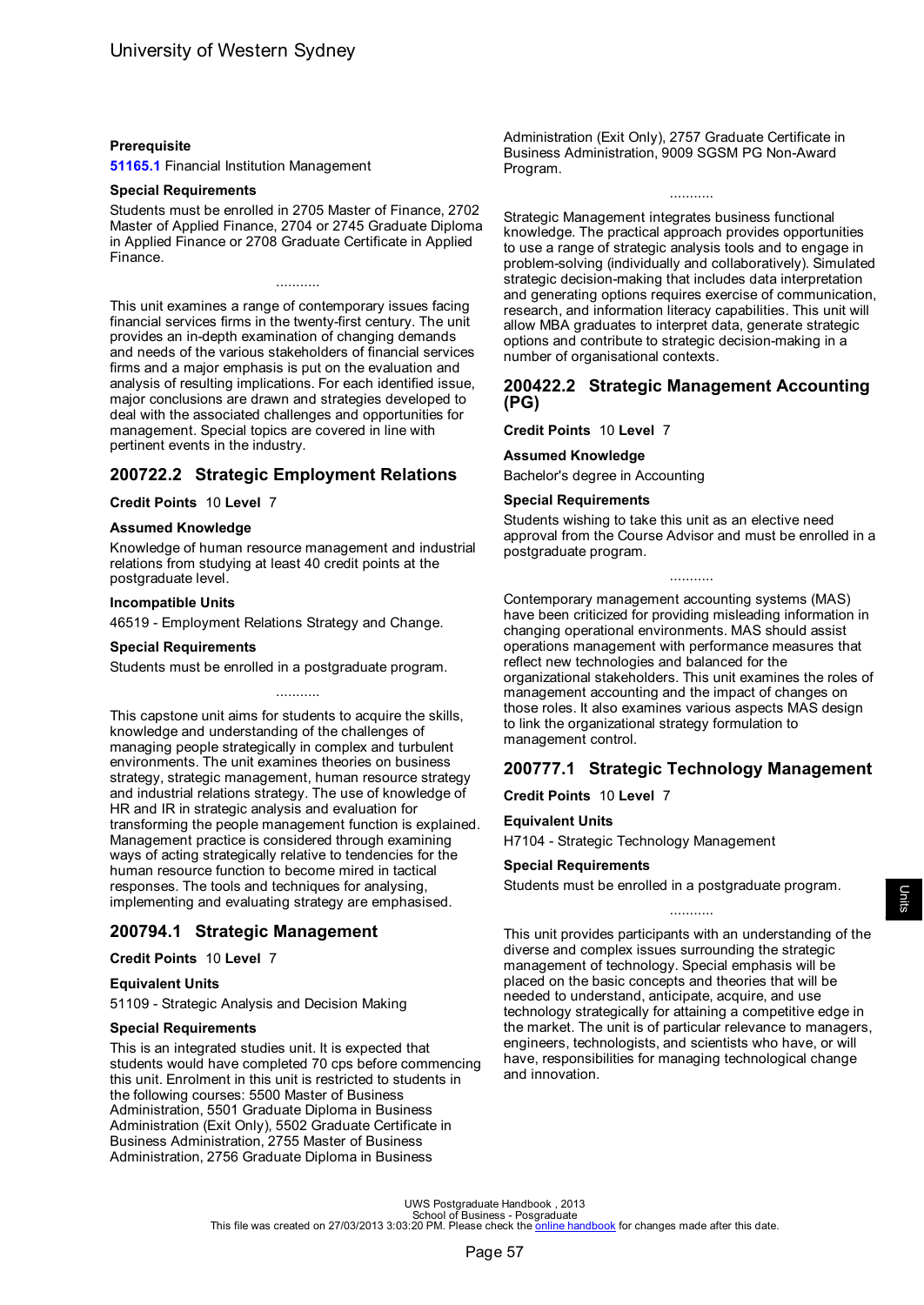# <span id="page-60-0"></span>**H7104.3 Strategic Technology Management**

#### **Credit Points** 10 **Level** 7

#### **Special Requirements**

Students must be enrolled in a postgraduate program.

This unit provides participants with an understanding of the diverse and complex issues surrounding the strategic management of technology. Special emphasis will be placed on the basic concepts and theories that will be needed to understand, anticipate, acquire, and use technology strategically for attaining a competitive edge in the market. The unit is of particular relevance to managers, engineers, technologists, and scientists who have, or will have, responsibilities for managing technological change and innovation.

# **200734.2 Strategic Value Creation**

#### **Credit Points** 10 **Level** 7

### **Equivalent Units**

51006 - Promotion Management, 200231 - Promotion and Advertising Overseas

#### **Special Requirements**

Students must be enrolled in a postgraduate program.

This unit focuses on a holistic approach to creating value through the brand building process and including integrated marketing communication strategies. The main objective of the unit is to address the value creation process and the central role that brands play as the mechanism for value creation and communication with interest groups (consumers, employees and other stakeholders). This unit will also cover corporate communications and new media as means of value creation strategies.

...........

# **200329.3 Supply Chain Management**

#### **Credit Points** 10 **Level** 7

#### **Special Requirements**

Students must be enrolled in a postgraduate program.

...........

The movement of product from suppliers through to transformation at a factory and then on forward to distributors and customers is an expensive process. The ability of the manager to balance these costs against increasing customer service expectations and to integrate the complex network of business relationships of the organisation is essential. Supply chain management goes beyond operational and logistical issues to cross-functional integration of key business processes both within the organisation and across the external network of organisations that comprise the supply chain. Managing the supply chain in the context of globalisation and increasing international trade provides opportunities for delivering value to customers. Case studies are a key learning strategy.

## **AC808A.1 Taxation Planning and Implications (PG)**

#### **Credit Points** 10 **Level** 7

#### **Special Requirements**

Students must be enrolled in 2705 Master of Finance, 2702 Master of Applied Finance, 2704 or 2745 Graduate Diploma in Applied Finance, 2708 Graduate Certificate in Applied Finance or 2703 Master of International Trade and Finance

...........

This unit provides an overview of complex tax areas which affect financial planning. It explores most areas of taxation including identifying income and deductions as well Capital Gains Tax and GST. It concludes with an analysis of tax avoidance issues as they affect financial planners.

# **200783.1 The Business Environment**

**Credit Points** 10 **Level** 7

#### **Incompatible Units**

200223 - Operations Management, 200425 - Economics (PG), 200782 - Business Operations Management, 200726 - Information for Business, 51026 - International Business Environment

#### **Special Requirements**

Enrolment in this unit is restricted to students in the following courses: 5500 Master of Business Administration, 5501 Graduate Diploma in Business Administration (Exit Only), 5502 Graduate Certificate in Business Administration, 2755 Master of Business Administration, 2756 Graduate Diploma in Business Administration (Exit Only), 2757 Graduate Certificate in Business Administration, 9009 SGSM PG Non-Award Program.

...........

This unit introduces students to different aspects of the business environment so they develop a general understanding of a wide range of topics within the field of commerce. Management, marketing, legal and economic perspectives are explored as components of business structures taking into account the interactions between political, social, and fiscal enviroments. It is recommended that students undertake this unit in their first quarter of study.

### **200762.2 The International Hospitality Industry**

**Credit Points** 10 **Level** 7

### **Equivalent Units**

200347 - The Tourism System, 200258 - The Hospitality Industry

### **Special Requirements**

Students must be enrolled in a postgraduate program.

International hospitality, including hotels, leisure, and allied services, is an increasingly important component of the global economy in the transition from a commodity-based economy to the 'experience economy'. The unit examines the development of the concept of hospitality and the

...........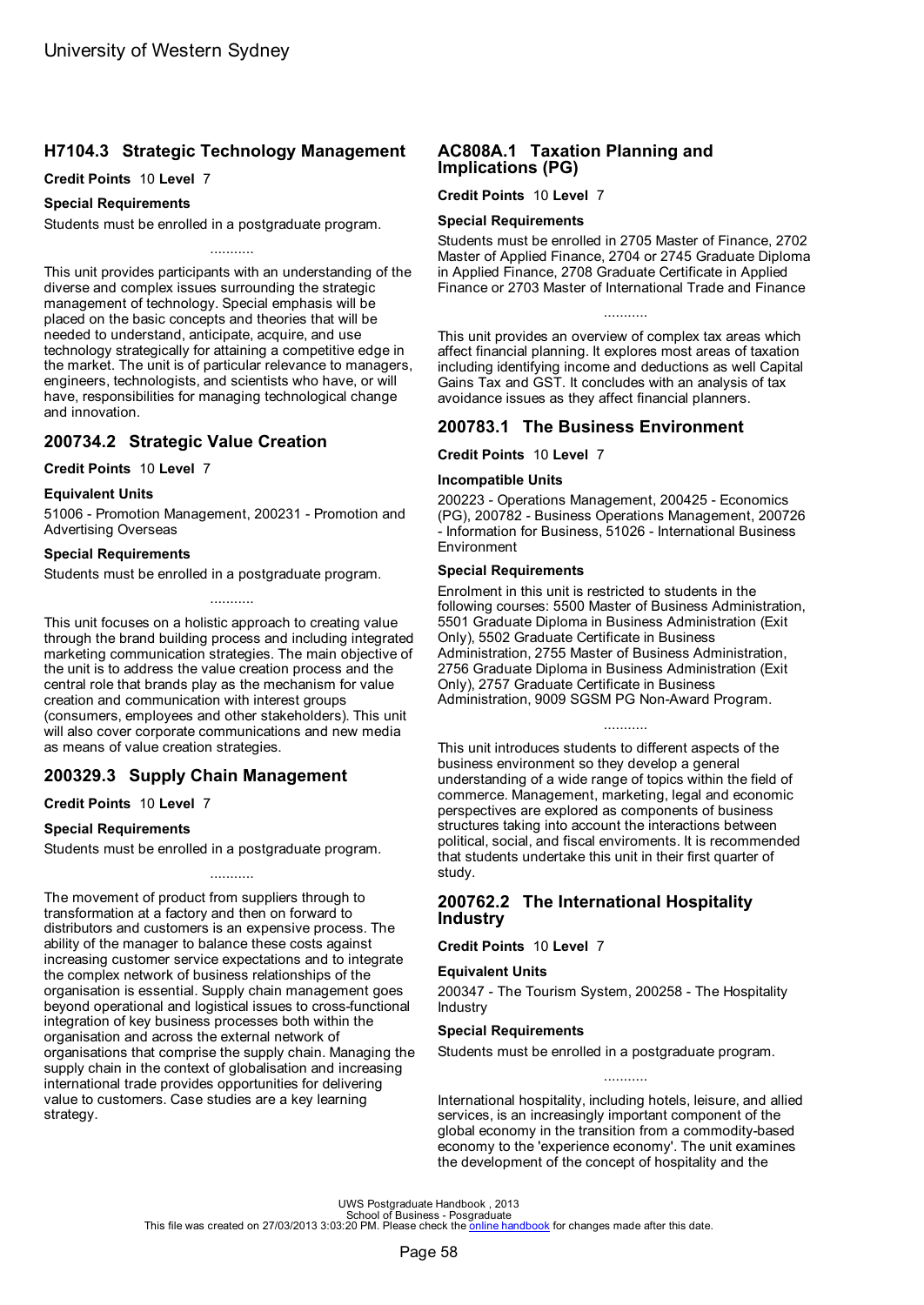<span id="page-61-0"></span>commercial provision of hospitality services. The industry's economic and social significance is evaluated. This unit canvasses many facets of the industry to help graduates assess and understand new trends relative to the historical and global evolution of the industry in its varied social and economic contexts. Skills in cross-cultural communication required by managers are examined, with opportunities for practice.

# **100926.3 The Language of the Law**

**Credit Points** 10 **Level** 7

### **Equivalent Units**

A7528 - The Language of the Law

This unit aims to develop in students an understanding of the intricacies of the language of the law when used in written documents and mainly in the context of the courtroom. It will provide students with a historical overview of the development of Law English, its aims and purposes and its current uses. Special emphasis will be placed on the implications of legal language on legal translations and court interpreting, but the unit is suitable for monolingual students interested in the language of the law.

...........

# **CO809A.2 The Property Environment**

### **Credit Points** 10 **Level** 7

### **Special Requirements**

Students must be enrolled in a postgraduate program.

This unit is part of the foundation for the other property units in the Master of Commerce course. Students will develop an understanding of the property industry and its role in the investment context, as well as the collection and analysis of property data. The areas of markets, institutional property portfolios, the role of Government policy, and the controls that effect development will all be studied.

...........

#### **200464.2 The Role of Accounting in Corporate Governance (PG)**

**Credit Points** 10 **Level** 7

## **Assumed Knowledge**

Undergraduate or equivalent degree in Accounting

#### **Special Requirements**

Students wishing to take this unit as an elective need approval from the Course Advisor and must be enrolled in a postgraduate program.

...........

Good corporate governance is crucial to the sound functioning of the economic systems. Not only has the topic succeeded in attracting much attention to adopt best practices in improving corporate performance and sustainable economic growth, but also it has drawn attention to the importance of high level of transparency and accountability to the various stakeholders. This unit is concerned with the role of accounting and auditing in the corporate governance process.

# **500001.3 Value Chain Management**

**Credit Points** 10 **Level** 7

#### **Equivalent Units**

U51049 - Operations Management and Leadership

### **Incompatible Units**

200223 - Operations Management

### **Special Requirements**

Students must be enrolled in 5500 Master of Business Administration, 5501 Graduate Diploma in Business Administration, 5502 Graduate Certificate in Business Administration or 9009 SGSM PG Non-Award Program.

...........

Value Chain Management introduces the management of operations in the value chain for many industry sectors (including services, public sector, manufacturing and distribution). The objective is to equip future managers with an ability to analyse value creation and business performance in a range of situations. The knowledge and analytical skills developed will facilitate consideration and appropriate management of the operational and supply chain issues of many aspects of business that participants will encounter in later MBA units and in their organisations. Learning activities emphasise case analysis and reflection, as well as quantitative techniques that can support decisionmaking and evaluation.

### **100294.3 Warlords, Artists and Emperors: Power and Authority in Premodern Japan**

**Credit Points** 10 **Level** 3

#### **Special Requirements**

Successful completion of 60 credit points.

This unit will look at the historical heritage of Japan that is central to contemporary Japanese identity and culture. The historical heritage considered includes Zen, samurai culture, Japanese artistic achievement, the Emperor, who still pays respect to 'the Divine ancestors' on ceremonial occasions, "great" Buddhist temples, Shinto, Shogun, the court, religion, military lords and warlords. The unit explores Japan's historical heritage in relation to industries and institutions, such as the tourist industry and investigates how power, authority, and art are linked?

...........

# **200723.2 Work, Society and Labour Markets**

**Credit Points** 10 **Level** 7

### **Incompatible Units**

47021 - Work and Society.

Society shapes work and labour markets, but society in turn is influenced by work and labour markets. Key factors are dominant social values and norms as well as economic, technological, demographic and political changes. This unit equips students to analyse and respond effectively to these interactions and changes in a range of contexts. A key theme is the changing patterns and nature of work (paid and unpaid), workforce participation, and the impact on

...........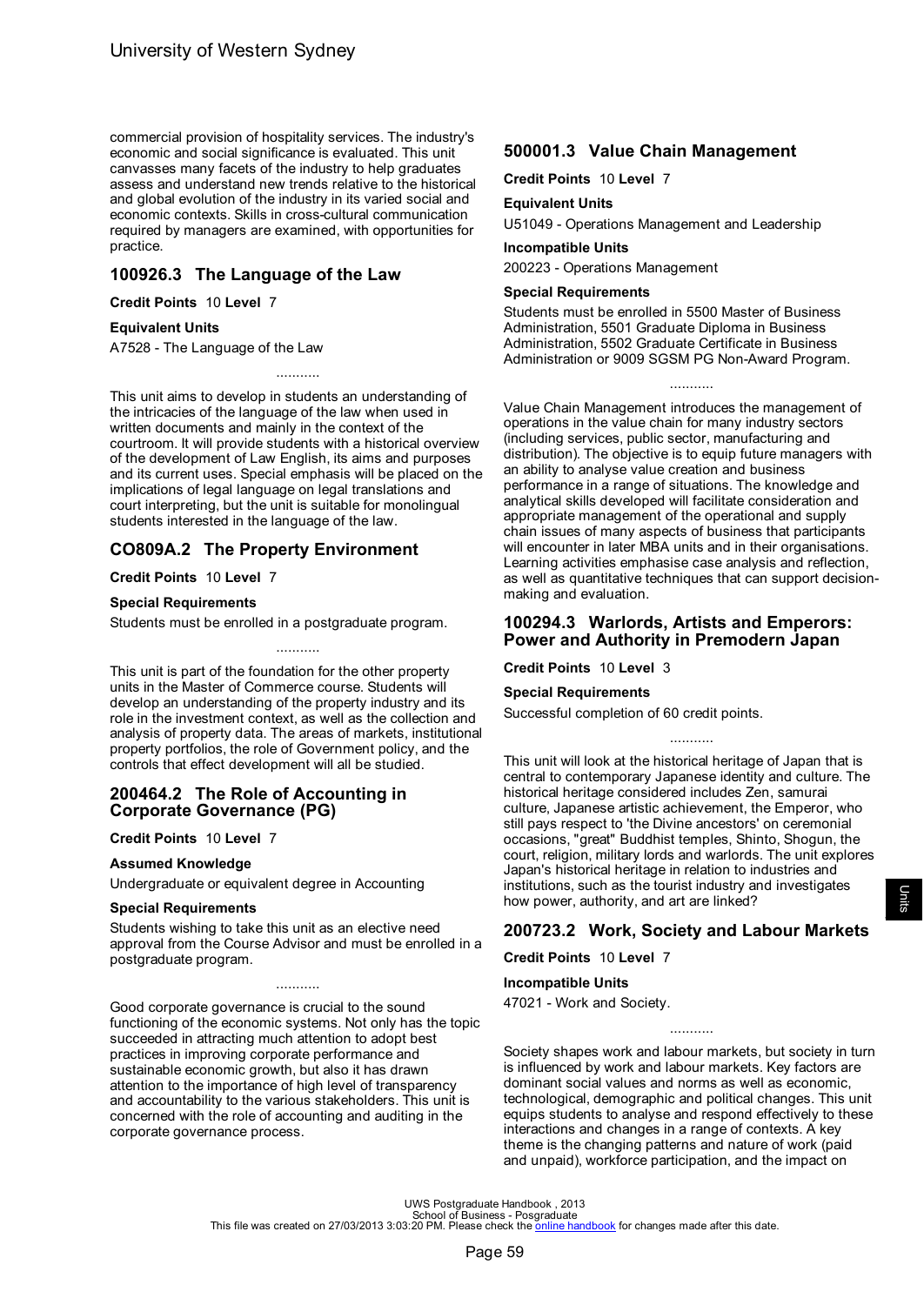<span id="page-62-0"></span>stakeholders such as individuals, families and communities. Future trends and directions in relation to work, society and labour markets are explored.

## **200724.2 Workforce Planning**

**Credit Points** 10 **Level** 7

### **Special Requirements**

Students must be enrolled in a postgraduate program.

...........

In an era of globalisation and economic and social change, workforce planning is a strategic tool, both for the management of organisations and human resource strategy, and for broader issues of public policy and economic development. The unit is designed to enable employment relations professionals to plan for building organisational capability. Planning for demographic changes, skill shortages and economic shocks is crucial for managing risk and growing organisations, but makes planning more difficult and complex. The aim is for managers to influence organisations by demonstrating the vital importance of planning in relation to sustainability and to undertake planning using quantitative tools.

# **200725.2 Workplace Management Dynamics**

**Credit Points** 10 **Level** 7

#### **Incompatible Units**

200359 - Dynamics of Workplace Management, 51031 - Managing Diversity.

### **Special Requirements**

Students must be enrolled in a postgraduate program.

Workplace interactions are dynamic, fluid and responsive to changing economic, social and political circumstances. Adopting a critical approach, the focus is on the concerns of managers and employees in their day-to-day interactions. The unit explores the impact of organisational and socioeconomic change on organisations with emphasis on the impact of the new forms of work and technology, economic developments, diversity and cross-cultural communication. Dynamics equips business students with the ability to analyse and manage a changing business environment, appropriate for careers in Australia and internationally.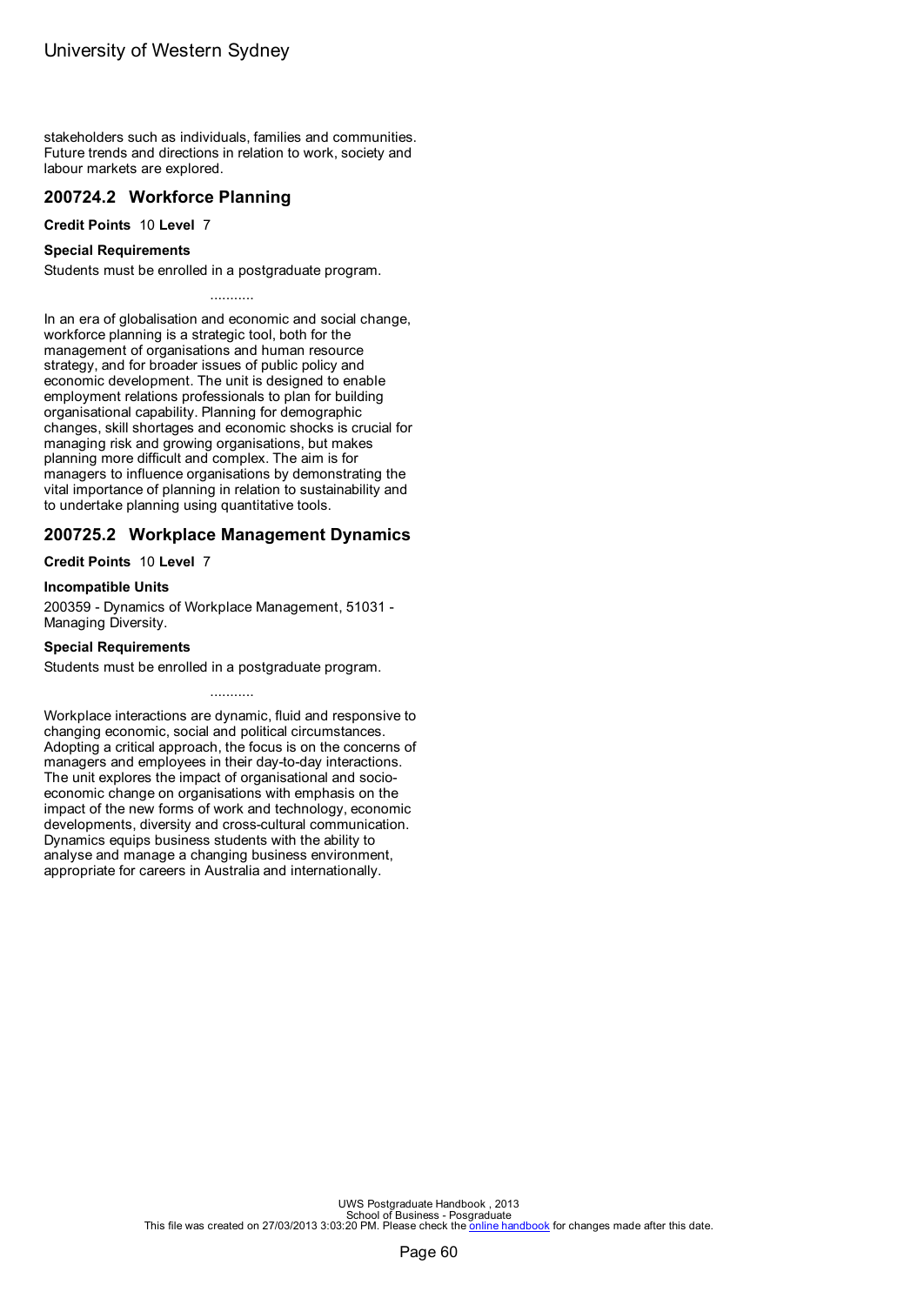### **Index for courses by course code order**

| Course | <b>Description</b>                                                                       | Page |
|--------|------------------------------------------------------------------------------------------|------|
| 2601.2 | Master of Commerce (Human Resource<br>Management & Industrial Relations)                 | 19   |
| 2602.2 | Graduate Diploma in Human Resource<br>Management and Industrial Relations (exit<br>only) | 20   |
| 2603.4 | Graduate Certificate in Human Resource<br>Management and Industrial Relations            | 21   |
| 2615.3 | Master of Business (Engineering<br>Management)                                           | 9    |
| 2617.3 | Graduate Certificate in Business<br>(Engineering Management)                             | 10   |
| 2624.3 | Master of Business (Operations<br>Management)                                            | 12   |
| 2626.3 | Graduate Certificate in Business<br>(Operations Management)                              | 13   |
| 2631.3 | Master of Business and Commerce                                                          | 7    |
| 2632.2 | Graduate Diploma in Business and                                                         | 8    |
|        | Commerce (exit only)                                                                     |      |
| 2633.2 | Graduate Certificate in Business and                                                     | 8    |
|        | Commerce (exit only)                                                                     |      |
| 2655.2 | Graduate Certificate in Business                                                         | 5    |
| 2671.1 | Master of Commerce (Financial Planning)                                                  | 18   |
| 2686.3 | Graduate Certificate in Accounting                                                       | 2    |
| 2687.2 | Graduate Diploma in Accounting                                                           | 1    |
| 2688.2 | Master of Commerce (Accounting)                                                          | 17   |
| 2689.2 | Master of Professional Accounting                                                        | 26   |
| 2690.1 | Graduate Certificate in Commerce (Financial                                              | 18   |
|        | Planning)                                                                                |      |
| 2691.3 | Master of Accountancy                                                                    | 1    |
| 2698.4 | Master of Business (Marketing)                                                           | 11   |
| 2700.3 | Graduate Certificate in Marketing                                                        | 11   |
| 2702.1 | Master of Applied Finance                                                                | 3    |
| 2703.2 | Master of International Trade and Finance                                                | 26   |
| 2705.1 | Master of Finance                                                                        | 23   |
| 2708.2 | Graduate Certificate in Applied Finance                                                  | 4    |
| 2724.3 | Graduate Certificate in Research Studies                                                 | 16   |
| 2725.1 | Master of Commerce (Property Investment                                                  | 21   |
|        | and Development)                                                                         |      |
| 2726.1 | Graduate Diploma in Property Investment                                                  | 22   |
|        | and Development                                                                          |      |
| 2728.4 | Master of International Hospitality and Hotel<br>Management                              | 24   |
| 2729.4 | Graduate Diploma in International<br>Hospitality and Hotel Management (exit only)        | 25   |
| 2730.4 | Graduate Certificate in International                                                    | 25   |
| 2744.1 | Hospitality and Hotel Management<br>Master of Business and Commerce                      | 14   |
|        | (Research Studies)/PhD                                                                   |      |
| 2745.1 | Graduate Diploma in Applied Finance (exit<br>only)                                       | 4    |
| 2746.2 | Master of Professional Accounting<br>(Advanced)                                          | 27   |
| 2749.1 | Master of Business Research Studies (Exit<br>Only)                                       | 15   |
| 2750.1 | Graduate Diploma in Business Studies (Exit<br>Only)                                      | 9    |
| 2751.1 | Graduate Certificate in Business Studies<br>(Exit Only)                                  | 9    |
| 2755.1 | Master of Business Administration                                                        | 5    |
| 2757.1 | Graduate Certificate in Business<br>Administration                                       | 7    |
| 5501.3 | Graduate Diploma in Business<br>Administration (Exit Only)                               | 6    |

| Index |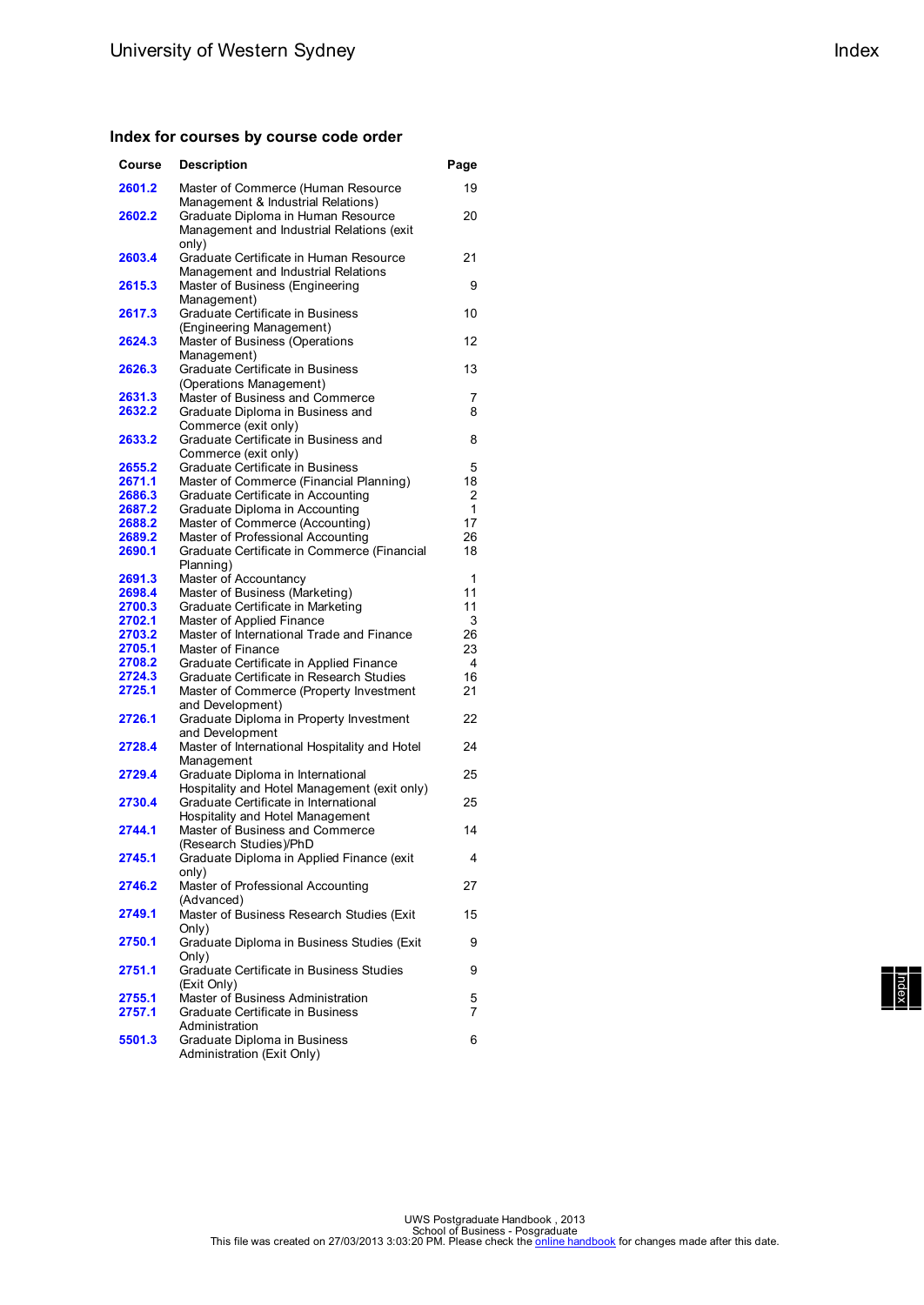### **Index for courses by course description order**

| Course           | <b>Description</b>                                                     | Page     |
|------------------|------------------------------------------------------------------------|----------|
| 2686.3           | Graduate Certificate in Accounting                                     | 2        |
| 2708.2           | Graduate Certificate in Applied Finance                                | 4        |
| 2655.2           | Graduate Certificate in Business                                       | 5        |
| 2617.3           | Graduate Certificate in Business                                       | 10       |
|                  | (Engineering Management)                                               |          |
| 2626.3           | Graduate Certificate in Business                                       | 13       |
|                  | (Operations Management)                                                |          |
| 2757.1           | Graduate Certificate in Business                                       | 7        |
|                  | Administration                                                         |          |
| 2633.2           | Graduate Certificate in Business and                                   | 8        |
| 2751.1           | Commerce (exit only)<br>Graduate Certificate in Business Studies       | 9        |
|                  | (Exit Only)                                                            |          |
| 2690.1           | Graduate Certificate in Commerce (Financial                            | 18       |
|                  | Planning)                                                              |          |
| 2603.4           | Graduate Certificate in Human Resource                                 | 21       |
|                  | Management and Industrial Relations                                    |          |
| 2730.4           | Graduate Certificate in International                                  | 25       |
|                  | Hospitality and Hotel Management                                       |          |
| 2700.3           | Graduate Certificate in Marketing                                      | 11       |
| 2724.3           | Graduate Certificate in Research Studies                               | 16       |
| 2687.2           | Graduate Diploma in Accounting                                         | 1        |
| 2745.1           | Graduate Diploma in Applied Finance (exit                              | 4        |
|                  | only)                                                                  |          |
| 5501.3           | Graduate Diploma in Business                                           | 6        |
|                  | Administration (Exit Only)                                             |          |
| 2632.2           | Graduate Diploma in Business and                                       | 8        |
|                  | Commerce (exit only)                                                   |          |
| 2750.1           | Graduate Diploma in Business Studies (Exit<br>Only)                    | 9        |
| 2602.2           | Graduate Diploma in Human Resource                                     | 20       |
|                  | Management and Industrial Relations (exit                              |          |
|                  | only)                                                                  |          |
| 2729.4           | Graduate Diploma in International                                      | 25       |
|                  | Hospitality and Hotel Management (exit only)                           |          |
| 2726.1           | Graduate Diploma in Property Investment                                | 22       |
|                  | and Development                                                        |          |
| 2691.3           | Master of Accountancy                                                  | 1        |
| 2702.1           | Master of Applied Finance                                              | 3        |
| 2615.3           | Master of Business (Engineering                                        | 9        |
|                  | Management)                                                            |          |
| 2698.4           | Master of Business (Marketing)                                         | 11       |
| 2624.3           | Master of Business (Operations                                         | 12       |
| 2755.1           | Management)<br>Master of Business Administration                       | 5        |
| 2631.3           | Master of Business and Commerce                                        | 7        |
| 2744.1           | Master of Business and Commerce                                        | 14       |
|                  | (Research Studies)/PhD                                                 |          |
| 2749.1           | Master of Business Research Studies (Exit                              | 15       |
|                  | Only)                                                                  |          |
| 2688.2           | Master of Commerce (Accounting)                                        | 17       |
| 2671.1           | Master of Commerce (Financial Planning)                                | 18       |
| 2601.2           | Master of Commerce (Human Resource                                     | 19       |
|                  | Management & Industrial Relations)                                     |          |
| 2725.1           | Master of Commerce (Property Investment                                | 21       |
|                  | and Development)                                                       |          |
| 2705.1           | Master of Finance                                                      | 23       |
| 2728.4           | Master of International Hospitality and Hotel                          | 24       |
|                  | Management                                                             |          |
| 2703.2           | Master of International Trade and Finance                              | 26       |
| 2689.2<br>2746.2 | Master of Professional Accounting<br>Master of Professional Accounting | 26<br>27 |
|                  | (Advanced)                                                             |          |
|                  |                                                                        |          |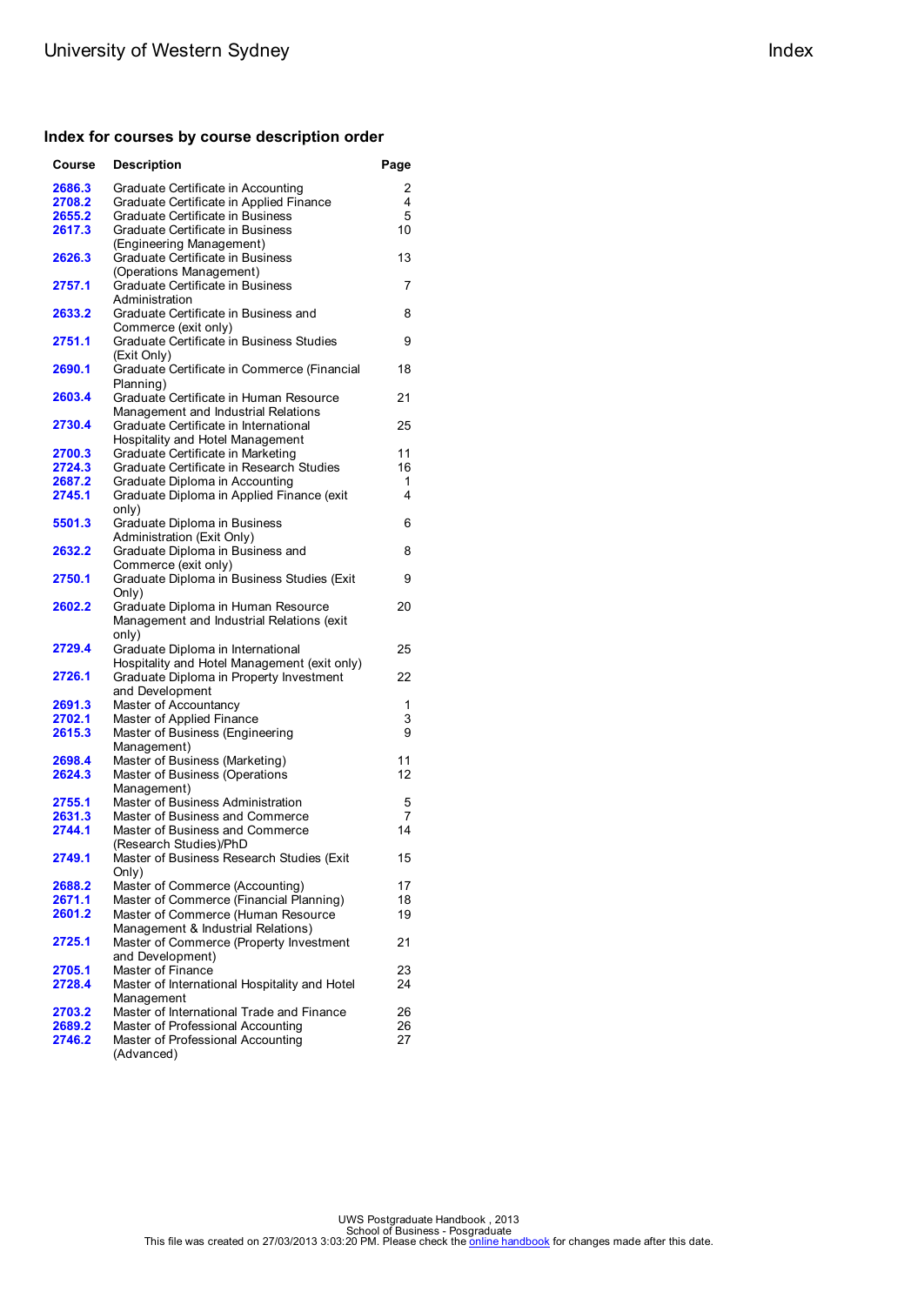### **Index for unit sets by unit sets code order**

| <b>Unit Set</b> | <b>Description</b>                                           | Page |
|-----------------|--------------------------------------------------------------|------|
| <b>SP2000.1</b> | Property Investment                                          | 29   |
| SP2001.1        | Marketing                                                    | 29   |
| SP2002.1        | Human Resource Management and<br><b>Industrial Relations</b> | 29   |
| SP2003.1        | Accounting                                                   | 29   |
| SP2004.1        | Finance                                                      | 29   |
| SP2005.1        | Operations Management                                        | 29   |
| SP21000.1       | <b>Funds Management</b>                                      | 30   |
| SP21001.1       | Banking                                                      | 30   |
| SP2706.1        | Treasury                                                     | 30   |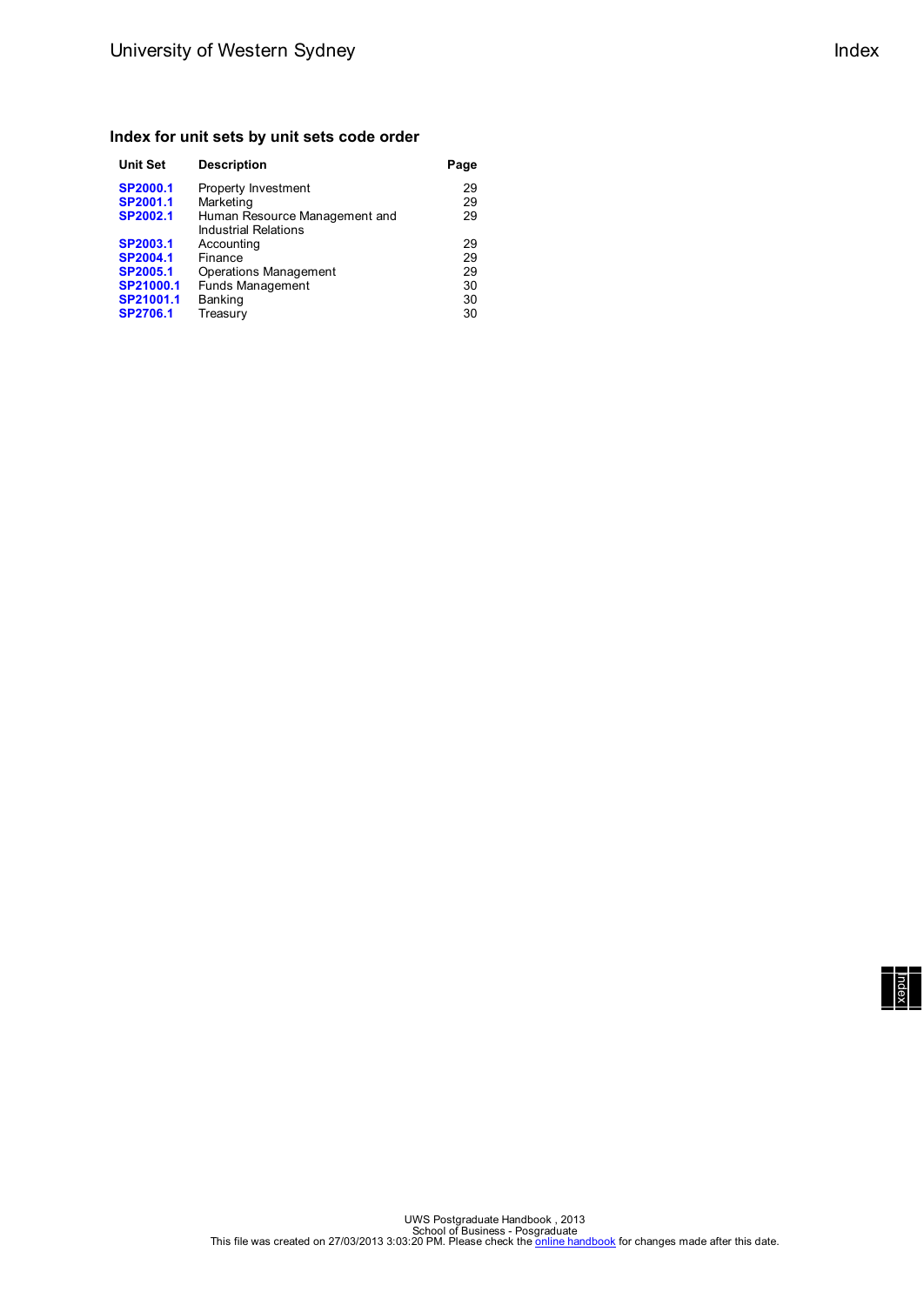### **Index for unit sets by unit set description order**

| <b>Unit Set</b> | <b>Description</b>                                    | Page |
|-----------------|-------------------------------------------------------|------|
| SP2003.1        | Accounting                                            | 29   |
| SP21001.1       | Banking                                               | 30   |
| <b>SP2004.1</b> | Finance                                               | 29   |
| SP21000.1       | <b>Funds Management</b>                               | 30   |
| SP2002.1        | Human Resource Management and<br>Industrial Relations | 29   |
| SP2001.1        | Marketing                                             | 29   |
| SP2005.1        | <b>Operations Management</b>                          | 29   |
| <b>SP2000.1</b> | Property Investment                                   | 29   |
| <b>SP2706.1</b> | Treasury                                              | 30   |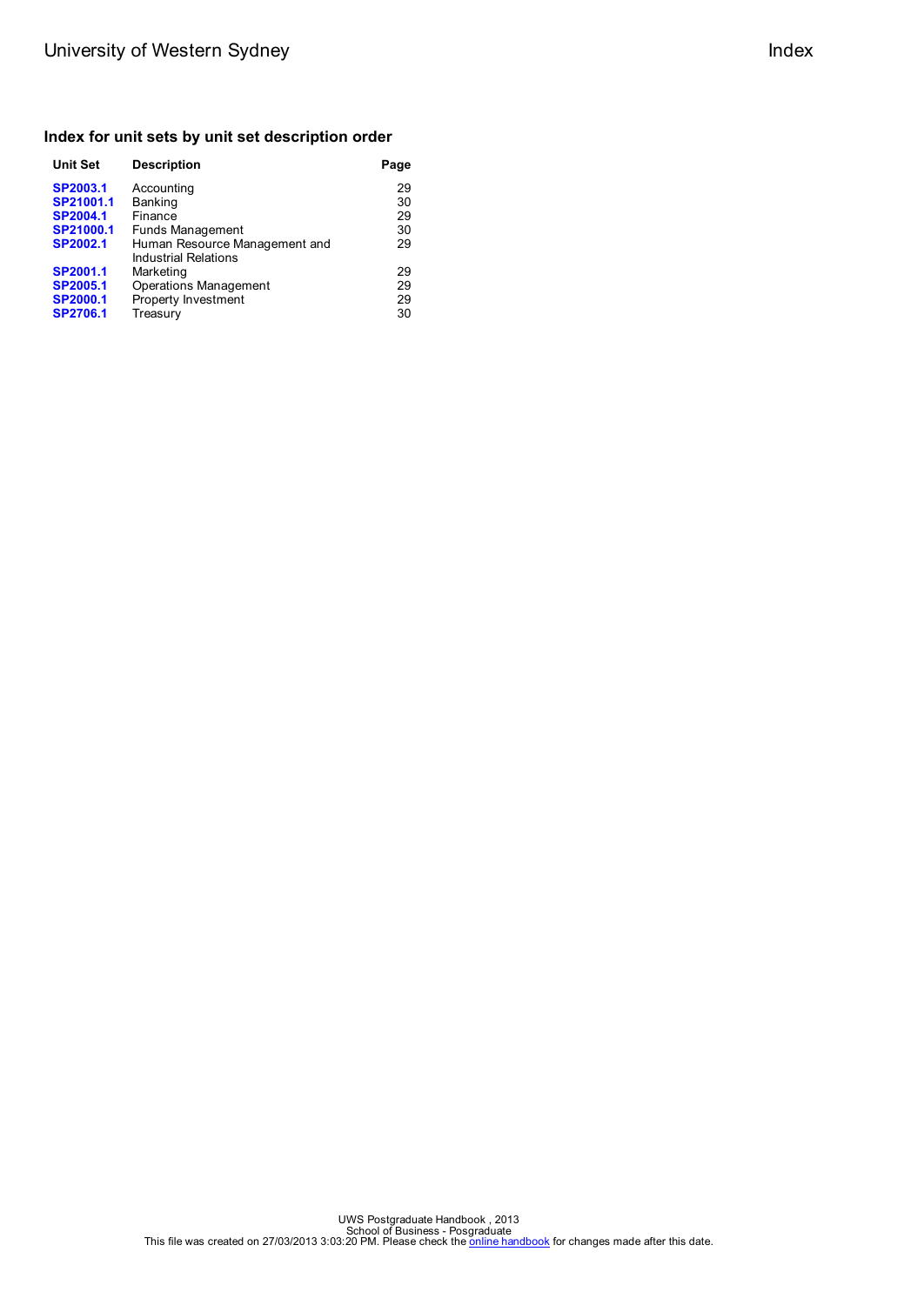# **Index for units by unit code order**

|                      | ndex for units by unit code order                                |          | Unit     | <b>Description</b>                               | Page |
|----------------------|------------------------------------------------------------------|----------|----------|--------------------------------------------------|------|
| Unit                 | <b>Description</b>                                               | Page     | 200719.2 | Industrial Relations and Workplace<br>Change     | 45   |
| 100271.3<br>100294.3 | Modern Japanese History<br>Warlords, Artists and Emperors: Power | 51<br>59 | 200720.2 | International and Global Employment<br>Relations | 46   |
|                      | and Authority in Premodern Japan                                 |          | 200721.2 | Reward Management                                | 55   |
| 100703.1             | Independent Study 1                                              | 44       | 200722.2 | <b>Strategic Employment Relations</b>            | 57   |
| 100705.2             | Independent Study 3                                              | 44       | 200723.2 | Work, Society and Labour Markets                 | 59   |
| 100710.2             | Introduction to Honours Research                                 | 47       | 200724.2 | <b>Workforce Planning</b>                        | 60   |
| 100926.3             | The Language of the Law                                          | 59       | 200725.2 | Workplace Management Dynamics                    | 60   |
| 100963.3             | Interpreting Australia: Australian                               | 47       | 200726.2 | Information for Business                         | 45   |
|                      | Historians and Historiography                                    |          | 200727.2 | <b>Global Business</b>                           | 43   |
| 101297.3             | Languages and Linguistics Special                                | 47       | 200728.2 | <b>Global Networks</b>                           | 43   |
|                      | Project                                                          |          | 200729.1 | Aspects of International Business Law            | 33   |
| 101416.2             | Creativity: Theory and Practice                                  | 38       | 200730.2 | Contemporary Issues in Marketing                 | 36   |
| 101417.2             | Project Seminar and Proposal                                     | 53       | 200731.2 | Multicultural Marketing                          | 51   |
| 101854.1             | Language and Linguistics Research                                | 47       | 200732.2 | <b>Creating Markets</b>                          | 38   |
|                      | Methods                                                          |          | 200733.2 | Applied Channel Systems                          | 33   |
| 200223.2             | <b>Operations Management</b>                                     | 52       | 200734.2 | <b>Strategic Value Creation</b>                  | 58   |
| 200224.2             | Management of Quality                                            | 48       | 200735.2 | Marketing in Context                             | 49   |
| 200227.2             | Performance Measurement and                                      | 52       | 200736.2 | <b>Customer Relationship Marketing</b>           | 39   |
|                      | Benchmarking                                                     |          | 200737.2 | <b>Marketing Systems</b>                         | 50   |
| 200232.4             | Global E-Business Marketing                                      | 43       | 200738.2 | Marketing Innovation                             | 50   |
| 200260.2             | Financial Management for Hospitality and                         | 42       | 200743.2 | Philosophical Foundations of Business            | 52   |
|                      | <b>Hotel Managers</b>                                            |          |          | Research                                         |      |
| 200280.3             | Masters Project                                                  | 50       | 200744.3 | <b>Critical Literature Review</b>                | 38   |
| 200299.3             | <b>Business Research Skills Seminar</b>                          | 35       | 200745.2 | <b>Advanced Research Skills</b>                  | 32   |
| 200329.3             | Supply Chain Management                                          | 58       | 200760.2 | Managing the Hospitality Workforce               | 49   |
| 200361.4             | Advanced Thesis Preparation                                      | 32       | 200761.2 | Managing the Hospitality Context                 | 49   |
| 200389.2             | Accounting Research Essay (PG)                                   | 31       | 200762.2 | The International Hospitality Industry           | 58   |
| 200390.2             | Business Essay (PG)                                              | 34       | 200763.2 | Sales Management and Marketing for               | 55   |
| 200391.2             | Accounting Research Project (PG)                                 | 31       |          | Hospitality                                      |      |
| 200392.3             | International Accounting (PG)                                    | 46       | 200764.2 | Managing the Hospitality Experience              | 49   |
| 200394.2             | Accounting Research (PG)                                         | 31       | 200765.2 | Hospitality Operations and Revenue               | 44   |
| 200395.2             | Accounting Theory (PG)                                           | 32       |          | Management                                       |      |
| 200396.3             | Introductory Accounting (PG)                                     | 47       | 200766.2 | Applied Strategic Hospitality Management         | 33   |
| 200397.2             | Revenue Law (PG)                                                 | 55       | 200767.1 | <b>Employment Relations Law</b>                  | 40   |
| 200398.2             | Auditing (PG)                                                    | 34       | 200768.2 | Management Skills                                | 48   |
| 200399.2             | Information Systems for Accountants (PG)                         | 45       | 200769.2 | <b>Business Internship</b>                       | 34   |
| 200400.3             | Company Accounting (PG)                                          | 35       | 200775.1 | Contemporary Management Theory and               | 36   |
| 200401.2             | Accounting Theory and Applications (PG)                          | 32       |          | Practice                                         |      |
| 200415.2             | Corporate Failure and Forensic                                   | 37       | 200776.1 | Compliance Management                            | 36   |
|                      | Accounting (PG)                                                  |          | 200777.1 | Strategic Technology Management                  | 57   |
| 200416.2             | Assurance Services (PG)                                          | 34       | 200778.1 | Assets and Maintenance Management                | 33   |
| 200422.2             | Strategic Management Accounting (PG)                             | 57       | 200779.1 | <b>Business Process Integration</b>              | 35   |
| 200424.3             | Statistics for Accountants (PG)                                  | 56       | 200780.1 | <b>Enterprise Resource Planning</b>              | 41   |
| 200425.2             | Economics (PG)                                                   | 40       | 200781.1 | e-Business and e-Commerce                        | 40   |
| 200426.2             | Corporate Finance (PG)                                           | 37       |          | Management                                       |      |
| 200432.2             | Commercial Law (PG)                                              | 35       | 200782.1 | <b>Business Operations Management</b>            | 34   |
| 200433.2             | Company Law (PG)                                                 | 36       | 200783.1 | The Business Environment                         | 58   |
| 200462.3             | Public Sector Accounting and Financial                           | 54       | 200784.1 | Financial Decision Making                        | 41   |
|                      | Control (PG)                                                     |          | 200785.1 | Foundations of Management                        | 43   |
| 200464.2             | The Role of Accounting in Corporate                              | 59       | 200786.1 | Marketing Management                             | 50   |
|                      | Governance (PG)                                                  |          | 200787.1 | Managerial Finance                               | 48   |
| 200465.1             | Financial Accounting - Critical Analysis                         | 41       | 200788.1 | Contemporary Organisation Behaviour              | 37   |
|                      | (PG)                                                             |          | 200789.1 | <b>Emerging Leaders</b>                          | 40   |
| 200494.2             | Management Accounting (PG)                                       | 48       | 200790.1 | Developing Business Expertise                    | 39   |
| 200495.3             | Accounting: A Business Perspective (PG)                          | 32       | 200791.1 | Customer Value Management                        | 39   |
| 200497.2             | Social and Environmental Accounting                              | 56       | 200792.1 | Innovation, Creativity and                       | 45   |
|                      | (PG)                                                             |          |          | Entrepreneurship                                 |      |
| 200691.2             | <b>Business Research Paper</b>                                   | 35       | 200793.1 | <b>Managerial Economics</b>                      | 48   |
| 200692.2             | Research and Communicating Skills for                            | 54       | 200794.1 | Strategic Management                             | 57   |
|                      | Accounting (PG)                                                  |          | 200795.1 | Corporate Governance and the Global              | 37   |
| 200693.2             | Accounting Professional Engagement                               | 31       |          | Environment                                      |      |
|                      | (PG)                                                             |          | 200796.1 | Negotiation and Conflict Resolution              | 51   |
| 200695.2             | Income Property Appraisal                                        | 44       |          | Management                                       |      |
| 200696.2             | Property Investment Analysis (V2)                                | 54       | 200797.1 | One Hundred Days                                 | 52   |
| 200715.2             | Contemporary Applied Research in                                 | 36       | 200798.1 | <b>Applied Business Project</b>                  | 33   |
|                      | <b>Employment Relations</b>                                      |          | 300391.2 | Occupational Health Management                   | 51   |
| 200716.2             | Developing Human Capital                                         | 39       | 300677.2 | Safety and Risk Management                       | 55   |
| 200717.2             | <b>Employment Relations Professional</b>                         | 41       | 400421.2 | Research Methods for Humanities and              | 55   |
|                      | Practice                                                         |          |          | Social Sciences                                  |      |
| 200718.2             | Human Resource Management                                        | 44       | 400548.2 | Honours Pathway                                  | 44   |
|                      |                                                                  |          | 500000.2 | Marketing Management                             | 50   |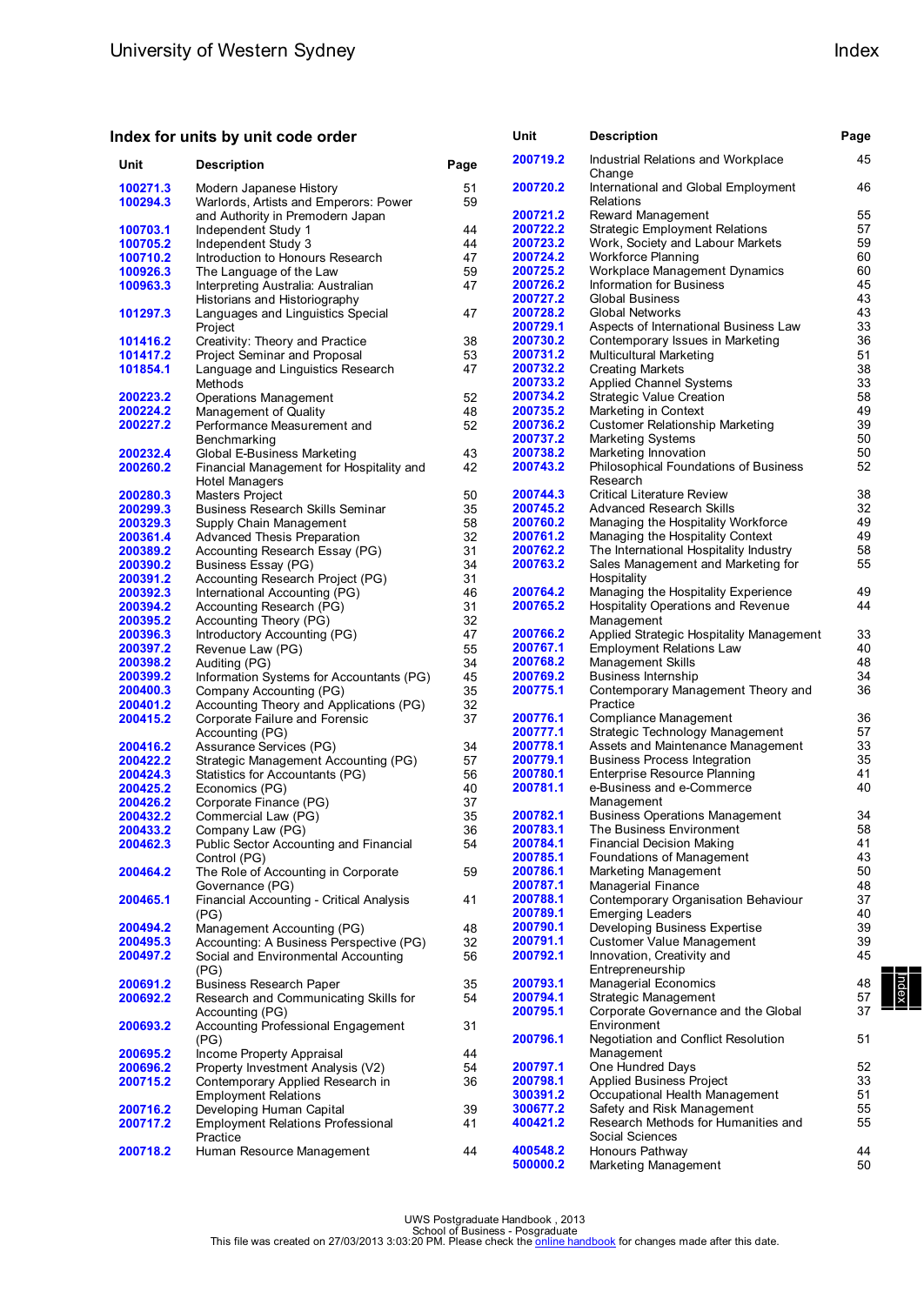# University of Western Sydney **Index** Index

| Unit            | <b>Description</b>                            | Page |
|-----------------|-----------------------------------------------|------|
| 500001.3        | Value Chain Management                        | 59   |
| 500002.3        | Managing People                               | 49   |
| 500003.3        | Financial Management                          | 42   |
| 51012.3         | International Marketing                       | 46   |
| 51026.3         | <b>International Business Environment</b>     | 46   |
| 51054.2         | Financial Modelling                           | 42   |
| 51109.3         | Strategic Analysis and Decision-Making        | 56   |
| 51163.2         | Financial Institutions and Markets (MAF)      | 42   |
| 51165.2         | Financial Institution Management              | 42   |
| 51166.2         | Credit and Lending Decisions                  | 38   |
| 51167.1         | Law of Finance and Securities                 | 47   |
| 51168.2         | Funds Management and Portfolio<br>Selection   | 43   |
| 51169.2         | Derivatives                                   | 39   |
| 51171.2         | Real Estate Finance and Investment            | 54   |
| 51172.2         | Marketing of Financial Products               | 50   |
| 51173.2         | Strategic Bank Management                     | 56   |
| 51206.2         | Development of Accounting Information<br>(PG) | 40   |
| 51211.2         | International Finance                         | 46   |
| 51212.2         | Security Analysis and Portfolio Theory        | 56   |
| 51214.2         | Financial Statement Analysis (PG)             | 43   |
| 51240.3         | Project Management                            | 53   |
| 51259.3         | Purchasing and Materials Management           | 54   |
| 51276.3         | Business Re-engineering                       | 35   |
| 51277.3         | Innovation and Entrepreneurship               | 45   |
| AC808A.1        | Taxation Planning and Implications (PG)       | 58   |
| CO801A.2        | Principles of Financial Planning (PG)         | 52   |
| CO802A.2        | Principles of Investment Planning (PG)        | 52   |
| CO803A.1        | Planning for Retirement (PG)                  | 52   |
| CO804A.2        | Insurance & Risk Management (PG)              | 45   |
| CO805A.1        | Estate Planning and Professional              | 41   |
|                 | Responsibilities (PG)                         |      |
| CO806A.2        | Current Issues in Financial Planning (PG)     | 39   |
| CO809A.2        | The Property Environment                      | 59   |
| CO810A.2        | Property Portfolio Analysis                   | 54   |
| CO813A.3        | Project                                       | 53   |
| <b>DN805A.2</b> | <b>Feasibility Studies</b>                    | 41   |
| H7104.3         | Strategic Technology Management               | 58   |
| H7331.2         | International Trade and Industry              | 46   |
|                 | Economics                                     |      |
| H7343.1         | Special Topic in Accounting A (PG)            | 56   |
| H7344.1         | Special Topic in Accounting B (PG)            | 56   |
| <b>LW805A.2</b> | Capital Gains Tax (PG)                        | 35   |
| <b>MCB612.2</b> | Property Finance and Taxation                 | 53   |
| <b>MCB617.2</b> | Property Development (V2)                     | 53   |
| U51043.3        | Contemporary Organisation Behaviour           | 37   |
| U51045.4        | Accounting Perspectives for Management        | 31   |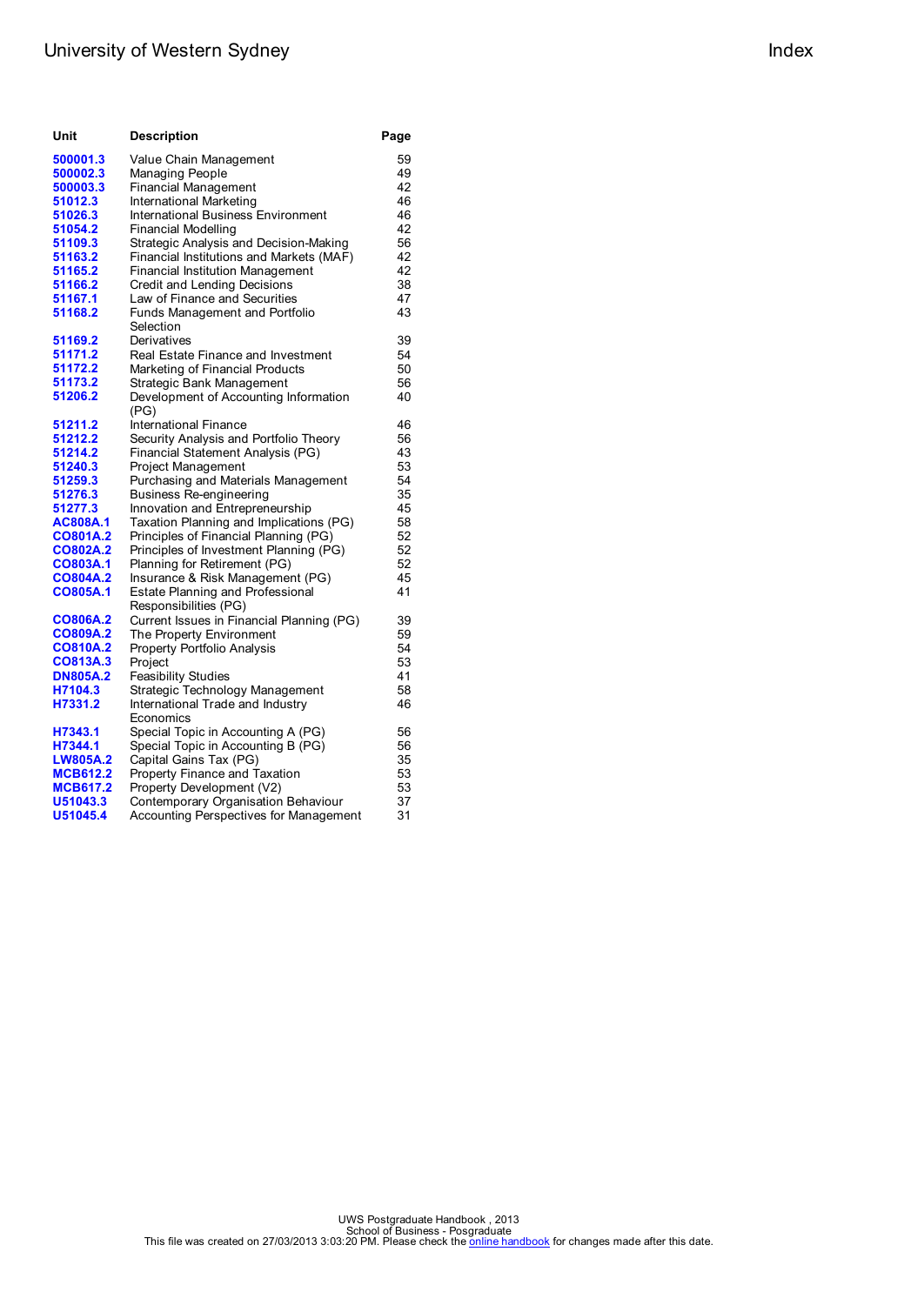### **Index for units by unit description order**

| Unit                 | <b>Description</b>                                                                 | Page     | 500003.3<br>200260.2 | Financial Management<br>Financial Management for Hospitality and                | 42<br>42 |
|----------------------|------------------------------------------------------------------------------------|----------|----------------------|---------------------------------------------------------------------------------|----------|
| U51045.4             | Accounting Perspectives for Management                                             | 31       |                      | Hotel Managers                                                                  |          |
| 200693.2             | Accounting Professional Engagement                                                 | 31       | 51054.2              | <b>Financial Modelling</b>                                                      | 42       |
|                      | (PG)                                                                               |          | 51214.2              | Financial Statement Analysis (PG)                                               | 43       |
| 200394.2             | Accounting Research (PG)                                                           | 31       | 200785.1<br>51168.2  | Foundations of Management<br>Funds Management and Portfolio                     | 43<br>43 |
| 200389.2<br>200391.2 | Accounting Research Essay (PG)<br>Accounting Research Project (PG)                 | 31       |                      | Selection                                                                       |          |
|                      |                                                                                    | 31       | 200727.2             |                                                                                 | 43       |
| 200395.2<br>200401.2 | Accounting Theory (PG)                                                             | 32<br>32 | 200232.4             | Global Business<br>Global E-Business Marketing                                  | 43       |
| 200495.3             | Accounting Theory and Applications (PG)<br>Accounting: A Business Perspective (PG) | 32       | 200728.2             | <b>Global Networks</b>                                                          | 43       |
| 200745.2             | <b>Advanced Research Skills</b>                                                    | 32       | 400548.2             | Honours Pathway                                                                 | 44       |
| 200361.4             | Advanced Thesis Preparation                                                        | 32       | 200765.2             | Hospitality Operations and Revenue                                              | 44       |
| 200798.1             | <b>Applied Business Project</b>                                                    | 33       |                      | Management                                                                      |          |
| 200733.2             | <b>Applied Channel Systems</b>                                                     | 33       | 200718.2             | Human Resource Management                                                       | 44       |
| 200766.2             | Applied Strategic Hospitality Management                                           | 33       | 200695.2             | Income Property Appraisal                                                       | 44       |
| 200729.1             | Aspects of International Business Law                                              | 33       | 100703.1             | Independent Study 1                                                             | 44       |
| 200778.1             | Assets and Maintenance Management                                                  | 33       | 100705.2             | Independent Study 3                                                             | 44       |
| 200416.2             | Assurance Services (PG)                                                            | 34       | 200719.2             | Industrial Relations and Workplace                                              | 45       |
| 200398.2             | Auditing (PG)                                                                      | 34       |                      | Change                                                                          |          |
| 200390.2             | Business Essay (PG)                                                                | 34       | 200726.2             | Information for Business                                                        | 45       |
| 200769.2             | <b>Business Internship</b>                                                         | 34       | 200399.2             | Information Systems for Accountants (PG)                                        | 45       |
| 200782.1             | <b>Business Operations Management</b>                                              | 34       | 51277.3              | Innovation and Entrepreneurship                                                 | 45       |
| 200779.1             | <b>Business Process Integration</b>                                                | 35       | 200792.1             | Innovation, Creativity and                                                      | 45       |
| 51276.3              | Business Re-engineering                                                            | 35       |                      | Entrepreneurship                                                                |          |
| 200691.2             | <b>Business Research Paper</b>                                                     | 35       | CO804A.2             | Insurance & Risk Management (PG)                                                | 45       |
| 200299.3             | <b>Business Research Skills Seminar</b>                                            | 35       | 200392.3             | International Accounting (PG)                                                   | 46       |
| <b>LW805A.2</b>      | Capital Gains Tax (PG)                                                             | 35       | 200720.2             | International and Global Employment                                             | 46       |
| 200432.2             | Commercial Law (PG)                                                                | 35       |                      | Relations                                                                       |          |
| 200400.3             | Company Accounting (PG)                                                            | 35       | 51026.3              | International Business Environment                                              | 46       |
| 200433.2             | Company Law (PG)                                                                   | 36       | 51211.2              | International Finance                                                           | 46       |
| 200776.1             | Compliance Management                                                              | 36       | 51012.3              | <b>International Marketing</b>                                                  | 46       |
| 200715.2             | Contemporary Applied Research in                                                   | 36       | H7331.2              | International Trade and Industry                                                | 46       |
|                      | <b>Employment Relations</b>                                                        |          |                      | Economics                                                                       |          |
| 200730.2             | Contemporary Issues in Marketing                                                   | 36       | 100963.3             | Interpreting Australia: Australian                                              | 47       |
| 200775.1             | Contemporary Management Theory and                                                 | 36       |                      | Historians and Historiography                                                   |          |
|                      | Practice                                                                           |          | 100710.2             | Introduction to Honours Research                                                | 47       |
| 200788.1             | Contemporary Organisation Behaviour                                                | 37       | 200396.3<br>101854.1 | Introductory Accounting (PG)                                                    | 47<br>47 |
| U51043.3<br>200415.2 | Contemporary Organisation Behaviour                                                | 37<br>37 |                      | Language and Linguistics Research<br>Methods                                    |          |
|                      | Corporate Failure and Forensic<br>Accounting (PG)                                  |          | 101297.3             | Languages and Linguistics Special                                               | 47       |
| 200426.2             | Corporate Finance (PG)                                                             | 37       |                      | Project                                                                         |          |
| 200795.1             | Corporate Governance and the Global                                                | 37       | 51167.1              | Law of Finance and Securities                                                   | 47       |
|                      | Environment                                                                        |          | 200494.2             | Management Accounting (PG)                                                      | 48       |
| 200732.2             | <b>Creating Markets</b>                                                            | 38       | 200224.2             | Management of Quality                                                           | 48       |
| 101416.2             | Creativity: Theory and Practice                                                    | 38       | 200768.2             | Management Skills                                                               | 48       |
| 51166.2              | Credit and Lending Decisions                                                       | 38       | 200793.1             | <b>Managerial Economics</b>                                                     | 48       |
| 200744.3             | Critical Literature Review                                                         | 38       | 200787.1             | Managerial Finance                                                              | 48       |
| CO806A.2             | Current Issues in Financial Planning (PG)                                          | 39       | 500002.3             | Managing People                                                                 | 49       |
| 200736.2             | <b>Customer Relationship Marketing</b>                                             | 39       | 200761.2             | Managing the Hospitality Context                                                | 49       |
| 200791.1             | <b>Customer Value Management</b>                                                   | 39       | 200764.2             | Managing the Hospitality Experience                                             | 49       |
| 51169.2              | Derivatives                                                                        | 39       | 200760.2             | Managing the Hospitality Workforce                                              | 49       |
| 200790.1             | Developing Business Expertise                                                      | 39       | 200735.2             | Marketing in Context                                                            | 49       |
| 200716.2             | Developing Human Capital                                                           | 39       | 200738.2             | Marketing Innovation                                                            | 50       |
| 51206.2              | Development of Accounting Information                                              | 40       | 200786.1             | Marketing Management                                                            | 50       |
|                      | (PG)                                                                               |          | 500000.2             | Marketing Management                                                            | 50       |
| 200781.1             | e-Business and e-Commerce                                                          | 40       | 51172.2              | Marketing of Financial Products                                                 | 50       |
|                      | Management                                                                         |          | 200737.2             | Marketing Systems                                                               | 50       |
| 200425.2             | Economics (PG)                                                                     | 40       | 200280.3             | Masters Project                                                                 | 50       |
| 200789.1             | <b>Emerging Leaders</b>                                                            | 40       | 100271.3             | Modern Japanese History                                                         | 51       |
| 200767.1             | <b>Employment Relations Law</b>                                                    | 40       | 200731.2             | Multicultural Marketing                                                         | 51       |
| 200717.2             | <b>Employment Relations Professional</b><br>Practice                               | 41       | 200796.1             | Negotiation and Conflict Resolution<br>Management                               | 51       |
| 200780.1             | <b>Enterprise Resource Planning</b>                                                | 41       | 300391.2             | Occupational Health Management                                                  | 51       |
| CO805A.1             | Estate Planning and Professional                                                   | 41       | 200797.1             | One Hundred Days                                                                | 52       |
|                      | Responsibilities (PG)                                                              |          | 200223.2             | Operations Management                                                           | 52       |
| <b>DN805A.2</b>      | <b>Feasibility Studies</b>                                                         | 41       | 200227.2             | Performance Measurement and                                                     | 52       |
| 200465.1             | Financial Accounting - Critical Analysis                                           | 41       |                      | Benchmarking                                                                    |          |
|                      | (PG)                                                                               |          | 200743.2             | Philosophical Foundations of Business                                           | 52       |
| 200784.1             | Financial Decision Making                                                          | 41       |                      | Research                                                                        |          |
| 51165.2              | Financial Institution Management                                                   | 42       | CO803A.1<br>CO801A.2 | Planning for Retirement (PG)                                                    | 52<br>52 |
| 51163.2              | Financial Institutions and Markets (MAF)                                           | 42       | CO802A.2             | Principles of Financial Planning (PG)<br>Principles of Investment Planning (PG) | 52       |

| Index | Index | Index

**Unit Description Page**